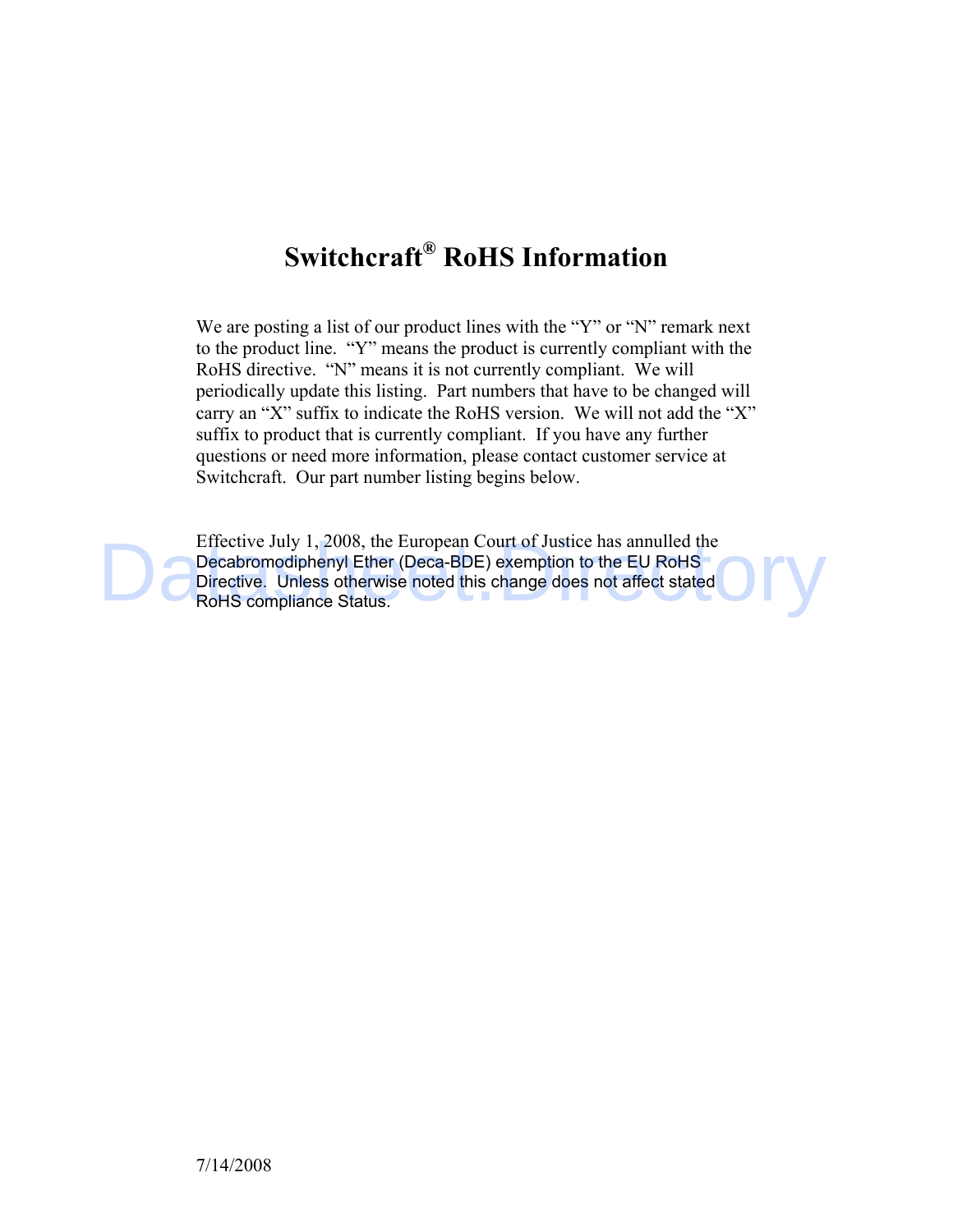| <b>PART NUMBER</b> | RoHS COMPLIANT<br>" $Y$ " = $YES$<br>"N" = NOT COMPLIANT | RoHS COMPLIANT<br><b>PART NUMBERS</b> | <b>DESCRIPTION</b>           |
|--------------------|----------------------------------------------------------|---------------------------------------|------------------------------|
| <b>AAAHBZ</b>      | Y                                                        |                                       | AAA BLACK HANDLE W/"         |
| <b>AAAHPZ</b>      | Υ                                                        |                                       | AAA PLASTC HANDL W/"         |
| <b>AAAHZ</b>       | Y                                                        |                                       | AAA METAL HANDLE W/"         |
|                    |                                                          |                                       |                              |
| AAA3FBAUZ          | Υ                                                        |                                       | 3 PIN FEM CORD PLUG.         |
| AAA3FPBAUZ         | Y                                                        |                                       | 3 PIN FEM CORD PLUG, PLASTIC |
| AAA3FBZ            | Ÿ                                                        |                                       | 3 PIN FEMALE CORD PL         |
| AAA3FPBZ           | Υ                                                        |                                       | 3 PIN FEM CORD PLUG,         |
| AAA3FPZ            | Y                                                        |                                       | 3 PIN FEM CORD PLUG,         |
| AAA3FZ             | Y                                                        |                                       | 3 PIN FEMALE CORD PL         |
| AAA3MBAUZ          | Υ                                                        |                                       | 3 PIN MALE CORD PLG,         |
| AAA3MPBAUZ         | Y                                                        |                                       | 3 PIN MALE CORD PLG, PLASTIC |
| AAA3MBZ            | Υ                                                        |                                       | 3 PIN MALE CORD PLUG         |
| AAA3MPBZ           | Y                                                        |                                       | 3 PIN CORD PLG, PLAST        |
| AAA3MPZ            | Ÿ                                                        |                                       | 3 PIN CORD PLG, PLAST        |
| AAA3MZ             | Y                                                        |                                       | 3 PIN MALE CORD PLUG         |
|                    |                                                          |                                       |                              |
| AAA4FBAUZ          | Y                                                        |                                       | 4 PIN FEM CORD PLUG,         |
| AAA4FBZ            | Y                                                        |                                       | 4 PIN FEM CORD PLUG.         |
| AAA4FPZ            | Ÿ                                                        |                                       | 4 PIN FEM CORD PLUG,         |
| AAA4FZ             | Υ                                                        |                                       | 4 PIN FEMALE CORD PL         |
| AAA4MBAUZ          | Υ                                                        |                                       | 4 PIN MALE CORD PLUG         |
| AAA4MBZ            | Υ                                                        |                                       | 4 PIN MALE CORD PLUG         |
| AAA4MPZ            | Y                                                        |                                       | 4 PIN MALE CORD PLUG         |
| AAA4MZ             | Ÿ                                                        |                                       | 4 PIN MALE CORD PLUG         |
|                    |                                                          |                                       |                              |
| AAA5FBAUZ          | Υ                                                        |                                       | 5 PIN FEM CORD PLUG.         |
| AAA5FBZ            | Υ                                                        |                                       | 5 PIN FEM CORD PLUG,         |
| AAA5FPZ            | Y                                                        |                                       | 5 PIN FEM CORD PLUG,         |
| AAA5FZ             | Ÿ                                                        |                                       | 5 PIN FEM CORD PLUG          |
| AAA5MBAUZ          | Y                                                        |                                       | 5 PIN MALE CORD PLUG         |
| AAA5MBZ            | Υ                                                        |                                       | 5 PIN MALE CORD PLUG         |
| AAA5MPZ            | Υ                                                        |                                       | 5 PIN MALE CORD PLUG         |
| AAA5MZ             | Y                                                        |                                       | 5 PIN MALE CORD PLUG         |
|                    |                                                          |                                       |                              |
| AAA6FBAUZ          | Y                                                        |                                       | 6 PIN FEM CORD PLUG,         |
| AAA6FBZ            | Y                                                        |                                       | 6 PIN FEM CORD PLUG.         |
| AAA6FPZ            | Υ                                                        |                                       | 6 PIN FEM CORD PLUG,         |
| AAA6FZ             | Y                                                        |                                       | 6 PIN FEM CORD PLUG          |
| AAA6MBAUZ          | Y                                                        |                                       | 6 PIN MALE CORD PLUG         |
| AAA6MBZ            | Υ                                                        |                                       | 6 PIN CORD PLUG, BLA         |
| AAA6MPZ            | Υ                                                        |                                       | 6 PIN MALE CORD PLUG         |
| AAA6MZ             | Υ                                                        |                                       | 6 PIN MALE CORD PLUG         |
|                    |                                                          |                                       |                              |
| AAA7FBAUZ          | Y                                                        |                                       | 7 PIN FEM CORD PLUG,         |
| AAA7FBZ            | Υ                                                        |                                       | 7 PIN FEM CORD PLUG,         |
| AAA7FPZ            | Y                                                        |                                       | 7 PIN FEM CORD PLUG,         |

**\* 1 - WAS RoHS COMPLIANT UNTIL 07/01/2008 (product contains Decabromodiphenyl Ether (Deca-BDE)** Date Revised: **07/14/2008 1 OF 69**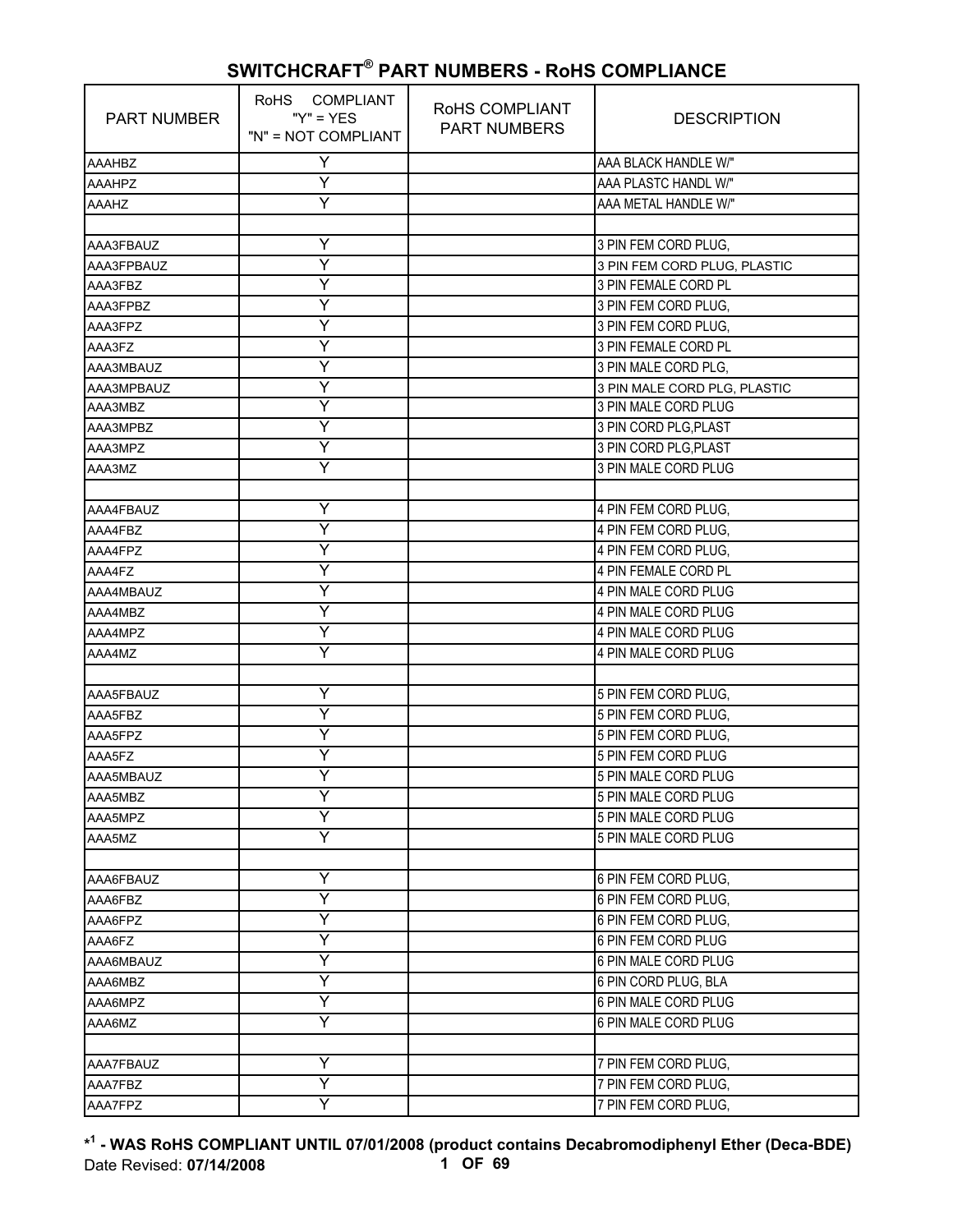| <b>PART NUMBER</b> | RoHS COMPLIANT<br>" $Y$ " = $YES$<br>"N" = NOT COMPLIANT | ROHS COMPLIANT<br><b>PART NUMBERS</b> | <b>DESCRIPTION</b>    |
|--------------------|----------------------------------------------------------|---------------------------------------|-----------------------|
| AAA7FZ             | Υ                                                        |                                       | 7 PIN FEM CORD PLUG   |
| AAA7MBAUZ          | Υ                                                        |                                       | 7 PIN MALE CORD PLUG  |
| AAA7MBZ            | Ÿ                                                        |                                       | 7 PIN MALE CORD PLUG  |
| AAA7MPZ            | Υ                                                        |                                       | 7 PIN MALE CORD PLUG  |
| AAA7MZ             | Ÿ                                                        |                                       | 7 PIN MALE CORD PLUG  |
|                    |                                                          |                                       |                       |
| AA3F               | Y                                                        |                                       | QG CONNECTOR          |
| AA3FB              | $\mathsf{N}$                                             | <b>WILL ADVISE</b>                    | QG CONNECTOR          |
| AA3M               | Y                                                        |                                       | QG CONNECTOR          |
| AA3MB              | Ÿ                                                        |                                       | QG CONNECTOR          |
|                    |                                                          |                                       |                       |
| A10071             | Υ                                                        |                                       | <b>INSULATOR</b>      |
|                    |                                                          |                                       |                       |
| A3F                | Y                                                        |                                       | QG CONNECTOR          |
| A3FB               | $\mathsf{N}$                                             | <b>WILL ADVISE</b>                    | QG CONNECTOR BLACK    |
| A3FBAU             | N                                                        | <b>WILL ADVISE</b>                    | QG CONNECTOR BLK/GLD  |
| A3FL               | Υ                                                        |                                       | QG CONNECTOR          |
| A3FPKG             | Y                                                        |                                       | A3F IN PLASTIC BAG/   |
| A3FS               | Υ                                                        |                                       | QG CONNECTOR          |
| A3M                | Y                                                        |                                       | QG CONNECTOR          |
| A3MB               | Y                                                        |                                       | QG CONNECTOR BLACK    |
| A3MBAU             | Y                                                        |                                       | QG CONNECTOR BLK/GLD  |
| A3ML               | Y                                                        |                                       | QG CONNECTOR          |
| A3MPKG             | Υ                                                        |                                       | A3M IN PLASTIC BAG/   |
| A3MS               | Ÿ                                                        |                                       | QG CONNECTOR          |
|                    |                                                          |                                       |                       |
| A4F                | Y                                                        |                                       | QG CONNECTOR          |
| A4FB               | N                                                        | <b>WILL ADVISE</b>                    | CONNECTOR             |
| A4FBAU             | N                                                        | <b>WILL ADVISE</b>                    | QG PLUG, 4 CONT. FEM  |
| A4FL               | Y                                                        |                                       | QG CONNECTOR          |
| A4M                | Ÿ                                                        |                                       | QG CONNECTOR          |
| A4MB               | Y                                                        |                                       | CONNECTOR STRAIGHT C  |
| A4MBAU             | Y                                                        |                                       | 4 PIN MALE QG PLUG W  |
| A4ML               | Y                                                        |                                       | QG CONNECTOR          |
|                    |                                                          |                                       |                       |
| A5F                | Υ                                                        |                                       | QG CONNECTOR          |
| A5FB               | N                                                        | <b>WILL ADVISE</b>                    | CONNECTOR             |
| A5FBAU             | N                                                        | <b>WILL ADVISE</b>                    | QG CONNECTOR, FEMALE, |
| A5M                | Υ                                                        |                                       | QG CONNECTOR          |
| A5MB               | Ÿ                                                        |                                       | CONNECTOR             |
| A5MBAU             | Y                                                        |                                       | QG CONNECTOR, MALE/BL |
|                    |                                                          |                                       |                       |
| A591               | Y                                                        |                                       | <b>BUTTON-RED</b>     |
| A592               | Y                                                        |                                       | <b>BUTTON-BLACK</b>   |
| A595               | Y                                                        |                                       | <b>BUTTON-WHITE</b>   |
|                    |                                                          |                                       |                       |
| A6F                | Y                                                        |                                       | QG CONNECTOR          |

**\* 1 - WAS RoHS COMPLIANT UNTIL 07/01/2008 (product contains Decabromodiphenyl Ether (Deca-BDE)** Date Revised: **07/14/2008 2 OF 69**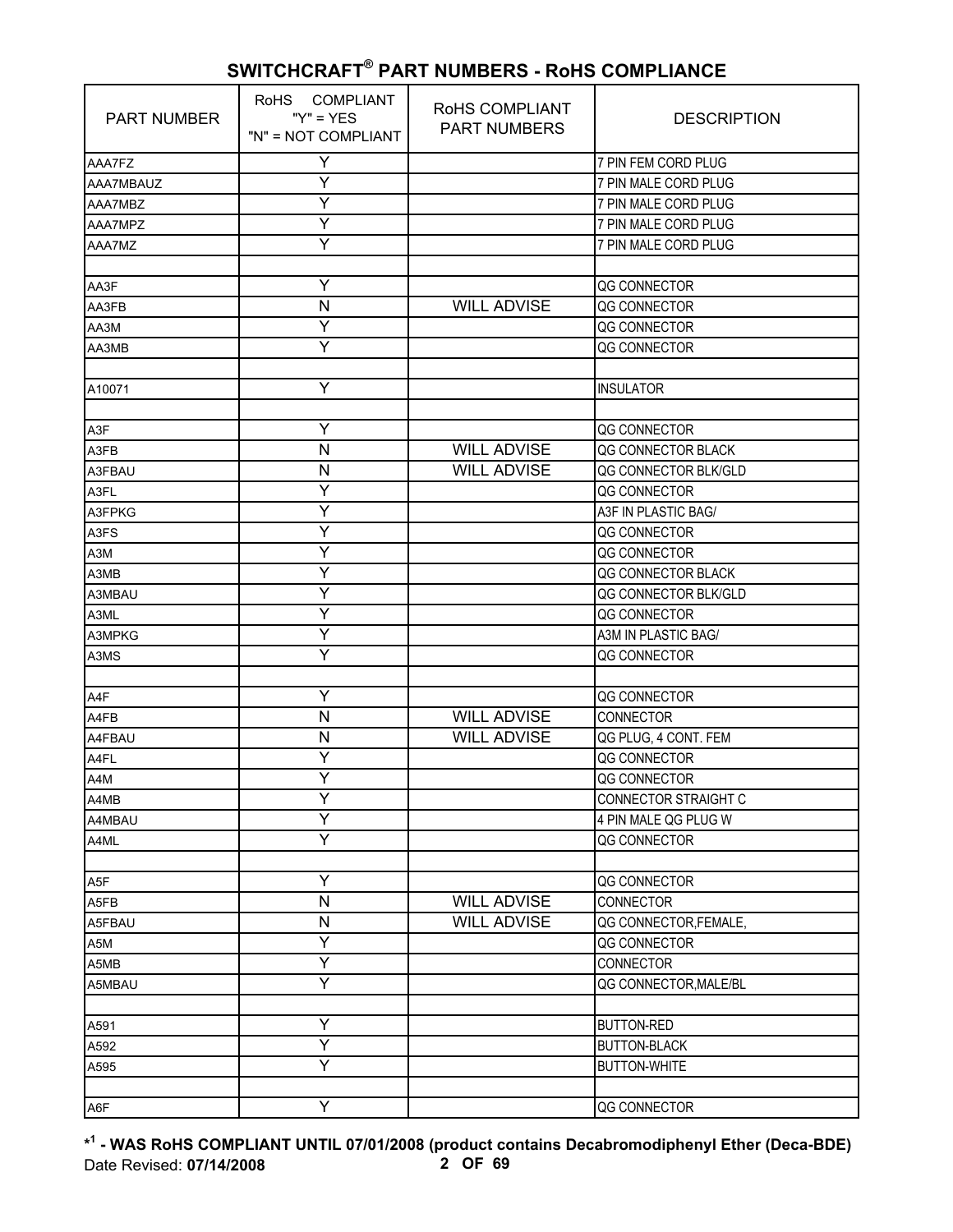| <b>PART NUMBER</b> | RoHS COMPLIANT<br>" $Y$ " = $YFS$<br>"N" = NOT COMPLIANT | RoHS COMPLIANT<br><b>PART NUMBERS</b> | <b>DESCRIPTION</b>          |
|--------------------|----------------------------------------------------------|---------------------------------------|-----------------------------|
| A6FB               | N                                                        | <b>WILL ADVISE</b>                    | <b>CONNECTOR</b>            |
| A6FBAU             | N                                                        | <b>WILL ADVISE</b>                    | FEMALE QG PLUG W/GOL        |
| A6M                | Y                                                        |                                       | QG CONNECTOR                |
| A6MB               | Y                                                        |                                       | CONNECTOR                   |
| A6MBAU             | Y                                                        |                                       | MALE OG PLUG W/GOLD         |
|                    |                                                          |                                       |                             |
| A7F                | Y                                                        |                                       | QG CONNECTOR                |
| A7FB               | N                                                        | <b>WILL ADVISE</b>                    | QG CONNECTOR BLACK          |
| A7FBAU             | N                                                        | <b>WILL ADVISE</b>                    | QG PLUG, 7 CONT FEM,        |
| A7M                | Υ                                                        |                                       | Q.G.CONNECTOR               |
| A7MB               | Y                                                        |                                       | CONN ST CORD PLG MAL        |
| A7MBAU             | Ÿ                                                        |                                       | QG CONNECTOR BLK/GLD        |
|                    |                                                          |                                       |                             |
| BNCRAPC2000        | Y                                                        |                                       | <b>BNC RECEPTACLES</b>      |
| BNCRAPC2001        | Y                                                        |                                       | <b>BNC RECEPTACLES</b>      |
| BNCRAPC2011        | Υ                                                        |                                       | <b>BNC RECEPTACLES</b>      |
| BNCSTPC2001        | Y                                                        |                                       | <b>BNC RECEPTACLES</b>      |
|                    |                                                          |                                       |                             |
| BPJF01             | N                                                        | BPJF01X                               | FRT BULKHD PHONO JAK        |
| BPJF01AU           | N                                                        | BPJF01AUX                             | FRT BULKHD PHONO JAK        |
| BPJF02             | N                                                        | BPJF02X                               | FRT BULKHD PHONO JAC        |
| BPJF02AU           | N                                                        | BPJF02AUX                             | FRT BULKHD PHONO JAC        |
| BPJF03             | N                                                        | BPJF03X                               | FRT BULKHD PHONO JAC        |
| BPJF03AU           | N                                                        | BPJF03AUX                             | FRT BULKHD PHONO JAC        |
| BPJF04             | N                                                        | BPJF04X                               | FRT BULKHD PHONO JAK        |
| BPJF04AU           | N                                                        | BPJF04AUX                             | FRT BULKHD PHONO JAK        |
| BPJF05             | N                                                        | BPJF05X                               | <b>FRONT BULKHD RCA JCK</b> |
|                    |                                                          |                                       |                             |
| BPJJ01             | N                                                        |                                       | <b>BULKHD JACK-JACK BLA</b> |
| BPJJ01AU           | N                                                        | BPJJ01AUX                             | <b>BULKHD PHONO JAK-JAK</b> |
| BPJJ02             | N                                                        | BPJJ02X                               | <b>BULKHD PHONO JACK-JA</b> |
| BPJJ02AU           | N                                                        | BPJJ02AUX                             | <b>BULKHD PHONO JAK-JAK</b> |
| BPJJ03             | N                                                        | BPJJ03X                               | <b>BULKHD PHONO JAK-JAK</b> |
| BPJJ03AU           | N                                                        | BPJJ03AUX                             | <b>BULKHD PHONO JAK-JAK</b> |
| BPJJ04             | N                                                        | BPJJ04X                               | <b>BULKHD PHONO JAK-JAK</b> |
| BPJJ04AU           | N                                                        | BPJJ04AUX                             | <b>BULKHD PHONO JAK-JAK</b> |
| BPJJ05             | N                                                        | BPJJ05X                               | <b>BULKHD RCA JCK TO JC</b> |
| BPJJ05AU           | N                                                        | BPJJ05AUX                             | <b>BULKHD RCA JCK TO JC</b> |
| BPJJ06             | N                                                        | BPJJ06X                               | <b>BULKHD RCA JCK TO JC</b> |
| BPJJ06AU           | N                                                        | BPJJ06AUX                             | <b>BULKHD RCA JCK TO JC</b> |
|                    |                                                          |                                       |                             |
| BPJR01             | N                                                        | BPJR01X                               | <b>REAR BULKHEAD PHONO</b>  |
| BPJR01AU           | N                                                        | BPJR01AUX                             | RR BULKHD PHONO JAK         |
| BPJR02             | N                                                        | BPJR02X                               | REAR BULKHEAD PHONO         |
| BPJR02AU           | N                                                        | BPJR02AUX                             | RR BULKHD PHONO JAK         |
| BPJR03             | N                                                        | BPJR03X                               | REAR BULKHEAD PHONO         |
| BPJR03AU           | N                                                        | BPJR03AUX                             | RR BULKHD PHONO JAK         |

**\* 1 - WAS RoHS COMPLIANT UNTIL 07/01/2008 (product contains Decabromodiphenyl Ether (Deca-BDE)** Date Revised: **07/14/2008 3 OF 69**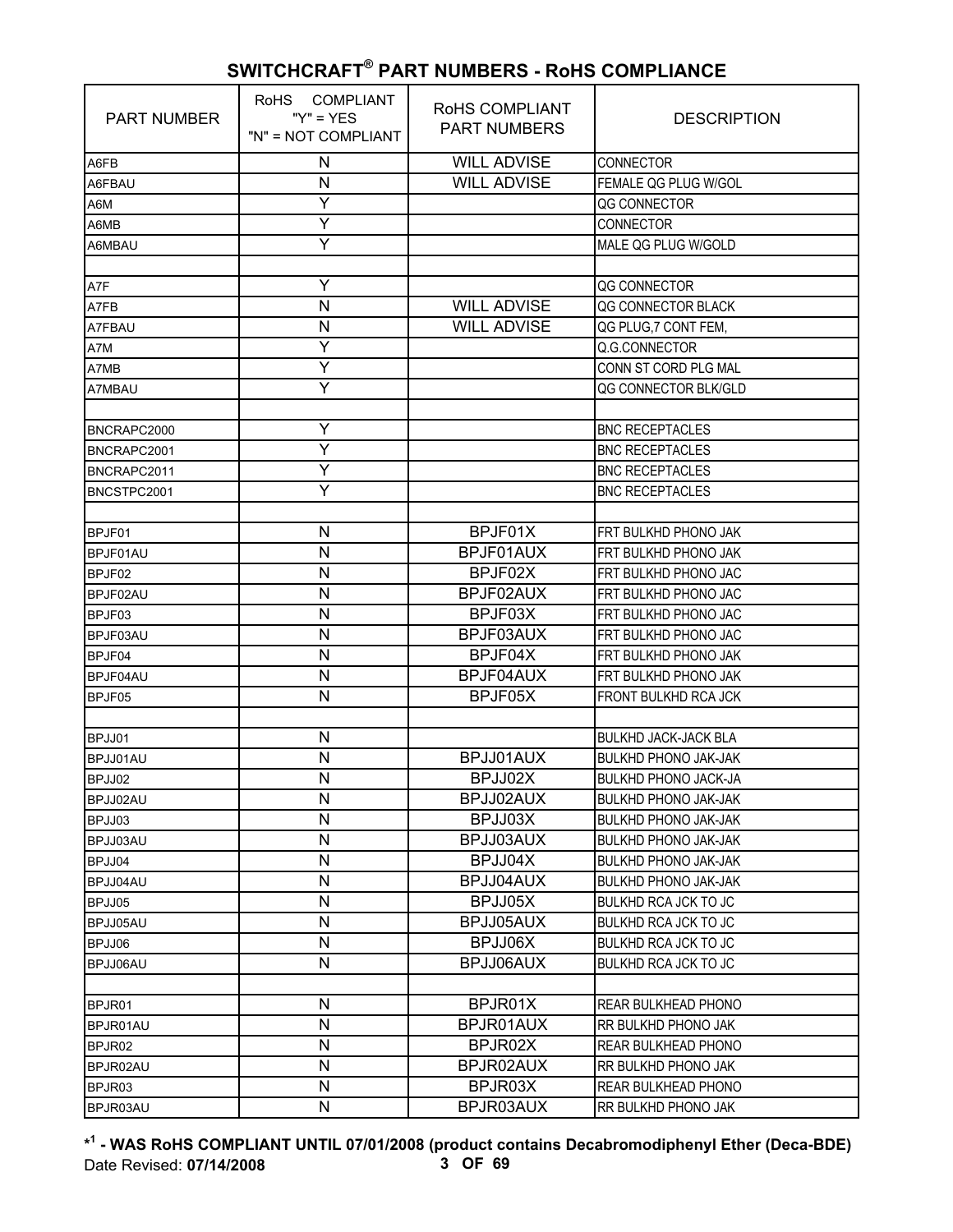| <b>PART NUMBER</b> | RoHS COMPLIANT<br>$''Y'' = YES$<br>"N" = NOT COMPLIANT | RoHS COMPLIANT<br><b>PART NUMBERS</b> | <b>DESCRIPTION</b>   |
|--------------------|--------------------------------------------------------|---------------------------------------|----------------------|
| BPJR04             | N                                                      | BPJR04X                               | REAR BULKHD PHONO JA |
| BPJR04AU           | N                                                      | BPJR04AUX                             | RR BULKHD PHONO JAK  |
| BPJR05             | N                                                      | BPJR05X                               | REAR BULKHD RCA JCK, |
| BPJR06             | N                                                      | BPJR06X                               | REAR BULKHD RCA JCK, |
| BPJR06AU           | N                                                      | BPJR06AUX                             | REAR BULKHD RCA JCK, |
|                    |                                                        |                                       |                      |
| <b>BXR011</b>      | Υ                                                      |                                       | <b>BOX SWITCH</b>    |
| <b>BXR0110</b>     | Y                                                      |                                       | <b>BOX SWITCH</b>    |
| <b>BXR013</b>      | Ý                                                      |                                       | <b>BOX SWITCH</b>    |
| <b>BXR016</b>      | Y                                                      |                                       | <b>BOX SWITCH</b>    |
| BXR016PC           | Υ                                                      |                                       | <b>BOX SWITCH</b>    |
| <b>BXR021</b>      | Y                                                      |                                       | <b>BOX SWITCH</b>    |
| <b>BXR023</b>      | Υ                                                      |                                       | <b>BOX SWITCH</b>    |
| <b>BXR026</b>      | Ý                                                      |                                       | <b>BOX SWITCH</b>    |
| BXR026PC           | Ÿ                                                      |                                       | <b>BOX SWITCH</b>    |
| <b>BXR033</b>      | Y                                                      |                                       | <b>BOX SWITCH</b>    |
| <b>BXR036</b>      | Υ                                                      |                                       | <b>BOX SWITCH</b>    |
| <b>BXR051</b>      | Υ                                                      |                                       | <b>BOX SWITCH</b>    |
| BXR0510PC          | Y                                                      |                                       | <b>BOX SWITCH</b>    |
| <b>BXR053</b>      | Ÿ                                                      |                                       | <b>BOX SWITCH</b>    |
| <b>BXR056</b>      | Y                                                      |                                       | <b>BOX SWITCH</b>    |
|                    |                                                        |                                       |                      |
| B <sub>3</sub> F   | Y                                                      |                                       | QG CONNECTOR         |
| B3FB               | N                                                      | <b>WILL ADVISE</b>                    | QG CONNECTOR BLACK   |
| B <sub>3</sub> M   | Y                                                      |                                       | QG CONNECTOR         |
| B3MB               | Y                                                      |                                       | QG CONNECTOR BLACK   |
| B <sub>4F</sub>    | Υ                                                      |                                       | QG CONNECTOR         |
| B <sub>4</sub> M   | Y                                                      |                                       | QG CONNECTOR RECEPTA |
| B <sub>5F</sub>    | Υ                                                      |                                       | QG CONNECTOR         |
| B5M                | Y                                                      |                                       | QG CONNECTOR         |
| B6F                | Y                                                      |                                       | QG CONNECTOR         |
| B6M                | Y                                                      |                                       | QG CONNECTOR         |
| B7F                | Y                                                      |                                       | CONNECTOR            |
| B7M                | Y                                                      |                                       | CONNECTOR            |
|                    |                                                        |                                       |                      |
| CB3F               | N                                                      | CB3FX                                 | RECEPT ASSY 3 PIN FE |
| CB3M               | N                                                      | CB3MX                                 | RECEPT ASSY 3 PIN ML |
|                    |                                                        |                                       |                      |
| <b>CN11</b>        | Υ                                                      |                                       | SHIELDED LITTEL JAX  |
| CN12B              | Ÿ                                                      |                                       | SHIELDED LITTEL JAX  |
|                    |                                                        |                                       |                      |
| CPC102K            | N                                                      | CPC102KX                              | COMB PATCH CRD ASSY  |
|                    |                                                        |                                       |                      |
| C11                | N                                                      | C11X                                  | LITTEL JAX           |
| C12A               | $\overline{\mathsf{N}}$                                | C12AX                                 | LITTEL JAX           |
| C12B               | N                                                      | C12BX                                 | LITTEL JAX           |
|                    |                                                        |                                       |                      |

**\* 1 - WAS RoHS COMPLIANT UNTIL 07/01/2008 (product contains Decabromodiphenyl Ether (Deca-BDE)** Date Revised: **07/14/2008 4 OF 69**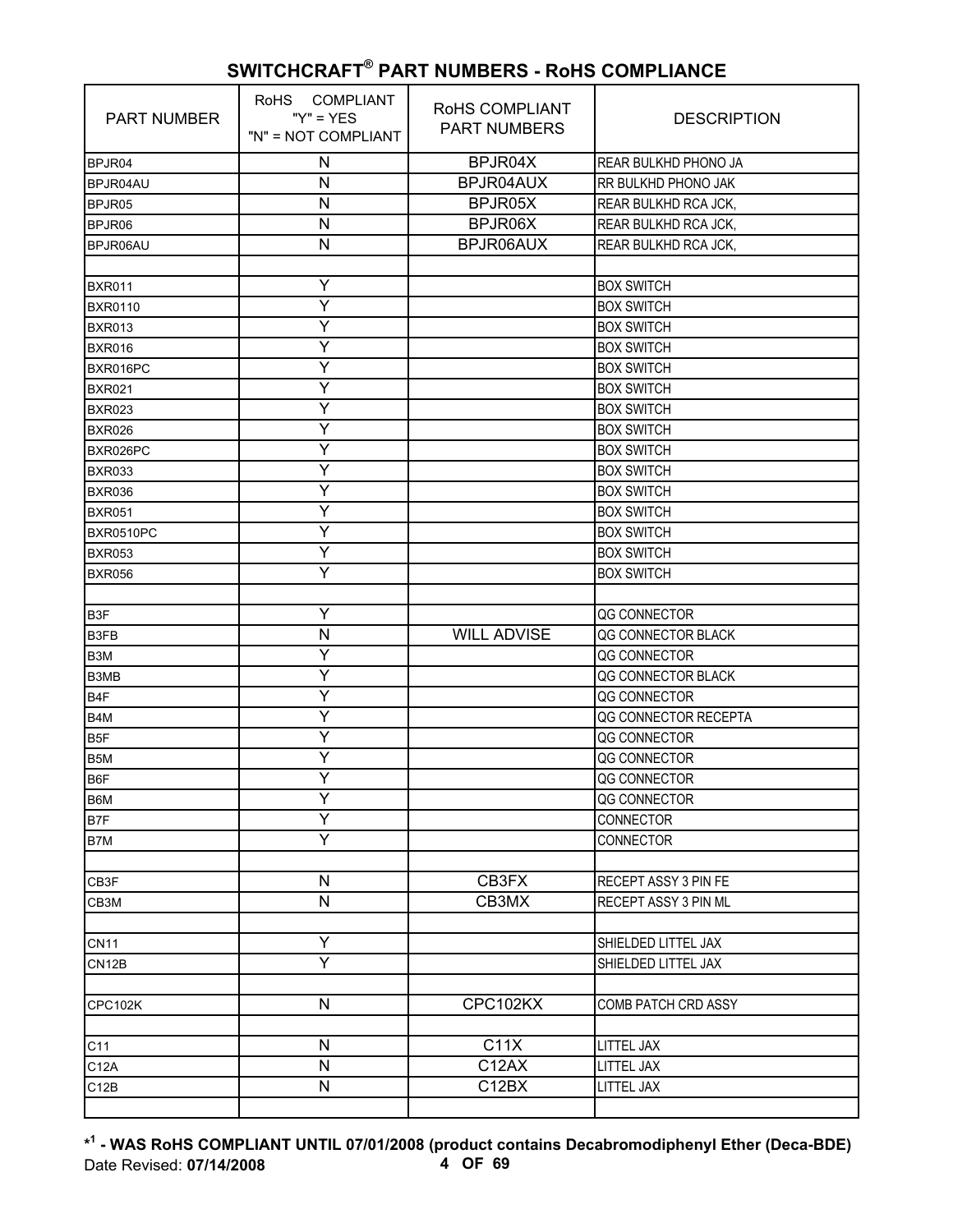| <b>PART NUMBER</b> | RoHS COMPLIANT<br>" $Y$ " = $YES$<br>"N" = NOT COMPLIANT | RoHS COMPLIANT<br><b>PART NUMBERS</b> | <b>DESCRIPTION</b>                |
|--------------------|----------------------------------------------------------|---------------------------------------|-----------------------------------|
| C <sub>3</sub> F   | Y                                                        |                                       | QG CONNECTOR                      |
| C <sub>3</sub> M   | Υ                                                        |                                       | QG CONNECTOR                      |
| C <sub>4</sub> F   | Y                                                        |                                       | QG CONNECTOR                      |
| C4M                | Y                                                        |                                       | QG CONNECTOR                      |
| C <sub>5F</sub>    | Υ                                                        |                                       | QG CONNECTOR                      |
| C5M                | Υ                                                        |                                       | QG CONNECTOR                      |
| C6F                | Y                                                        |                                       | QG CONNECTOR                      |
| C6M                | Y                                                        |                                       | QG CONNECTOR                      |
| C7F                | Y                                                        |                                       | <b>CONNECTOR</b>                  |
| C7M                | Υ                                                        |                                       | <b>CONNECTOR</b>                  |
|                    |                                                          |                                       |                                   |
| C46206LFR          | N                                                        | C46206LFRX                            | SLIDE SW / PC TERM                |
| C46206LR           | N                                                        | C46206LRX                             | SLIDE SW / PC TERM                |
|                    |                                                          |                                       |                                   |
| C56206L1           | N                                                        | C56206L1X                             | TINI-SLIDE SWITCH                 |
| C56206L2           | $\mathsf{N}$                                             | C56206L2X                             | TINI-SLIDE SWITCH                 |
| C56313L1           | N                                                        | C56313L1X                             | TINI SLIDE SWITCH                 |
| C56313L2           | $\mathsf{N}$                                             | C56313L2X                             | TINI SLIDE SWITCH                 |
|                    |                                                          |                                       |                                   |
| C62206L            | N                                                        | C62206LX                              | SIDE SLIDE SWITCH                 |
| C63212L            | ${\sf N}$                                                | C63212LX                              | TINI SLIDE SWITCH                 |
|                    |                                                          |                                       |                                   |
| <b>DS301</b>       | $\mathsf{N}$                                             | <b>DS301X</b>                         | <b>DESIGN STRIP ASSY W/SCREWS</b> |
| <b>DS302</b>       | Y                                                        |                                       | <b>DESIGN STRIP COVER</b>         |
| <b>DS303</b>       | Υ                                                        |                                       | <b>MARKING STRIP</b>              |
| <b>DS307</b>       | Y                                                        |                                       | <b>DESIGN STRIP KIT</b>           |
| <b>DS311</b>       | N                                                        | <b>DS311X</b>                         | <b>DESIGN STRIP ASSY W/SCREWS</b> |
| <b>DS312</b>       | Y                                                        |                                       | <b>DESIGN STRIP COVER</b>         |
| <b>DS316</b>       | Y                                                        |                                       | <b>DESIGN STRIP KIT</b>           |
| <b>DS317</b>       | Y                                                        |                                       | <b>MARKING STRIP SHEET</b>        |
| <b>DS321</b>       | N                                                        | <b>DS321X</b>                         | <b>DESIGN STRIP KIT W/SCREWS</b>  |
| <b>DS322</b>       | N                                                        | <b>DS322X</b>                         | <b>DESIGN STRIP KIT W/SCREWS</b>  |
| <b>DS323</b>       | $\mathsf{N}$                                             | <b>DS323X</b>                         | <b>DESIGN STRIP KIT W/SCREWS</b>  |
| <b>DS367</b>       | Y                                                        |                                       | <b>DESIGNATION STRIP KI</b>       |
| <b>DS368</b>       | Υ                                                        |                                       | <b>DESIGNATION STRIP KI</b>       |
| <b>DS369</b>       | Y                                                        |                                       | <b>DESIGNATION STRIP KI</b>       |
| <b>DS370</b>       | Y                                                        |                                       | <b>DESIGNATION STRIP KI</b>       |
| <b>DS371</b>       | Y                                                        |                                       | <b>DESIGNATION STRIP KI</b>       |
|                    |                                                          |                                       |                                   |
| <b>DUSB</b>        | $\mathsf{N}$                                             | <b>DUSBX</b>                          | DUAL STACKED USB CON              |
|                    |                                                          |                                       |                                   |
| DW101              | Y                                                        |                                       | DW ESC MODULES                    |
| DW102              | Υ                                                        |                                       | DW ESC MODULES                    |
| <b>DW105</b>       | Y                                                        |                                       | DW ESC MODULES                    |
| <b>DW201</b>       | Υ                                                        |                                       | DW ESC MODULES                    |
| <b>DW202</b>       | Y                                                        |                                       | DW ESC MODULES                    |
| <b>DW205</b>       | Ÿ                                                        |                                       | DW ESC MODULES                    |

**\* 1 - WAS RoHS COMPLIANT UNTIL 07/01/2008 (product contains Decabromodiphenyl Ether (Deca-BDE)** Date Revised: **07/14/2008 5 OF 69**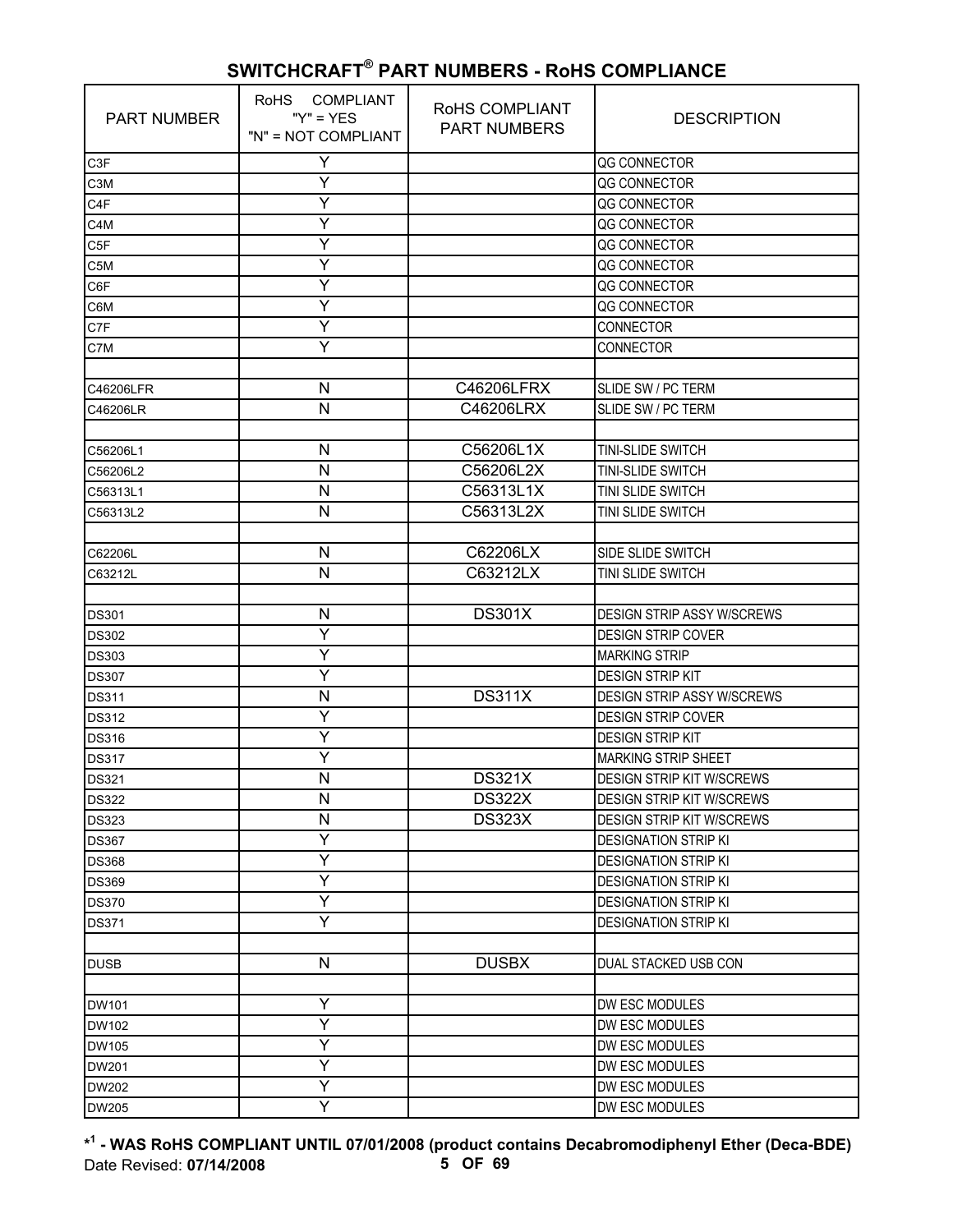| <b>PART NUMBER</b>            | RoHS COMPLIANT<br>" $Y$ " = $YFS$<br>"N" = NOT COMPLIANT | ROHS COMPLIANT<br><b>PART NUMBERS</b> | <b>DESCRIPTION</b>         |
|-------------------------------|----------------------------------------------------------|---------------------------------------|----------------------------|
| DW301                         | Y                                                        |                                       | DW BUTTON RED              |
| DW302                         | Υ                                                        |                                       | <b>DW BUTTON BLACK</b>     |
| DW303                         | Υ                                                        |                                       | <b>DW BUTTON GREEN</b>     |
| <b>DW304</b>                  | Y                                                        |                                       | DW BUTTON BLUE             |
| DW305                         | Υ                                                        |                                       | DW BUTTON WHITE            |
| <b>DW308</b>                  | Υ                                                        |                                       | DW BUTTON YELLOW           |
| DW312                         | Y                                                        |                                       | <b>DW BUTTON CLEAR</b>     |
| DW313                         | Y                                                        |                                       | <b>DW BUTTON AMBER</b>     |
| DW316                         | Y                                                        |                                       | DW BUTTON BLK/SCREEN       |
| <b>DW45</b>                   | Y                                                        |                                       | <b>BUTTON INSERT-WHITE</b> |
|                               |                                                          |                                       |                            |
| D <sub>3</sub> F              | Υ                                                        |                                       | QG CONNECTOR               |
| D3FB                          | N                                                        | <b>WILL ADVISE</b>                    | QG CONNECTOR BLACK         |
| D3FBAU                        | N                                                        | <b>WILL ADVISE</b>                    | QG CONNECTOR BLK/GLD       |
| D <sub>3FD</sub>              | Y                                                        |                                       | QG CONNECTOR               |
| <b>D3FPKG</b>                 | Υ                                                        |                                       | D3F IN PLASTIC BAG/        |
| D <sub>3</sub> M              | Υ                                                        |                                       | QG CONNECTOR               |
| D3MB                          | Y                                                        |                                       | QG CONNECTOR BLACK         |
| D3MBAU                        | Y                                                        |                                       | QG CONNECTOR BLK/GLD       |
| D3MPKG                        | Y                                                        |                                       | <b>D3M IN PLASTIC BAG/</b> |
| D <sub>4</sub> F              | Y                                                        |                                       | QG CONNECTOR               |
| D <sub>4FB</sub>              | N                                                        | <b>WILL ADVISE</b>                    | CONNECTOR PANEL MOUN       |
| D4FBAU                        | N                                                        | <b>WILL ADVISE</b>                    | QG RECEPT, 4 CONT. BL      |
| D4M                           | Ý                                                        |                                       | QG CONNECTOR               |
| D4MB                          | Y                                                        |                                       | CONNECTOR PANEL MOUN       |
| D4MBAU                        | Υ                                                        |                                       | QG RECEPT., 4 PIN MAL      |
| D <sub>5F</sub>               | Y                                                        |                                       | <b>QG CONNECTOR</b>        |
| D <sub>5FB</sub>              | N                                                        | <b>WILL ADVISE</b>                    | <b>CONNECTOR</b>           |
| D5FBAU                        | N                                                        | <b>WILL ADVISE</b>                    | QG PANEL MOUNT CONNE       |
| D <sub>5</sub> M              | Υ                                                        |                                       | QG CONNECTOR               |
| D <sub>5</sub> M <sub>B</sub> | Y                                                        |                                       | CONNECTOR PANEL MOUN       |
| D5MBAU                        | Υ                                                        |                                       | QG CONNECTOR BLK/GOL       |
| D6F                           | Y                                                        |                                       | QG CONNECTOR               |
| D6FB                          | N                                                        | <b>WILL ADVISE</b>                    | CONNECTOR                  |
| D6FBAU                        | N                                                        | <b>WILL ADVISE</b>                    | QG CONNECTOR BLK/GLD       |
| D6M                           | Υ                                                        |                                       | QG CONNECTOR               |
| D6MB                          | Y                                                        |                                       | CONNECTOR                  |
| D6MBAU                        | Ÿ                                                        |                                       | QG CONNECTOR BLK/GLD       |
| D7F                           | Ý                                                        |                                       | QG CONNECTOR               |
| D7FB                          | N                                                        | <b>WILL ADVISE</b>                    | CONN PANEL MNT FENAK       |
| D7FBAU                        | N                                                        | <b>WILL ADVISE</b>                    | QG RECEPT, FEM 7 CONT      |
| D7M                           | Υ                                                        |                                       | QG CONNECTOR               |
| D7MB                          | Y                                                        |                                       | QG CONNECTOR BLACK         |
| D7MBAU                        | Y                                                        |                                       | QG CONNECTOR BLK/GOL       |
|                               |                                                          |                                       |                            |
| <b>EAC305</b>                 | Υ                                                        |                                       | AC RECEPTACLE              |
| <b>EAC309</b>                 | Ÿ                                                        |                                       | <b>AC RECEPTACLE</b>       |

**\* 1 - WAS RoHS COMPLIANT UNTIL 07/01/2008 (product contains Decabromodiphenyl Ether (Deca-BDE)** Date Revised: **07/14/2008 6 OF 69**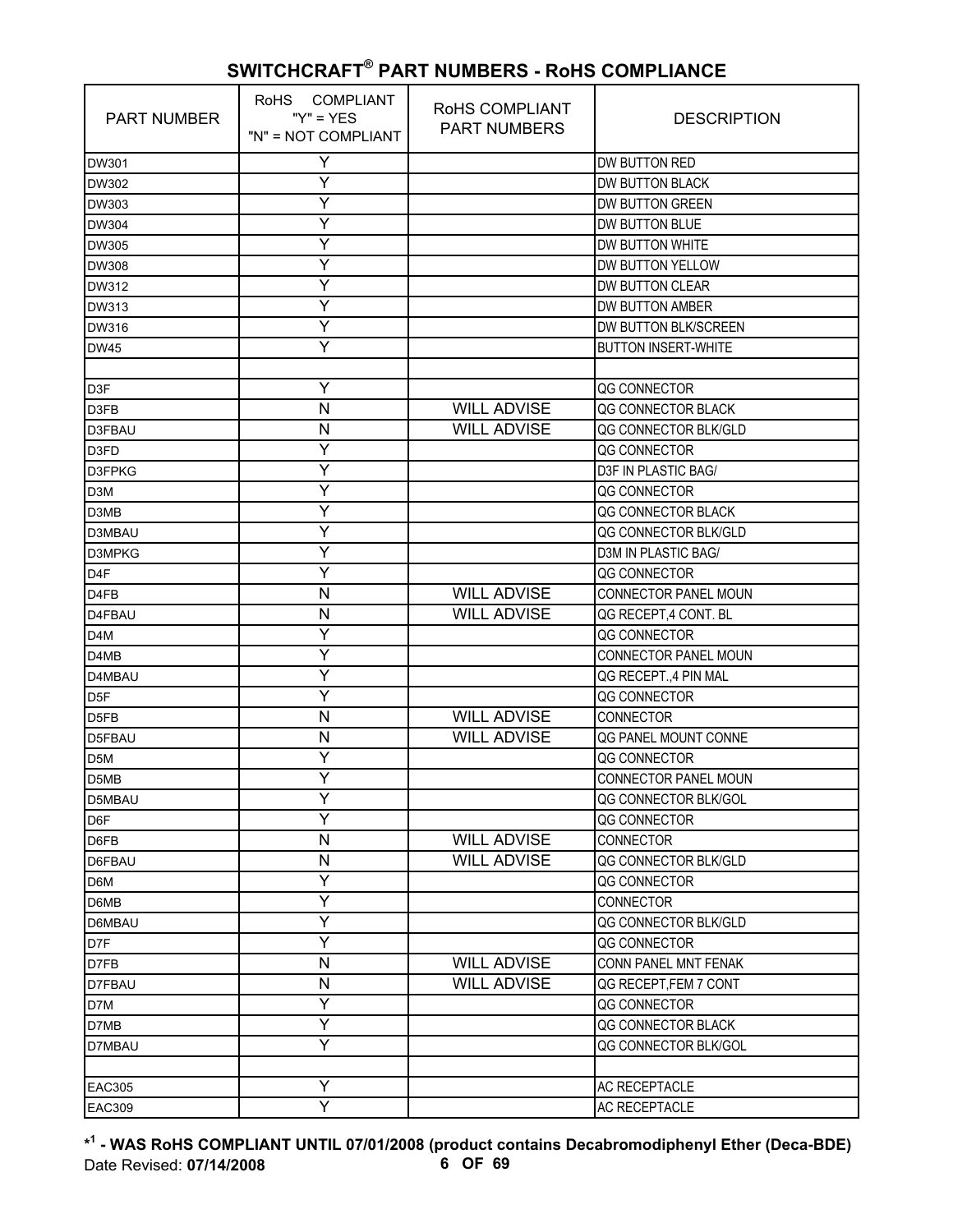| <b>PART NUMBER</b>  | RoHS COMPLIANT<br>" $Y$ " = $YFS$<br>"N" = NOT COMPLIANT | ROHS COMPLIANT<br><b>PART NUMBERS</b> | <b>DESCRIPTION</b>          |
|---------------------|----------------------------------------------------------|---------------------------------------|-----------------------------|
| <b>EAC311</b>       | Y                                                        |                                       | <b>AC RECEPTACLE</b>        |
| <b>EAC325</b>       | Υ                                                        |                                       | <b>AC RECEPTACLE</b>        |
| <b>EAC327</b>       | Y                                                        |                                       | <b>AC RECEPTACLE</b>        |
| <b>EAC333</b>       | Y                                                        |                                       | AC POWER RAPC RECEPT        |
| EAC405040           | Y                                                        |                                       | SNAP IN AC RECEPTACL        |
| EAC405060           | Υ                                                        |                                       | SNAP IN AC RECEPTACL        |
| EAC409040           | Y                                                        |                                       | SNAP IN AC RECEPTACL        |
| EAC409060           | Y                                                        |                                       | SNAP IN AC RECEPTACL        |
| EAC411040           | Y                                                        |                                       | SNAP IN AC RECEPTACL        |
| EAC411060           | Y                                                        |                                       | SNAP IN AC RECEPTACL        |
|                     |                                                          |                                       |                             |
| ED903               | Υ                                                        |                                       | <b>CORD SWITCH</b>          |
| ED913               | Y                                                        |                                       | <b>CORD SWITCH</b>          |
|                     |                                                          |                                       |                             |
| <b>IEFH</b>         | Y                                                        |                                       | <b>FEMALE HOUSING</b>       |
| <b>EFHB</b>         | Ÿ                                                        |                                       | QG RECEPTACLE/HOUSIN        |
|                     |                                                          |                                       |                             |
| <b>EHBNCSC</b>      | Υ                                                        |                                       | BNC TO SOLDER CUP,E         |
| <b>EHBNCSCB</b>     | Y                                                        |                                       | BNC TO SOLDER CUP, BL       |
| <b>EHBNCSCBPKG</b>  | Υ                                                        |                                       | EH SERIES, BNC-SOLDER       |
| <b>EHBNCSCPKG</b>   | Υ                                                        |                                       | EH SERIES, BNC-SOLDER       |
| EHBNC2              | Υ                                                        |                                       | BNC FEED THROUGH, E         |
| EHBNC2B             | Y                                                        |                                       | <b>BNC FEED THRU, BLACK</b> |
| <b>EHBNC2BPKG</b>   | Y                                                        |                                       | EH SERIES BNC FEED T        |
| <b>EHBNC2PKG</b>    | Υ                                                        |                                       | EH SERIES 75 OHM BNC        |
|                     |                                                          |                                       |                             |
| EHFW2               | N                                                        | EHFW2X                                | <b>EH SERIES FIREWIRE</b>   |
| EHFW2B              | N                                                        | EHFW2BX                               | <b>E SERIES FIREWIRE</b>    |
| EHFW2BPKG           | N                                                        | EHFW2BPKGX                            | <b>E SERIES FIREWIRE</b>    |
| <b>EHFW2PKG</b>     | N                                                        | EHFW2PKGX                             | <b>E SERIES FIREWIRE</b>    |
|                     |                                                          |                                       |                             |
| <b>EHRCABNC</b>     | N                                                        | <b>EHRCABNCX</b>                      | RCA TO BNC, E SERIES        |
| <b>EHRCABNCB</b>    | N                                                        | <b>EHRCABNCBX</b>                     | RCA TO BNC, BLACK "E        |
| <b>EHRCABNCBPKG</b> | N                                                        | <b>EHRCABNCBPKGX</b>                  | EH SERIES RCA-BNC, B        |
| <b>EHRCABNCPKG</b>  | N                                                        | <b>EHRCABNCPKGX</b>                   | EH SERIES RCA-BNC W/        |
| EHRCA2              | N                                                        | EHRCA2X                               | RCA FEED THRU, E SER        |
| EHRCA2B             | N                                                        | EHRCA2BX                              | EH SERIES, RCA-RCA,         |
| EHRCA2BPKG          | $\mathsf{N}$                                             | EHRCA2BPKGX                           | EH SERIES, RCA-RCA, BL      |
| EHRCA2PKG           | N                                                        | EHRCA2PKGX                            | EH SERIES, RCA-RCA,         |
|                     |                                                          |                                       |                             |
| EHSVHS2             | N                                                        | EHSVHS2X                              | EH SERIES, SVHS-SVHS        |
| EHSVHS2B            | N                                                        | EHSVHS2BX                             | EH SERIES, SVHS-SVHS,       |
| EHSVHS2BPKG         | N                                                        | EHSVHS2BPKGX                          | EH SERIES, SVHS-SVHS,       |
| <b>EHSVHS2PKG</b>   | N                                                        | EHSVHS2PKGX                           | EH SERIES, SVHS-SVHS,       |
|                     |                                                          |                                       |                             |
| <b>EHUSBAB</b>      | N                                                        | <b>EHUSBABX</b>                       | EH SERIES USB A TO B        |
| <b>EHUSBABB</b>     | N                                                        | <b>EHUSBABBX</b>                      | E SERIES USB A TO B         |

**\* 1 - WAS RoHS COMPLIANT UNTIL 07/01/2008 (product contains Decabromodiphenyl Ether (Deca-BDE)** Date Revised: **07/14/2008 7 OF 69**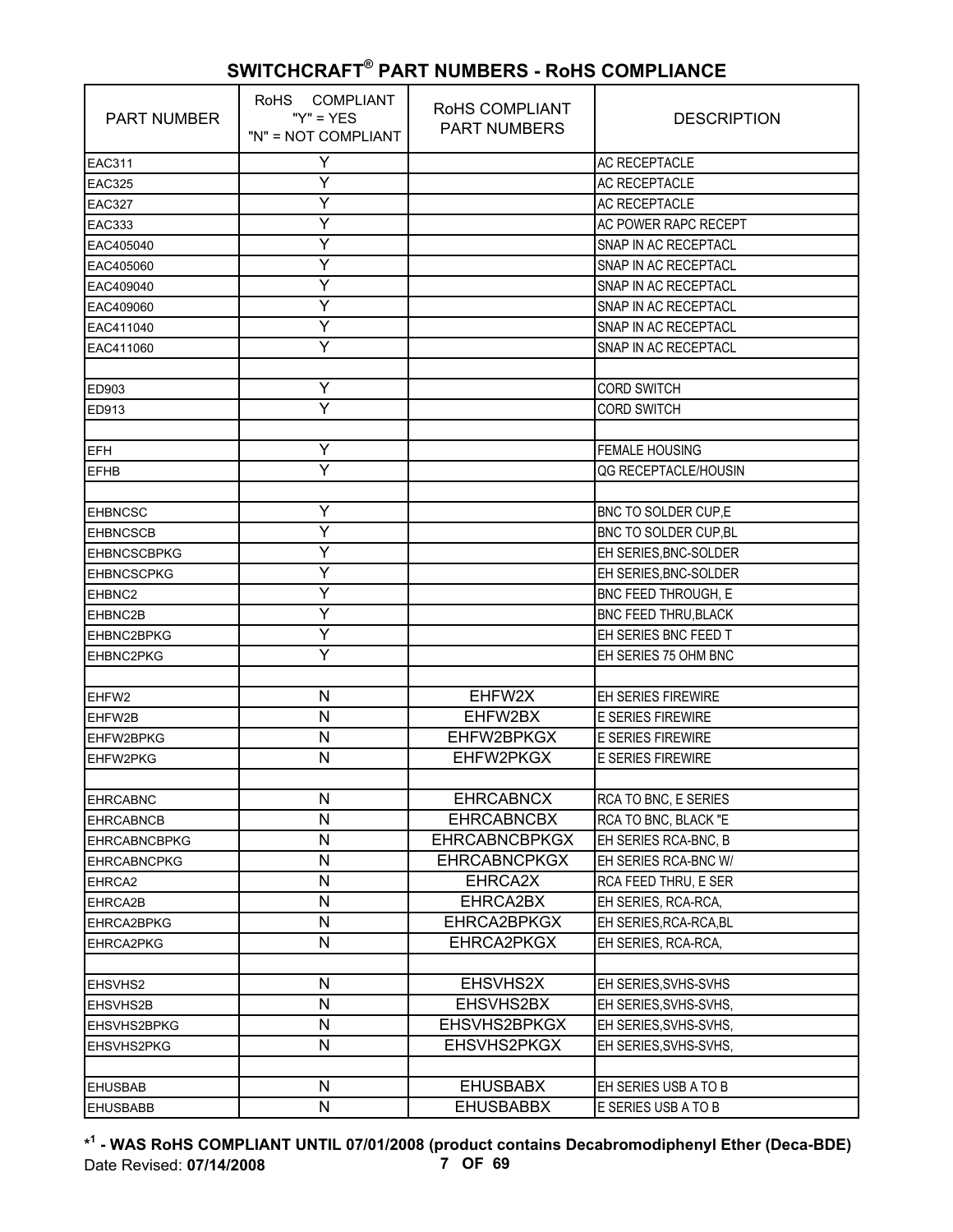| <b>PART NUMBER</b> | RoHS COMPLIANT<br>" $Y$ " = $YES$<br>"N" = NOT COMPLIANT | RoHS COMPLIANT<br><b>PART NUMBERS</b> | <b>DESCRIPTION</b>          |
|--------------------|----------------------------------------------------------|---------------------------------------|-----------------------------|
| <b>EHUSBABBPKG</b> | N                                                        | <b>EHUSBABBPKGX</b>                   | E SERIES USB A TO B         |
| <b>EHUSBABPKG</b>  | N                                                        | <b>EHUSBABPKGX</b>                    | E SERIES USB A TO B         |
| <b>EHUSBBA</b>     | N                                                        | <b>EHUSBBAX</b>                       | EH SERIES USB B TO A        |
| <b>EHUSBBAB</b>    | N                                                        | <b>EHUSBBABX</b>                      | E SERIES USB B TO A         |
| <b>EHUSBBABPKG</b> | $\mathsf{N}$                                             | <b>EHUSBBABPKGX</b>                   | E SERIES USB B TO A         |
| <b>EHUSBBAPKG</b>  | N                                                        | <b>EHUSBBAPKGX</b>                    | E SERIES USB B TO A         |
|                    |                                                          |                                       |                             |
| EH35MMMSC          | Y                                                        |                                       | EH SERIES, 3.5MM-SOLD       |
| EH35MMMSCB         | Y                                                        |                                       | EH SERIES, 3.5MM-SOLD       |
| EH35MMMSCBPKG      | Y                                                        |                                       | EH SERIES, 3.5MM-SOLD       |
| EH35MMSSC          | Y                                                        |                                       | EH SERIES, 3.5MM-SOLD       |
| EH35MMSSCB         | Υ                                                        |                                       | EH SERIES, 3.5MM-SOLD       |
| EH35MMSSCBPKG      | Ÿ                                                        |                                       | EH SERIES, 3.5MM-SOLD       |
|                    |                                                          |                                       |                             |
| <b>EMH</b>         | Y                                                        |                                       | QG RECEPTACLE/HOUSIN        |
| <b>EMHB</b>        | Ÿ                                                        |                                       | <b>QG RECEPTACLE/HOUSIN</b> |
|                    |                                                          |                                       |                             |
| <b>EN3BOOT</b>     | Y                                                        |                                       | EN3 BOOT                    |
| EN3CAP             | Y                                                        |                                       | END CAP/WEATHERTIGHT        |
|                    |                                                          |                                       |                             |
|                    |                                                          |                                       |                             |
| <b>EN3CLAMP</b>    | $N^{*1}$                                                 | <b>EN3CLAMPX</b>                      | <b>EN3 CLAMP</b>            |
| EN3CR              | Ÿ                                                        |                                       | <b>CRIMP HAND TOOL</b>      |
| <b>EN3CRAUTO</b>   | Ÿ                                                        |                                       | PNEUMATIC CRIMP TOOL        |
|                    |                                                          |                                       |                             |
| <b>EN3C10F26</b>   | $N^{*1}$                                                 | <b>EN3C10F26X</b>                     | 10 PIN CORD FEMALE          |
| <b>EN3C10F26S</b>  | $N^{*1}$                                                 | <b>EN3C10F26SX</b>                    | <b>10 PIN CORD FEMALE S</b> |
| <b>EN3C10M26</b>   | $N^{*1}$                                                 | <b>EN3C10M26X</b>                     | <b>10 PIN CORD MALE</b>     |
| <b>EN3C10M26S</b>  | $N^{*1}$                                                 | <b>EN3C10M26SX</b>                    | <b>10 PIN CORD MALE STA</b> |
|                    |                                                          |                                       |                             |
| <b>EN3C11F26</b>   | $N^{\star}$ <sup>1</sup>                                 | <b>EN3C11F26X</b>                     | <b>11 PIN CORD FEMALE</b>   |
| <b>EN3C11F26S</b>  | $N^{*1}$                                                 | <b>EN3C11F26SX</b>                    | <b>11PIN CORD FEMALE ST</b> |
| <b>EN3C11M26</b>   | $N^{*1}$                                                 | <b>EN3C11M26X</b>                     | 11 PIN CORD MALE            |
|                    | $N^*$ <sup>1</sup>                                       |                                       |                             |
| <b>EN3C11M26S</b>  |                                                          | <b>EN3C11M26SX</b>                    | <b>11 PIN CORD MALE STA</b> |
|                    | $N^{*1}$                                                 |                                       |                             |
| <b>EN3C12F26</b>   | $N^{*1}$                                                 | <b>EN3C12F26X</b>                     | 12 PIN CORD FEMALE S        |
| <b>EN3C12F26S</b>  |                                                          | <b>EN3C12F26SX</b>                    | 12 PIN CORD FEMALE S        |
| <b>EN3C12M26</b>   | $N^{*1}$                                                 | <b>EN3C12M26X</b>                     | 12 PIN CORD MALE            |
| <b>EN3C12M26S</b>  | $N^{*1}$                                                 | <b>EN3C12M26SX</b>                    | <b>12 PIN CORD MALE STA</b> |
|                    |                                                          |                                       |                             |
| <b>EN3C13F26</b>   | $N^{*1}$                                                 | <b>EN3C13F26X</b>                     | <b>13 PIN CORD FEMALE</b>   |
| <b>EN3C13F26S</b>  | $N^{*1}$                                                 | <b>EN3C13F26SX</b>                    | <b>13 PIN CORD FEMALE S</b> |
| <b>EN3C13M26</b>   | $N^{*1}$                                                 | <b>EN3C13M26X</b>                     | 13 PIN CORD MALE            |
| <b>EN3C13M26S</b>  | $N^{*1}$                                                 | <b>EN3C13M26SX</b>                    | <b>13 PIN CORD MALE STA</b> |
|                    |                                                          |                                       |                             |

**\* 1 - WAS RoHS COMPLIANT UNTIL 07/01/2008 (product contains Decabromodiphenyl Ether (Deca-BDE)** Date Revised: 07/14/2008 **8 OF 69**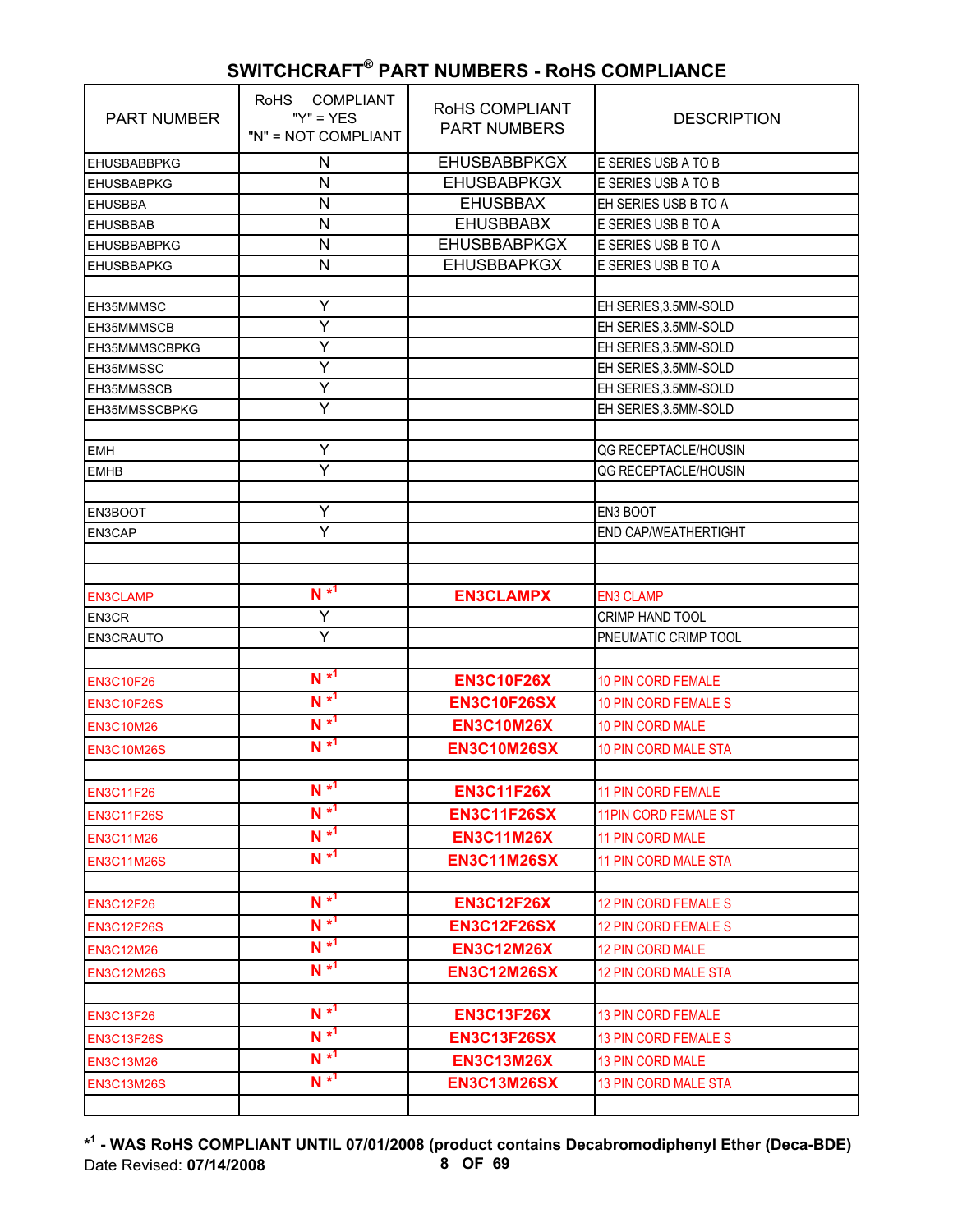| <b>PART NUMBER</b> | <b>COMPLIANT</b><br><b>RoHS</b><br>" $Y$ " = $YES$<br>"N" = NOT COMPLIANT | <b>ROHS COMPLIANT</b><br><b>PART NUMBERS</b> | <b>DESCRIPTION</b>          |
|--------------------|---------------------------------------------------------------------------|----------------------------------------------|-----------------------------|
| <b>EN3C14F26</b>   | $N^{*1}$                                                                  | <b>EN3C14F26X</b>                            | <b>14 PIN CORD FEMALE</b>   |
| <b>EN3C14F26S</b>  | $N^{*1}$                                                                  | <b>EN3C14F26SX</b>                           | <b>14 PIN CORD FEMALE S</b> |
| <b>EN3C14M26</b>   | $N^{*1}$                                                                  | <b>EN3C14M26X</b>                            | <b>14 PIN CORD MALE</b>     |
| <b>EN3C14M26S</b>  | $N^{*1}$                                                                  | <b>EN3C14M26SX</b>                           | <b>14 PIN CORD MALE STA</b> |
|                    |                                                                           |                                              |                             |
| <b>EN3C15F26</b>   | $N^{*1}$                                                                  | <b>EN3C15F26X</b>                            | <b>15 PIN CORD FEMALE</b>   |
| <b>EN3C15F26S</b>  | $N^{*1}$                                                                  | <b>EN3C15F26SX</b>                           | <b>15 PIN CORD FEMALE S</b> |
| <b>EN3C15M26</b>   | $N^{*1}$                                                                  | <b>EN3C15M26X</b>                            | <b>15 PIN CORD MALE</b>     |
| <b>EN3C15M26S</b>  | $N^{*1}$                                                                  | <b>EN3C15M26SX</b>                           | <b>15 PIN CORD MALE STA</b> |
|                    |                                                                           |                                              |                             |
| <b>EN3C16F26</b>   | $N^{*1}$                                                                  | <b>EN3C16F26X</b>                            | <b>16 PIN CORD FEMALE</b>   |
| <b>EN3C16F26S</b>  | $N^{*1}$                                                                  | <b>EN3C16F26SX</b>                           | <b>16 PIN CORD FEMALE S</b> |
| <b>EN3C16M26</b>   | $N^{*1}$                                                                  | <b>EN3C16M26X</b>                            | 16 PIN CORD MALE            |
| <b>EN3C16M26S</b>  | $N^{*1}$                                                                  | <b>EN3C16M26SX</b>                           | <b>16 PIN CORD MALE STA</b> |
|                    |                                                                           |                                              |                             |
| <b>EN3C17F26</b>   | $N^{*1}$                                                                  | <b>EN3C17F26X</b>                            | <b>17 PIN CORD FEMALE</b>   |
| <b>EN3C17F26S</b>  | $N^{*1}$                                                                  | <b>EN3C17F26SX</b>                           | <b>17 PIN CORD FEMALE S</b> |
| <b>EN3C17M26</b>   | $N^{*1}$                                                                  | <b>EN3C17M26X</b>                            | 17 PIN CORD MALE            |
| <b>EN3C17M26S</b>  | $N^{*1}$                                                                  | <b>EN3C17M26SX</b>                           | 17 PIN CORD MALE STA        |
|                    |                                                                           |                                              |                             |
| <b>EN3C18F26</b>   | $N^{*1}$                                                                  | <b>EN3C18F26X</b>                            | EN3, CORD, FEMALE, 18 P     |
| <b>EN3C18F26S</b>  | $N^{*1}$                                                                  | <b>EN3C18F26SX</b>                           | EN3, CORD, FEM; STAGGER     |
| <b>EN3C18M26</b>   | $N^{*1}$                                                                  | <b>EN3C18M26X</b>                            | EN3, CORD, MALE, 18 PIN     |
| <b>EN3C18M26S</b>  | $N^{*1}$                                                                  | <b>EN3C18M26SX</b>                           | EN3, CORD, MALE, STAGGE     |
|                    |                                                                           |                                              |                             |
| EN3C2F             | $N^{*1}$                                                                  | <b>EN3C2FX</b>                               | CORD, 2 PIN FEMALE          |
| EN3C2FC            | $N^{*1}$                                                                  | <b>EN3C2FCX</b>                              | EN3 2 PIN, CORD, FEMA       |
| <b>EN3C2FCK</b>    | $N^{*1}$                                                                  | <b>EN3C2FCKX</b>                             | 2 PIN, CRIMP, CORD PLU      |
| <b>EN3C2FK</b>     | $N^{\star^1}$                                                             | <b>EN3C2FKX</b>                              | <b>SOLDER CORD PLUG KIT</b> |
| <b>EN3C2F16</b>    | $N^{*1}$                                                                  | <b>EN3C2F16X</b>                             | 2 PIN CORD MT FEMALE        |
| EN3C2F16C          | $N^{*1}$                                                                  | <b>EN3C2F16CX</b>                            | EN3,2PIN,CORD,CRIMP         |
| EN3C2F16CK         | $N^{*1}$                                                                  | EN3C2F16CKX                                  | 16 AWG, CRIMP, 2 PIN, F     |
| EN3C2F16K          | $N^{\star 1}$                                                             | EN3C2F16KX                                   | SOLDER CORD PLUG KIT        |
|                    |                                                                           |                                              |                             |
| EN3C2M             | $N^{*1}$                                                                  | <b>EN3C2MX</b>                               | CORD PLUG, 2 PIN MALE       |
| EN3C2MC            | $N^{*1}$                                                                  | <b>EN3C2MCX</b>                              | EN3,2 PIN CORD MALE         |
| <b>EN3C2MCK</b>    | $N^{*1}$                                                                  | <b>EN3C2MCKX</b>                             | 2 PIN, CRIMP, CORD PLU      |
| EN3C2MK            | $N^{*1}$                                                                  | <b>EN3C2MKX</b>                              | SOLDER CORD PLUG KIT        |
| <b>EN3C2M16</b>    | $N^{*1}$                                                                  | <b>EN3C2M16X</b>                             | 2 PIN, MALE, MINI CORD      |
| EN3C2M16C          | $N^{*1}$                                                                  | EN3C2M16CX                                   | MALE, 2-PIN, CRIMP VER      |
| EN3C2M16CK         | $N^{*1}$                                                                  | EN3C2M16CKX                                  | 16AWG, CRIMP, 2 PIN, M      |
| EN3C2M16K          | $N^{*1}$                                                                  | EN3C2M16KX                                   | <b>SOLDER CORD PLUG KIT</b> |
|                    |                                                                           |                                              |                             |

**\* 1 - WAS RoHS COMPLIANT UNTIL 07/01/2008 (product contains Decabromodiphenyl Ether (Deca-BDE)** Date Revised: **07/14/2008 9 OF 69**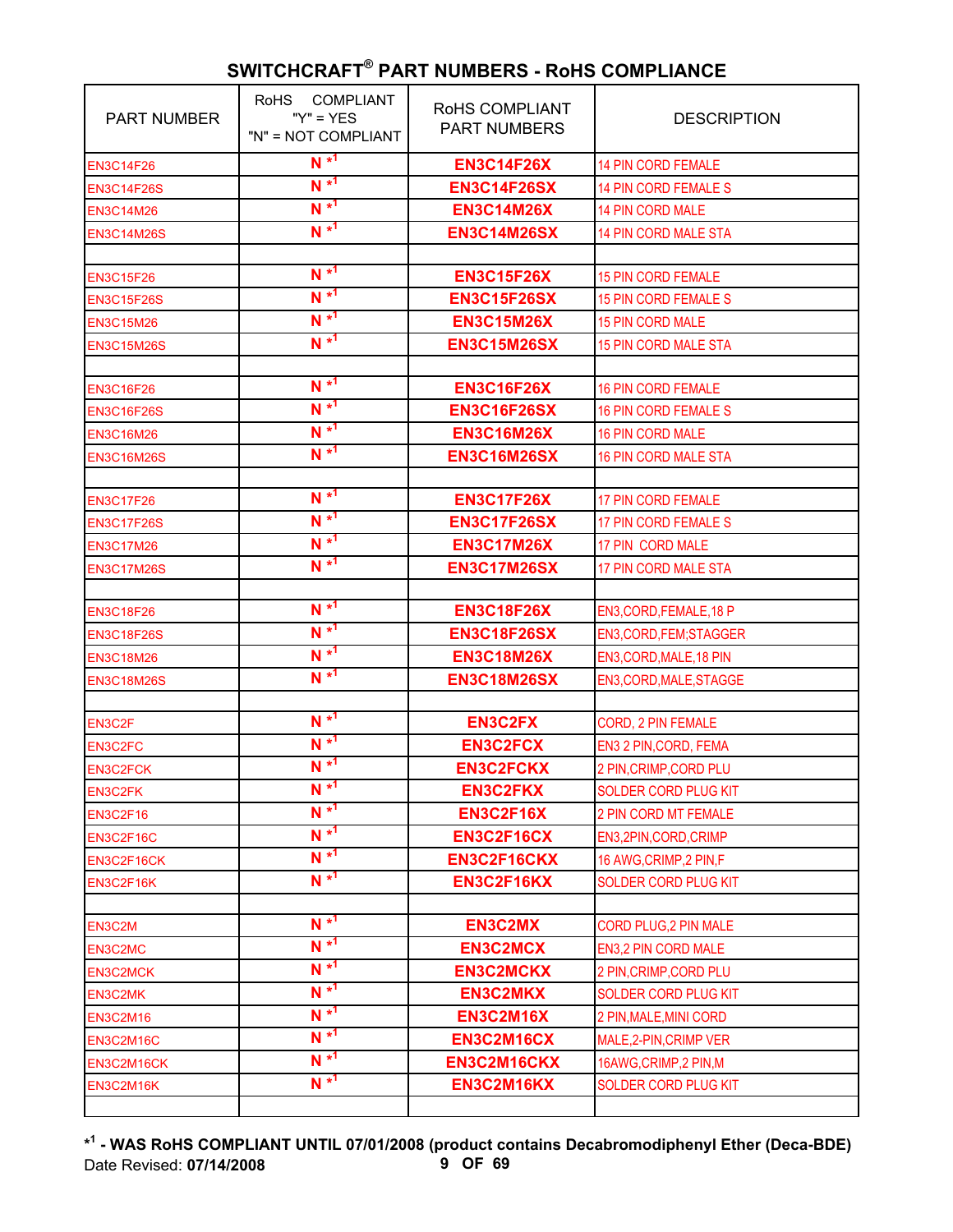| <b>PART NUMBER</b> | COMPLIANT<br><b>RoHS</b><br>" $Y$ " = $YES$<br>"N" = NOT COMPLIANT | RoHS COMPLIANT<br><b>PART NUMBERS</b> | <b>DESCRIPTION</b>           |
|--------------------|--------------------------------------------------------------------|---------------------------------------|------------------------------|
| EN3C3F             | $N^{*1}$                                                           | <b>EN3C3FX</b>                        | <b>CORD PLUG, 3 PIN FEMA</b> |
| <b>EN3C3FC</b>     | $N^{*1}$                                                           | <b>EN3C3FCX</b>                       | EN3,3 PIN, CORD FEMAL        |
| <b>EN3C3FCK</b>    | $N^{*1}$                                                           | <b>EN3C3FCKX</b>                      | 3 PIN, CRIMP, CORD PLU       |
| <b>EN3C3FK</b>     | $N^{*1}$                                                           | <b>EN3C3FKX</b>                       | SOLDER CORD PLUG KIT         |
| <b>EN3C3F16</b>    | $N^{*1}$                                                           | <b>EN3C3F16X</b>                      | 3 PIN, F, CORD MT., #16      |
| EN3C3F16C          | $N^{*1}$                                                           | EN3C3F16CX                            | 3 PIN FEMALE, CRIMP          |
| EN3C3F16CK         | $N^{*1}$                                                           | EN3C3F16CKX                           | 16AWG, 3 PIN, CRIMP, CO      |
| EN3C3F16K          | $N^{*1}$                                                           | EN3C3F16KX                            | <b>SOLDER CORD PLUG KIT</b>  |
|                    |                                                                    |                                       |                              |
| EN3C3M             | $N^{*1}$                                                           | <b>EN3C3MX</b>                        | CORD PLUG, 3 PIN MALE        |
| EN3C3MC            | $N^{*1}$                                                           | <b>EN3C3MCX</b>                       | EN3,3 PIN CORD MALE          |
| <b>EN3C3MCK</b>    | $N^{*1}$                                                           | <b>EN3C3MCKX</b>                      | 3 PIN, CRIMP, CORD PLU       |
| EN3C3MK            | $N^{*1}$                                                           | <b>EN3C3MKX</b>                       | <b>SOLDER CORD PLUG KI</b>   |
| <b>EN3C3M16</b>    | $N^{*1}$                                                           | <b>EN3C3M16X</b>                      | <b>3 PIN MALE CORD MOUN</b>  |
| EN3C3M16C          | $N^{*1}$                                                           | EN3C3M16CX                            | 16 AWG.CRIMP-MALE,3          |
| EN3C3M16CK         | $N^{*1}$                                                           | EN3C3M16CKX                           | 16AWG, 3 PIN, CRIMP, CO      |
| EN3C3M16K          | $N^{*1}$                                                           | EN3C3M16KX                            | <b>SOLDER CORD PLUG KIT</b>  |
|                    |                                                                    |                                       |                              |
| EN3C4F             | $N^{*1}$                                                           | <b>EN3C4FX</b>                        | CORD PLUG, 4 PIN, FEM        |
| EN3C4FC            | $N^{*1}$                                                           | <b>EN3C4FCX</b>                       | 4 PIN FEMALE, CORD, CR       |
| <b>EN3C4FCK</b>    | $N^{*1}$                                                           | <b>EN3C4FCKX</b>                      | 4 PIN, CRIMP, CORD PLU       |
| EN3C4FK            | $N^{*1}$                                                           | <b>EN3C4FKX</b>                       | SOLDER CORD PLUG KIT         |
|                    |                                                                    |                                       |                              |
| EN3C4M             | $N^{*1}$                                                           | <b>EN3C4MX</b>                        | CORD PLUG, 4 PIN, MAL        |
| EN3C4MC            | $N^{*1}$                                                           | <b>EN3C4MCX</b>                       | 4 PIN, MALE; CRIMP           |
| <b>EN3C4MCK</b>    | $N^{*1}$                                                           | <b>EN3C4MCKX</b>                      | 4 PIN, CRIMP, CORD PLU       |
| EN3C4MK            | $N^{*1}$                                                           | <b>EN3C4MKX</b>                       | <b>SOLDER CORD PLUG KIT</b>  |
|                    |                                                                    |                                       |                              |
| EN3C5F             | $N^{*1}$                                                           | <b>EN3C5FX</b>                        | CORD PLUG, 5 PIN, FEM        |
| EN3C5FC            | $N^{*1}$                                                           | <b>EN3C5FCX</b>                       | EN3,5 PIN, CORD FEMAL        |
| <b>EN3C5FCK</b>    | $N^{*1}$                                                           | <b>EN3C5FCKX</b>                      | 5 PIN, CRIMP, CORD PLU       |
| EN3C5FK            | $N^{*1}$                                                           | <b>EN3C5FKX</b>                       | <b>SOLDER CORD PLUG KIT</b>  |
|                    | $N^{*1}$                                                           |                                       |                              |
| EN3C5M             | $N^{*1}$                                                           | <b>EN3C5MX</b>                        | CORD PLUG, 5 PIN MAL         |
| EN3C5MC            | $N^{*1}$                                                           | <b>EN3C5MCX</b>                       | 5 PIN, MALE, CRIMP           |
| <b>EN3C5MCK</b>    |                                                                    | <b>EN3C5MCKX</b>                      | 5 PIN, CRIMP, CORD PLU       |
| EN3C5MK            | $N^{*1}$                                                           | <b>EN3C5MKX</b>                       | <b>SOLDER CORD PLUG KIT</b>  |
|                    | $N^{*1}$                                                           |                                       |                              |
| EN3C6F             | $N^{*1}$                                                           | <b>EN3C6FX</b>                        | CORD PLUG, 6 PIN, FE         |
| EN3C6FC            | $N^{*1}$                                                           | <b>EN3C6FCX</b>                       | EN3,6 PIN, CORD, FEMAL       |
| <b>EN3C6FCK</b>    | $N^*$ <sup>1</sup>                                                 | <b>EN3C6FCKX</b>                      | 6 PIN, CRIMP, CORD PLU       |
| EN3C6FK            |                                                                    | <b>EN3C6FKX</b>                       | 6 PIN, FEMALE, MINI-CO       |

**\* 1 - WAS RoHS COMPLIANT UNTIL 07/01/2008 (product contains Decabromodiphenyl Ether (Deca-BDE)** Date Revised: **07/14/2008 10 OF 69**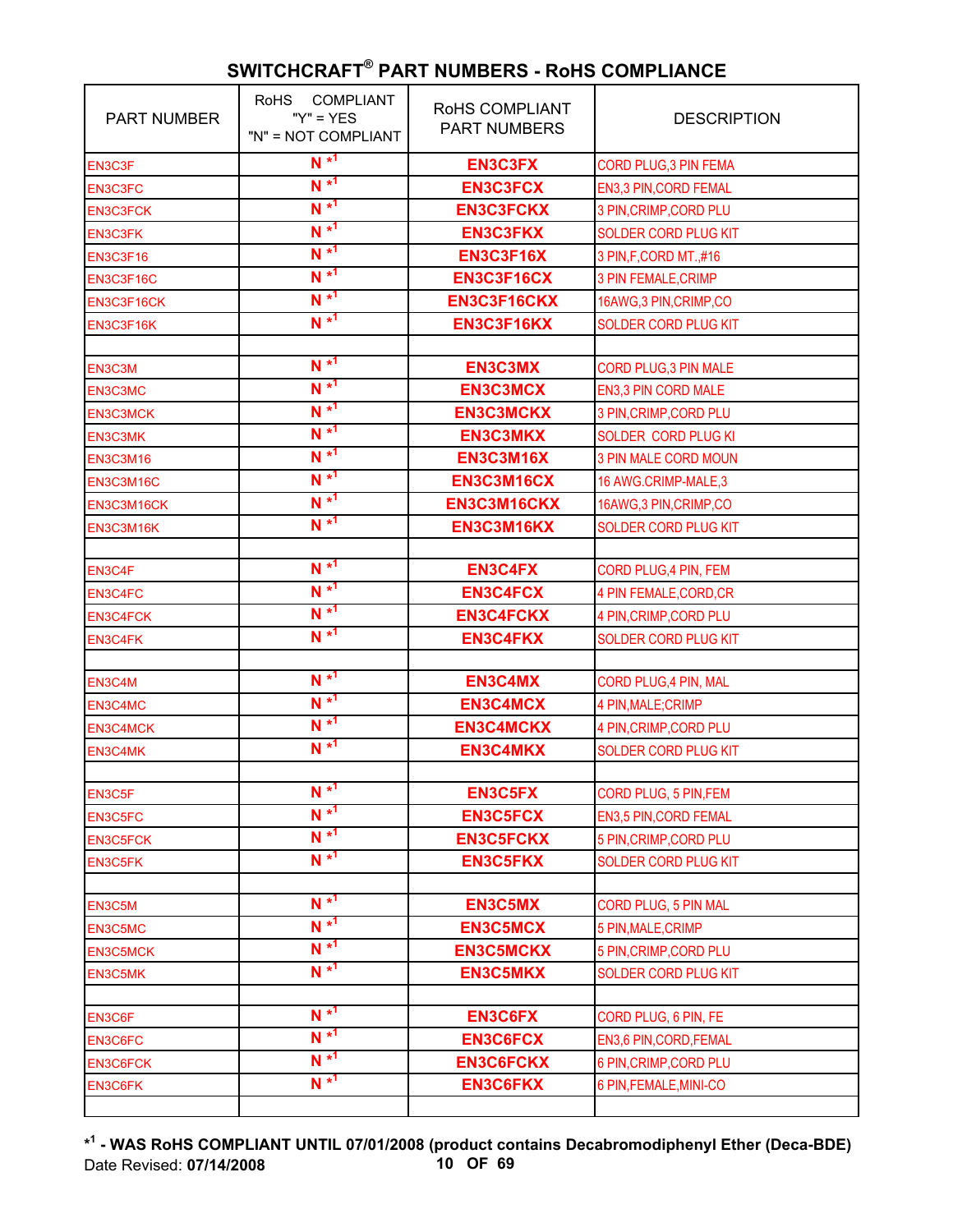| <b>PART NUMBER</b>         | COMPLIANT<br><b>RoHS</b><br>" $Y$ " = $YES$<br>"N" = NOT COMPLIANT | RoHS COMPLIANT<br><b>PART NUMBERS</b> | <b>DESCRIPTION</b>          |
|----------------------------|--------------------------------------------------------------------|---------------------------------------|-----------------------------|
| EN3C6M                     | $N^{*1}$                                                           | <b>EN3C6MX</b>                        | CORD PLUG, 6 PIN, MA        |
| EN3C6MC                    | $N^{*1}$                                                           | <b>EN3C6MCX</b>                       | EN3,6 PIN, CORD MALE        |
| <b>EN3C6MCK</b>            | $N^{*1}$                                                           | <b>EN3C6MCKX</b>                      | 6 PIN, CRIMP, CORD PLU      |
| <b>EN3C6MK</b>             | $N^{*1}$                                                           | <b>EN3C6MKX</b>                       | <b>SOLDER CORD PLUG KIT</b> |
|                            |                                                                    |                                       |                             |
| EN3C7F                     | $N^{*1}$                                                           | <b>EN3C7FX</b>                        | CORD PLUG, 7 PIN FEM        |
| <b>EN3C7FC</b>             | $N^{*1}$                                                           | <b>EN3C7FCX</b>                       | 7 PIN, FEMALE, CRIMP        |
| <b>EN3C7FCK</b>            | $N^{*1}$                                                           | <b>EN3C7FCKX</b>                      | 7 PIN, CRIMP, CORD PLU      |
| <b>EN3C7FK</b>             | $N^{*1}$                                                           | <b>EN3C7FKX</b>                       | SOLDER CORD PLUG KIT        |
|                            |                                                                    |                                       |                             |
| EN3C8F                     | $N^{*1}$                                                           | <b>EN3C8FX</b>                        | CORD PLUG, 8 PIN FEM        |
| EN3C8FC                    | $N^{*1}$                                                           | <b>EN3C8FCX</b>                       | 8 PIN CORD, FEMALE,C        |
| <b>EN3C8FCK</b>            | $N^{*1}$                                                           | <b>EN3C8FCKX</b>                      | 8 PIN, CRIMP, CORD PLU      |
| <b>EN3C8FK</b>             | $N^{*1}$                                                           | <b>EN3C8FKX</b>                       | <b>SOLDER CORD PLUG KIT</b> |
|                            |                                                                    |                                       |                             |
| <b>EN3C9F26</b>            | $N^{*1}$                                                           | EN3C9F26X                             | 9 PIN FEMALE CORD CO        |
| EN3C9F26S                  | $N^{*1}$                                                           | EN3C9F26SX                            | 9 PIN CORD FEM STAGG        |
| <b>EN3C9M26</b>            | $N^{*1}$                                                           | <b>EN3C9M26X</b>                      | 9 PIN MALE CORD             |
| EN3C9M26S                  | $N^{*1}$                                                           | EN3C9M26SX                            | 9 PIN MALE CORD STAG        |
|                            |                                                                    |                                       |                             |
| EN3INS16                   | Ÿ                                                                  |                                       | INSERTION/EXTRACTION        |
| EN3INS20                   | $\overline{Y}$                                                     |                                       | INSERTION/EXTRACTION        |
| EN3L2F                     | $N^{*1}$                                                           | <b>EN3L2FX</b>                        | EN3, INLINE, 2 PIN FEM      |
|                            | $N^{*1}$                                                           | <b>EN3L2FCX</b>                       | EN3, INLINE, 2PIN, FEMA     |
| EN3L2FC<br><b>EN3L2FCK</b> | $N^{*1}$                                                           | <b>EN3L2FCKX</b>                      | EN3, INLINE, 2 PIN, FEM     |
|                            | $N^{*1}$                                                           | <b>EN3L2FKX</b>                       | EN3, INLINE, 2PIN, FEM.     |
| EN3L2FK                    | $N^{*1}$                                                           | <b>EN3L2F16X</b>                      | EN3, INLINE, 2 PIN FEM      |
| <b>EN3L2F16</b>            | $N^{*1}$                                                           |                                       |                             |
| EN3L2F16C                  | $N^{*1}$                                                           | <b>EN3L2F16CX</b><br>EN3L2F16CKX      | EN3, INLINE, 2PIN, FEMA     |
| EN3L2F16CK                 | $N^{*1}$                                                           |                                       | EN3, INLINE, 2PIN, FEM.     |
| EN3L2F16K                  |                                                                    | EN3L2F16KX                            | EN3, INLINE, 2PIN, FEM.     |
| EN3L2M                     | $N^{*1}$                                                           | EN3L2MX                               | EN3, INLINE, 2 PIN, MA      |
| EN3L2MC                    | $N^{*1}$                                                           | <b>EN3L2MCX</b>                       | EN3, INLINE, 2PIN, MALE     |
| <b>EN3L2MCK</b>            | $N^{*1}$                                                           | <b>EN3L2MCKX</b>                      | EN3, INLINE, 2PIN, MALE     |
|                            | $N^{*1}$                                                           | <b>EN3L2MKX</b>                       | EN3, INLINE, 2PIN, MLE.     |
| EN3L2MK                    | $N^{*1}$                                                           | <b>EN3L2M16X</b>                      |                             |
| <b>EN3L2M16</b>            | $N^{*1}$                                                           | EN3L2M16CX                            | EN3, INLINE, 2 PIN, MAL     |
| EN3L2M16C                  | $N^{*1}$                                                           | EN3L2M16CKX                           | EN3, INLINE, 2 PIN, MAL     |
| EN3L2M16CK                 | $N^{*1}$                                                           |                                       | EN3, INLINE, 2PIN, MALE     |
| EN3L2M16K                  |                                                                    | EN3L2M16KX                            | EN3, INLINE, 2PIN, MLE,     |
| EN3L3F                     | $N^{*1}$                                                           | <b>EN3L3FX</b>                        | EN3, INLINE, 3 PIN, FEM     |
| EN3L3FC                    | $N^*$ <sup>1</sup>                                                 | <b>EN3L3FCX</b>                       | EN3, INLINE, 3PIN, FEMA     |
|                            |                                                                    |                                       |                             |

**\* 1 - WAS RoHS COMPLIANT UNTIL 07/01/2008 (product contains Decabromodiphenyl Ether (Deca-BDE)** Date Revised: **07/14/2008 11 OF 69**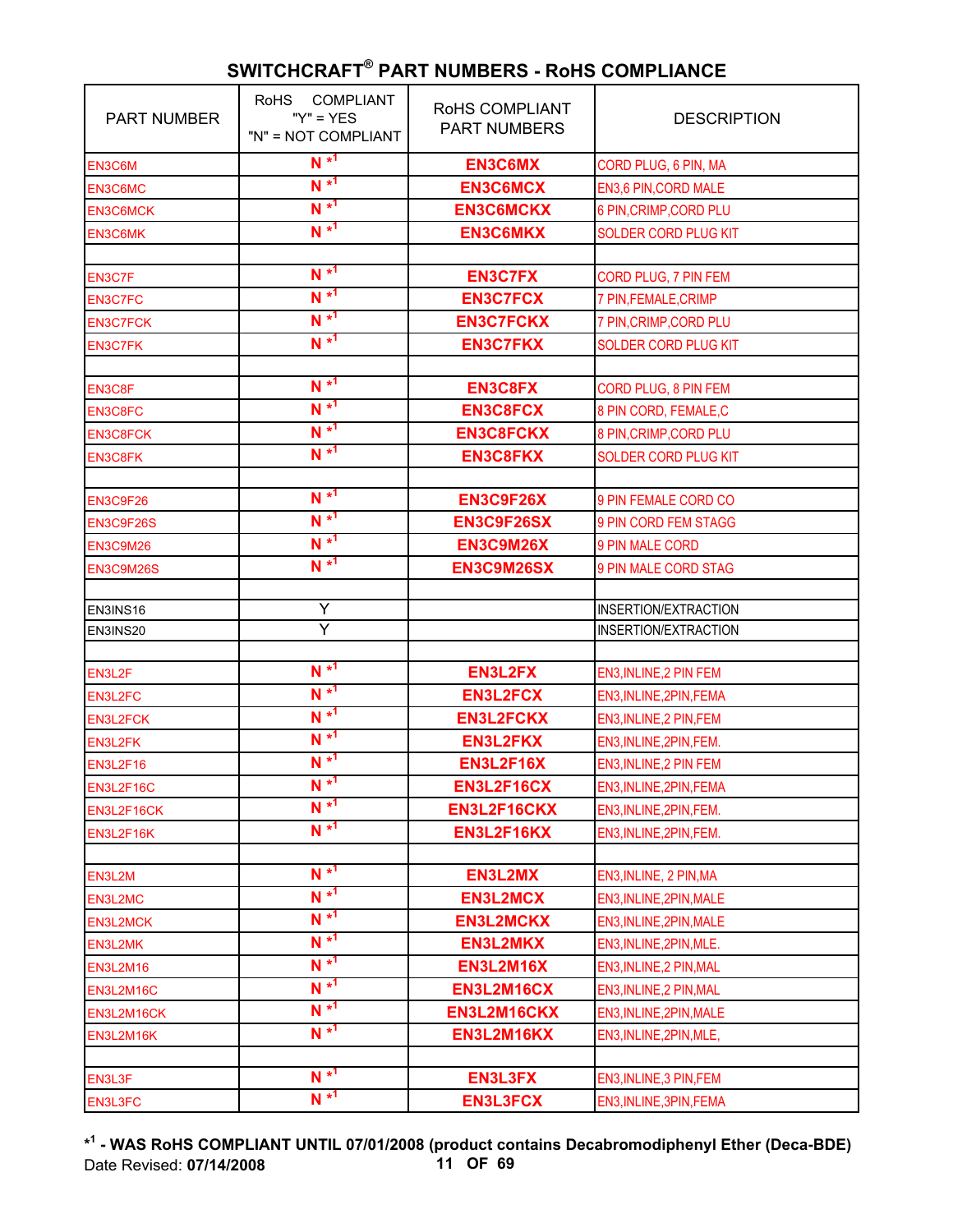| <b>PART NUMBER</b> | <b>COMPLIANT</b><br><b>RoHS</b><br>" $Y$ " = $YES$<br>"N" = NOT COMPLIANT | RoHS COMPLIANT<br><b>PART NUMBERS</b> | <b>DESCRIPTION</b>      |
|--------------------|---------------------------------------------------------------------------|---------------------------------------|-------------------------|
| <b>EN3L3FCK</b>    | $N^{*1}$                                                                  | <b>EN3L3FCKX</b>                      | EN3, INLINE, 3PIN, FEM, |
| <b>EN3L3FK</b>     | $N^{*1}$                                                                  | <b>EN3L3FKX</b>                       | EN3, INLINE, 3PIN, FEM. |
| <b>EN3L3F16</b>    | $N^{*1}$                                                                  | <b>EN3L3F16X</b>                      | EN3, INLINE, 3 PIN, FEM |
| EN3L3F16C          | $N^{*1}$                                                                  | EN3L3F16CX                            | EN3, INLINE, 3 PIN, FEM |
| EN3L3F16CK         | $N^{*1}$                                                                  | EN3L3F16CKX                           | EN3, INLINE, 3PIN, FEM. |
| EN3L3F16K          | $N^{*1}$                                                                  | EN3L3F16KX                            | EN3, INLINE, 3PIN, FEM. |
|                    |                                                                           |                                       |                         |
| EN3L3M             | $N^{*1}$                                                                  | EN3L3MX                               | EN3, INLINE, 3 PIN, MAL |
| EN3L3MC            | $N^{*1}$                                                                  | <b>EN3L3MCX</b>                       | EN3, INLINE, 3 PIN, MAL |
| <b>EN3L3MCK</b>    | $N^{*1}$                                                                  | <b>EN3L3MCKX</b>                      | EN3, INLINE, 3PIN, MALE |
| EN3L3MK            | $N^{*1}$                                                                  | <b>EN3L3MKX</b>                       | EN3, INLINE, 3PIN, MLE, |
| <b>EN3L3M16</b>    | $N^{*1}$                                                                  | <b>EN3L3M16X</b>                      | EN3, INLINE, 3 PIN, MAL |
| EN3L3M16C          | $N^{*1}$                                                                  | EN3L3M16CX                            | EN3, INLINE, 3 PIN, MAL |
| EN3L3M16CK         | $N^{*1}$                                                                  | EN3L3M16CKX                           | EN3, INLINE, 3PIN, MALE |
| EN3L3M16K          | $N^{*1}$                                                                  | EN3L3M16KX                            | EN3, INLINE, 3PIN, MLE, |
|                    |                                                                           |                                       |                         |
| EN3L4F             | $N^{*1}$                                                                  | <b>EN3L4FX</b>                        | EN3, INLINE, 4 PIN FEM  |
| EN3L4FC            | $N^{*1}$                                                                  | <b>EN3L4FCX</b>                       | EN3, INLINE, 4PIN, FEMA |
| <b>EN3L4FCK</b>    | $N^{*1}$                                                                  | <b>EN3L4FCKX</b>                      | EN3, INLINE, 4PIN, FEM, |
| EN3L4FK            | $N^{*1}$                                                                  | <b>EN3L4FKX</b>                       | EN3, INLINE, 4PIN, FEM. |
| EN3L4M             | $N^{*1}$                                                                  | EN3L4MX                               | EN3, INLINE, 4 PIN MAL  |
| EN3L4MC            | $N^{*1}$                                                                  | <b>EN3L4MCX</b>                       | EN3, INLINE, 4PIN, MALE |
| <b>EN3L4MCK</b>    | $N^{*1}$                                                                  | <b>EN3L4MCKX</b>                      | EN3, INLINE, 4PIN, MALE |
| EN3L4MK            | $N^{*1}$                                                                  | <b>EN3L4MKX</b>                       | EN3, INLINE, 4PIN, MLE. |
|                    |                                                                           |                                       |                         |
| EN3L5F             | $N^{*1}$                                                                  | <b>EN3L5FX</b>                        | EN3, INLINE, 5 PIN, FEM |
| EN3L5FC            | $N^{*1}$                                                                  | <b>EN3L5FCX</b>                       | EN3, INLINE, 5 PIN, FEM |
| <b>EN3L5FCK</b>    | $N^{*1}$                                                                  | <b>EN3L5FCKX</b>                      | EN3, INLINE, 5PIN, FEM. |
| EN3L5FK            | $N^*$ <sup>1</sup>                                                        | <b>EN3L5FKX</b>                       | EN3, INLINE, 5PIN, FEM, |
| EN3L5M             | $N^{*1}$                                                                  | EN3L5MX                               | EN3, INLINE, 5 PIN, MAL |
| EN3L5MC            | $N^{*1}$                                                                  | <b>EN3L5MCX</b>                       | EN3, INLINE, 5 PIN, MAL |
| EN3L5MCK           | $N^{*1}$                                                                  | <b>EN3L5MCKX</b>                      | EN3, INLINE, 5PIN, MALE |
| EN3L5MK            | $N^*$ <sup>1</sup>                                                        | <b>EN3L5MKX</b>                       | EN3, INLINE, 5PIN, MLE, |
|                    |                                                                           |                                       |                         |
| EN3L6F             | $N^{*1}$                                                                  | <b>EN3L6FX</b>                        | EN3, INLINE, 6 PIN, FEM |
| EN3L6FC            | $N^{*1}$                                                                  | <b>EN3L6FCX</b>                       | EN3, INLINE, 6PIN, FEMA |
| <b>EN3L6FCK</b>    | $N^{*1}$                                                                  | <b>EN3L6FCKX</b>                      | EN3, INLINE, 6PIN, FEM, |
| EN3L6FK            | $N^{*1}$                                                                  | <b>EN3L6FKX</b>                       | EN3, INLINE, 6PIN, FEM. |
| EN3L6M             | $N^{*1}$                                                                  | <b>EN3L6MX</b>                        | EN3, INLINE, 6 PIN, MAL |
| EN3L6MC            | $N^{*1}$                                                                  | <b>EN3L6MCX</b>                       | EN3, INLINE, 6PIN, MALE |
| <b>EN3L6MCK</b>    | $N^{*1}$                                                                  | <b>EN3L6MCKX</b>                      | EN3, INLINE, 6PIN, MALE |
| EN3L6MK            | $N^{*1}$                                                                  | <b>EN3L6MKX</b>                       | EN3, INLINE, 6PIN, MLE. |

**\* 1 - WAS RoHS COMPLIANT UNTIL 07/01/2008 (product contains Decabromodiphenyl Ether (Deca-BDE)** Date Revised: **07/14/2008 12 OF 69**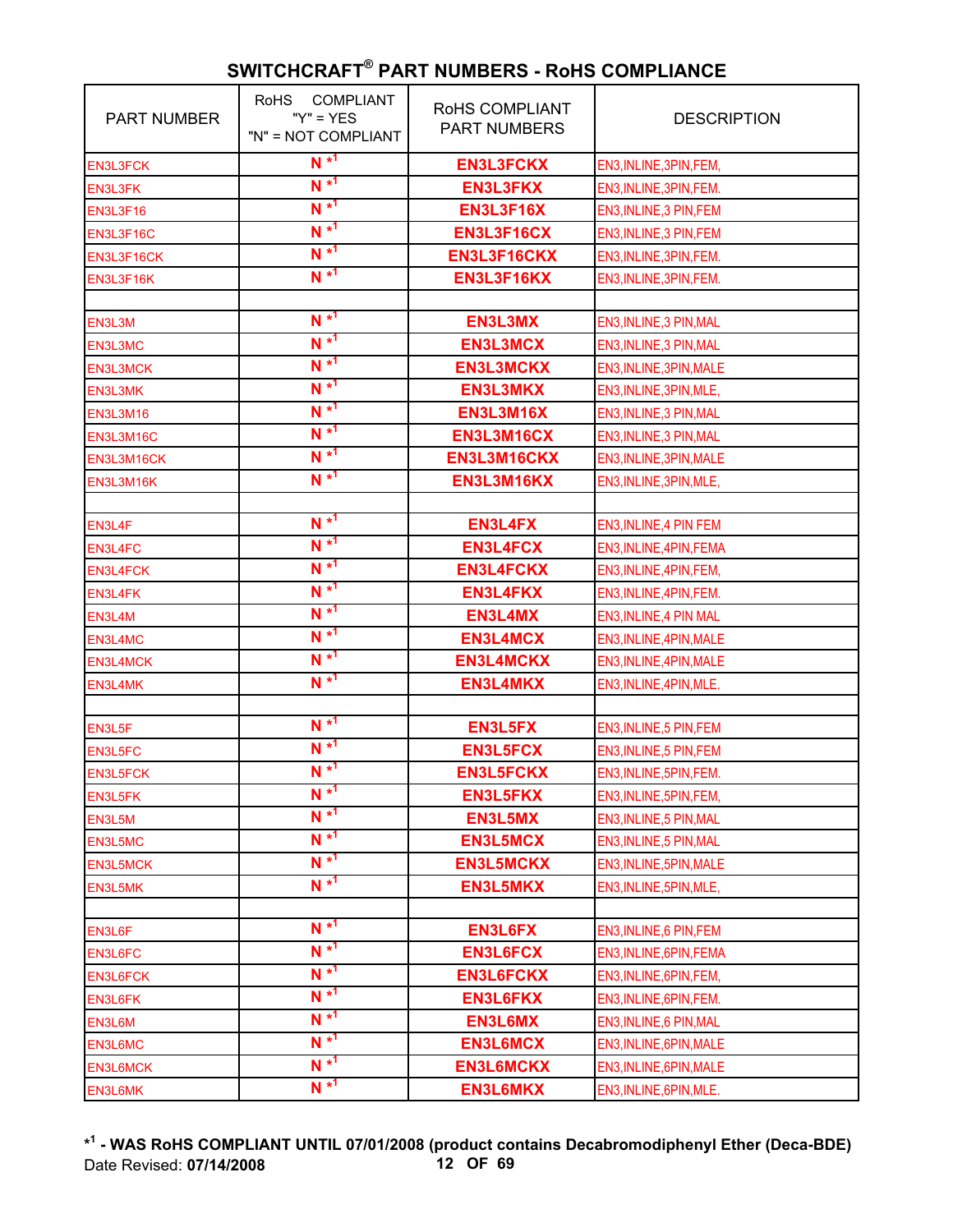| <b>PART NUMBER</b> | <b>COMPLIANT</b><br><b>RoHS</b><br>" $Y$ " = $YES$<br>"N" = NOT COMPLIANT | RoHS COMPLIANT<br><b>PART NUMBERS</b> | <b>DESCRIPTION</b>           |
|--------------------|---------------------------------------------------------------------------|---------------------------------------|------------------------------|
|                    | $N^{*1}$                                                                  |                                       |                              |
| EN3L7M             | $N^{*1}$                                                                  | <b>EN3L7MX</b>                        | EN3, INLINE, 7 PIN, MAL      |
| EN3L7MC            | $N^{*1}$                                                                  | <b>EN3L7MCX</b>                       | EN3, INLINE, 7 PIN, MAL      |
| <b>EN3L7MCK</b>    | $N^{*1}$                                                                  | <b>EN3L7MCKX</b>                      | EN3, INLINE, 7PIN, MALE      |
| EN3L7MK            |                                                                           | <b>EN3L7MKX</b>                       | EN3, INLINE, 7PIN, MLE.      |
| EN3L8M             | $N^{*1}$                                                                  | EN3L8MX                               | <b>IN-LINE,8 PIN, MALE C</b> |
| EN3L8MC            | $N^{*1}$                                                                  | <b>EN3L8MCX</b>                       | EN3, INLINE, 8 PIN, MAL      |
|                    | $N^{*1}$                                                                  | <b>EN3L8MCKX</b>                      | EN3, INLINE, 8PIN, MALE      |
| <b>EN3L8MCK</b>    | $N^{*1}$                                                                  | <b>EN3L8MKX</b>                       |                              |
| EN3L8MK            |                                                                           |                                       | EN3, INLINE, 8PIN, MLE.      |
| <b>EN3NUT</b>      | Υ                                                                         |                                       | EN3 HARDWARE-NUT             |
|                    |                                                                           |                                       |                              |
| EN3PC16F           | Ÿ                                                                         |                                       | EN3, FEMALE, #18 CONTA       |
| EN3PC16M           | Y                                                                         |                                       | #16 PC CONTACT MALE          |
| EN3PC20F           | Υ                                                                         |                                       | EN3, FEMALE CONTACT,#        |
| EN3PC20M           | Y                                                                         |                                       | #20 PC CONTACT MALE          |
|                    |                                                                           |                                       |                              |
| EN3PH2F16          | $N^{*1}$                                                                  | EN3PH2F16X                            | PANEL, HOUSING, 2 CONT       |
| EN3PH2F20          | $N^{*1}$                                                                  | EN3PH2F20X                            | 2 PIN, PANEL, #20, FEMA      |
| EN3PH2M16          | $N^{*1}$                                                                  | EN3PH2M16X                            | PANEL, HOUSING, 2 PIN,       |
| EN3PH2M20          | $N^{*1}$                                                                  | EN3PH2M20X                            | 2 PIN, PANEL, MALE, #20      |
|                    |                                                                           |                                       |                              |
| EN3PH3F16          | $N^{*1}$                                                                  | EN3PH3F16X                            | PANEL, HOUSING, 3 CONT       |
| EN3PH3F20          | $N^{*1}$                                                                  | EN3PH3F20X                            | 3 PIN, PANEL, FEMALE, #      |
| EN3PH3M16          | $N^{*1}$                                                                  | EN3PH3M16X                            | PANEL, HOUSING, 3 PIN,       |
| EN3PH3M20          | $N^{*1}$                                                                  | EN3PH3M20X                            | 3 PIN, PANEL, #20, MALE      |
|                    |                                                                           |                                       |                              |
| EN3PH4F20          | $N^{*1}$                                                                  | EN3PH4F20X                            | 4 PIN, PANEL, FEMALE, #      |
| EN3PH4M20          | $N^{*1}$                                                                  | EN3PH4M20X                            | 4 PIN, PANEL, MALE, #20      |
|                    | $N^{*1}$                                                                  | EN3PH5F20X                            | 5 PIN, PANEL, FEMALE, #      |
| EN3PH5F20          | $N^{*1}$                                                                  | EN3PH5M20X                            | 5 PIN, PANEL, MALE, #20      |
| EN3PH5M20          |                                                                           |                                       |                              |
| EN3PH6F20          | $N^{*1}$                                                                  | EN3PH6F20X                            | 6 PIN, PANEL, FEMALE, #      |
| EN3PH6M20          | $N^{*1}$                                                                  | EN3PH6M20X                            | 3 PIN, PANEL, #20, MALE      |
|                    |                                                                           |                                       |                              |
| EN3PH7M20          | $N^{*1}$                                                                  | EN3PH7M20X                            | 7 PIN, PANEL, #20, MALE      |
| EN3PH8M20          | $N^*$ <sup>1</sup>                                                        | EN3PH8M20X                            | 8 PIN, PANEL, MALE, #20      |
|                    |                                                                           |                                       |                              |
| EN3POS16           | Y                                                                         |                                       | POSITIONER, 16 AWG, CO       |
| EN3POS20           | Υ                                                                         |                                       | POSITIONER, 20 AWG CO        |
|                    |                                                                           |                                       |                              |
| <b>EN3P10F26</b>   | $N^{*1}$                                                                  | <b>EN3P10F26X</b>                     | 10 PIN PANEL FEM             |

**\* 1 - WAS RoHS COMPLIANT UNTIL 07/01/2008 (product contains Decabromodiphenyl Ether (Deca-BDE)** Date Revised: **07/14/2008 13 OF 69**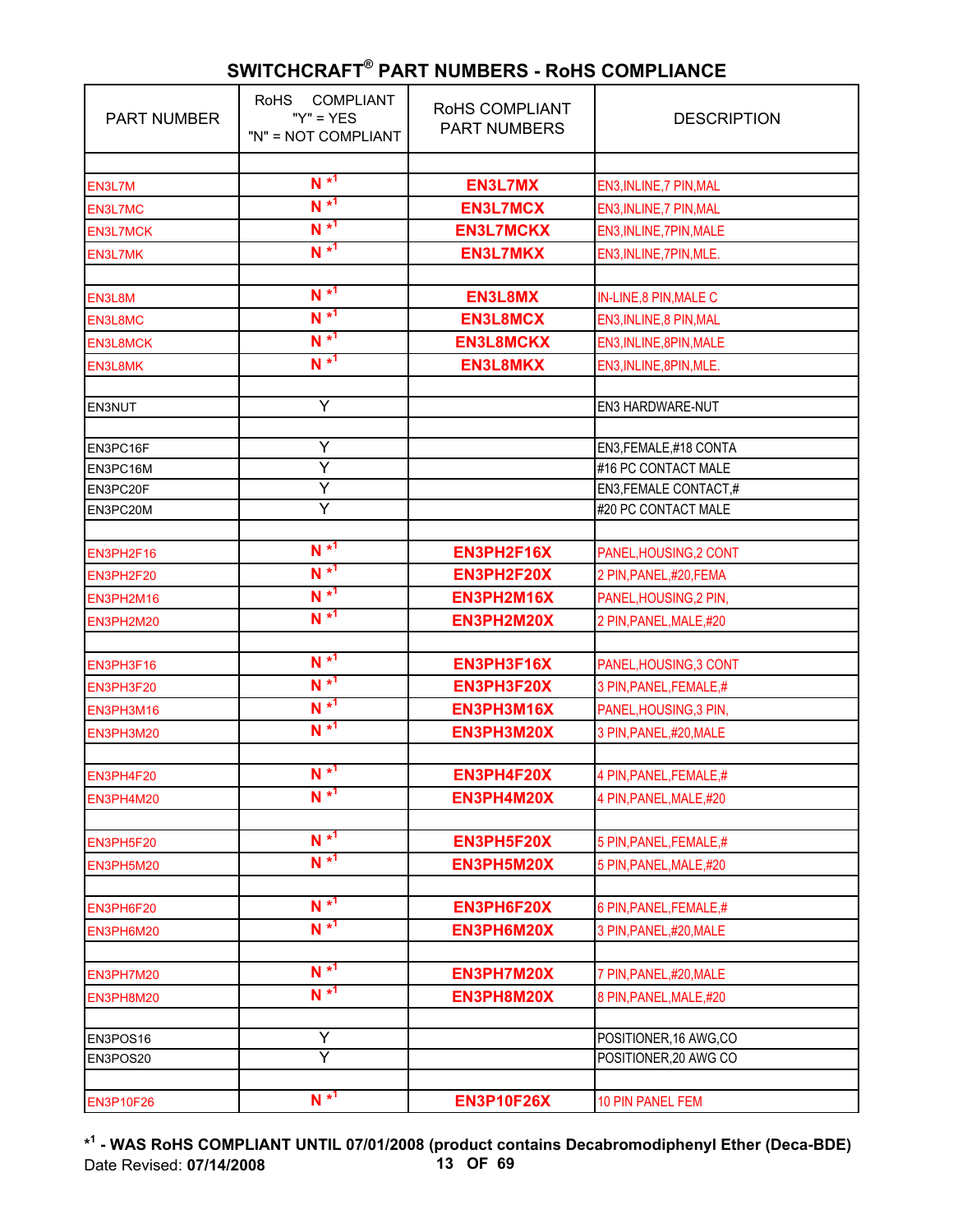| <b>PART NUMBER</b> | <b>RoHS</b><br><b>COMPLIANT</b><br>" $Y$ " = $YES$<br>"N" = NOT COMPLIANT | RoHS COMPLIANT<br><b>PART NUMBERS</b> | <b>DESCRIPTION</b>          |
|--------------------|---------------------------------------------------------------------------|---------------------------------------|-----------------------------|
| <b>EN3P10F26S</b>  | $N^{*1}$                                                                  | <b>EN3P10F26SX</b>                    | <b>10 PIN PANEL FEM STA</b> |
| <b>EN3P10M26</b>   | $N^{*1}$                                                                  | <b>EN3P10M26X</b>                     | 10 PIN PANEL MALE           |
| <b>EN3P10M26S</b>  | $N^{*1}$                                                                  | <b>EN3P10M26SX</b>                    | 10 PIN PANEL MALE ST        |
|                    |                                                                           |                                       |                             |
| <b>EN3P11F26</b>   | $N^{*1}$                                                                  | <b>EN3P11F26X</b>                     | <b>11 PIN FEMALE PANEL</b>  |
| <b>EN3P11F26S</b>  | $N^{*1}$                                                                  | <b>EN3P11F26SX</b>                    | <b>11 PIN PANEL FEMALE</b>  |
| <b>EN3P11M26</b>   | $N^{*1}$                                                                  | <b>EN3P11M26X</b>                     | <b>11 PIN PANEL MALE</b>    |
| <b>EN3P11M26S</b>  | $N^{*1}$                                                                  | <b>EN3P11M26SX</b>                    | 11 PIN PANEL MALE ST        |
|                    |                                                                           |                                       |                             |
| <b>EN3P12F26</b>   | $N^{*1}$                                                                  | <b>EN3P12F26X</b>                     | <b>12 PIN PANEL FEMALE</b>  |
| <b>EN3P12F26S</b>  | $N^{*1}$                                                                  | <b>EN3P12F26SX</b>                    | <b>12 PIN PANEL FEMALE</b>  |
| <b>EN3P12M26</b>   | $N^{*1}$                                                                  | <b>EN3P12M26X</b>                     | 12 PIN MALE PANEL CO        |
| <b>EN3P12M26S</b>  | $N^{*1}$                                                                  | <b>EN3P12M26SX</b>                    | 12 PIN PANEL MALE ST        |
|                    |                                                                           |                                       |                             |
| <b>EN3P13F26</b>   | $N^{*1}$                                                                  | <b>EN3P13F26X</b>                     | <b>13 PIN PANEL FEMALE</b>  |
| <b>EN3P13F26S</b>  | $N^{*1}$                                                                  | <b>EN3P13F26SX</b>                    | <b>13 PIN PANEL FEM STA</b> |
| <b>EN3P13M26</b>   | $N^{*1}$                                                                  | <b>EN3P13M26X</b>                     | <b>13 PIN PANEL MALE</b>    |
| <b>EN3P13M26S</b>  | $N^{*1}$                                                                  | <b>EN3P13M26SX</b>                    | <b>13 PIN PANEL MALE ST</b> |
|                    |                                                                           |                                       |                             |
| <b>EN3P14F26</b>   | $N^{*1}$                                                                  | <b>EN3P14F26X</b>                     | <b>14 PIN PANEL FEMALE</b>  |
| <b>EN3P14F26S</b>  | $N^{*1}$                                                                  | <b>EN3P14F26SX</b>                    | <b>14 PIN PANEL FEMAL S</b> |
| <b>EN3P14M26</b>   | $N^{*1}$                                                                  | <b>EN3P14M26X</b>                     | <b>14 PIN PANEL MOUNT M</b> |
| <b>EN3P14M26S</b>  | $N^{*1}$                                                                  | <b>EN3P14M26SX</b>                    | 14 PIN PANEL MALE ST        |
|                    |                                                                           |                                       |                             |
| <b>EN3P15F26</b>   | $N^{*1}$                                                                  | <b>EN3P15F26X</b>                     | <b>15 PIN PANEL FEMALE</b>  |
| <b>EN3P15F26S</b>  | $N^{*1}$                                                                  | <b>EN3P15F26SX</b>                    | <b>15 PIN PANEL FEM STA</b> |
| <b>EN3P15M26</b>   | $N^{*1}$                                                                  | <b>EN3P15M26X</b>                     | <b>15 PIN PANEL MALE</b>    |
| <b>EN3P15M26S</b>  | $N^{*1}$                                                                  | <b>EN3P15M26SX</b>                    | <b>15 PIN PANEL MALE ST</b> |
|                    | $N^{*1}$                                                                  |                                       |                             |
| <b>EN3P16F26</b>   | $N^{*1}$                                                                  | <b>EN3P16F26X</b>                     | <b>16 PIN PANEL FEMALE</b>  |
| <b>EN3P16F26S</b>  | $N^{*1}$                                                                  | <b>EN3P16F26SX</b>                    | <b>16 PIN PANEL FEMALE</b>  |
| <b>EN3P16M26</b>   |                                                                           | <b>EN3P16M26X</b>                     | <b>16 PIN PANEL MALE</b>    |
| <b>EN3P16M26S</b>  | $N^{*1}$                                                                  | <b>EN3P16M26SX</b>                    | <b>16 PIN PANEL MALE ST</b> |
|                    | $N^{*1}$                                                                  |                                       |                             |
| <b>EN3P17F26</b>   | $N^{*1}$                                                                  | <b>EN3P17F26X</b>                     | <b>17 PIN PANEL FEMALE</b>  |
| <b>EN3P17F26S</b>  | $N^{*1}$                                                                  | <b>EN3P17F26SX</b>                    | <b>17 PIN PANEL FEMALE</b>  |
| <b>EN3P17M26</b>   |                                                                           | <b>EN3P17M26X</b>                     | <b>17 PIN PANEL MALE</b>    |
| <b>EN3P17M26S</b>  | $N^{*1}$                                                                  | <b>EN3P17M26SX</b>                    | <b>17 PIN PANEL MALE ST</b> |
|                    | $N^{*1}$                                                                  |                                       |                             |
| <b>EN3P18F26</b>   | $N^{*1}$                                                                  | <b>EN3P18F26X</b>                     | EN3, PANEL, FEMALE, 18      |
| <b>EN3P18F26S</b>  | $N^{*1}$                                                                  | <b>EN3P18F26SX</b>                    | EN3, PANEL, FEM, STAGGE     |
| <b>EN3P18M26</b>   |                                                                           | <b>EN3P18M26X</b>                     | EN3, PANEL, MALE, 18 PI     |
| <b>EN3P18M26S</b>  | $N^{*1}$                                                                  | <b>EN3P18M26SX</b>                    | EN3, MALE, PANEL, STAGG     |

**\* 1 - WAS RoHS COMPLIANT UNTIL 07/01/2008 (product contains Decabromodiphenyl Ether (Deca-BDE)** Date Revised: **07/14/2008 14 OF 69**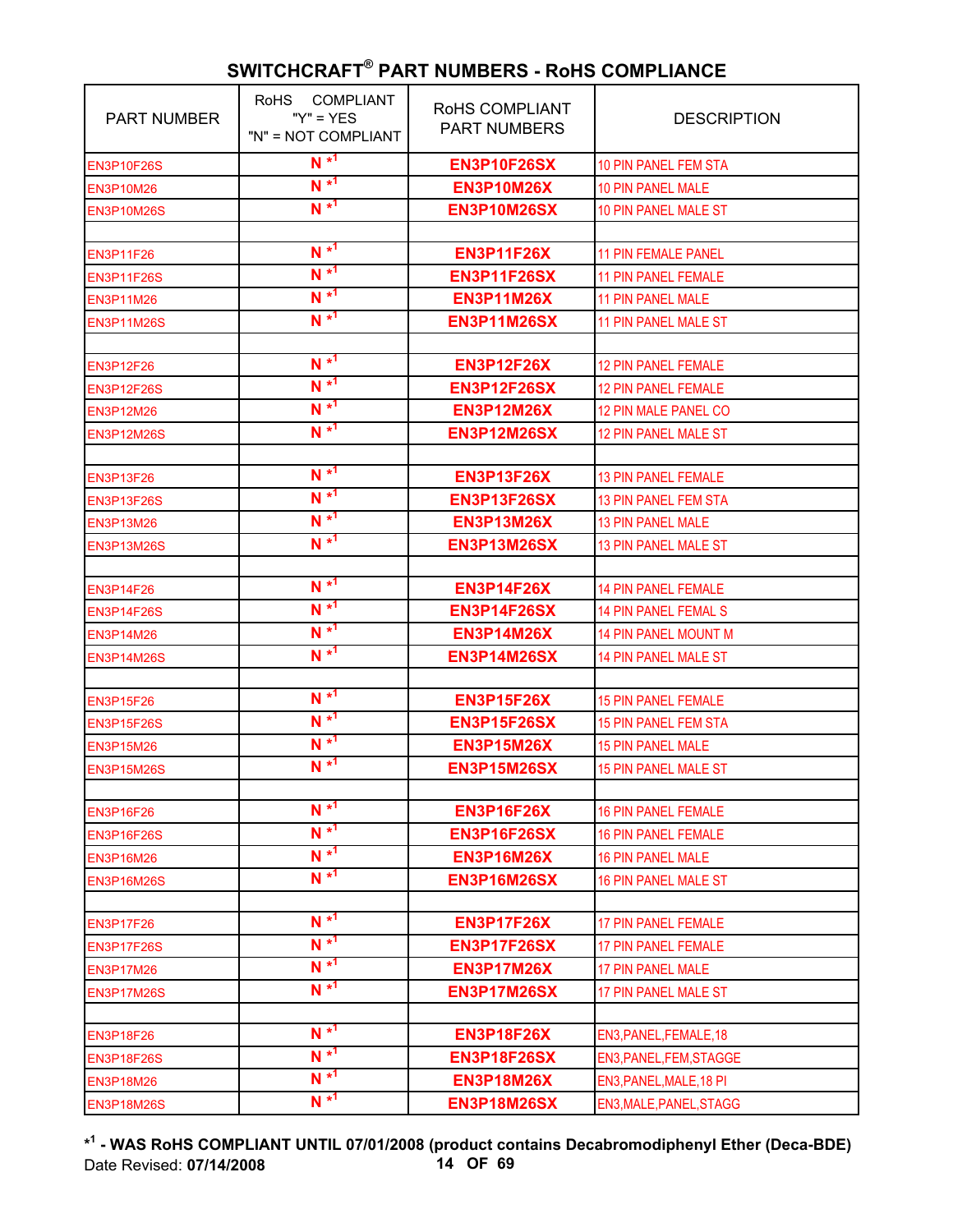| <b>PART NUMBER</b> | <b>COMPLIANT</b><br><b>RoHS</b><br>" $Y$ " = $YES$<br>"N" = NOT COMPLIANT | RoHS COMPLIANT<br><b>PART NUMBERS</b> | <b>DESCRIPTION</b>          |
|--------------------|---------------------------------------------------------------------------|---------------------------------------|-----------------------------|
|                    | $N^{*1}$                                                                  |                                       |                             |
| EN3P2F             | $N^{*1}$                                                                  | <b>EN3P2FX</b>                        | PANEL MT., 2 PIN, FEMA      |
| EN3P2FC            | $N^{*1}$                                                                  | <b>EN3P2FCX</b>                       | EN3,2 PIN, PANEL, FEMA      |
| <b>EN3P2FCK</b>    | $N^{*1}$                                                                  | <b>EN3P2FCKX</b>                      | 2 PIN, FEMALE, PANEL, C     |
| EN3P2FK            | $N^{*1}$                                                                  | <b>EN3P2FKX</b>                       | <b>SOLDER PANEL MOUNT K</b> |
| EN3P2FP            |                                                                           | <b>EN3P2FPX</b>                       | 2 PIN, FEM. MINI PCB P      |
| <b>EN3P2F16</b>    | $N^{*1}$                                                                  | <b>EN3P2F16X</b>                      | 2 PIN, FEMALE, MINI P       |
| EN3P2F16C          | $N^{*1}$                                                                  | EN3P2F16CX                            | FEMALE, 2-PIN, CRIMP V      |
| EN3P2F16CK         | $N^{*1}$                                                                  | EN3P2F16CKX                           | 16AWG,2 PIN, CRIMP, PA      |
| EN3P2F16K          | $N^{*1}$                                                                  | EN3P2F16KX                            | <b>SOLDER PANEL MOUNT K</b> |
| EN3P2F16P          | $N^{*1}$                                                                  | EN3P2F16PX                            | 2 PIN FEM.MINI PCB P        |
|                    |                                                                           |                                       |                             |
| EN3P2M             | $N^{*1}$                                                                  | <b>EN3P2MX</b>                        | PANEL MT., 2 PIN, MALE      |
| EN3P2MC            | $N^{*1}$                                                                  | <b>EN3P2MCX</b>                       | EN3,2 PIN, PANEL, MALE      |
| <b>EN3P2MCK</b>    | $N^{*1}$                                                                  | <b>EN3P2MCKX</b>                      | 2 PIN, MALE, PANEL CRI      |
| <b>EN3P2MK</b>     | $N^{*1}$                                                                  | <b>EN3P2MKX</b>                       | <b>SPLDER PANEL MOUNT K</b> |
| EN3P2MP            | $N^{*1}$                                                                  | <b>EN3P2MPX</b>                       | EN3,2 PIN, MALE PC          |
|                    |                                                                           |                                       |                             |
| <b>EN3P2M16</b>    | $N^{*1}$                                                                  | <b>EN3P2M16X</b>                      | <b>2 PIN PANEL MT MALE</b>  |
| EN3P2M16C          | $N^{*1}$                                                                  | EN3P2M16CX                            | EN3,2PIN, PANEL, MALE,      |
| EN3P2M16CK         | $N^{*1}$                                                                  | EN3P2M16CKX                           | 16AWG,2 PIN, CRIMP, PA      |
| EN3P2M16K          | $N^{*1}$                                                                  | EN3P2M16KX                            | <b>SOLDER PANEL MOUNT K</b> |
| EN3P2M16P          | $N^{*1}$                                                                  | EN3P2M16PX                            | EN3,2 PIN, MALE, MINI       |
|                    |                                                                           |                                       |                             |
| EN3P3F             | $N^{*1}$                                                                  | <b>EN3P3FX</b>                        | PANEL MT., 3 PIN, FEM       |
| EN3P3FC            | $N^{*1}$                                                                  | <b>EN3P3FCX</b>                       | EN3,3 PIN, PANEL, FEMA      |
| <b>EN3P3FCK</b>    | $N^{*1}$                                                                  | <b>EN3P3FCKX</b>                      | 3 PIN, CRIMP, PANEL, FE     |
| EN3P3FK            | $N^{*1}$                                                                  | <b>EN3P3FKX</b>                       | <b>SOLDER PANEL MOUNT K</b> |
| EN3P3FP            | $N^{*1}$                                                                  | <b>EN3P3FPX</b>                       | EN3,3 PIN, FEMALE, PAN      |
|                    |                                                                           |                                       |                             |
| <b>EN3P3F16</b>    | $N^{*1}$                                                                  | <b>EN3P3F16X</b>                      | <b>3 PIN FEMALE PANEL M</b> |
| EN3P3F16C          | $N^{*1}$                                                                  | EN3P3F16CX                            | 16 AWG.CRIMP-FEMALE,        |
| EN3P3F16CK         | $N^{*1}$                                                                  | EN3P3F16CKX                           | 16AWG, 3-PIN, CRIMP, PA     |
| EN3P3F16K          | $N^{*1}$                                                                  | EN3P3F16KX                            | SOLDER PANEL MOUNT K        |
| EN3P3F16P          | $N^{*1}$                                                                  | EN3P3F16PX                            | EN3,3 PIN, FEMALE, PC       |
|                    | $N^{*1}$                                                                  |                                       |                             |
| EN3P3M             | $N^*$ <sup>1</sup>                                                        | <b>EN3P3MX</b>                        | PANEL MT., 3 PIN, MAL       |
| EN3P3MC            | $N^{*1}$                                                                  | <b>EN3P3MCX</b>                       | EN3,3 PIN, PANEL, MALE      |
| <b>EN3P3MCK</b>    | $N^{*1}$                                                                  | <b>EN3P3MCKX</b>                      | 3 PIN, CRIMP, PANEL MT      |
| EN3P3MK            | $N^{*1}$                                                                  | <b>EN3P3MKX</b>                       | <b>SOLDER PANEL MOUNT K</b> |
| EN3P3MP            |                                                                           | <b>EN3P3MPX</b>                       | EN3,3 PIN, MALE PC PA       |

**\* 1 - WAS RoHS COMPLIANT UNTIL 07/01/2008 (product contains Decabromodiphenyl Ether (Deca-BDE)** Date Revised: **07/14/2008 15 OF 69**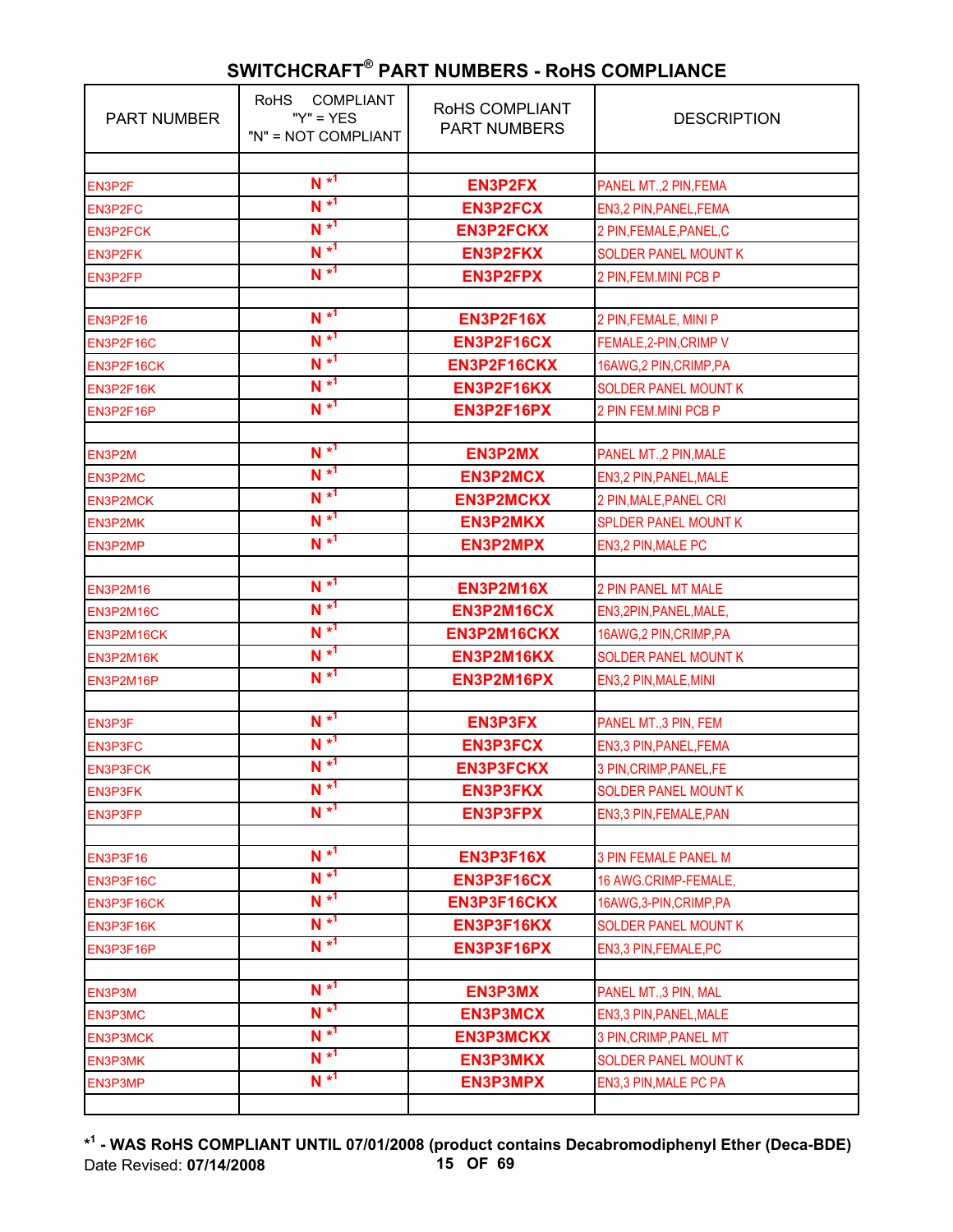| <b>PART NUMBER</b> | <b>COMPLIANT</b><br><b>RoHS</b><br>" $Y$ " = $YES$<br>"N" = NOT COMPLIANT | RoHS COMPLIANT<br><b>PART NUMBERS</b> | <b>DESCRIPTION</b>          |
|--------------------|---------------------------------------------------------------------------|---------------------------------------|-----------------------------|
| <b>EN3P3M16</b>    | $N^{*1}$                                                                  | <b>EN3P3M16X</b>                      | 3 PIN, MALE, PANEL MT.      |
| EN3P3M16C          | $N^{*1}$                                                                  | EN3P3M16CX                            | 3 PIN, MALE, CRIMP          |
| EN3P3M16CK         | $N^{*1}$                                                                  | EN3P3M16CKX                           | 16AWG, 3-PIN, CRIMP, PA     |
| EN3P3M16K          | $N^{*1}$                                                                  | EN3P3M16KX                            | <b>SOLDER PANEL MOUNT K</b> |
| EN3P3M16P          | $N^{*1}$                                                                  | EN3P3M16PX                            | EN3,3 PIN, MALE, PC PA      |
|                    |                                                                           |                                       |                             |
| EN3P4F             | $N^{*1}$                                                                  | <b>EN3P4FX</b>                        | PANEL MT., 4 PIN, FEMA      |
| EN3P4FC            | $N^{*1}$                                                                  | <b>EN3P4FCX</b>                       | 4 PIN FEMALE, CRIMP P       |
| <b>EN3P4FCK</b>    | $N^{*1}$                                                                  | <b>EN3P4FCKX</b>                      | 4 PIN, CRIMP, PANEL, FE     |
| EN3P4FK            | $N^{*1}$                                                                  | <b>EN3P4FKX</b>                       | <b>SOLDER PANEL MOUNT K</b> |
| EN3P4FP            | $N^{*1}$                                                                  | <b>EN3P4FPX</b>                       | EN3,4 PIN, FEMALE PC        |
|                    |                                                                           |                                       |                             |
| EN3P4M             | $N^{*1}$                                                                  | <b>EN3P4MX</b>                        | PANEL MT., 4 PIN, MALE      |
| EN3P4MC            | $N^{*1}$                                                                  | <b>EN3P4MCX</b>                       | 4 PIN, MALE, CRIMP, PAN     |
| <b>EN3P4MCK</b>    | $N^{*1}$                                                                  | <b>EN3P4MCKX</b>                      | 4 PIN, CRIMP, PANEL MT      |
| EN3P4MK            | $N^{*1}$                                                                  | <b>EN3P4MKX</b>                       | <b>SOLDER PANEL MOUNT K</b> |
| EN3P4MP            | $N^{*1}$                                                                  | <b>EN3P4MPX</b>                       | EN3,4 PIN, MALE, PC PA      |
|                    |                                                                           |                                       |                             |
| EN3P5F             | $N^{*1}$                                                                  | <b>EN3P5FX</b>                        | PANEL MT. 5 PIN, FEM        |
| EN3P5FC            | $N^{*1}$                                                                  | <b>EN3P5FCX</b>                       | EN3,5 PIN, PANEL, FEMA      |
| <b>EN3P5FCK</b>    | $N^{*1}$                                                                  | <b>EN3P5FCKX</b>                      | 5 PIN, CRIMP, PANEL, FE     |
| EN3P5FK            | $N^{*1}$                                                                  | <b>EN3P5FKX</b>                       | <b>SOLDER PANEL MOUNT K</b> |
| EN3P5FP            | $N^{*1}$                                                                  | <b>EN3P5FPX</b>                       | EN3,5 PIN, FEMALE, PC       |
|                    |                                                                           |                                       |                             |
| EN3P5M             | $N^{*1}$                                                                  | <b>EN3P5MX</b>                        | PANEL MT.,5 PIN, MALE       |
| EN3P5MC            | $N^{*1}$                                                                  | <b>EN3P5MCX</b>                       | EN3,5 PIN, MALE, PANEL      |
| <b>EN3P5MCK</b>    | $N^{*1}$                                                                  | <b>EN3P5MCKX</b>                      | 5 PIN, CRIMP, PANEL MO      |
| EN3P5MK            | $N^{*1}$                                                                  | <b>EN3P5MKX</b>                       | <b>SOLDER PANEL MOUNT K</b> |
| EN3P5MP            | $N^{*1}$                                                                  | <b>EN3P5MPX</b>                       | EN3,5 PIN, MALE, PC PA      |
|                    |                                                                           |                                       |                             |
| EN3P6F             | $N^*$ <sup>1</sup>                                                        | <b>EN3P6FX</b>                        | PANEL MT., 6 PIN, FEM       |
| EN3P6FC            | $N^{*1}$                                                                  | <b>EN3P6FCX</b>                       | EN3,6 PIN, PANEL, FEMA      |
| <b>EN3P6FCK</b>    | $N^{*1}$                                                                  | <b>EN3P6FCKX</b>                      | 6 PIN, CRIMP, PANEL MT      |
| <b>EN3P6FK</b>     | $N^{*1}$                                                                  | <b>EN3P6FKX</b>                       | <b>SOLDER PANEL MOUNT K</b> |
| EN3P6FP            | $N^*$ <sup>1</sup>                                                        | <b>EN3P6FPX</b>                       | 6 PIN, MINI, FEM. PANEL     |
|                    |                                                                           |                                       |                             |
| EN3P6M             | $N^{*1}$                                                                  | <b>EN3P6MX</b>                        | PANEL MT.,6 PIN, MALE       |
| EN3P6MC            | $N^{*1}$                                                                  | <b>EN3P6MCX</b>                       | EN3,6 PIN, PANEL, MALE      |
| <b>EN3P6MCK</b>    | $N^{*1}$                                                                  | <b>EN3P6MCKX</b>                      | 6 PIN, CRIMP, PANEL MT      |
| EN3P6MK            | $N^{*1}$                                                                  | <b>EN3P6MKX</b>                       | <b>SOLDER PANEL MOUNT K</b> |
| EN3P6MP            | $N^{*1}$                                                                  | <b>EN3P6MPX</b>                       | EN3,6 PIN, MALE, PC PA      |
|                    |                                                                           |                                       |                             |
| EN3P7M             | $N^{*1}$                                                                  | <b>EN3P7MX</b>                        | PANEL MT., 7 PIN, MAL       |

**\* 1 - WAS RoHS COMPLIANT UNTIL 07/01/2008 (product contains Decabromodiphenyl Ether (Deca-BDE)** Date Revised: **07/14/2008 16 OF 69**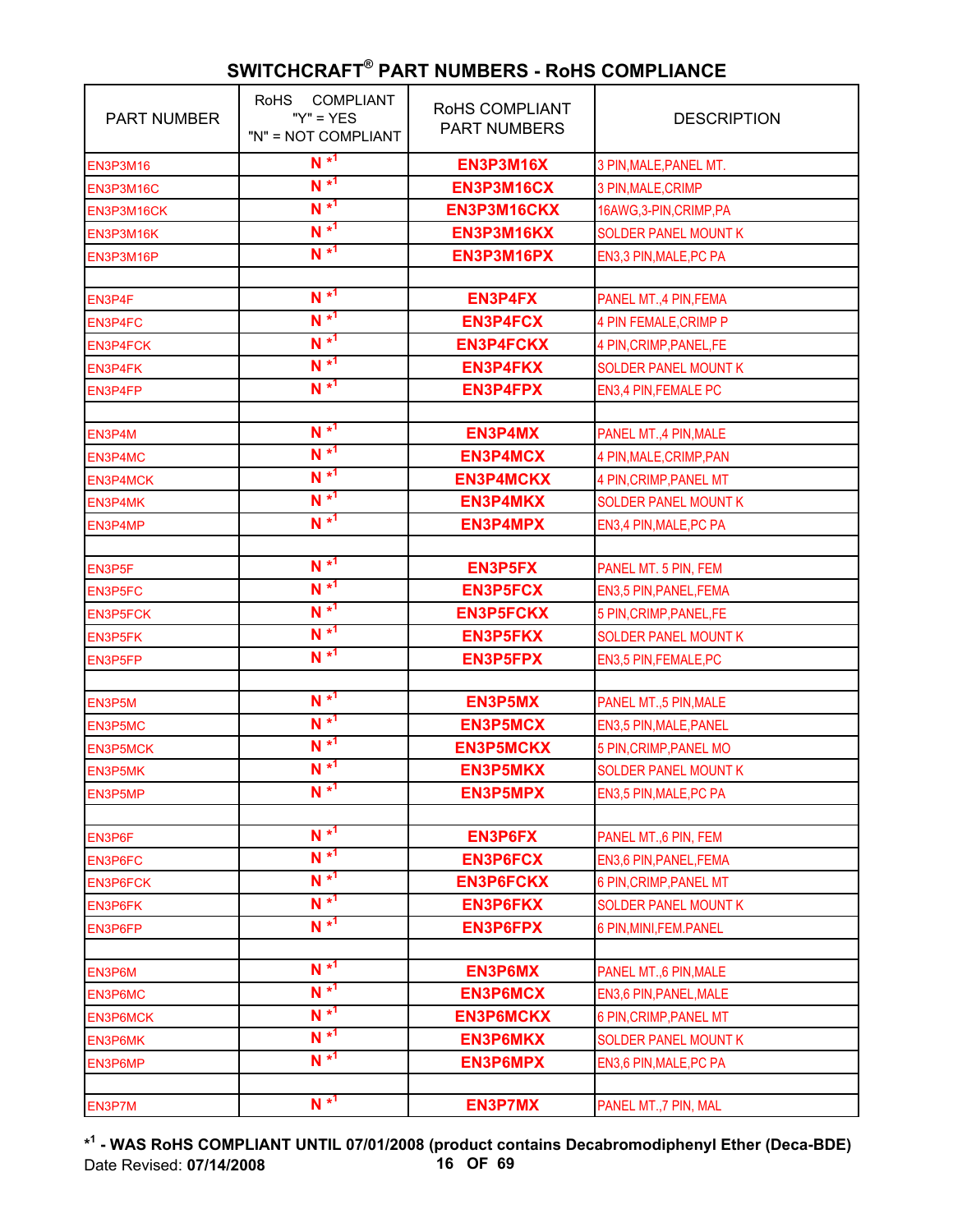| <b>PART NUMBER</b> | <b>COMPLIANT</b><br><b>RoHS</b><br>" $Y$ " = $YES$<br>"N" = NOT COMPLIANT | RoHS COMPLIANT<br><b>PART NUMBERS</b> | <b>DESCRIPTION</b>          |
|--------------------|---------------------------------------------------------------------------|---------------------------------------|-----------------------------|
| EN3P7MC            | $N^{*1}$                                                                  | <b>EN3P7MCX</b>                       | 7 PIN, MALE, CRIMMP, PA     |
| <b>EN3P7MCK</b>    | $N^{*1}$                                                                  | <b>EN3P7MCKX</b>                      | 7 PIN, CRIMP, PANEL MT      |
| <b>EN3P7MK</b>     | $N^{*1}$                                                                  | <b>EN3P7MKX</b>                       | <b>SOLDER PANEL MOUNT K</b> |
| EN3P7MP            | $N^{*1}$                                                                  | <b>EN3P7MPX</b>                       | EN3,7 PIN, MALE, PC PA      |
|                    |                                                                           |                                       |                             |
| EN3P8M             | $N^{*1}$                                                                  | <b>EN3P8MX</b>                        | PANEL MT. 8 PIN MALE        |
| EN3P8MC            | $N^{*1}$                                                                  | <b>EN3P8MCX</b>                       | 8 PIN PANEL MT. CRIM        |
| <b>EN3P8MCK</b>    | $N^{*1}$                                                                  | <b>EN3P8MCKX</b>                      | 8 PIN, CRIMP, PANEL MT      |
| <b>EN3P8MK</b>     | $N^{*1}$                                                                  | <b>EN3P8MKX</b>                       | <b>SOLDER PANEL MOUNT K</b> |
| EN3P8MP            | $N^{*1}$                                                                  | <b>EN3P8MPX</b>                       | 8 PIN, PANEL, MALE, MIN     |
|                    |                                                                           |                                       |                             |
| EN3P9F26           | $N^{*1}$                                                                  | EN3P9F26X                             | 9 PIN PANEL FEMALE          |
|                    | $N^{*1}$                                                                  | EN3P9F26SX                            | <b>9 PIN PANEL FEMALE S</b> |
| EN3P9F26S          | $N^{*1}$                                                                  |                                       |                             |
| EN3P9M26           | $N^{*1}$                                                                  | EN3P9M26X                             | 9 PIN MALE PANEL CON        |
| EN3P9M26S          |                                                                           | EN3P9M26SX                            | <b>9 PIN PANEL MALE STA</b> |
|                    |                                                                           |                                       |                             |
| EPS1PC3            | Y                                                                         |                                       | <b>SLIDE SWITCH</b>         |
| EPS1SL1            | Y                                                                         |                                       | <b>SLIDE SWITCH</b>         |
| EPS2PC1            | Υ                                                                         |                                       | <b>SLIDE SWITCH</b>         |
| EPS2PC2            | Υ                                                                         |                                       | <b>SLIDE SWITCH</b>         |
| EPS2PC3            | Ÿ                                                                         |                                       | <b>SLIDE SWITCH</b>         |
| EPS3PC1            | Y                                                                         |                                       | <b>SLIDE SWITCH</b>         |
| EPS3PC2            | Y                                                                         |                                       | <b>SLIDE SWITCH</b>         |
| EPS3PC3            | Y                                                                         |                                       | <b>SLIDE SWITCH</b>         |
| EPS3SL1            | Y                                                                         |                                       | <b>SLIDE SWITCH</b>         |
| EPS4PC1            | Ÿ                                                                         |                                       | <b>SLIDE SWITCH</b>         |
| EPS4PC2            | Y                                                                         |                                       | SLIDE SWITCH-SPECIAL        |
| EPS4PC3            | Y                                                                         |                                       | SLIDE SWITCH                |
|                    |                                                                           |                                       |                             |
| EP903              | Y                                                                         |                                       | <b>CORD SWITCH</b>          |
| EP913              | Y                                                                         |                                       | <b>CORD SWITCH</b>          |
|                    |                                                                           |                                       |                             |
| E111L              | Υ                                                                         |                                       | <b>LOCKING JACK</b>         |
| E112BL             | Y                                                                         |                                       | <b>LOCKING JACK</b>         |
|                    |                                                                           |                                       |                             |
| E3F                | Y                                                                         |                                       | QG RECEPTACLE               |
| E3FAU              | Υ                                                                         |                                       | QG RECEPTACLE/GOLD          |
| E3FAUQG            | Υ                                                                         |                                       | QG RECEPTACLE/INSERT        |
| E3FB               | Υ                                                                         |                                       | QG RECEPTACLE/BLACK         |
| E3FBAU             | Y                                                                         |                                       | QG RECEPTACLE/BLACK/        |
| E3FD               | Ÿ                                                                         |                                       | QG RECEPTACLE               |
| E3FDAU             | Υ                                                                         |                                       | QG RECEPTACLE/GOLD          |
| E3FDB              | Υ                                                                         |                                       | QG RECEPTACLE/BLACK         |
| E3FDBAU            | Y                                                                         |                                       | QG RECEPTACLE/BLACK/        |

**\* 1 - WAS RoHS COMPLIANT UNTIL 07/01/2008 (product contains Decabromodiphenyl Ether (Deca-BDE)** Date Revised: **07/14/2008 17 OF 69**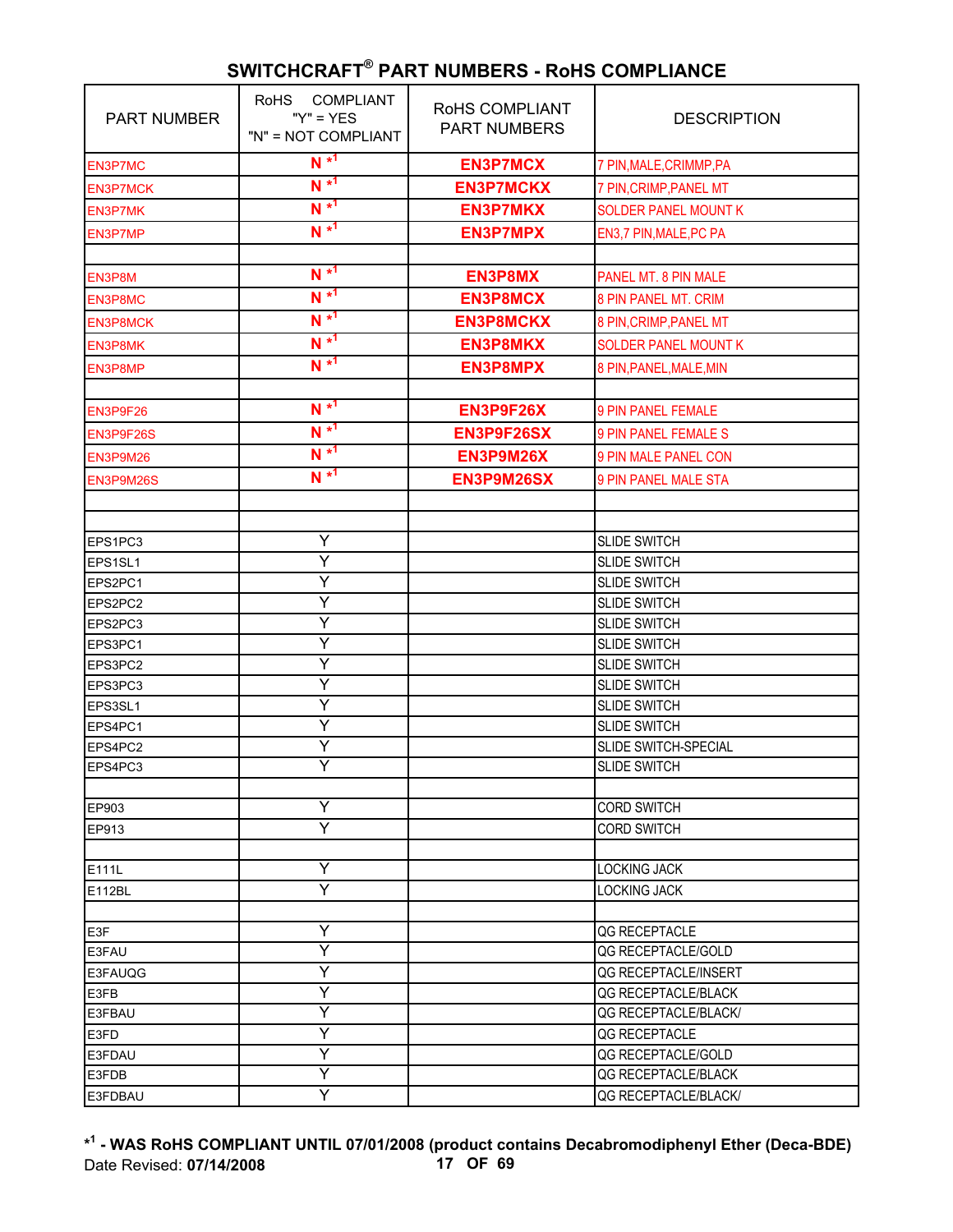| <b>PART NUMBER</b> | RoHS COMPLIANT<br>" $Y$ " = $YES$<br>"N" = NOT COMPLIANT | RoHS COMPLIANT<br><b>PART NUMBERS</b> | <b>DESCRIPTION</b>          |
|--------------------|----------------------------------------------------------|---------------------------------------|-----------------------------|
| E3FDRA             | Y                                                        |                                       | QG RECEPTACLE               |
| E3FDRAAU           | Y                                                        |                                       | QG RECEPTACLE/GOLD          |
| E3FDRAB            | Y                                                        |                                       | QG RECEPTACLE/BLACK         |
| E3FDRABAU          | Υ                                                        |                                       | <b>QG RECEPTACLE/BLACK/</b> |
| E3FDSC             | Y                                                        |                                       | E SERIES SOLDER CUP         |
| E3FDSCB            | Ÿ                                                        |                                       | E SERIES SOLDER CUP         |
| <b>E3FDST</b>      | Y                                                        |                                       | QG RECEPTACLE               |
| E3FDSTAU           | Y                                                        |                                       | QG RECEPTACLE/GOLD          |
| E3FDSTBAU          | Y                                                        |                                       | QG RECEPTACLE/BLACK/        |
|                    |                                                          |                                       |                             |
| E3FQG              | Y                                                        |                                       | QG RECEPTACLE/INSERT        |
|                    |                                                          |                                       |                             |
| E3FRA              | Y                                                        |                                       | QG RECEPTACLE               |
| E3FRAAU            | Y                                                        |                                       | QG RECEPTACLE/GOLD          |
| E3FRAAUQG          | Y                                                        |                                       | QG RECEPTACLE/INSERT        |
| E3FRAB             | Ÿ                                                        |                                       | QG RECEPTACLE/BLACK         |
| E3FRABAU           | Y                                                        |                                       | QG RECEPTACLE/BLACK/        |
| <b>E3FRAQG</b>     | Y                                                        |                                       | QG RECEPTACLE/INSERT        |
|                    |                                                          |                                       |                             |
| E3FSC              | Υ                                                        |                                       | E SERIES SOLDER CUP         |
| E3FSCB             | Ÿ                                                        |                                       | E SERIES SOLDER CUP         |
| E3FSCBAU           | Y                                                        |                                       | E SERIES SOLDER CUP         |
| E3FSCQG            | Y                                                        |                                       | E SERIES S/C FEM INS        |
|                    |                                                          |                                       |                             |
| E3FST              | Υ                                                        |                                       | QG RECEPTACLE               |
| E3FSTAU            | Ÿ                                                        |                                       | QG RECEPTACLE/GOLD          |
| E3FSTAUQG          | Y                                                        |                                       | QG RECPEPTACLE/INSER        |
| <b>E3FSTB</b>      | Y                                                        |                                       | QG RECEPTACLE/BLACK         |
| <b>E3FSTBAU</b>    | Y                                                        |                                       | QG RECEPTACLE/BLACK/        |
| E3FSTQG            | Ÿ                                                        |                                       | QG RECEPTACLE/INSERT        |
|                    |                                                          |                                       |                             |
| E3M                | Υ                                                        |                                       | QG RECEPTACLE               |
| E3MAU              | Y                                                        |                                       | QG RECEPTACLE/GOLD          |
| E3MAUQG            | Υ                                                        |                                       | <b>QG RECEPTACLE/INSERT</b> |
| E3MB               | Y                                                        |                                       | QG RECEPTACLE/BLACK         |
| E3MBAU             | Y                                                        |                                       | QG RECEPTACLE/BLACK/        |
|                    |                                                          |                                       |                             |
| E3MQG              | Y                                                        |                                       | QG RECEPTACLE/INSERT        |
|                    |                                                          |                                       |                             |
| E3MRA              | Υ                                                        |                                       | QG RECEPTACLE               |
| E3MRAAU            | Ÿ                                                        |                                       | QG RECEPTACLE/GOLD          |
| E3MRAAUQG          | Y                                                        |                                       | QG RECEPTACLE/INSERT        |
| E3MRABAU           | Υ                                                        |                                       | QG RECEPTACLE/BLACK/        |
| E3MRAQG            | Y                                                        |                                       | QG RECEPTACLE/INSERT        |
|                    |                                                          |                                       |                             |
| E3MSC              | Υ                                                        |                                       | E SERIES SOLDER CUP         |
| E3MSCB             | Ÿ                                                        |                                       | E SERIES SOLDER CUP         |

**\* 1 - WAS RoHS COMPLIANT UNTIL 07/01/2008 (product contains Decabromodiphenyl Ether (Deca-BDE)** Date Revised: **07/14/2008 18 OF 69**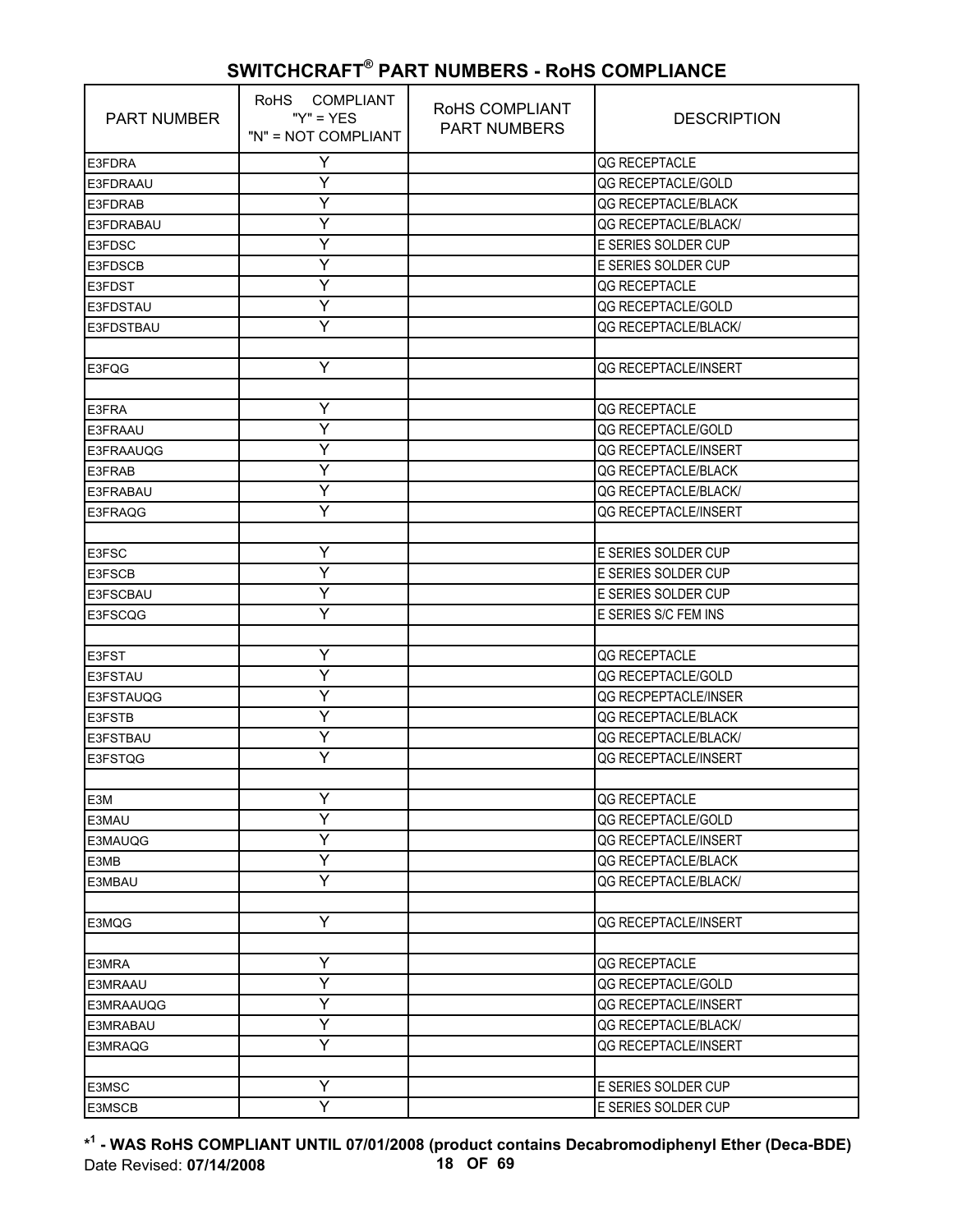| <b>PART NUMBER</b> | RoHS COMPLIANT<br>" $Y$ " = $YES$<br>"N" = NOT COMPLIANT | RoHS COMPLIANT<br><b>PART NUMBERS</b> | <b>DESCRIPTION</b>     |
|--------------------|----------------------------------------------------------|---------------------------------------|------------------------|
| E3MSCBAU           | Υ                                                        |                                       | E SERIES SOLDER CUP    |
| E3MSCQG            | Υ                                                        |                                       | E SERIES S/C MALE IN   |
|                    |                                                          |                                       |                        |
| E3MST              | Y                                                        |                                       | QG RECEPTACLE          |
| E3MSTAU            | Ÿ                                                        |                                       | QG RECEPTACLE/GOLD     |
| E3MSTAUQG          | Ÿ                                                        |                                       | QG RECEPTACLE/INSERT   |
| E3MSTBAU           | Υ                                                        |                                       | QG RECEPTACLE/BLACK/   |
| E3MSTQG            | Y                                                        |                                       | QG RECEPTACLE/INSERT   |
|                    |                                                          |                                       |                        |
| E4FRA              | Υ                                                        |                                       | QG RECEPTACLE, 4 POS   |
| E4FRAB             | $\overline{\mathsf{Y}}$                                  |                                       | 4 POS RECEPT, R/A, BL  |
| E4FRABAU           | Υ                                                        |                                       | 4 POS REC, R/A, BLK HS |
|                    |                                                          |                                       |                        |
| E4FSC              | Y                                                        |                                       | 4 POS RECEPTACLE, SO   |
| E4FSCB             | Ÿ                                                        |                                       | 4 POS RECEP, BLK HSG,  |
| E4FSCBAU           | Ÿ                                                        |                                       | 4 POS RECEPT, BLK/GOL  |
|                    |                                                          |                                       |                        |
| E4FST              | Y                                                        |                                       | 4 POS RECEPTACLE, ST.  |
| E4FSTB             | Y                                                        |                                       | 4 POS RECEPT, BLK HSG  |
| E4FSTBAU           | Ÿ                                                        |                                       | 4 POS RECEPT, BLK/GOL  |
|                    |                                                          |                                       |                        |
| E4MRA              | Υ                                                        |                                       | 4 POS RECEPTACLE, R/   |
| E4MRAB             | Y                                                        |                                       | 4 PIN RECEPT, R/A, BLK |
| E4MRABAU           | Ý                                                        |                                       | 4 PIN RECEPT, R/A, BL  |
|                    |                                                          |                                       |                        |
| E4MSC              | Y                                                        |                                       | 4 PIN RECEPTACLE, SO   |
| E4MSCB             | Υ                                                        |                                       | 4 PIN RECEPT, BLK HSG  |
| E4MSCBAU           | Y                                                        |                                       | 4 PIN RECEP, BLK/GLD,  |
|                    |                                                          |                                       |                        |
| E4MST              | Υ                                                        |                                       | 4 PIN RECEPTACLE, ST.  |
| E4MSTB             | Ÿ                                                        |                                       | 4 PIN RECEPT, BLK HSG  |
| E4MSTBAU           | Υ                                                        |                                       | 4 PIN RECEPT, BLK/GOL  |
|                    |                                                          |                                       |                        |
| E5FRA              | Y                                                        |                                       | 5 POS RECEPTACLE, R/A  |
| E5FRAB             | Ÿ                                                        |                                       | 5 POS RECEPT, R/A BL   |
| E5FRABAU           | Y                                                        |                                       | 5 POS RECEPT, R/A BLK  |
|                    |                                                          |                                       |                        |
| E5FSC              | Υ                                                        |                                       | 5 POS RECEPTACLE, SO   |
| E5FSCB             | Y                                                        |                                       | 5 POS RECEPTACLE, BLA  |
| E5FSCBAU           | Y                                                        |                                       | 5 POS RECEP, BLK HSG,  |
|                    |                                                          |                                       |                        |
| E5FST              | Υ                                                        |                                       | 5 PIN RECEPTACLE, ST.  |
| E5FSTB             | Y                                                        |                                       | 5 PIN RECEPT, BLK HSG  |
| E5FSTBAU           | Y                                                        |                                       | 5 PIN RECEPT, BLK/GOL  |
|                    |                                                          |                                       |                        |
| E5MRA              | Υ                                                        |                                       | 5 PIN RIGHT ANGLE RE   |
| E5MRAB             | $\overline{Y}$                                           |                                       | 5 PIN RECEPT, R/A, BLA |

**\* 1 - WAS RoHS COMPLIANT UNTIL 07/01/2008 (product contains Decabromodiphenyl Ether (Deca-BDE)** Date Revised: **07/14/2008 19 OF 69**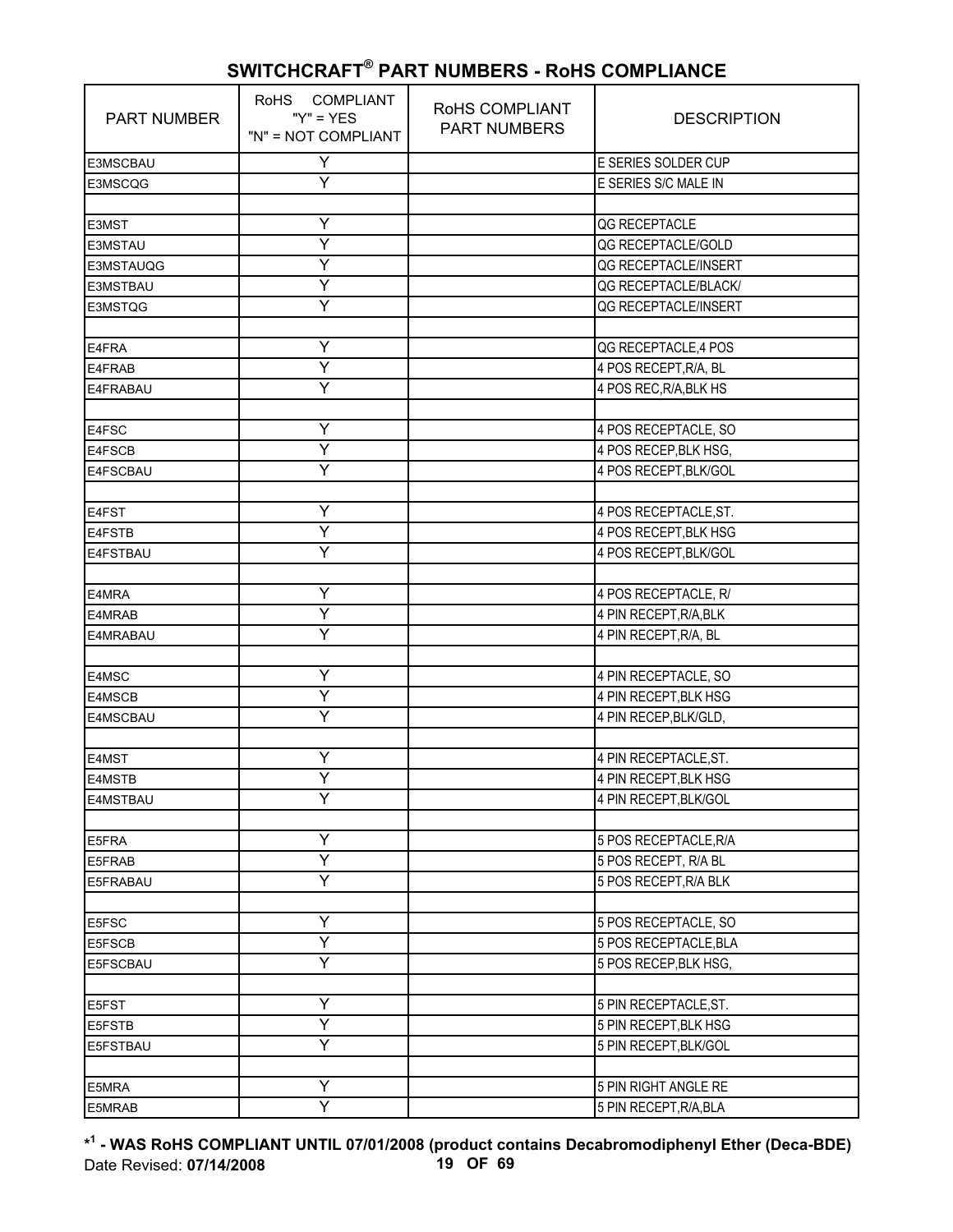| <b>PART NUMBER</b> | RoHS COMPLIANT<br>" $Y$ " = $YES$<br>"N" = NOT COMPLIANT | RoHS COMPLIANT<br><b>PART NUMBERS</b> | <b>DESCRIPTION</b>         |
|--------------------|----------------------------------------------------------|---------------------------------------|----------------------------|
| E5MRABAU           | Y                                                        |                                       | 5 PIN RECEPT, R/A, BL      |
|                    |                                                          |                                       |                            |
| E5MSC              | Y                                                        |                                       | 5 PIN RECEPTACLE, SO       |
| E5MSCB             | Υ                                                        |                                       | 5 PIN RECEPTACLE, BLA      |
| E5MSCBAU           | Ÿ                                                        |                                       | 5 PIN RECEPTACLE, BL       |
|                    |                                                          |                                       |                            |
| E5MST              | Y                                                        |                                       | 5 PIN RECEPTACLE, ST.      |
| <b>E5MSTB</b>      | Ÿ                                                        |                                       | 5 PIN RECEPT, BLK HSG      |
| E5MSTBAU           | Y                                                        |                                       | 5 PIN RECEPT, BLK/GOL      |
|                    |                                                          |                                       |                            |
| E903               | Υ                                                        |                                       | <b>CORD SWITCH</b>         |
| E913               | Ÿ                                                        |                                       | <b>CORD SWITCH</b>         |
|                    |                                                          |                                       |                            |
| FAL11              | Y                                                        |                                       | <b>LITTEL JAX</b>          |
|                    |                                                          |                                       |                            |
| F3FRAF             | Υ                                                        |                                       | QG RECEPTACLE, FERRI       |
| F3FSTF             | Y                                                        |                                       | QG RECEPTACLE, FERRI       |
| F3MRAF             | Y                                                        |                                       | QG RECEPTACLE, FERRI       |
| <b>F3MSTF</b>      | Y                                                        |                                       | QG RECEPTACLE, FERRI       |
|                    |                                                          |                                       |                            |
| G2782              | N                                                        | G2782X                                | PLUG ASSEM                 |
| G3MS               | Y                                                        |                                       | <b>WALL PLATE</b>          |
| G3264              | N                                                        | G3264X                                | PHONE PLUG ASSEM           |
| G3312              | N                                                        | G3312X                                | <b>PLUG ASSY</b>           |
| G4201              | Ÿ                                                        |                                       | PLUG ASSEM.                |
| G5713              | Y                                                        |                                       | PLUG ASSY                  |
| G6067              | Y                                                        |                                       | PLUG FINGER                |
| G6083              | <b>WILL ADVISE</b>                                       |                                       | L/L III ACTUATOR L         |
| G6084              | <b>WILL ADVISE</b>                                       |                                       | L/L III ACTUATOR N/L       |
|                    |                                                          |                                       |                            |
| HPCC4F             | Y                                                        |                                       | HPC STRAIGHT CORD FA       |
| <b>HPCC4RAF</b>    | Y                                                        |                                       | <b>HPC RA CORD PLUG</b>    |
|                    |                                                          |                                       |                            |
| HPCI4F             | Y                                                        |                                       | <b>HPC INLINE ASSEMBLY</b> |
| <b>HPCI4FPKG</b>   | Y                                                        |                                       | <b>HPC INLINE ASSEMBLY</b> |
|                    |                                                          |                                       |                            |
| <b>HPCPK1B</b>     | N                                                        | <b>WILL ADVISE</b>                    | HPC PATCHPANEL 1.75"       |
| HPCPK112F          | $\mathsf{N}$                                             | <b>WILL ADVISE</b>                    | <b>HPCF PATCHBAY 1.75"</b> |
| HPCPK112F1         | N                                                        | <b>WILL ADVISE</b>                    | HPCF1 PATCHBAY 1.75"       |
| HPCPK3B            | $\mathsf{N}$                                             | <b>WILL ADVISE</b>                    | HPC PATCHPANEL 3.5"        |
| HPCPK324F          | N                                                        | <b>WILL ADVISE</b>                    | <b>HPCF PATCHBAY 3.5"</b>  |
| HPCPK324F1         | $\mathsf{N}$                                             | <b>WILL ADVISE</b>                    | HPCF1 PATCHBAY 3.5"        |
|                    |                                                          |                                       |                            |
| HPCPR41F           | Y                                                        |                                       | HPC ROUND .100 CT'SI       |
| HPCPR41FPKG        | Y                                                        |                                       | HPC ROUND.100 CT'SIN       |
| HPCPR41F1          | Y                                                        |                                       | HPC RND .100 CT'SINK       |
| HPCPR41F1S         | Ÿ                                                        |                                       | HPCPR41F1, EPOXY SEA       |

**\* 1 - WAS RoHS COMPLIANT UNTIL 07/01/2008 (product contains Decabromodiphenyl Ether (Deca-BDE)** Date Revised: **07/14/2008 20 OF 69**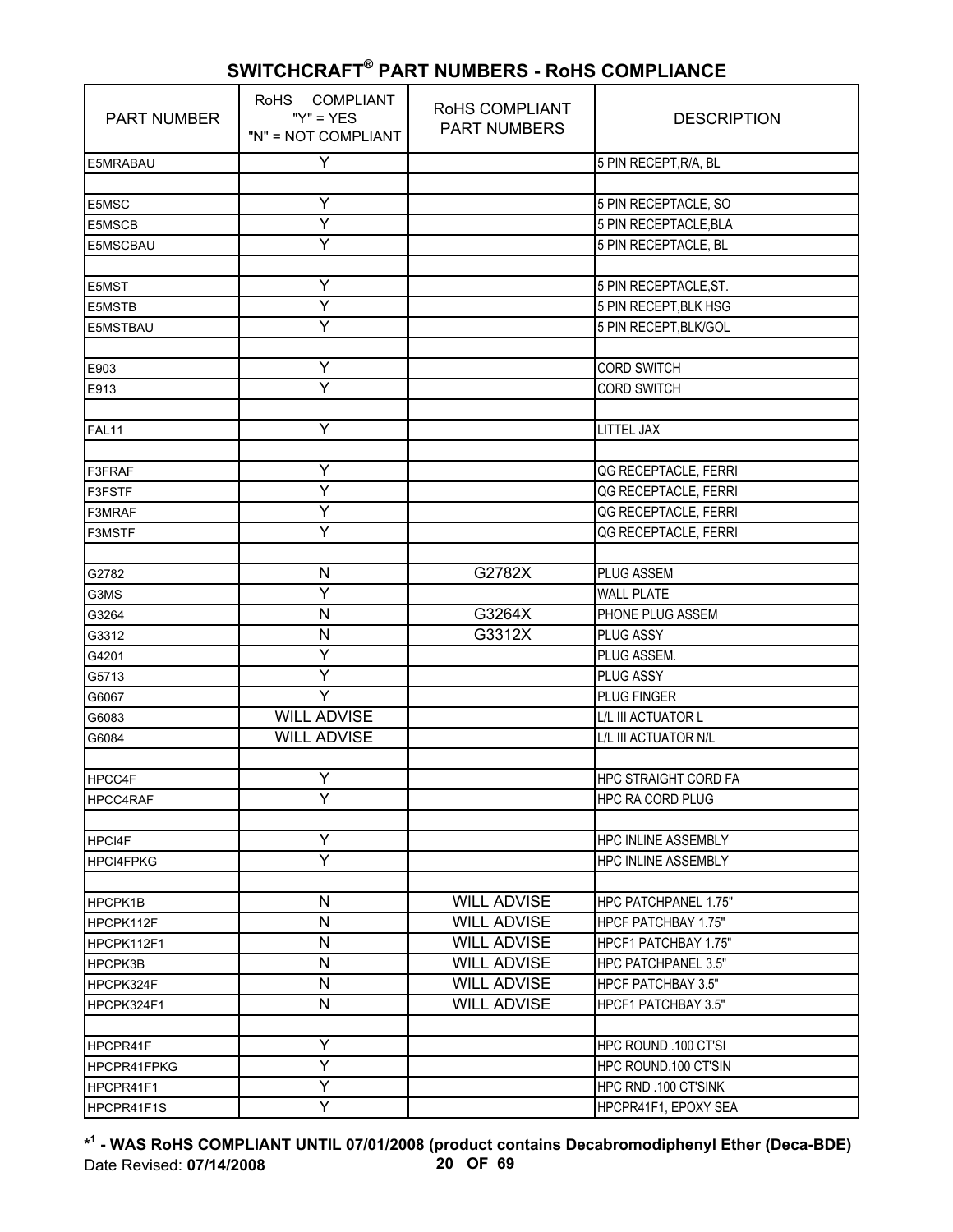| <b>PART NUMBER</b> | RoHS COMPLIANT<br>$''Y'' = YES$<br>"N" = NOT COMPLIANT | RoHS COMPLIANT<br><b>PART NUMBERS</b> | <b>DESCRIPTION</b>           |
|--------------------|--------------------------------------------------------|---------------------------------------|------------------------------|
| HPCPR41PC          | Y                                                      |                                       | HPC CONN, STRAIGHT P         |
| HPCPR41RA          | Υ                                                      |                                       | HPC CONN, RIGHT ANGL         |
| HPCPR41RAP         | Υ                                                      |                                       | <b>HPC CONN, RIGHT ANGL</b>  |
| HPCPR410F          | Y                                                      |                                       | HPC CONN, FAST-ON TE         |
| HPCPR410PC         | Y                                                      |                                       | <b>HPC CONN, STRAIGHT P</b>  |
| HPCPR410RA         | Υ                                                      |                                       | HHPC CONN, RIGHT ANG         |
| HPCPR410RAP        | Ÿ                                                      |                                       | HPC CONN, RIGHT ANGLE        |
|                    |                                                        |                                       |                              |
| HPCPR42F           | Y                                                      |                                       | HPC ROUND .20 CT'SIN         |
| HPCPR42F1          | Y                                                      |                                       | HPC RND .200 CT' SIN         |
| HPCPR42F1S         | Υ                                                      |                                       | HPCPR42F1, EPOXY SEA         |
| HPCPR42PC          | Y                                                      |                                       | HPC CONN, STRAIGHT P         |
| HPCPR42RA          | Y                                                      |                                       | HPC CONN, RIGHT ANGL         |
| HPCPR42RAP         | Ý                                                      |                                       | HPC CONN, RIGHT ANGLE        |
| HPCPR420F          | Y                                                      |                                       | HPC CONN, FAST-ON TE         |
| HPCPR420F1         | Υ                                                      |                                       | HPC PANEL MT, .187"          |
| HPCPR420F1S        | Υ                                                      |                                       | HPCPR420F1, EPOXY SE         |
| HPCPR420PC         | Y                                                      |                                       | <b>HPC SERIES, STRAIGHT</b>  |
| HPCPR420RA         | Y                                                      |                                       | HPC CONN, RIGHT ANGLE        |
| HPCPR420RAP        | Y                                                      |                                       | HPC CONN, RIGHT ANGLE        |
|                    |                                                        |                                       |                              |
| HPCP41F            | Υ                                                      |                                       | HPC RECT.100 CT'SIN          |
| HPCP41FPKG         | Y                                                      |                                       | HPC RET.100 CT'SI;N;         |
| HPCP41F1           | Ý                                                      |                                       | HPC RECT.100 CT'SIN          |
| HPCP41F1S          | Y                                                      |                                       | HPC PANEL MOUNT, SEA         |
| HPCP41PC           | Υ                                                      |                                       | <b>HPC SERIES STRAIGHT</b>   |
| HPCP41RA           | Υ                                                      |                                       | HPC CON, RIGHT ANGLE         |
| HPCP41RAP          | Y                                                      |                                       | <b>HPC CONN, RIGHT ANGL</b>  |
| HPCP410F           | Y                                                      |                                       | HPC RECT.100 STRAIG          |
| HPCP410F1          | Υ                                                      |                                       | HPC PANEL MT, .187'          |
| HPCP410F1S         | Y                                                      |                                       | HPC PANEL MT, EPOXY          |
| HPCP410PC          | Υ                                                      |                                       | <b>HPC CONNECTOR, STRAIG</b> |
| HPCP410RA          | Y                                                      |                                       | HPC CONN, RIGHT ANGL         |
| HPCP410RAP         | Ý                                                      |                                       | <b>HPC SERIES, RIGHT ANG</b> |
|                    |                                                        |                                       |                              |
| HPCP42F            | Υ                                                      |                                       | HPC CONN, FAST-ON TE         |
| HPCP42F1           | Y                                                      |                                       | HPC RECT .200 CT SNK         |
| HPCP42F1S          | Υ                                                      |                                       | HPCP42F1, EPOXY SEAL         |
| HPCP42PC           | Ý                                                      |                                       | <b>HIGH POWER CONNECTOR</b>  |
| HPCP42RA           | Υ                                                      |                                       | HPC CONN, RIGHT ANGL         |
| HPCP42RAP          | Υ                                                      |                                       | HPC CONN, RIGHT ANGLE        |
| HPCP420F           | Y                                                      |                                       | HPC RECT .200 STRAIG         |
| HPCP420F1          | Υ                                                      |                                       | HPC PANEL MT, , 187"         |
| HPCP420F1S         | Y                                                      |                                       | HPCP420F1, EPOXY SEA         |
| HPCP420PC          | Υ                                                      |                                       | <b>HPC RECT .200 STRAIG</b>  |
| HPCP420RA          | Υ                                                      |                                       | HPC CONN, RIGHT ANGLE        |
| HPCP420RAP         | Y                                                      |                                       | HPC CONN, RIGHT ANGLE        |

**\* 1 - WAS RoHS COMPLIANT UNTIL 07/01/2008 (product contains Decabromodiphenyl Ether (Deca-BDE)** Date Revised: **07/14/2008 21 OF 69**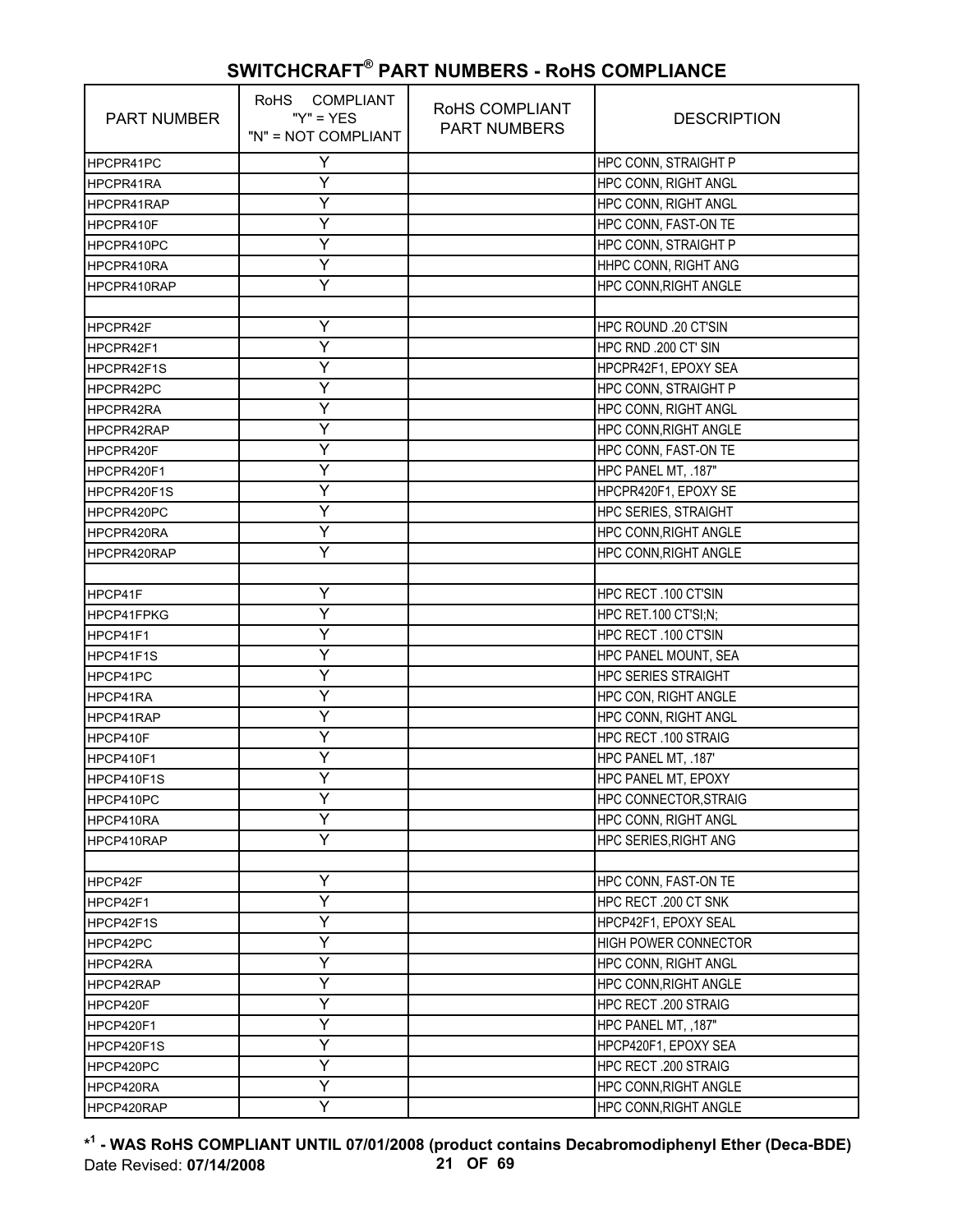| <b>PART NUMBER</b> | RoHS COMPLIANT<br>" $Y$ " = $YES$<br>"N" = NOT COMPLIANT | RoHS COMPLIANT<br><b>PART NUMBERS</b> | <b>DESCRIPTION</b>          |
|--------------------|----------------------------------------------------------|---------------------------------------|-----------------------------|
|                    |                                                          |                                       |                             |
| HP75BNC1           | N                                                        | HP75BNC1X                             | 75 OHM BNC CORD PLUG        |
| HP75BNC10          | N                                                        | HP75BNC10X                            | 75 OHM BNC CORD PLUG        |
| HP75BNC12          | N                                                        | HP75BNC12X                            | 75 OHM BNC CORD PLUG        |
| HP75BNC2           | N                                                        | HP75BNC2X                             | 75 OHM BNC CORD PLUG        |
| HP75BNC6           | N                                                        | HP75BNC6X                             | 75 OHM BNC CORD PLUG        |
| HP75BNC7           | N                                                        | HP75BNC7X                             | 75 OHM BNC CORD PLUG        |
| HP75BNC9           | N                                                        | HP75BNC9X                             | 75 OHM BNC CORD PLUG        |
|                    |                                                          |                                       |                             |
| H <sub>101</sub>   | N                                                        | H101X                                 | HID SWITCH                  |
| H103               | N                                                        | H103X                                 | HID SWITCH                  |
| H103PC             | N                                                        | H103PCX                               | HI D SWITCH                 |
| H <sub>201</sub>   | N                                                        | H201X                                 | HI D SWITCH                 |
| H <sub>203</sub>   | N                                                        | <b>H203X</b>                          | <b>HID SWITCH</b>           |
| <b>H203PC</b>      | N                                                        | H203PCX                               | HI D SWITCH                 |
|                    |                                                          |                                       |                             |
| JP012S34B          | N                                                        | JP012S34BX                            | MODULAR JACK PANEL          |
| JP012000           | N                                                        | <b>WILL ADVISE</b>                    | MODULAR JACK PANEL          |
| JP072S34B          | N                                                        | JP072S34BX                            | <b>MODULAR JACK PANEL</b>   |
| JP072000           | N                                                        | <b>WILL ADVISE</b>                    | <b>MODULAR JACK PANEL</b>   |
| JP9902             | N                                                        | <b>WILL ADVISE</b>                    | <b>MODULAR INSERT</b>       |
| JP9922             | N                                                        | <b>WILL ADVISE</b>                    | <b>MODULAR INSERT</b>       |
| JP9942             | Ν                                                        | <b>WILL ADVISE</b>                    | MODULAR INSERT              |
|                    |                                                          |                                       |                             |
| J3FS               | Υ                                                        |                                       | <b>WALL PLATE</b>           |
| J4FS               | Ÿ                                                        |                                       | <b>WALL PLATE</b>           |
|                    |                                                          |                                       |                             |
| K3FS               | Y                                                        |                                       | <b>WALL PLATE</b>           |
| K4FS               | Y                                                        |                                       | <b>WALL PLATE</b>           |
|                    |                                                          |                                       |                             |
| K163A              | Y                                                        |                                       | <b>WASHER</b>               |
| K178               | Υ                                                        |                                       | <b>WASHER</b>               |
| K216               | Y                                                        |                                       | <b>WASHER</b>               |
| K459               | <b>WILL ADVISE</b>                                       |                                       | <b>IDC/IDC REPLACEMENT</b>  |
| K460               | <b>WILL ADVISE</b>                                       |                                       | <b>IDC/WIREWRAP REPLACE</b> |
| K572               | <b>WILL ADVISE</b>                                       |                                       | 3 PIN MATING HARDWAR        |
| K576               | Y                                                        |                                       | <b>INSERT DES STRIP</b>     |
|                    |                                                          |                                       |                             |
| LF1BK              | N                                                        | LF1BKX                                | 1/4" PATCHCORD, 1 FT        |
| LF1BL              | N                                                        | LF1BLX                                | 1/4" PATCHCORD, 1 FT        |
| LF1GN              | N                                                        | LF1GNX                                | 1/4" PATCHCORD, 1 FT        |
| LF1GY              | $\mathsf{N}$                                             | LF1GYX                                | 1/4" PATCHCORD, 1 FT        |
| LF <sub>10</sub>   | N                                                        | LF1OX                                 | 1/4" PATCHCORD, 1 FT        |
| LF <sub>1P</sub>   | N                                                        | LF1PX                                 | 1/4" PATCHCORD, 1 FT        |
| LF <sub>1R</sub>   | N                                                        | LF1RX                                 | 1/4" PATCHCORD, 1 FT        |
| LF1Y               | N                                                        | LF1YX                                 | 1/4" PATCHCORD, 1 FT        |
|                    |                                                          |                                       |                             |

**\* 1 - WAS RoHS COMPLIANT UNTIL 07/01/2008 (product contains Decabromodiphenyl Ether (Deca-BDE)** Date Revised: **07/14/2008 22 OF 69**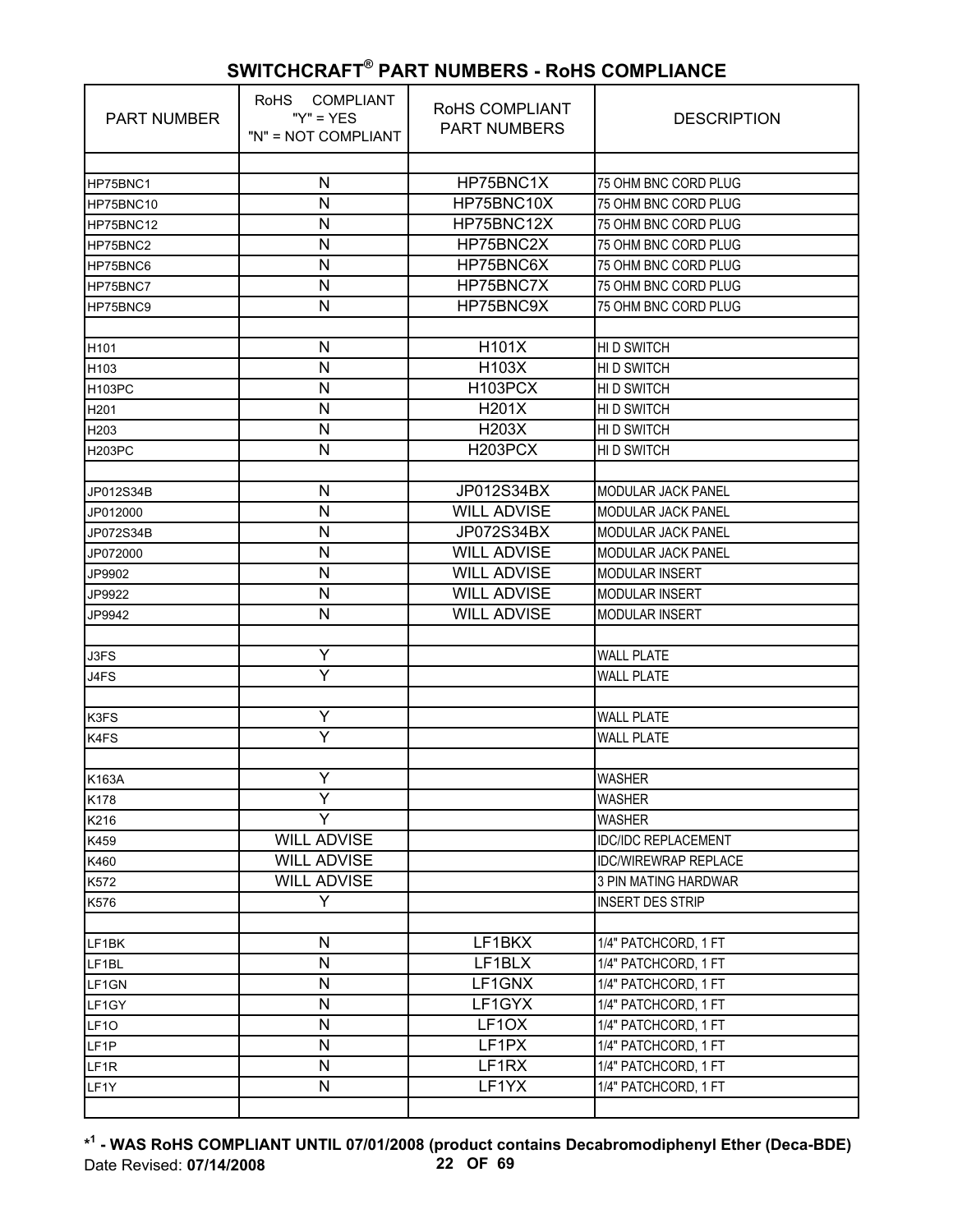| <b>PART NUMBER</b> | RoHS COMPLIANT<br>" $Y$ " = $YES$<br>"N" = NOT COMPLIANT | ROHS COMPLIANT<br><b>PART NUMBERS</b> | <b>DESCRIPTION</b>   |
|--------------------|----------------------------------------------------------|---------------------------------------|----------------------|
| LF10BK             | N                                                        | LF10BKX                               | 1/4" PATCHCORD, 10 F |
| LF10BL             | N                                                        | LF10BLX                               | 1/4" PATCHCORD, 10 F |
| LF10GN             | N                                                        | LF10GNX                               | 1/4" PATCHCORD, 10 F |
| LF10GY             | N                                                        | LF10GYX                               | 1/4" PATCHCORD, 10 F |
| <b>LF100</b>       | N                                                        | LF10OX                                | 1/4" PATCHCORD, 10 F |
| LF10P              | N                                                        | LF10PX                                | 1/4" PATCHCORD, 10 F |
| LF10R              | N                                                        | LF10RX                                | 1/4" PATCHCORD, 10 F |
| LF10Y              | N                                                        | LF10YX                                | 1/4" PATCHCORD, 10 F |
|                    |                                                          |                                       |                      |
| LF2BK              | N                                                        | LF2BKX                                | 1/4" PATCHCORD, 2 FT |
| LF2BL              | ${\sf N}$                                                | LF2BLX                                | 1/4" PATCHCORD, 2 FT |
| LF2GN              | N                                                        | LF2GNX                                | 1/4" PATCHCORD, 2 FT |
| LF2GY              | N                                                        | LF <sub>2GYX</sub>                    | 1/4" PATCHCORD, 2 FT |
| LF <sub>20</sub>   | N                                                        | LF2OX                                 | 1/4" PATCHCORD, 2 FT |
| LF <sub>2P</sub>   | N                                                        | LF2PX                                 | 1/4" PATCHCORD, 2 FT |
| LF <sub>2R</sub>   | $\mathsf{N}$                                             | LF2RX                                 | 1/4" PATCHCORD, 2 FT |
| LF <sub>2</sub> Y  | N                                                        | LF2YX                                 | 1/4" PATCHCORD, 2 FT |
|                    |                                                          |                                       |                      |
| LF3BK              | N                                                        | LF3BKX                                | 1/4" PATCHCORD, 3 FT |
| LF3BL              | N                                                        | LF3BLX                                | 1/4" PATCHCORD, 3 FT |
| LF3GN              | ${\sf N}$                                                | LF3GNX                                | 1/4" PATCHCORD, 3 FT |
| LF3GY              | N                                                        | LF3GYX                                | 1/4" PATCHCORD, 3 FT |
| LF3O               | N                                                        | LF3OX                                 | 1/4" PATCHCORD, 3 FT |
| LF3P               | N                                                        | LF3PX                                 | 1/4" PATCHCORD, 3 FT |
| LF3R               | N                                                        | LF3RX                                 | 1/4" PATCHCORD, 3 FT |
| LF3Y               | $\mathsf{N}$                                             | LF3YX                                 | 1/4" PATCHCORD, 3 FT |
|                    |                                                          |                                       |                      |
| LF4BK              | N                                                        | LF4BKX                                | 1/4" PATCHCORD, 4 FT |
| LF4BL              | N                                                        | LF4BLX                                | 1/4" PATCHCORD, 4 FT |
| LF4GN              | N                                                        | LF4GNX                                | 1/4" PATCHCORD, 4 FT |
| LF4GY              | N                                                        | LF4GYX                                | 1/4" PATCHCORD, 4 FT |
| LF4O               | N                                                        | LF4OX                                 | 1/4" PATCHCORD, 4 FT |
| LF4P               | N                                                        | LF4PX                                 | 1/4" PATCHCORD, 4 FT |
| LF4R               | N                                                        | LF4RX                                 | 1/4" PATCHCORD, 4 FT |
| LF4Y               | $\mathsf{N}$                                             | LF4YX                                 | 1/4" PATCHCORD, 4 FT |
|                    |                                                          |                                       |                      |
| LF6BK              | N                                                        | LF6BKX                                | 1/4" PATCHCORD, 6 FT |
| LF6BL              | N                                                        | LF6BLX                                | 1/4" PATCHCORD, 6 FT |
| LF6GN              | N                                                        | LF6GNX                                | 1/4" PATCHCORD, 6 FT |
| LF6GY              | N                                                        | LF6GYX                                | 1/4" PATCHCORD, 6 FT |
| LF6O               | N                                                        | LF6OX                                 | 1/4" PATCHCORD, 6 FT |
| LF6P               | N                                                        | LF6PX                                 | 1/4" PATCHCORD, 6 FT |
| LF6R               | N                                                        | LF6RX                                 | 1/4" PATCHCORD, 6 FT |
| LF6Y               | N                                                        | LF6YX                                 | 1/4" PATCHCORD, 6 FT |
|                    |                                                          |                                       |                      |
| LF7BK              | N                                                        | LF7BKX                                | 1/4" PATCHCORD, 7 FT |
| LF7BL              | N                                                        | LF7BLX                                | 1/4" PATCHCORD, 7 FT |

**\* 1 - WAS RoHS COMPLIANT UNTIL 07/01/2008 (product contains Decabromodiphenyl Ether (Deca-BDE)** Date Revised: **07/14/2008 23 OF 69**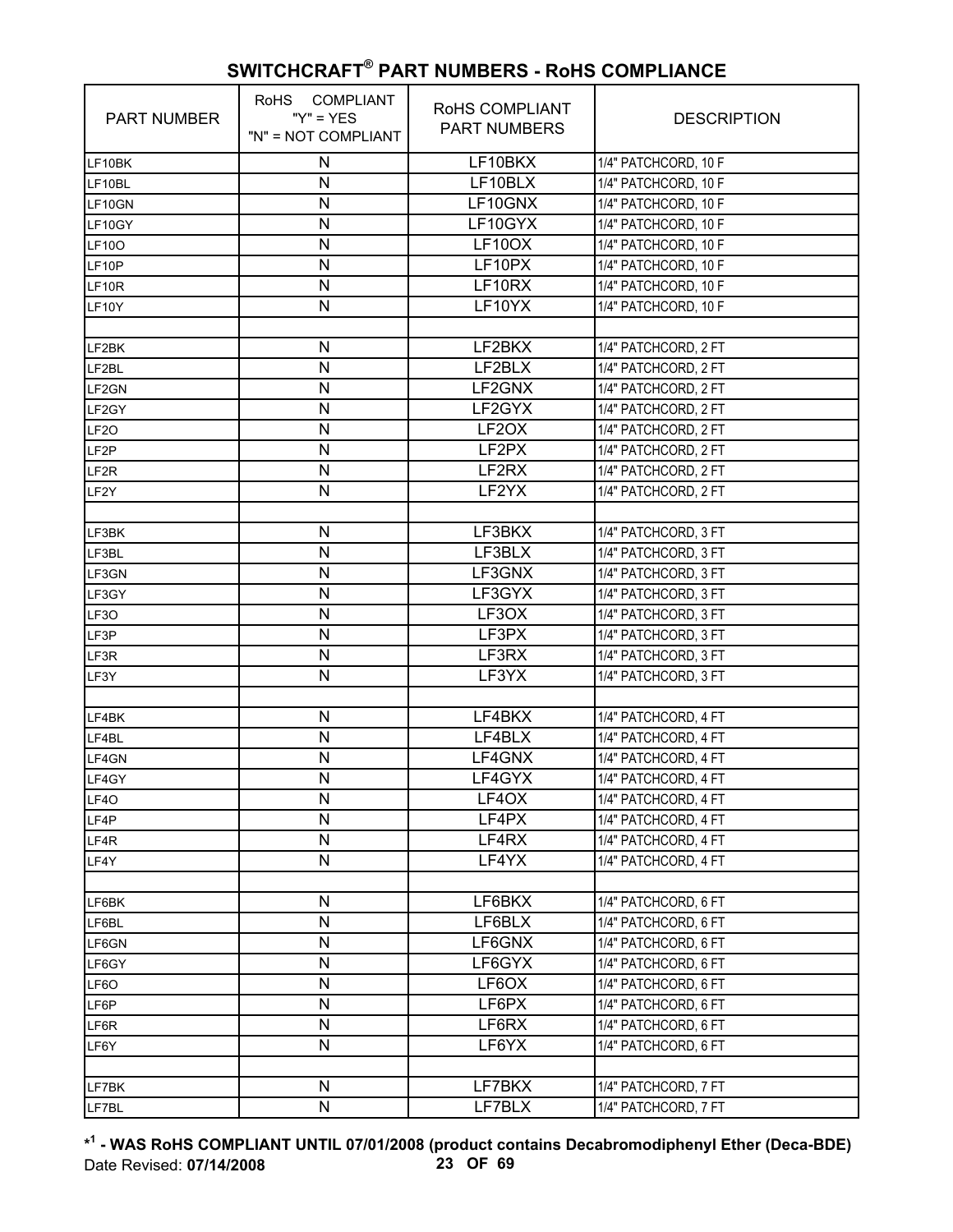| <b>PART NUMBER</b> | RoHS COMPLIANT<br>" $Y$ " = $YES$<br>"N" = NOT COMPLIANT | RoHS COMPLIANT<br><b>PART NUMBERS</b> | <b>DESCRIPTION</b>                           |
|--------------------|----------------------------------------------------------|---------------------------------------|----------------------------------------------|
| LF7GN              | ${\sf N}$                                                | LF7GNX                                | 1/4" PATCHCORD, 7 FT                         |
| LF7GY              | $\mathsf{N}$                                             | LF7GYX                                | 1/4" PATCHCORD, 7 FT                         |
| LF7O               | N                                                        | LF7OX                                 | 1/4" PATCHCORD, 7 FT                         |
| LF7P               | N                                                        | LF7PX                                 | 1/4" PATCHCORD, 7 FT                         |
| LF7R               | $\mathsf{N}$                                             | LF7RX                                 | 1/4" PATCHCORD, 7 FT                         |
| LF7Y               | $\mathsf{N}$                                             | LF7YX                                 | 1/4" PATCHCORD, 7 FT                         |
|                    |                                                          |                                       |                                              |
| LF8BK              | N                                                        | LF8BKX                                | 1/4" PATCHCORD, 8 FT                         |
| LF8BL              | $\mathsf{N}$                                             | LF8BLX                                | 1/4" PATCHCORD, 8 FT                         |
| LF8GN              | $\mathsf{N}$                                             | LF8GNX                                | 1/4" PATCHCORD, 8 FT                         |
| LF8GY              | ${\sf N}$                                                | LF8GYX                                | 1/4" PATCHCORD, 8 FT                         |
| LF8O               | $\mathsf{N}$                                             | LF8OX                                 | 1/4" PATCHCORD, 8 FT                         |
| LF8P               | N                                                        | LF8PX                                 | 1/4" PATCHCORD, 8 FT                         |
| LF8R               | $\mathsf{N}$                                             | LF8RX                                 | 1/4" PATCHCORD, 8 FT                         |
| LF8Y               | N                                                        | LF8YX                                 | 1/4" PATCHCORD, 8 FT                         |
|                    |                                                          |                                       |                                              |
| LF9BK              | N                                                        | LF9BKX                                | 1/4" PATCHCORD, 9 FT                         |
| LF9BL              | N                                                        | LF9BLX                                | 1/4" PATCHCORD, 9 FT                         |
| LF9GN              | N                                                        | LF9GNX                                | 1/4" PATCHCORD, 9 FT                         |
| LF9GY              | $\mathsf{N}$                                             | LF9GYX                                | 1/4" PATCHCORD, 9 FT                         |
| LF9O               | ${\sf N}$                                                | LF9OX                                 | 1/4" PATCHCORD, 9 FT                         |
| LF9P               | $\mathsf{N}$                                             | LF9PX                                 | 1/4" PATCHCORD, 9 FT                         |
| LF9R               | N                                                        | LF9RX                                 | 1/4" PATCHCORD, 9 FT                         |
| LF9Y               | N                                                        | LF9YX                                 | 1/4" PATCHCORD, 9 FT                         |
|                    |                                                          |                                       |                                              |
| <b>LUS001</b>      | Y                                                        |                                       | LITED UNISWITCH                              |
| LUS001PC           | Y                                                        |                                       | <b>LITED UNISWITCH</b>                       |
| LUS001ST           | Y                                                        |                                       | LITED UNISWITCH                              |
|                    |                                                          |                                       |                                              |
| L11                | Y                                                        |                                       | LITTEL JAX                                   |
|                    |                                                          |                                       |                                              |
| L112A              | N                                                        | <b>L112AX</b>                         | HI D JAX                                     |
| L112B              | N                                                        | L112BX                                | HI D JAX                                     |
| L113B              | N                                                        | L113BX                                | HI D JAX                                     |
| L114B              | $\mathsf{N}$                                             | <b>L114BX</b>                         | HI D JAX                                     |
| L12A               | Y                                                        |                                       | LITTEL JAX                                   |
| L12B               | Y<br>Υ                                                   |                                       | LITTEL JAX                                   |
| L712A              |                                                          |                                       | LONGER BUSHING, D-FLA                        |
|                    | Ÿ                                                        |                                       |                                              |
| L712RA             | Y                                                        |                                       | RIGHT ANGLE LOCKING                          |
| <b>L722A</b>       | Y                                                        |                                       | LONGER BUSHING, D-FLA                        |
| <b>L722RA</b>      |                                                          |                                       | RIGHT ANGLE LOCKING                          |
|                    | N                                                        |                                       |                                              |
| MBPK1NT            | $\mathsf{N}$                                             | MBPK1NTX<br>MBPK175TX                 | MVJ/TT COMBO PATCHBA<br>MVJ/TT COMBO PATCHBA |
| MBPK175T           |                                                          |                                       |                                              |
| MDPC2A             | Y                                                        |                                       | MICRO D JAX                                  |
|                    |                                                          |                                       |                                              |

**\* 1 - WAS RoHS COMPLIANT UNTIL 07/01/2008 (product contains Decabromodiphenyl Ether (Deca-BDE)** Date Revised: **07/14/2008 24 OF 69**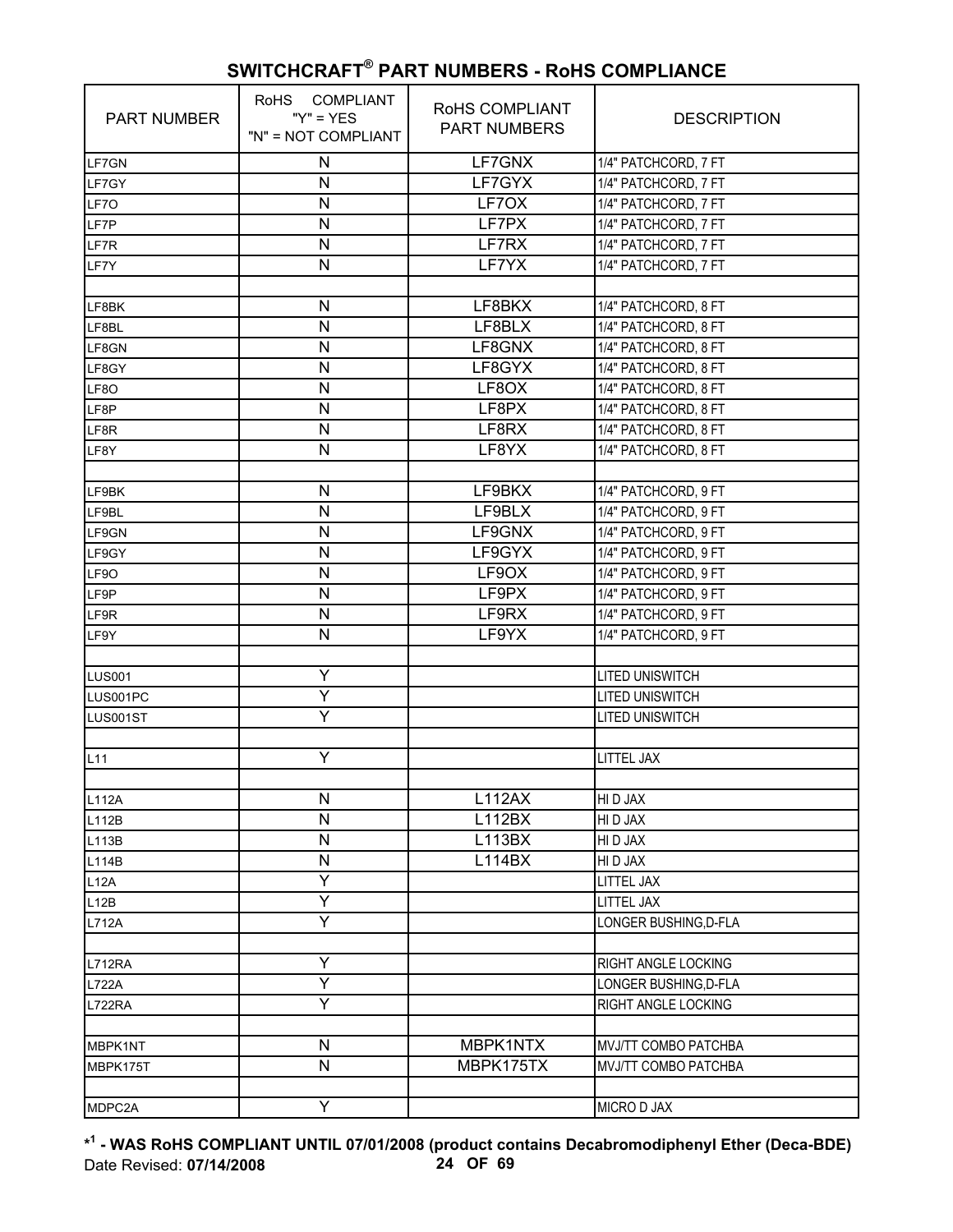| <b>PART NUMBER</b> | RoHS COMPLIANT<br>" $Y$ " = $YES$<br>"N" = NOT COMPLIANT | RoHS COMPLIANT<br><b>PART NUMBERS</b> | <b>DESCRIPTION</b>    |
|--------------------|----------------------------------------------------------|---------------------------------------|-----------------------|
| MDPC2ARA           | Υ                                                        |                                       | <b>MICRO D JAX</b>    |
| MDP21RA            | Y                                                        |                                       | MICRO-D JACK RIGHT A  |
| MDSH1RA            | Ÿ                                                        |                                       | MICRO-D JACK; R.A. S  |
| MDSL2A             | Y                                                        |                                       | MICRO-D-JAX           |
| MDSL2ARA           | Y                                                        |                                       | MICRO D JAX           |
|                    |                                                          |                                       |                       |
| MDSMT2ARATR        | N                                                        | MDSMT2ARATRX                          | 2.5MM MONO, DUAL OPE  |
| MDSMT2BRATR        | N                                                        | MDSMT2BRATRX                          | SMT 2.5MM PHONE JACK  |
| MDSMT3BRATR        | $\mathsf{N}$                                             | MDSMT3BRATRX                          | 2.5MM SMT JACK, STER  |
| MDSMT4BRATR        | $\mathsf{N}$                                             | MDSMT4BRATRX                          | 2.5MM JACK, STEREO D  |
|                    |                                                          |                                       |                       |
| <b>MD10</b>        | $\mathsf{N}$                                             | MD10X                                 | MIDI-DIN CABLE, BLACK |
| <b>MD15</b>        | N                                                        | MD15X                                 | MIDI-DIN CABLE, BLACK |
| MD <sub>3</sub>    | $\mathsf{N}$                                             | MD3X                                  | MIDI-DIN CABLE, BLACK |
| MD <sub>6</sub>    | $\mathsf{N}$                                             | MD6X                                  | MIDI-DIN CABLE, BLACK |
|                    |                                                          |                                       |                       |
| <b>MNS112B</b>     | N                                                        | MNS112BX                              | HI D JAX              |
| <b>MN112A</b>      | N                                                        | <b>MN112AX</b>                        | HI D JAX              |
| <b>MN112B</b>      | N                                                        | <b>MN112BX</b>                        | HI D JAX              |
| MN112BPC           | $\mathsf{N}$                                             | MN112BPCX                             | HI D JAX              |
| <b>MN114B</b>      | N                                                        | MN114BX                               | HI D JAX              |
| MN114BPC           | $\mathsf{N}$                                             | MN114BPCX                             | HI D JAX              |
| <b>MS112B</b>      | N                                                        | MS112BX                               | HI D JAX              |
| MS112BPC           | $\mathsf{N}$                                             | MS112BPCX                             | HI D JAX              |
|                    |                                                          |                                       |                       |
| MTPFA48K1NO        | N                                                        | MTPFA48K1NOX                          | 1 3/4" WIRED FRT ACC  |
| MTPFA48K1NS        | $\mathsf{N}$                                             | MTPFA48K1NSX                          | 1 3/4" WIRED FRT ACC  |
|                    |                                                          |                                       |                       |
| MTPH48K1NS         | $\mathsf{N}$                                             | MTPH48K1NSX                           | 1RU, WIRED UNBILICAL  |
| MTPH48K3NO         | N                                                        | MTPH48K3NOX                           | 3 1/2" WIRED UMBILIC  |
| MTPH48K3NS         | N                                                        | MTPH48K3NSX                           | 3 1/2" WIRED UMBILIC  |
| MTPH48K3SNO        | N                                                        | MTPH48K3SNOX                          | 3 1/2" WIRED UMBILIC  |
|                    |                                                          |                                       |                       |
| MTP24K7            | Y                                                        |                                       | 7" X 6" UNWRD IDC WA  |
|                    |                                                          |                                       |                       |
| MTP48K1NO          | N                                                        | MTP48K1NOX                            | 1 3/4" WIRED JCKFLD   |
| MTP48K1NS          | $\mathsf{N}$                                             | MTP48K1NSX                            | 1 3/4" WIRED JCKFLD   |
| MTP48K3BPNO        | N                                                        | MTP48K3BPNOX                          | 3 1/2" UNWIRED IDC B  |
| MTP48K3BPNS        | $\mathsf{N}$                                             | MTP48K3BPNSX                          | 3 1/2" UNWIRED IDC B  |
| MTP48K3NO          | N                                                        | MTP48K3NOX                            | 3 1/2" WIRED JACKFIE  |
| MTP48K3NS          | N                                                        | MTP48K3NSX                            | 3 1/2" WIRED JACKFIE  |
| MTP48K3SNO         | N                                                        | MTP48K3SNOX                           | 3 1/2" WIRED JACKFIE  |
|                    |                                                          |                                       |                       |
| MTP52K3BPNO        | $\mathsf{N}$                                             | MTP52K3BPNOX                          | 3 1/2" UNWIRED IDC B  |
|                    |                                                          |                                       |                       |
| MT331              | N                                                        |                                       | MT JAX M641/2-8       |
| <b>MT332A</b>      | N                                                        |                                       | MT JAX M641/2-3       |

**\* 1 - WAS RoHS COMPLIANT UNTIL 07/01/2008 (product contains Decabromodiphenyl Ether (Deca-BDE)** Date Revised: **07/14/2008 25 OF 69**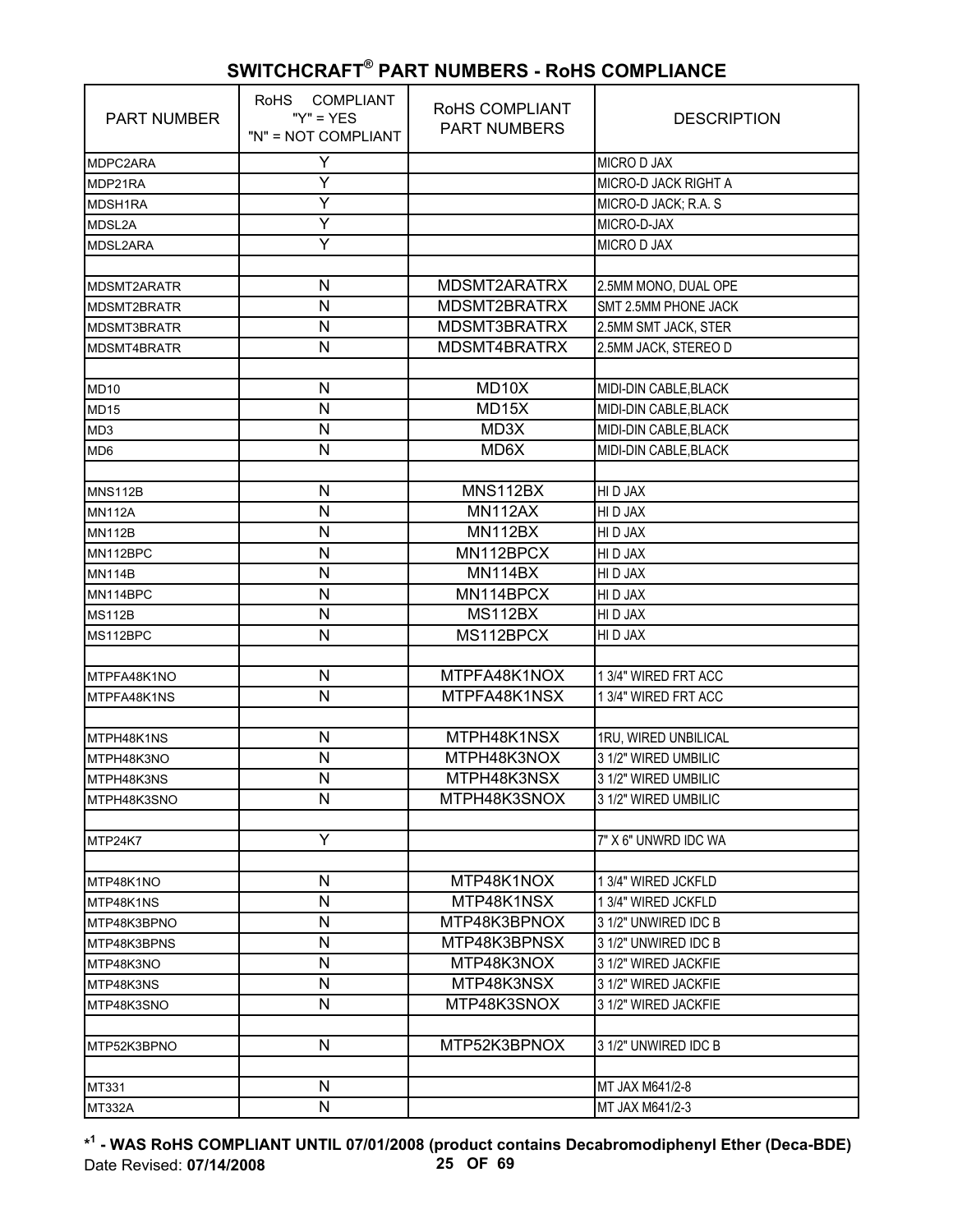| N<br>MT332BX (Not Military)<br>MT JAX M641/3-1<br>MT332B<br>N<br>MT JAX M641/2-6<br>MT333<br>N<br><b>MT JAX</b><br><b>MT333B</b><br>N<br>MT JAX M641/3-2<br><b>MT334B</b><br>$\mathsf{N}$<br>MT JAX M641/3-3<br><b>MT336C</b><br>$\mathsf{N}$<br>MT JAX M642/9-1 & M642/1-1<br>MT388<br>N<br>MT JAX M642/2-1 & M642/2-2<br>MT389<br>MT48FNX<br>N<br>1 3/4" UNWIRED TIE B<br>MT48FN<br>$\mathsf{N}$<br>MT48HNX<br>1 3/4" UNWIRED TIE B<br>MT48HN<br>MT48K1FNX<br>N<br>1 3/4" UNWIRED P-KIT<br>MT48K1FN<br>N<br>MT48K1HNX<br>1 3/4" UNWIRED P-KIT<br>MT48K1HN<br>$\mathsf{N}$<br>MT48K1NNX<br>1 3/4" UNWIRED P-KIT<br>MT48K1NN<br>$\mathsf{N}$<br>MT48K1NSX<br>1 3/4" NORMALS STRAP<br>MT48K1NS<br>MT48K3FNX<br>3 1/2" UNWIRED P-KIT<br>N<br>MT48K3FN<br>MT48K3HNX<br>N<br>3 1/2" UNWIRED P-KIT<br>MT48K3HN<br>N<br>MT48K3NNX<br>3 1/2" UNWIRED P-KIT<br>MT48K3NN<br>MT48NNX<br>N<br>1 3/4" UNWIRED TIE B<br>MT48NN<br>N<br>MT48NSX<br>1 3/4" UNWIRED YMT38<br>MT48NS<br>MT52FNX<br>N<br>1 3/4" UNWIRED TIE B<br>MT52FN<br>$\mathsf{N}$<br>MT52HNX<br>1 3/4" UNWIRED TIE B<br>MT52HN<br>MT52K1FNX<br>N<br>1 3/4" UNWIRED P-KIT<br>MT52K1FN<br>MT52K1HNX<br>N<br>1 3/4" UNWIRED P-KIT<br>MT52K1HN<br>MT52K1NNX<br>N<br>1 3/4" UNWIRED P-KIT<br>MT52K1NN<br>N<br>MT52K3FNX<br>3 1/2" UNWIRED P-KIT<br>N<br>MT52K3HNX<br>3 1/2" UNWIRED P-KIT<br>MT52K3HN<br>N<br>MT52K3NNX<br>3 1/2" UNWIRED P-KIT<br>MT52K3NN<br>$\mathsf{N}$<br>MT52NNX<br>1 3/4" UNWIRED TIE B<br>MT52NN<br>N<br>MT52NSX<br>1 3/4" UNWIRED YMT38<br>MT52NS<br>MVEZNPK175TX<br>$\mathsf{N}$<br>1RU, EZ NORM(24)/MIDS<br>MVEZNPK175T<br>$\mathsf{N}$<br><b>MVJNNTX</b><br>MIDSIZE VIDEO JACK<br><b>MVJNNT</b><br>$\mathsf{N}$<br><b>MVJNTX</b><br>MID VJ, NON-TERMNTD, N<br><b>MVJNT</b><br>$\mathsf{N}$<br>MVJN75TX<br>MIDSIZE VIDEO JACK<br>MVJN75T<br>N<br>MVJ75TX<br>MID.VJ.TERMINATED NO<br>MVJ75T<br>$\mathsf{N}$<br>MVP32K1NNTX<br>MVJ, PTCHBY, IRU, NON-T<br>MVP32K1NNT<br>N<br>MVP32K1NTX<br>MID SIZE PANEL, 1RU,<br>MVP32K1NT<br>$\mathsf{N}$<br>MVP32K1N75TX<br>MVJ, PATCHBAY, 1RU, TER<br>MVP32K1N75T | <b>PART NUMBER</b> | RoHS COMPLIANT<br>" $Y$ " = $YES$<br>"N" = NOT COMPLIANT | RoHS COMPLIANT<br><b>PART NUMBERS</b> | <b>DESCRIPTION</b> |
|--------------------------------------------------------------------------------------------------------------------------------------------------------------------------------------------------------------------------------------------------------------------------------------------------------------------------------------------------------------------------------------------------------------------------------------------------------------------------------------------------------------------------------------------------------------------------------------------------------------------------------------------------------------------------------------------------------------------------------------------------------------------------------------------------------------------------------------------------------------------------------------------------------------------------------------------------------------------------------------------------------------------------------------------------------------------------------------------------------------------------------------------------------------------------------------------------------------------------------------------------------------------------------------------------------------------------------------------------------------------------------------------------------------------------------------------------------------------------------------------------------------------------------------------------------------------------------------------------------------------------------------------------------------------------------------------------------------------------------------------------------------------------------------------------------------------------------------------------------------------------------------------------------------------------------------------------------------------------------------------------------------------------------------------------------------------------------|--------------------|----------------------------------------------------------|---------------------------------------|--------------------|
|                                                                                                                                                                                                                                                                                                                                                                                                                                                                                                                                                                                                                                                                                                                                                                                                                                                                                                                                                                                                                                                                                                                                                                                                                                                                                                                                                                                                                                                                                                                                                                                                                                                                                                                                                                                                                                                                                                                                                                                                                                                                                |                    |                                                          |                                       |                    |
|                                                                                                                                                                                                                                                                                                                                                                                                                                                                                                                                                                                                                                                                                                                                                                                                                                                                                                                                                                                                                                                                                                                                                                                                                                                                                                                                                                                                                                                                                                                                                                                                                                                                                                                                                                                                                                                                                                                                                                                                                                                                                |                    |                                                          |                                       |                    |
|                                                                                                                                                                                                                                                                                                                                                                                                                                                                                                                                                                                                                                                                                                                                                                                                                                                                                                                                                                                                                                                                                                                                                                                                                                                                                                                                                                                                                                                                                                                                                                                                                                                                                                                                                                                                                                                                                                                                                                                                                                                                                |                    |                                                          |                                       |                    |
|                                                                                                                                                                                                                                                                                                                                                                                                                                                                                                                                                                                                                                                                                                                                                                                                                                                                                                                                                                                                                                                                                                                                                                                                                                                                                                                                                                                                                                                                                                                                                                                                                                                                                                                                                                                                                                                                                                                                                                                                                                                                                |                    |                                                          |                                       |                    |
|                                                                                                                                                                                                                                                                                                                                                                                                                                                                                                                                                                                                                                                                                                                                                                                                                                                                                                                                                                                                                                                                                                                                                                                                                                                                                                                                                                                                                                                                                                                                                                                                                                                                                                                                                                                                                                                                                                                                                                                                                                                                                |                    |                                                          |                                       |                    |
|                                                                                                                                                                                                                                                                                                                                                                                                                                                                                                                                                                                                                                                                                                                                                                                                                                                                                                                                                                                                                                                                                                                                                                                                                                                                                                                                                                                                                                                                                                                                                                                                                                                                                                                                                                                                                                                                                                                                                                                                                                                                                |                    |                                                          |                                       |                    |
|                                                                                                                                                                                                                                                                                                                                                                                                                                                                                                                                                                                                                                                                                                                                                                                                                                                                                                                                                                                                                                                                                                                                                                                                                                                                                                                                                                                                                                                                                                                                                                                                                                                                                                                                                                                                                                                                                                                                                                                                                                                                                |                    |                                                          |                                       |                    |
|                                                                                                                                                                                                                                                                                                                                                                                                                                                                                                                                                                                                                                                                                                                                                                                                                                                                                                                                                                                                                                                                                                                                                                                                                                                                                                                                                                                                                                                                                                                                                                                                                                                                                                                                                                                                                                                                                                                                                                                                                                                                                |                    |                                                          |                                       |                    |
|                                                                                                                                                                                                                                                                                                                                                                                                                                                                                                                                                                                                                                                                                                                                                                                                                                                                                                                                                                                                                                                                                                                                                                                                                                                                                                                                                                                                                                                                                                                                                                                                                                                                                                                                                                                                                                                                                                                                                                                                                                                                                |                    |                                                          |                                       |                    |
|                                                                                                                                                                                                                                                                                                                                                                                                                                                                                                                                                                                                                                                                                                                                                                                                                                                                                                                                                                                                                                                                                                                                                                                                                                                                                                                                                                                                                                                                                                                                                                                                                                                                                                                                                                                                                                                                                                                                                                                                                                                                                |                    |                                                          |                                       |                    |
|                                                                                                                                                                                                                                                                                                                                                                                                                                                                                                                                                                                                                                                                                                                                                                                                                                                                                                                                                                                                                                                                                                                                                                                                                                                                                                                                                                                                                                                                                                                                                                                                                                                                                                                                                                                                                                                                                                                                                                                                                                                                                |                    |                                                          |                                       |                    |
|                                                                                                                                                                                                                                                                                                                                                                                                                                                                                                                                                                                                                                                                                                                                                                                                                                                                                                                                                                                                                                                                                                                                                                                                                                                                                                                                                                                                                                                                                                                                                                                                                                                                                                                                                                                                                                                                                                                                                                                                                                                                                |                    |                                                          |                                       |                    |
|                                                                                                                                                                                                                                                                                                                                                                                                                                                                                                                                                                                                                                                                                                                                                                                                                                                                                                                                                                                                                                                                                                                                                                                                                                                                                                                                                                                                                                                                                                                                                                                                                                                                                                                                                                                                                                                                                                                                                                                                                                                                                |                    |                                                          |                                       |                    |
|                                                                                                                                                                                                                                                                                                                                                                                                                                                                                                                                                                                                                                                                                                                                                                                                                                                                                                                                                                                                                                                                                                                                                                                                                                                                                                                                                                                                                                                                                                                                                                                                                                                                                                                                                                                                                                                                                                                                                                                                                                                                                |                    |                                                          |                                       |                    |
|                                                                                                                                                                                                                                                                                                                                                                                                                                                                                                                                                                                                                                                                                                                                                                                                                                                                                                                                                                                                                                                                                                                                                                                                                                                                                                                                                                                                                                                                                                                                                                                                                                                                                                                                                                                                                                                                                                                                                                                                                                                                                |                    |                                                          |                                       |                    |
|                                                                                                                                                                                                                                                                                                                                                                                                                                                                                                                                                                                                                                                                                                                                                                                                                                                                                                                                                                                                                                                                                                                                                                                                                                                                                                                                                                                                                                                                                                                                                                                                                                                                                                                                                                                                                                                                                                                                                                                                                                                                                |                    |                                                          |                                       |                    |
|                                                                                                                                                                                                                                                                                                                                                                                                                                                                                                                                                                                                                                                                                                                                                                                                                                                                                                                                                                                                                                                                                                                                                                                                                                                                                                                                                                                                                                                                                                                                                                                                                                                                                                                                                                                                                                                                                                                                                                                                                                                                                |                    |                                                          |                                       |                    |
|                                                                                                                                                                                                                                                                                                                                                                                                                                                                                                                                                                                                                                                                                                                                                                                                                                                                                                                                                                                                                                                                                                                                                                                                                                                                                                                                                                                                                                                                                                                                                                                                                                                                                                                                                                                                                                                                                                                                                                                                                                                                                |                    |                                                          |                                       |                    |
|                                                                                                                                                                                                                                                                                                                                                                                                                                                                                                                                                                                                                                                                                                                                                                                                                                                                                                                                                                                                                                                                                                                                                                                                                                                                                                                                                                                                                                                                                                                                                                                                                                                                                                                                                                                                                                                                                                                                                                                                                                                                                |                    |                                                          |                                       |                    |
|                                                                                                                                                                                                                                                                                                                                                                                                                                                                                                                                                                                                                                                                                                                                                                                                                                                                                                                                                                                                                                                                                                                                                                                                                                                                                                                                                                                                                                                                                                                                                                                                                                                                                                                                                                                                                                                                                                                                                                                                                                                                                |                    |                                                          |                                       |                    |
|                                                                                                                                                                                                                                                                                                                                                                                                                                                                                                                                                                                                                                                                                                                                                                                                                                                                                                                                                                                                                                                                                                                                                                                                                                                                                                                                                                                                                                                                                                                                                                                                                                                                                                                                                                                                                                                                                                                                                                                                                                                                                |                    |                                                          |                                       |                    |
|                                                                                                                                                                                                                                                                                                                                                                                                                                                                                                                                                                                                                                                                                                                                                                                                                                                                                                                                                                                                                                                                                                                                                                                                                                                                                                                                                                                                                                                                                                                                                                                                                                                                                                                                                                                                                                                                                                                                                                                                                                                                                |                    |                                                          |                                       |                    |
|                                                                                                                                                                                                                                                                                                                                                                                                                                                                                                                                                                                                                                                                                                                                                                                                                                                                                                                                                                                                                                                                                                                                                                                                                                                                                                                                                                                                                                                                                                                                                                                                                                                                                                                                                                                                                                                                                                                                                                                                                                                                                |                    |                                                          |                                       |                    |
|                                                                                                                                                                                                                                                                                                                                                                                                                                                                                                                                                                                                                                                                                                                                                                                                                                                                                                                                                                                                                                                                                                                                                                                                                                                                                                                                                                                                                                                                                                                                                                                                                                                                                                                                                                                                                                                                                                                                                                                                                                                                                |                    |                                                          |                                       |                    |
|                                                                                                                                                                                                                                                                                                                                                                                                                                                                                                                                                                                                                                                                                                                                                                                                                                                                                                                                                                                                                                                                                                                                                                                                                                                                                                                                                                                                                                                                                                                                                                                                                                                                                                                                                                                                                                                                                                                                                                                                                                                                                |                    |                                                          |                                       |                    |
|                                                                                                                                                                                                                                                                                                                                                                                                                                                                                                                                                                                                                                                                                                                                                                                                                                                                                                                                                                                                                                                                                                                                                                                                                                                                                                                                                                                                                                                                                                                                                                                                                                                                                                                                                                                                                                                                                                                                                                                                                                                                                |                    |                                                          |                                       |                    |
|                                                                                                                                                                                                                                                                                                                                                                                                                                                                                                                                                                                                                                                                                                                                                                                                                                                                                                                                                                                                                                                                                                                                                                                                                                                                                                                                                                                                                                                                                                                                                                                                                                                                                                                                                                                                                                                                                                                                                                                                                                                                                |                    |                                                          |                                       |                    |
|                                                                                                                                                                                                                                                                                                                                                                                                                                                                                                                                                                                                                                                                                                                                                                                                                                                                                                                                                                                                                                                                                                                                                                                                                                                                                                                                                                                                                                                                                                                                                                                                                                                                                                                                                                                                                                                                                                                                                                                                                                                                                |                    |                                                          |                                       |                    |
|                                                                                                                                                                                                                                                                                                                                                                                                                                                                                                                                                                                                                                                                                                                                                                                                                                                                                                                                                                                                                                                                                                                                                                                                                                                                                                                                                                                                                                                                                                                                                                                                                                                                                                                                                                                                                                                                                                                                                                                                                                                                                |                    |                                                          |                                       |                    |
|                                                                                                                                                                                                                                                                                                                                                                                                                                                                                                                                                                                                                                                                                                                                                                                                                                                                                                                                                                                                                                                                                                                                                                                                                                                                                                                                                                                                                                                                                                                                                                                                                                                                                                                                                                                                                                                                                                                                                                                                                                                                                |                    |                                                          |                                       |                    |
|                                                                                                                                                                                                                                                                                                                                                                                                                                                                                                                                                                                                                                                                                                                                                                                                                                                                                                                                                                                                                                                                                                                                                                                                                                                                                                                                                                                                                                                                                                                                                                                                                                                                                                                                                                                                                                                                                                                                                                                                                                                                                | MT52K3FN           |                                                          |                                       |                    |
|                                                                                                                                                                                                                                                                                                                                                                                                                                                                                                                                                                                                                                                                                                                                                                                                                                                                                                                                                                                                                                                                                                                                                                                                                                                                                                                                                                                                                                                                                                                                                                                                                                                                                                                                                                                                                                                                                                                                                                                                                                                                                |                    |                                                          |                                       |                    |
|                                                                                                                                                                                                                                                                                                                                                                                                                                                                                                                                                                                                                                                                                                                                                                                                                                                                                                                                                                                                                                                                                                                                                                                                                                                                                                                                                                                                                                                                                                                                                                                                                                                                                                                                                                                                                                                                                                                                                                                                                                                                                |                    |                                                          |                                       |                    |
|                                                                                                                                                                                                                                                                                                                                                                                                                                                                                                                                                                                                                                                                                                                                                                                                                                                                                                                                                                                                                                                                                                                                                                                                                                                                                                                                                                                                                                                                                                                                                                                                                                                                                                                                                                                                                                                                                                                                                                                                                                                                                |                    |                                                          |                                       |                    |
|                                                                                                                                                                                                                                                                                                                                                                                                                                                                                                                                                                                                                                                                                                                                                                                                                                                                                                                                                                                                                                                                                                                                                                                                                                                                                                                                                                                                                                                                                                                                                                                                                                                                                                                                                                                                                                                                                                                                                                                                                                                                                |                    |                                                          |                                       |                    |
|                                                                                                                                                                                                                                                                                                                                                                                                                                                                                                                                                                                                                                                                                                                                                                                                                                                                                                                                                                                                                                                                                                                                                                                                                                                                                                                                                                                                                                                                                                                                                                                                                                                                                                                                                                                                                                                                                                                                                                                                                                                                                |                    |                                                          |                                       |                    |
|                                                                                                                                                                                                                                                                                                                                                                                                                                                                                                                                                                                                                                                                                                                                                                                                                                                                                                                                                                                                                                                                                                                                                                                                                                                                                                                                                                                                                                                                                                                                                                                                                                                                                                                                                                                                                                                                                                                                                                                                                                                                                |                    |                                                          |                                       |                    |
|                                                                                                                                                                                                                                                                                                                                                                                                                                                                                                                                                                                                                                                                                                                                                                                                                                                                                                                                                                                                                                                                                                                                                                                                                                                                                                                                                                                                                                                                                                                                                                                                                                                                                                                                                                                                                                                                                                                                                                                                                                                                                |                    |                                                          |                                       |                    |
|                                                                                                                                                                                                                                                                                                                                                                                                                                                                                                                                                                                                                                                                                                                                                                                                                                                                                                                                                                                                                                                                                                                                                                                                                                                                                                                                                                                                                                                                                                                                                                                                                                                                                                                                                                                                                                                                                                                                                                                                                                                                                |                    |                                                          |                                       |                    |
|                                                                                                                                                                                                                                                                                                                                                                                                                                                                                                                                                                                                                                                                                                                                                                                                                                                                                                                                                                                                                                                                                                                                                                                                                                                                                                                                                                                                                                                                                                                                                                                                                                                                                                                                                                                                                                                                                                                                                                                                                                                                                |                    |                                                          |                                       |                    |
|                                                                                                                                                                                                                                                                                                                                                                                                                                                                                                                                                                                                                                                                                                                                                                                                                                                                                                                                                                                                                                                                                                                                                                                                                                                                                                                                                                                                                                                                                                                                                                                                                                                                                                                                                                                                                                                                                                                                                                                                                                                                                |                    |                                                          |                                       |                    |
|                                                                                                                                                                                                                                                                                                                                                                                                                                                                                                                                                                                                                                                                                                                                                                                                                                                                                                                                                                                                                                                                                                                                                                                                                                                                                                                                                                                                                                                                                                                                                                                                                                                                                                                                                                                                                                                                                                                                                                                                                                                                                |                    |                                                          |                                       |                    |
|                                                                                                                                                                                                                                                                                                                                                                                                                                                                                                                                                                                                                                                                                                                                                                                                                                                                                                                                                                                                                                                                                                                                                                                                                                                                                                                                                                                                                                                                                                                                                                                                                                                                                                                                                                                                                                                                                                                                                                                                                                                                                |                    |                                                          |                                       |                    |
|                                                                                                                                                                                                                                                                                                                                                                                                                                                                                                                                                                                                                                                                                                                                                                                                                                                                                                                                                                                                                                                                                                                                                                                                                                                                                                                                                                                                                                                                                                                                                                                                                                                                                                                                                                                                                                                                                                                                                                                                                                                                                |                    |                                                          |                                       |                    |
|                                                                                                                                                                                                                                                                                                                                                                                                                                                                                                                                                                                                                                                                                                                                                                                                                                                                                                                                                                                                                                                                                                                                                                                                                                                                                                                                                                                                                                                                                                                                                                                                                                                                                                                                                                                                                                                                                                                                                                                                                                                                                |                    |                                                          |                                       |                    |
|                                                                                                                                                                                                                                                                                                                                                                                                                                                                                                                                                                                                                                                                                                                                                                                                                                                                                                                                                                                                                                                                                                                                                                                                                                                                                                                                                                                                                                                                                                                                                                                                                                                                                                                                                                                                                                                                                                                                                                                                                                                                                |                    |                                                          |                                       |                    |

**\* 1 - WAS RoHS COMPLIANT UNTIL 07/01/2008 (product contains Decabromodiphenyl Ether (Deca-BDE)** Date Revised: **07/14/2008 26 OF 69**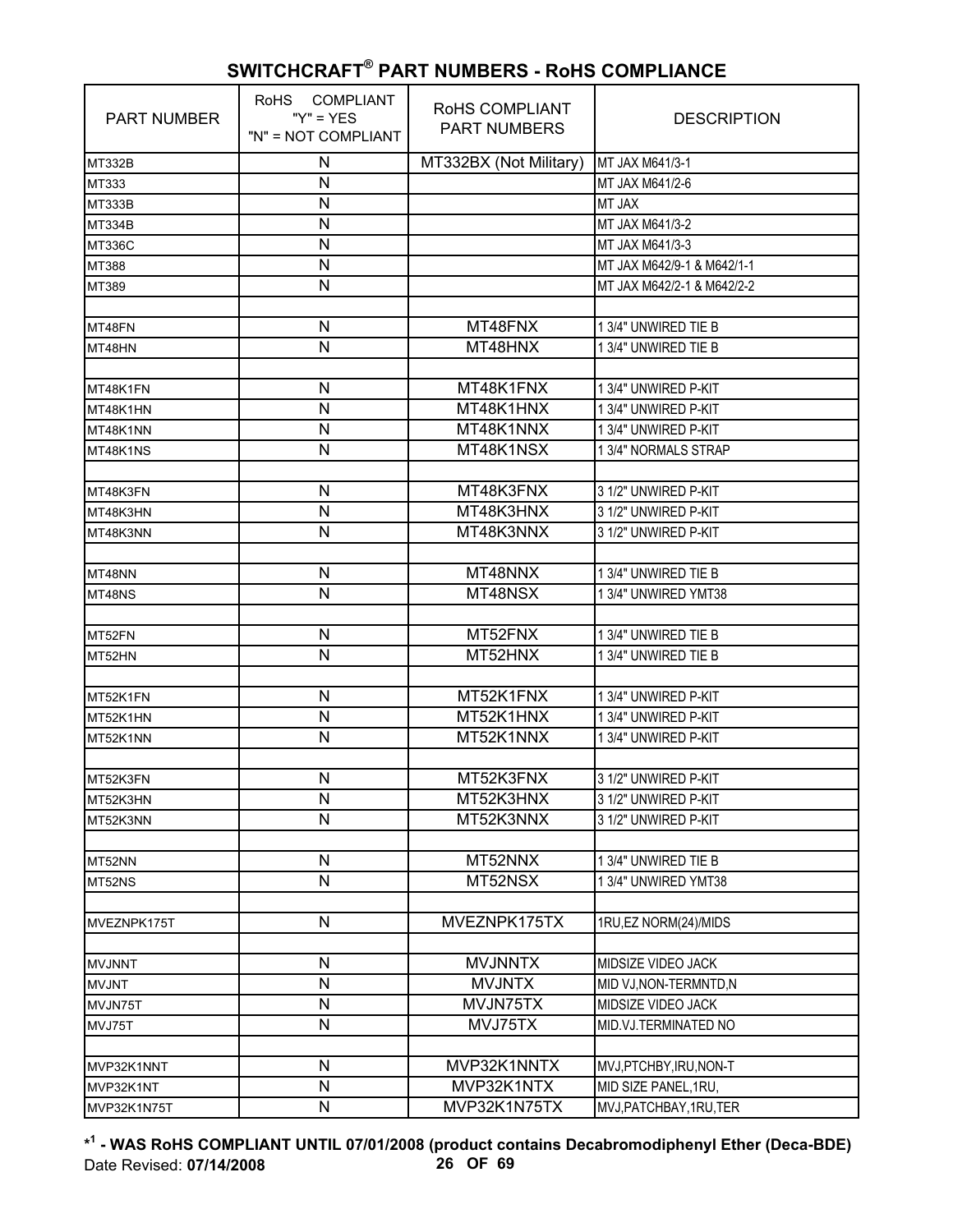| PART NUMBER   | <b>COMPLIANT</b><br><b>RoHS</b><br>" $Y$ " = $YES$<br>"N" = NOT COMPLIANT | RoHS COMPLIANT<br><b>PART NUMBERS</b> | <b>DESCRIPTION</b>      |
|---------------|---------------------------------------------------------------------------|---------------------------------------|-------------------------|
| MVP32K175T    | N                                                                         | MVP32K175TX                           | MID SIZE VIDEO PATCH    |
| MVP32K275T    | N                                                                         | MVP32K275TX                           | MID SIZE VIDEO PANEL    |
| MVP32K3NNT    | N                                                                         | MVP32K3NNTX                           | MVJ,PTCHBY,2RU,NON-T    |
| MVP32K3NT     | $\mathsf{N}$                                                              | MVP32K3NTX                            | MVJ, PATCHBAY, 2RU, NON |
| MVP32K3N75T   | $\mathsf{N}$                                                              | MVP32K3N75TX                          | MIDSIZE VIDEO PATCHB    |
| MVP32K375T    | $\mathsf{N}$                                                              | MVP32K375TX                           | MVJ, PATCHBAY, 2RU,     |
|               |                                                                           |                                       |                         |
| M1002         | Ÿ                                                                         |                                       | <b>HANDLE</b>           |
| M10271        | Υ                                                                         |                                       | <b>HANDLE</b>           |
| M112B         | $\mathsf{N}$                                                              | <b>M112BX</b>                         | HI D JAX                |
| M112BPC       | $\mathsf{N}$                                                              | M112BPCX                              | HI D JAX                |
| M114B         | N                                                                         | M114BX                                | HI D JAX                |
| M114BPC       | N                                                                         | M114PBPCX                             | HI D JAX                |
|               |                                                                           |                                       |                         |
| M4M           | Y                                                                         |                                       | QG CONNECTOR            |
|               |                                                                           |                                       |                         |
| <b>NL111</b>  | $\mathsf{N}$                                                              | NL111X                                | HI D JAX                |
| <b>NL112A</b> | $\mathsf{N}$                                                              | NL112AX                               | HI D JAX                |
| <b>NL112B</b> | N                                                                         | NL112BX                               | HI D JAX                |
| <b>NL113B</b> | ${\sf N}$                                                                 | NL113BX                               | HI D JAX                |
| <b>NL114B</b> | $\mathsf{N}$                                                              | NL114BX                               | HI D JAX                |
| NL114BPC      | N                                                                         | NL114BPCX                             | HI D JAX                |
| N111          | $\mathsf{N}$                                                              | <b>N111X</b>                          | HI D JAX                |
| N111PC        | $\mathsf{N}$                                                              | N111PCX                               | HI D JAX                |
| <b>N112A</b>  | $\mathsf{N}$                                                              | <b>N112AX</b>                         | HI D JAX                |
| N112APC       | $\mathsf{N}$                                                              | N112APCX                              | HI D JAX                |
| <b>N112B</b>  | N                                                                         | <b>N112BX</b>                         | HI D JAX                |
| N112BPC       | N                                                                         | N112BPCX                              | HI D JAX                |
|               |                                                                           |                                       |                         |
| N113          | ${\sf N}$                                                                 | <b>N113X</b>                          | HI D JAX                |
| <b>N113B</b>  | N                                                                         | <b>N113BX</b>                         | HI D JAX                |
| <b>N114B</b>  | N                                                                         | <b>N114BX</b>                         | HI D JAX                |
| N114BPC       | N                                                                         | N114BPCX                              | HI-D JAX                |
|               |                                                                           |                                       |                         |
| PCL712A       | Y (see note)                                                              | 230° C Max.<br>wavesolder temperature | PC712A WITH LNG BUSHING |
| PCL722A       | Y (see note)                                                              | 230° C Max.<br>wavesolder temperature | PC722A WITH LNG BUSHING |
|               |                                                                           |                                       |                         |
| PC12A         | Y                                                                         |                                       | LITTLE JAX W/PC TERM    |
| <b>PC142A</b> | N                                                                         | PC142AX                               | <b>TINI JAX</b>         |
| <b>PC712A</b> | Y                                                                         |                                       | POWER JAX               |
| <b>PC722A</b> | Y                                                                         |                                       | POWER JAX               |
|               |                                                                           |                                       |                         |
| PD3FRA1       | Y                                                                         |                                       | QG PLASTIC PANEL MNT    |
| PD3FRA2       | $\overline{\mathsf{Y}}$                                                   |                                       | QG PLASTIC PANEL MNT    |

**\* 1 - WAS RoHS COMPLIANT UNTIL 07/01/2008 (product contains Decabromodiphenyl Ether (Deca-BDE)** Date Revised: **07/14/2008 27 OF 69**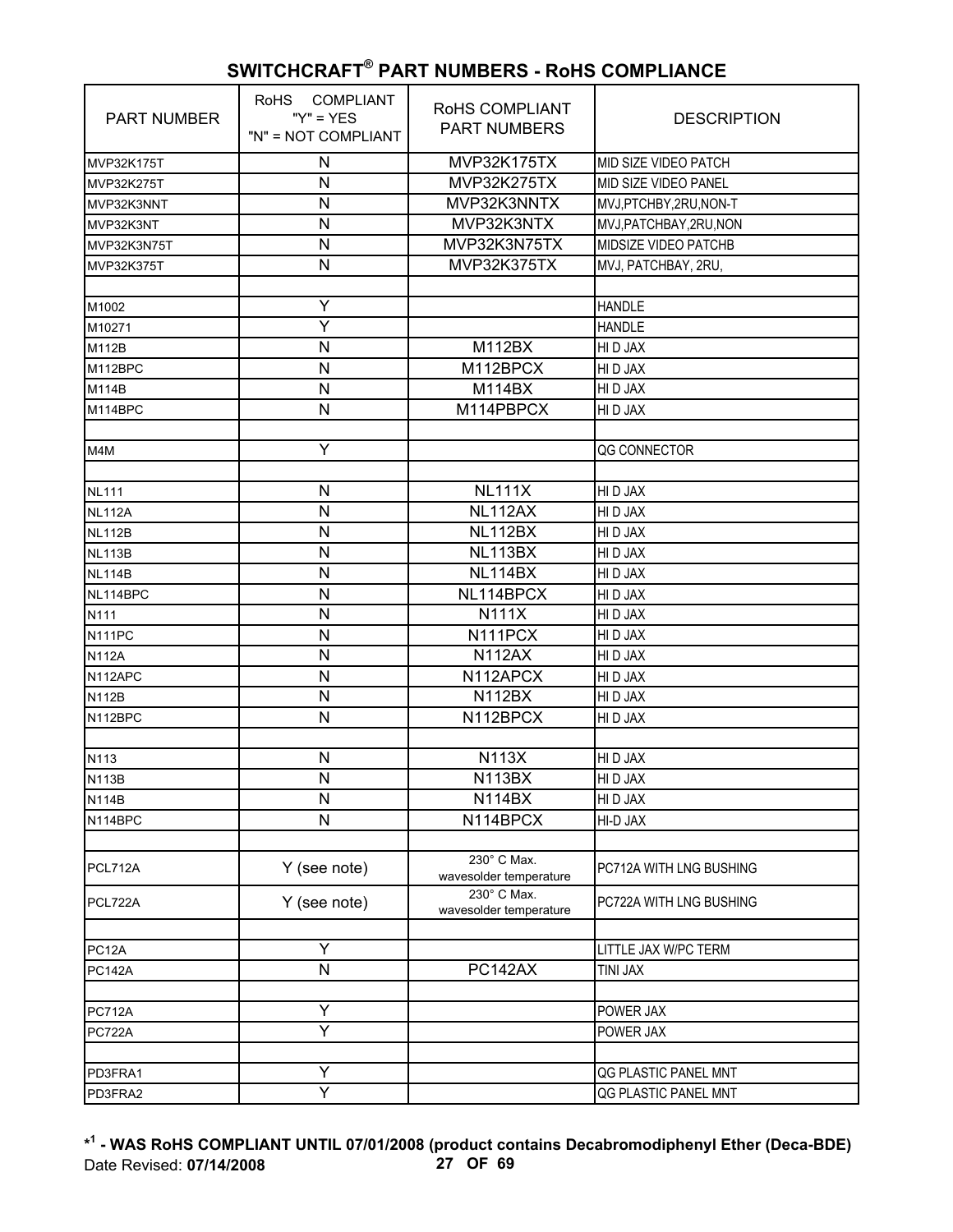| Y<br>QG PLASTIC PANEL MNT<br>PD3FRML1<br>Y<br>QG PLASTIC PANEL MNT<br>PD3FRML2<br>Υ<br>QG PLASTIC PANEL MT,<br>PD3FSC1<br>Y<br>QG PLASTIC PANEL MT,<br>PD3FSC1AU<br>Y<br>QG PLASTIC PANEL MT,<br>PD3FSC2<br>Υ<br>QG PLASTIC PANEL MT,<br>PD3FSC2AU<br>Y<br>QG PLASTIC PANEL MT,<br>PD3FSC3<br>Ý<br>QG PLASTIC PANEL MT,<br>PD3FSC3AU<br>Y<br>QG PLASTIC PANEL MNT<br>PD3FS1<br>Y<br>QG PLASTIC PANEL MNT<br>PD3FS2<br>Υ<br>QG PLASTIC PANEL MNT<br>$\overline{Y}$<br>QG PLASTIC PANEL MNT<br>PD3MRML2<br>Ÿ<br>QG PLASTIC PANEL MNT<br>PD3MRMS1<br>Y<br>QG PLASTIC PANEL MNT<br>Υ<br>QG PLASTIC PANEL MT,<br>PD3MSC1<br>Ÿ<br>QG PLASTIC PANEL MT,<br>PD3MSC1AU<br>Y<br>QG PLASTIC PANEL MT,<br>PD3MSC2<br>Υ<br>QG PLASTIC PANEL MT,<br>PD3MSC2AU<br>Y<br>QG PLASTIC PANEL MT,<br>PD3MSC3<br>Ý<br>QG PLASTIC PANEL MT,<br>PD3MSC3AU<br>Y<br>QG PLASTIC PANEL MNT<br>PD3MS1<br>Υ<br>QG PLASTIC PANEL MNT<br>PD3MS2<br>Y<br>3 CONT MA STR PC REA<br>PD3MS2S<br>PJRAN1X1U01X<br>$\mathsf{N}$<br>1 POS RA PHONO JACK<br>PJRAN1X1U01<br>N<br>PJRAN1X1U01AUX<br>1 POS RA PHONO JACK<br>PJRAN1X1U01AU<br>PJRAN1X1U02X<br>N<br>1 POS RA PHONO JACK<br>PJRAN1X1U02<br>N<br>PJRAN1X1U02AUX<br>1 POS RA PHONO JACK<br>PJRAN1X1U02AU<br>N<br>PJRAN1X1U03X<br>1 POS RA PHONO JACK<br>PJRAN1X1U03<br>$\mathsf{N}$<br>PJRAN1X1U03AUX<br>1 POS RA PHONO JACK<br>PJRAN1X1U03AU<br>N<br>PJRAN1X1U04X<br>1 POS PHONO JACK YEL<br>PJRAN1X1U04<br>N<br>PJRAN1X1U04AUX<br>1 POS RA PHONO JACK<br>PJRAN1X1U04AU<br>PJRAN2X1U01X<br>N<br>2 POS RA PHONO JACK<br>PJRAN2X1U01<br>N<br>PJRAN2X1U01AUX<br>2 POS RA PHONO JACK<br>PJRAN2X1U01AU<br>N<br>PJRAN2X1U02X<br>2 POS RA PHONO JACK<br>PJRAN2X1U02<br>N<br>PJRAN2X1U02AUX<br>2 POS RA PHONO JACK<br>PJRAN2X1U02AU<br>PJRAN3X1U01X<br>N<br>3 POS RA PHONO JACK<br>PJRAN3X1U01<br>N<br>PJRAN3X1U01AUX<br>3 POS RA PHONO JACK<br>PJRAN3X1U01AU<br>N<br>PJRAN3X1U02X<br>3 POS RA PHONO JACK<br>PJRAN3X1U02 | <b>PART NUMBER</b> | RoHS COMPLIANT<br>" $Y$ " = $YES$<br>"N" = NOT COMPLIANT | RoHS COMPLIANT<br><b>PART NUMBERS</b> | <b>DESCRIPTION</b>  |
|---------------------------------------------------------------------------------------------------------------------------------------------------------------------------------------------------------------------------------------------------------------------------------------------------------------------------------------------------------------------------------------------------------------------------------------------------------------------------------------------------------------------------------------------------------------------------------------------------------------------------------------------------------------------------------------------------------------------------------------------------------------------------------------------------------------------------------------------------------------------------------------------------------------------------------------------------------------------------------------------------------------------------------------------------------------------------------------------------------------------------------------------------------------------------------------------------------------------------------------------------------------------------------------------------------------------------------------------------------------------------------------------------------------------------------------------------------------------------------------------------------------------------------------------------------------------------------------------------------------------------------------------------------------------------------------------------------------------------------------------------------------------------------------------------------------------------------------------------------------------------------------------------------------------------------|--------------------|----------------------------------------------------------|---------------------------------------|---------------------|
|                                                                                                                                                                                                                                                                                                                                                                                                                                                                                                                                                                                                                                                                                                                                                                                                                                                                                                                                                                                                                                                                                                                                                                                                                                                                                                                                                                                                                                                                                                                                                                                                                                                                                                                                                                                                                                                                                                                                 |                    |                                                          |                                       |                     |
|                                                                                                                                                                                                                                                                                                                                                                                                                                                                                                                                                                                                                                                                                                                                                                                                                                                                                                                                                                                                                                                                                                                                                                                                                                                                                                                                                                                                                                                                                                                                                                                                                                                                                                                                                                                                                                                                                                                                 |                    |                                                          |                                       |                     |
|                                                                                                                                                                                                                                                                                                                                                                                                                                                                                                                                                                                                                                                                                                                                                                                                                                                                                                                                                                                                                                                                                                                                                                                                                                                                                                                                                                                                                                                                                                                                                                                                                                                                                                                                                                                                                                                                                                                                 |                    |                                                          |                                       |                     |
|                                                                                                                                                                                                                                                                                                                                                                                                                                                                                                                                                                                                                                                                                                                                                                                                                                                                                                                                                                                                                                                                                                                                                                                                                                                                                                                                                                                                                                                                                                                                                                                                                                                                                                                                                                                                                                                                                                                                 |                    |                                                          |                                       |                     |
|                                                                                                                                                                                                                                                                                                                                                                                                                                                                                                                                                                                                                                                                                                                                                                                                                                                                                                                                                                                                                                                                                                                                                                                                                                                                                                                                                                                                                                                                                                                                                                                                                                                                                                                                                                                                                                                                                                                                 |                    |                                                          |                                       |                     |
|                                                                                                                                                                                                                                                                                                                                                                                                                                                                                                                                                                                                                                                                                                                                                                                                                                                                                                                                                                                                                                                                                                                                                                                                                                                                                                                                                                                                                                                                                                                                                                                                                                                                                                                                                                                                                                                                                                                                 |                    |                                                          |                                       |                     |
|                                                                                                                                                                                                                                                                                                                                                                                                                                                                                                                                                                                                                                                                                                                                                                                                                                                                                                                                                                                                                                                                                                                                                                                                                                                                                                                                                                                                                                                                                                                                                                                                                                                                                                                                                                                                                                                                                                                                 |                    |                                                          |                                       |                     |
|                                                                                                                                                                                                                                                                                                                                                                                                                                                                                                                                                                                                                                                                                                                                                                                                                                                                                                                                                                                                                                                                                                                                                                                                                                                                                                                                                                                                                                                                                                                                                                                                                                                                                                                                                                                                                                                                                                                                 |                    |                                                          |                                       |                     |
|                                                                                                                                                                                                                                                                                                                                                                                                                                                                                                                                                                                                                                                                                                                                                                                                                                                                                                                                                                                                                                                                                                                                                                                                                                                                                                                                                                                                                                                                                                                                                                                                                                                                                                                                                                                                                                                                                                                                 |                    |                                                          |                                       |                     |
|                                                                                                                                                                                                                                                                                                                                                                                                                                                                                                                                                                                                                                                                                                                                                                                                                                                                                                                                                                                                                                                                                                                                                                                                                                                                                                                                                                                                                                                                                                                                                                                                                                                                                                                                                                                                                                                                                                                                 |                    |                                                          |                                       |                     |
|                                                                                                                                                                                                                                                                                                                                                                                                                                                                                                                                                                                                                                                                                                                                                                                                                                                                                                                                                                                                                                                                                                                                                                                                                                                                                                                                                                                                                                                                                                                                                                                                                                                                                                                                                                                                                                                                                                                                 |                    |                                                          |                                       |                     |
|                                                                                                                                                                                                                                                                                                                                                                                                                                                                                                                                                                                                                                                                                                                                                                                                                                                                                                                                                                                                                                                                                                                                                                                                                                                                                                                                                                                                                                                                                                                                                                                                                                                                                                                                                                                                                                                                                                                                 |                    |                                                          |                                       |                     |
|                                                                                                                                                                                                                                                                                                                                                                                                                                                                                                                                                                                                                                                                                                                                                                                                                                                                                                                                                                                                                                                                                                                                                                                                                                                                                                                                                                                                                                                                                                                                                                                                                                                                                                                                                                                                                                                                                                                                 |                    |                                                          |                                       |                     |
|                                                                                                                                                                                                                                                                                                                                                                                                                                                                                                                                                                                                                                                                                                                                                                                                                                                                                                                                                                                                                                                                                                                                                                                                                                                                                                                                                                                                                                                                                                                                                                                                                                                                                                                                                                                                                                                                                                                                 | PD3MRML1           |                                                          |                                       |                     |
|                                                                                                                                                                                                                                                                                                                                                                                                                                                                                                                                                                                                                                                                                                                                                                                                                                                                                                                                                                                                                                                                                                                                                                                                                                                                                                                                                                                                                                                                                                                                                                                                                                                                                                                                                                                                                                                                                                                                 |                    |                                                          |                                       |                     |
|                                                                                                                                                                                                                                                                                                                                                                                                                                                                                                                                                                                                                                                                                                                                                                                                                                                                                                                                                                                                                                                                                                                                                                                                                                                                                                                                                                                                                                                                                                                                                                                                                                                                                                                                                                                                                                                                                                                                 |                    |                                                          |                                       |                     |
|                                                                                                                                                                                                                                                                                                                                                                                                                                                                                                                                                                                                                                                                                                                                                                                                                                                                                                                                                                                                                                                                                                                                                                                                                                                                                                                                                                                                                                                                                                                                                                                                                                                                                                                                                                                                                                                                                                                                 | PD3MRMS2           |                                                          |                                       |                     |
|                                                                                                                                                                                                                                                                                                                                                                                                                                                                                                                                                                                                                                                                                                                                                                                                                                                                                                                                                                                                                                                                                                                                                                                                                                                                                                                                                                                                                                                                                                                                                                                                                                                                                                                                                                                                                                                                                                                                 |                    |                                                          |                                       |                     |
|                                                                                                                                                                                                                                                                                                                                                                                                                                                                                                                                                                                                                                                                                                                                                                                                                                                                                                                                                                                                                                                                                                                                                                                                                                                                                                                                                                                                                                                                                                                                                                                                                                                                                                                                                                                                                                                                                                                                 |                    |                                                          |                                       |                     |
|                                                                                                                                                                                                                                                                                                                                                                                                                                                                                                                                                                                                                                                                                                                                                                                                                                                                                                                                                                                                                                                                                                                                                                                                                                                                                                                                                                                                                                                                                                                                                                                                                                                                                                                                                                                                                                                                                                                                 |                    |                                                          |                                       |                     |
|                                                                                                                                                                                                                                                                                                                                                                                                                                                                                                                                                                                                                                                                                                                                                                                                                                                                                                                                                                                                                                                                                                                                                                                                                                                                                                                                                                                                                                                                                                                                                                                                                                                                                                                                                                                                                                                                                                                                 |                    |                                                          |                                       |                     |
|                                                                                                                                                                                                                                                                                                                                                                                                                                                                                                                                                                                                                                                                                                                                                                                                                                                                                                                                                                                                                                                                                                                                                                                                                                                                                                                                                                                                                                                                                                                                                                                                                                                                                                                                                                                                                                                                                                                                 |                    |                                                          |                                       |                     |
|                                                                                                                                                                                                                                                                                                                                                                                                                                                                                                                                                                                                                                                                                                                                                                                                                                                                                                                                                                                                                                                                                                                                                                                                                                                                                                                                                                                                                                                                                                                                                                                                                                                                                                                                                                                                                                                                                                                                 |                    |                                                          |                                       |                     |
|                                                                                                                                                                                                                                                                                                                                                                                                                                                                                                                                                                                                                                                                                                                                                                                                                                                                                                                                                                                                                                                                                                                                                                                                                                                                                                                                                                                                                                                                                                                                                                                                                                                                                                                                                                                                                                                                                                                                 |                    |                                                          |                                       |                     |
|                                                                                                                                                                                                                                                                                                                                                                                                                                                                                                                                                                                                                                                                                                                                                                                                                                                                                                                                                                                                                                                                                                                                                                                                                                                                                                                                                                                                                                                                                                                                                                                                                                                                                                                                                                                                                                                                                                                                 |                    |                                                          |                                       |                     |
|                                                                                                                                                                                                                                                                                                                                                                                                                                                                                                                                                                                                                                                                                                                                                                                                                                                                                                                                                                                                                                                                                                                                                                                                                                                                                                                                                                                                                                                                                                                                                                                                                                                                                                                                                                                                                                                                                                                                 |                    |                                                          |                                       |                     |
|                                                                                                                                                                                                                                                                                                                                                                                                                                                                                                                                                                                                                                                                                                                                                                                                                                                                                                                                                                                                                                                                                                                                                                                                                                                                                                                                                                                                                                                                                                                                                                                                                                                                                                                                                                                                                                                                                                                                 |                    |                                                          |                                       |                     |
|                                                                                                                                                                                                                                                                                                                                                                                                                                                                                                                                                                                                                                                                                                                                                                                                                                                                                                                                                                                                                                                                                                                                                                                                                                                                                                                                                                                                                                                                                                                                                                                                                                                                                                                                                                                                                                                                                                                                 |                    |                                                          |                                       |                     |
|                                                                                                                                                                                                                                                                                                                                                                                                                                                                                                                                                                                                                                                                                                                                                                                                                                                                                                                                                                                                                                                                                                                                                                                                                                                                                                                                                                                                                                                                                                                                                                                                                                                                                                                                                                                                                                                                                                                                 |                    |                                                          |                                       |                     |
|                                                                                                                                                                                                                                                                                                                                                                                                                                                                                                                                                                                                                                                                                                                                                                                                                                                                                                                                                                                                                                                                                                                                                                                                                                                                                                                                                                                                                                                                                                                                                                                                                                                                                                                                                                                                                                                                                                                                 |                    |                                                          |                                       |                     |
|                                                                                                                                                                                                                                                                                                                                                                                                                                                                                                                                                                                                                                                                                                                                                                                                                                                                                                                                                                                                                                                                                                                                                                                                                                                                                                                                                                                                                                                                                                                                                                                                                                                                                                                                                                                                                                                                                                                                 |                    |                                                          |                                       |                     |
|                                                                                                                                                                                                                                                                                                                                                                                                                                                                                                                                                                                                                                                                                                                                                                                                                                                                                                                                                                                                                                                                                                                                                                                                                                                                                                                                                                                                                                                                                                                                                                                                                                                                                                                                                                                                                                                                                                                                 |                    |                                                          |                                       |                     |
|                                                                                                                                                                                                                                                                                                                                                                                                                                                                                                                                                                                                                                                                                                                                                                                                                                                                                                                                                                                                                                                                                                                                                                                                                                                                                                                                                                                                                                                                                                                                                                                                                                                                                                                                                                                                                                                                                                                                 |                    |                                                          |                                       |                     |
|                                                                                                                                                                                                                                                                                                                                                                                                                                                                                                                                                                                                                                                                                                                                                                                                                                                                                                                                                                                                                                                                                                                                                                                                                                                                                                                                                                                                                                                                                                                                                                                                                                                                                                                                                                                                                                                                                                                                 |                    |                                                          |                                       |                     |
|                                                                                                                                                                                                                                                                                                                                                                                                                                                                                                                                                                                                                                                                                                                                                                                                                                                                                                                                                                                                                                                                                                                                                                                                                                                                                                                                                                                                                                                                                                                                                                                                                                                                                                                                                                                                                                                                                                                                 |                    |                                                          |                                       |                     |
|                                                                                                                                                                                                                                                                                                                                                                                                                                                                                                                                                                                                                                                                                                                                                                                                                                                                                                                                                                                                                                                                                                                                                                                                                                                                                                                                                                                                                                                                                                                                                                                                                                                                                                                                                                                                                                                                                                                                 |                    |                                                          |                                       |                     |
|                                                                                                                                                                                                                                                                                                                                                                                                                                                                                                                                                                                                                                                                                                                                                                                                                                                                                                                                                                                                                                                                                                                                                                                                                                                                                                                                                                                                                                                                                                                                                                                                                                                                                                                                                                                                                                                                                                                                 |                    |                                                          |                                       |                     |
|                                                                                                                                                                                                                                                                                                                                                                                                                                                                                                                                                                                                                                                                                                                                                                                                                                                                                                                                                                                                                                                                                                                                                                                                                                                                                                                                                                                                                                                                                                                                                                                                                                                                                                                                                                                                                                                                                                                                 |                    |                                                          |                                       |                     |
|                                                                                                                                                                                                                                                                                                                                                                                                                                                                                                                                                                                                                                                                                                                                                                                                                                                                                                                                                                                                                                                                                                                                                                                                                                                                                                                                                                                                                                                                                                                                                                                                                                                                                                                                                                                                                                                                                                                                 |                    |                                                          |                                       |                     |
|                                                                                                                                                                                                                                                                                                                                                                                                                                                                                                                                                                                                                                                                                                                                                                                                                                                                                                                                                                                                                                                                                                                                                                                                                                                                                                                                                                                                                                                                                                                                                                                                                                                                                                                                                                                                                                                                                                                                 |                    |                                                          |                                       |                     |
|                                                                                                                                                                                                                                                                                                                                                                                                                                                                                                                                                                                                                                                                                                                                                                                                                                                                                                                                                                                                                                                                                                                                                                                                                                                                                                                                                                                                                                                                                                                                                                                                                                                                                                                                                                                                                                                                                                                                 |                    |                                                          |                                       |                     |
|                                                                                                                                                                                                                                                                                                                                                                                                                                                                                                                                                                                                                                                                                                                                                                                                                                                                                                                                                                                                                                                                                                                                                                                                                                                                                                                                                                                                                                                                                                                                                                                                                                                                                                                                                                                                                                                                                                                                 |                    |                                                          |                                       |                     |
|                                                                                                                                                                                                                                                                                                                                                                                                                                                                                                                                                                                                                                                                                                                                                                                                                                                                                                                                                                                                                                                                                                                                                                                                                                                                                                                                                                                                                                                                                                                                                                                                                                                                                                                                                                                                                                                                                                                                 |                    |                                                          |                                       |                     |
|                                                                                                                                                                                                                                                                                                                                                                                                                                                                                                                                                                                                                                                                                                                                                                                                                                                                                                                                                                                                                                                                                                                                                                                                                                                                                                                                                                                                                                                                                                                                                                                                                                                                                                                                                                                                                                                                                                                                 |                    |                                                          |                                       |                     |
|                                                                                                                                                                                                                                                                                                                                                                                                                                                                                                                                                                                                                                                                                                                                                                                                                                                                                                                                                                                                                                                                                                                                                                                                                                                                                                                                                                                                                                                                                                                                                                                                                                                                                                                                                                                                                                                                                                                                 |                    |                                                          |                                       |                     |
| PJRAN3X1U02AU                                                                                                                                                                                                                                                                                                                                                                                                                                                                                                                                                                                                                                                                                                                                                                                                                                                                                                                                                                                                                                                                                                                                                                                                                                                                                                                                                                                                                                                                                                                                                                                                                                                                                                                                                                                                                                                                                                                   |                    | N                                                        | PJRAN3X1U02AUX                        | 3 POS RA PHONO JACK |

**\* 1 - WAS RoHS COMPLIANT UNTIL 07/01/2008 (product contains Decabromodiphenyl Ether (Deca-BDE)** Date Revised: **07/14/2008 28 OF 69**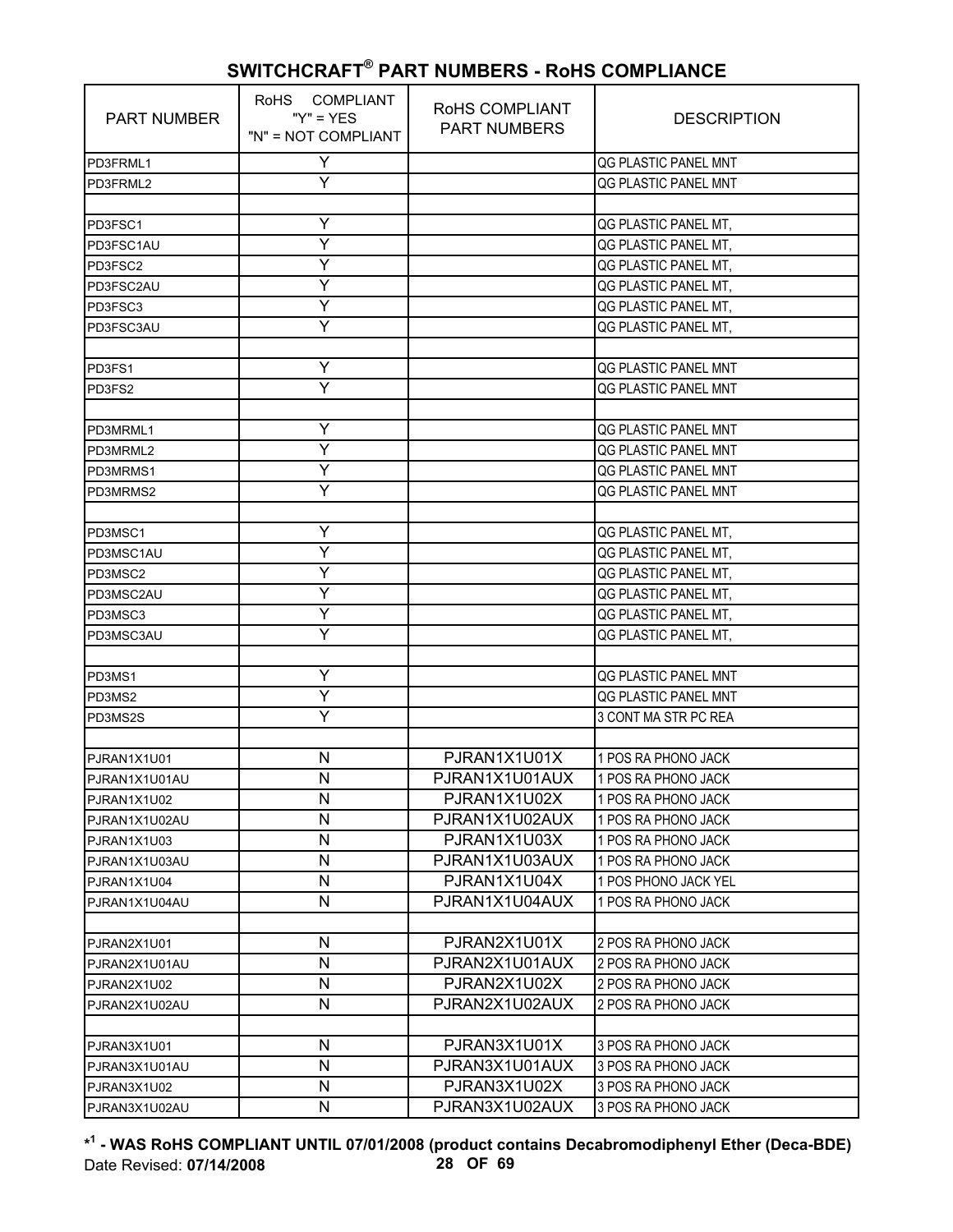| <b>PART NUMBER</b> | <b>RoHS</b><br>COMPLIANT<br>" $Y$ " = $YES$<br>"N" = NOT COMPLIANT | RoHS COMPLIANT<br><b>PART NUMBERS</b> | <b>DESCRIPTION</b>      |
|--------------------|--------------------------------------------------------------------|---------------------------------------|-------------------------|
| PJRAN3X1U03        | N                                                                  | PJRAN3X1U03X                          | 3 POS RA PHONO JACK     |
|                    |                                                                    |                                       |                         |
| PJRAS1X1S01        | N                                                                  | PJRAS1X1S01X                          | 1 POS RA PHONO JACK     |
| PJRAS1X1S01AU      | N                                                                  | PJRAS1X1S01AUX                        | 1 POS RA PHONO JACK     |
| PJRAS1X1S02        | N                                                                  | PJRAS1X1S02X                          | 1 POS RA PHONO JACK     |
| PJRAS1X1S02AU      | N                                                                  | PJRAS1X1S02AUX                        | 1 POS RA PHONO JACK     |
| PJRAS1X1S03        | N                                                                  | PJRAS1X1S03X                          | 1 POS RA PHONO JACK     |
| PJRAS1X1S03AU      | N                                                                  | PJRAS1X1S03AUX                        | 1 POS RA PHONO JACK     |
| PJRAS1X1S04        | N                                                                  | PJRAS1X1S04X                          | 1 POS RA PHONO JACK     |
| PJRAS1X1S04AU      | N                                                                  | PJRAS1X1S04AUX                        | 1 POS RA PHONO JACK     |
|                    |                                                                    |                                       |                         |
| PJRAS1X2S01        | N                                                                  | PJRAS1X2S01X                          | 2 POS RA SHIELDED PH    |
| PJRAS1X2S01AU      | N                                                                  | PJRAS1X2S01AUX                        | 2 POS RA PHONO JACK     |
| PJRAS1X2S02        | N                                                                  | PJRAS1X2S02X                          | 2 POS RA SHIELDED PH    |
| PJRAS1X2S02AU      | N                                                                  | PJRAS1X2S02AUX                        | 2 POS RA PHONO JACK     |
|                    |                                                                    |                                       |                         |
| PJRAS1X3S01        | N                                                                  | PJRAS1X3S01X                          | 3 POS RA PHONO JACK     |
| PJRAS1X3S01AU      | N                                                                  | PJRAS1X3S01AUX                        | 3 POS RA PHONO JACK     |
| PJRAS1X3S02        | N                                                                  | PJRAS1X3S02X                          | 3 POS RA PHONO JACK     |
| PJRAS1X3S02AU      | N                                                                  | PJRAS1X3S02AUX                        | 3 POS RA PHONO JACK     |
|                    |                                                                    |                                       |                         |
| PJRAS1X3U01        | N                                                                  | PJRAS1X3U01X                          | 3 POS RA PHONO JACK     |
| PJRAS1X3U01AU      | N                                                                  | PJRAS1X3U01AUX                        | 3 POS RA PH. JACK R-    |
|                    |                                                                    |                                       |                         |
| PJRAS2X1S01        | N                                                                  | PJRAS2X1S01X                          | 2 POS RA PHONO JACK     |
| PJRAS2X1S01AU      | N                                                                  | PJRAS2X1S01AUX                        | 2 POS RA PHONO JACK     |
| PJRAS2X1S02        | N                                                                  | PJRAS2X1S02X                          | 2 POS RA PHONO JACK     |
| PJRAS2X1S02AU      | N                                                                  | PJRAS2X1S02AUX                        | 2 POS RA PHONO JACK     |
|                    |                                                                    |                                       |                         |
| PJRAS2X2S01        | N                                                                  | PJRAS2X2S01X                          | 4 POS RA PHONO JACK     |
| PJRAS2X2S01AU      | N                                                                  | PJRAS2X2S01AUX                        | 4 POS RA PHONO JACK     |
|                    |                                                                    |                                       |                         |
| PJRAS3X1S01        | N                                                                  | PJRAS3X1S01X                          | 3 POS RA PHONO JACK     |
| PJRAS3X1S01AU      | N                                                                  | PJRAS3X1S01AUX                        | 3 POS RA PHONO JACK     |
| PJRAS3X1S02        | N                                                                  | PJRAS3X1S02X                          | 3 POS RA PHONO JACK     |
| PJRAS3X1S02AU      | N                                                                  | PJRAS3X1S02AUX                        | 3 POS RA PHONO JACK     |
|                    |                                                                    |                                       |                         |
| PJRAS3X2S01        | N                                                                  | PJRAS3X2S01X                          | 6 POS RA PHONO JACK     |
| PJRAS3X2S01AU      | N                                                                  | PJRAS3X2S01AUX                        | 6 POS RA PH JK W-W-W    |
| PJRAS3X2S02        | N                                                                  | PJRAS3X2S02X                          | 6 POS RA PHONO JACK     |
| PJRAS3X2S02AU      | N                                                                  | PJRAS3X2S02AUX                        | 6 POS RA PH JK R-W-Y    |
|                    |                                                                    |                                       |                         |
| PJRAS4X2U01        | N                                                                  | PJRAS4X2U01X                          | 8 POS RA PH JK W-W-W    |
| PJRAS4X2U01AU      | N                                                                  | PJRAS4X2U01AUX                        | 8 POS RA PH JK WWW W    |
|                    |                                                                    |                                       |                         |
| PL102              | Y                                                                  |                                       | <b>END BARRIER</b>      |
| PL103205           | N                                                                  | PL103205X                             | <b>PUSH LITE SWITCH</b> |

**\* 1 - WAS RoHS COMPLIANT UNTIL 07/01/2008 (product contains Decabromodiphenyl Ether (Deca-BDE)** Date Revised: **07/14/2008 29 OF 69**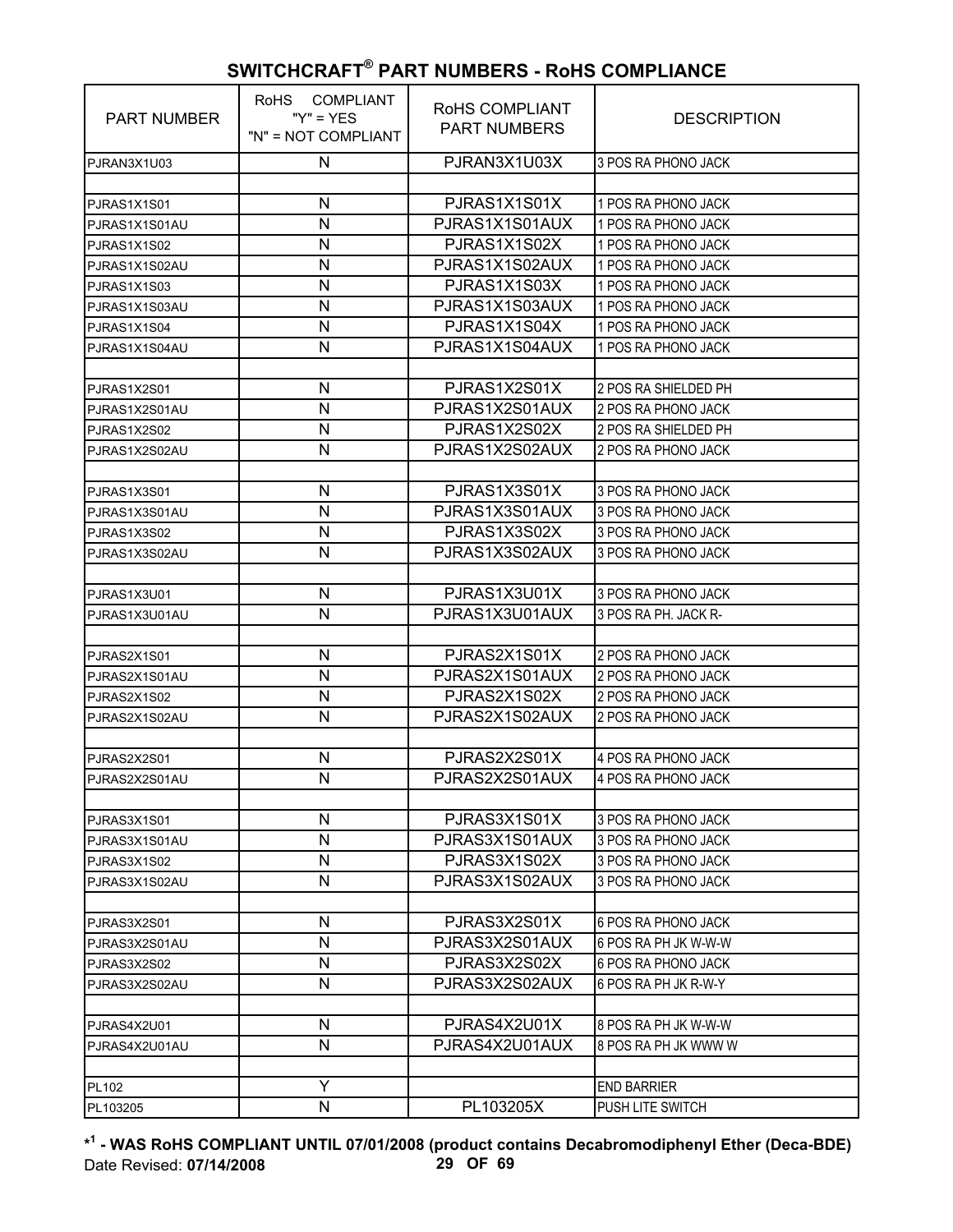| <b>PART NUMBER</b> | RoHS COMPLIANT<br>" $Y$ " = $YES$<br>"N" = NOT COMPLIANT | RoHS COMPLIANT<br><b>PART NUMBERS</b> | <b>DESCRIPTION</b>      |
|--------------------|----------------------------------------------------------|---------------------------------------|-------------------------|
| PL103705           | N                                                        | PL103705X                             | PUSH LITE SWITCH        |
| PL106205           | N                                                        | PL106205X                             | PUSH LITE SWITCH        |
| PL106705           | $\mathsf{N}$                                             | PL106705X                             | PUSH LITE SWITCH        |
| PL112205           | N                                                        | PL112205X                             | PUSH LITE SWITCH        |
| PL112705           | $\mathsf{N}$                                             | PL112705X                             | PUSH LITE SWITCH        |
|                    |                                                          |                                       |                         |
| PL202              | Y                                                        |                                       | <b>CENTER BARRIER</b>   |
| PL203205           | $\mathsf{N}$                                             | PL203205X                             | PUSH LITE SWITCH        |
| PL206205           | N                                                        | PL206205X                             | PUSH LITE SWITCH        |
| PL206705           | $\mathsf{N}$                                             | PL206705X                             | PUSH LITE SWITCH        |
| PL212205           | ${\sf N}$                                                | PL212205X                             | PUSH LITE SWITCH        |
| PL212705           | N                                                        | PL212705X                             | <b>PUSH LITE SWITCH</b> |
|                    |                                                          |                                       |                         |
| PL303              | <b>WILL ADVISE</b>                                       |                                       | <b>FILTER-GREEN</b>     |
| PL305              | <b>WILL ADVISE</b>                                       |                                       | <b>FILTER-WHITE</b>     |
| PL308              | <b>WILL ADVISE</b>                                       |                                       | FILTER-YELLOW           |
|                    |                                                          |                                       |                         |
| <b>PL501</b>       | <b>WILL ADVISE</b>                                       |                                       | <b>BUTTON-RED</b>       |
| PL503              | <b>WILL ADVISE</b>                                       |                                       | <b>BUTTON-GREEN</b>     |
| <b>PL504</b>       | Y                                                        |                                       | <b>BUTTON-BLUE</b>      |
| <b>PL505</b>       | <b>WILL ADVISE</b>                                       |                                       | <b>BUTTON-WHITE</b>     |
| <b>PL508</b>       | <b>WILL ADVISE</b>                                       |                                       | <b>BUTTON-YELLOW</b>    |
| <b>PL512</b>       | <b>WILL ADVISE</b>                                       |                                       | <b>BUTTON-CLEAR</b>     |
| PL513              | <b>WILL ADVISE</b>                                       |                                       | <b>BUTTON-AMBER</b>     |
| <b>PL551</b>       | <b>WILL ADVISE</b>                                       |                                       | <b>LIGHT DIVIDER</b>    |
|                    |                                                          |                                       |                         |
| PL9105             | <b>WILL ADVISE</b>                                       |                                       | PL PILOT LITE ASSEM     |
|                    |                                                          |                                       |                         |
| PQG3FRA000         | Υ                                                        |                                       | QG CONNECTOR            |
| PQG3FRA001         | Y                                                        |                                       | QG CONNECTOR            |
| PQG3FRA002         | Y                                                        |                                       | QG CONNECTOR            |
| PQG3FRA010         | Y                                                        |                                       | QG CONNECTOR            |
| PQG3FRA011         | Y                                                        |                                       | QG CONNECTOR            |
| PQG3FRA012         | Υ                                                        |                                       | QG CONNECTOR            |
| PQG3FRA100         | Y                                                        |                                       | QG CONNECTOR            |
| PQG3FRA101         | Υ                                                        |                                       | QG CONNECTOR            |
| PQG3FRA102         | Υ                                                        |                                       | QG CONNECTOR            |
| PQG3FRA110         | Υ                                                        |                                       | QG CONNECTOR            |
| PQG3FRA111         | Y                                                        |                                       | QG CONNECTOR            |
| PQG3FRA112         | Y                                                        |                                       | QG CONNECTOR            |
| PQG3FRA200         | Υ                                                        |                                       | QG CONNECTOR            |
| PQG3FRA201         | Υ                                                        |                                       | QG CONNECTOR            |
| PQG3FRA202         | Y                                                        |                                       | QG CONNECTOR            |
| PQG3FRA210         | Y                                                        |                                       | QG CONNECTOR            |
| PQG3FRA211         | Ÿ                                                        |                                       | QG CONNECTOR            |
| PQG3FRA212         | Υ                                                        |                                       | QG CONNECTOR            |
|                    |                                                          |                                       |                         |

**\* 1 - WAS RoHS COMPLIANT UNTIL 07/01/2008 (product contains Decabromodiphenyl Ether (Deca-BDE)** Date Revised: **07/14/2008 30 OF 69**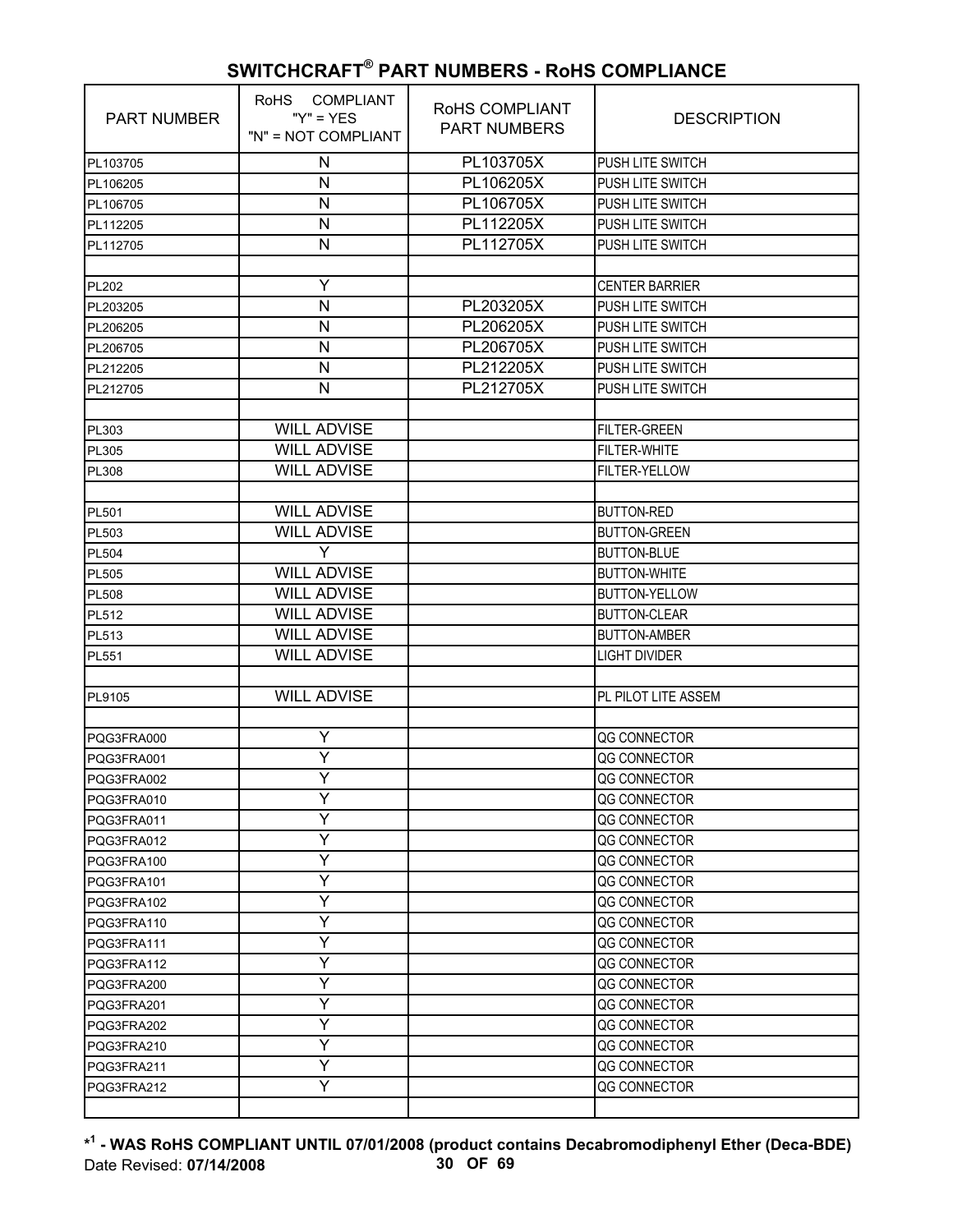| <b>PART NUMBER</b> | RoHS COMPLIANT<br>" $Y$ " = $YES$<br>"N" = NOT COMPLIANT | RoHS COMPLIANT<br><b>PART NUMBERS</b> | <b>DESCRIPTION</b>          |
|--------------------|----------------------------------------------------------|---------------------------------------|-----------------------------|
| PQG3FST000         | Y                                                        |                                       | QG CONNECTOR                |
| PQG3FST001         | Υ                                                        |                                       | QG CONNECTOR                |
| PQG3FST002         | Υ                                                        |                                       | QG CONNECTOR                |
| PQG3FST010         | Y                                                        |                                       | QG CONNECTOR                |
| PQG3FST011         | Υ                                                        |                                       | QG CONNECTOR                |
| PQG3FST012         | Υ                                                        |                                       | QG CONNECTOR                |
| PQG3FST100         | Y                                                        |                                       | QG CONNECTOR                |
| PQG3FST101         | Υ                                                        |                                       | QG CONNECTOR                |
| PQG3FST102         | Y                                                        |                                       | QG CONNECTOR                |
| PQG3FST110         | Υ                                                        |                                       | QG CONNECTOR                |
| PQG3FST111         | Υ                                                        |                                       | QG CONNECTOR                |
| PQG3FST112         | Y                                                        |                                       | QG CONNECTOR                |
| PQG3FST200         | Υ                                                        |                                       | QG CONNECTOR                |
| PQG3FST201         | Y                                                        |                                       | QG CONNECTOR                |
| PQG3FST202         | Υ                                                        |                                       | QG CONNECTOR                |
| PQG3FST210         | Υ                                                        |                                       | QG CONNECTOR                |
| PQG3FST211         | Y                                                        |                                       | QG CONNECTOR                |
| PQG3FST212         | Υ                                                        |                                       | QG CONNECTOR                |
|                    |                                                          |                                       |                             |
| PQG3MRA000         | Υ                                                        |                                       | QG CONNECTOR                |
| PQG3MRA001         | Y                                                        |                                       | QG CONNECTOR                |
| PQG3MRA002         | Y                                                        |                                       | QG CONNECTOR                |
| PQG3MRA010         | Υ                                                        |                                       | QG CONNECTOR                |
| PQG3MRA011         | Y                                                        |                                       | QG CONNECTOR                |
| PQG3MRA012         | Υ                                                        |                                       | QG CONNECTOR                |
| PQG3MRA100         | Υ                                                        |                                       | QG CONNECTOR                |
| PQG3MRA101         | Y                                                        |                                       | QG CONNECTOR                |
| PQG3MRA102         | Υ                                                        |                                       | QG CONNECTOR                |
| PQG3MRA110         | Y                                                        |                                       | QG CONNECTOR                |
| PQG3MRA111         | Υ                                                        |                                       | QG CONNECTOR                |
| PQG3MRA112         | Y                                                        |                                       | QG CONNECTOR                |
|                    |                                                          |                                       |                             |
| PQG3MST000         | Y                                                        |                                       | QG CONNECTOR                |
| PQG3MST001         | Y                                                        |                                       | QG CONNECTOR                |
| PQG3MST002         | Y                                                        |                                       | QG CONNECTOR                |
| PQG3MST010         | Υ                                                        |                                       | QG CONNECTOR                |
| PQG3MST011         | Y                                                        |                                       | QG CONNECTOR                |
| PQG3MST012         | Υ                                                        |                                       | QG CONNECTOR                |
| PQG3MST100         | Y                                                        |                                       | QG CONNECTOR                |
| PQG3MST101         | Y                                                        |                                       | QG CONNECTOR                |
| PQG3MST102         | Υ                                                        |                                       | QG CONNECTOR                |
| PQG3MST110         | Ÿ                                                        |                                       | QG CONNECTOR                |
| PQG3MST111         | Υ                                                        |                                       | QG CONNECTOR                |
| PQG3MST112         | Y                                                        |                                       | QG CONNECTOR                |
|                    |                                                          |                                       |                             |
| PT <sub>1</sub> LA | Υ                                                        |                                       | <b>IMPACT TOOL ASSEMBLY</b> |
| PT <sub>2</sub> B  | $\overline{\mathsf{Y}}$                                  |                                       | TOOL BIT ONLY FOR PT        |

**\* 1 - WAS RoHS COMPLIANT UNTIL 07/01/2008 (product contains Decabromodiphenyl Ether (Deca-BDE)** Date Revised: **07/14/2008 31 OF 69**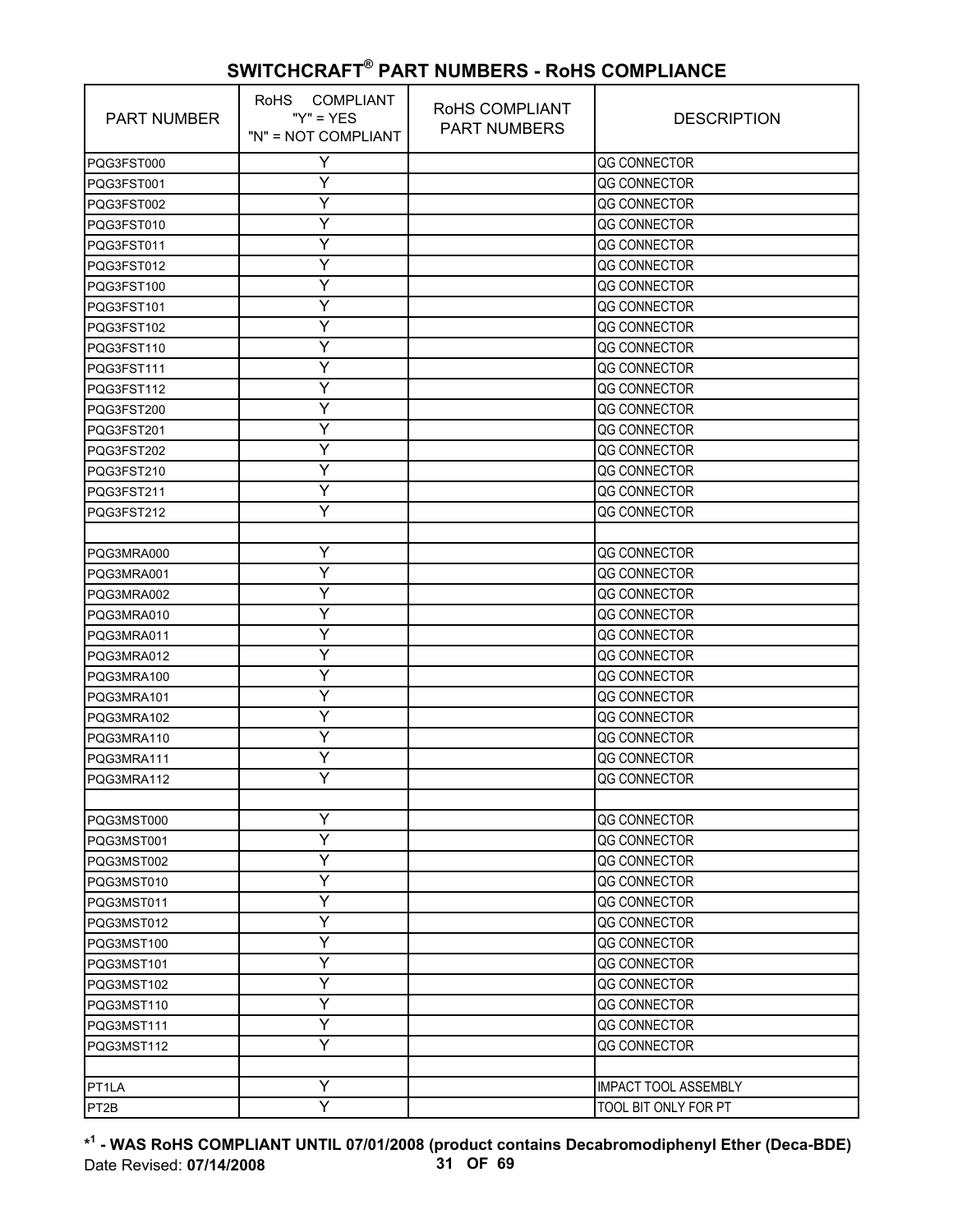| <b>PART NUMBER</b> | <b>COMPLIANT</b><br><b>RoHS</b><br>" $Y$ " = $YES$<br>"N" = NOT COMPLIANT | RoHS COMPLIANT<br><b>PART NUMBERS</b> | <b>DESCRIPTION</b>         |
|--------------------|---------------------------------------------------------------------------|---------------------------------------|----------------------------|
|                    |                                                                           |                                       |                            |
| P10001             | Υ                                                                         |                                       | <b>HEX NUT</b>             |
| P10091             | Ÿ                                                                         |                                       | <b>KNURLED NUT</b>         |
| P10149             | $\mathsf{N}$                                                              | P10149X                               | <b>LOCKWASHER</b>          |
| P10531             | Y                                                                         |                                       | <b>LOCKNUT</b>             |
| P10603             | N                                                                         | P10603X                               | <b>LOCKWASHER</b>          |
| P1070              | Y                                                                         |                                       | <b>TERMINAL SCREW</b>      |
| P10725             | N                                                                         | P10725X                               | <b>SCREW</b>               |
| P10834             | $\mathsf{N}$                                                              | P10834X                               | <b>SCREW</b>               |
| P11501             | Y                                                                         |                                       | LOCKNUT                    |
| P14761             | Υ                                                                         |                                       | <b>LOCKWASHER</b>          |
| P1719              | Y                                                                         |                                       | <b>INSULATOR TUBE</b>      |
| P1801              | <b>WILL ADVISE</b>                                                        |                                       | <b>HOLE PLUG</b>           |
| P1975              | Y                                                                         |                                       | LOCKNUT                    |
|                    |                                                                           |                                       |                            |
| P2060              | Y                                                                         |                                       | <b>HEX NUT</b>             |
| P2061              | Υ                                                                         |                                       | WASHER, METAL              |
| P23491             | Ÿ                                                                         |                                       | <b>BUTTON-RED</b>          |
| P234913            | Y                                                                         |                                       | <b>BUTTON-AMBER</b>        |
| P23492             | Y                                                                         |                                       | <b>BUTTON-BLACK</b>        |
| P23493             | Υ                                                                         |                                       | <b>BUTTON-GREEN</b>        |
| P23494             | Υ                                                                         |                                       | <b>BUTTON-BLUE</b>         |
| P23495             | Ÿ                                                                         |                                       | <b>BUTTON-WHITE</b>        |
| P23497             | Y                                                                         |                                       | <b>BUTTON-ORANGE</b>       |
| P23498             | Υ                                                                         |                                       | <b>BUTTON-YELLOW</b>       |
| P2352              | Υ                                                                         |                                       | <b>DESIGNATION STRIP</b>   |
| P2370              | Y                                                                         |                                       | <b>SOLDER GUARD</b>        |
| P2380              | N                                                                         | P2380X                                | <b>U CLAMP</b>             |
| P2381              | <b>WILL ADVISE</b>                                                        |                                       | "U" CLAMP                  |
| P2392              | N                                                                         | P2392X                                | LINE CORD 90" LONG         |
| P2411              | WILL ADVISE                                                               |                                       | LOCK OUT CAM               |
| P2412              | <b>WILL ADVISE</b>                                                        |                                       | <b>LATCH SPRING</b>        |
| P2439              | <b>WILL ADVISE</b>                                                        |                                       | <b>HEX NUT</b>             |
| P2441              | <b>WILL ADVISE</b>                                                        |                                       | <b>METAL WASHER</b>        |
| P2442              | Y                                                                         |                                       | <b>INSULATING WASHER</b>   |
| P2634              | <b>WILL ADVISE</b>                                                        |                                       | <b>SOLDER GUARD</b>        |
| P2720              | <b>WILL ADVISE</b>                                                        |                                       | AC LINE CORD               |
| P2721              | <b>WILL ADVISE</b>                                                        |                                       | <b>AC LINE CORD</b>        |
| P2723              | <b>WILL ADVISE</b>                                                        |                                       | AC LINE CORD               |
| P2724              | <b>WILL ADVISE</b>                                                        |                                       | AC LINE CORD               |
| P2725              | <b>WILL ADVISE</b>                                                        |                                       | AC LINE CORD               |
| P286302            | Y                                                                         |                                       | RTT JACK COVER SING.       |
| P286305            | Y                                                                         |                                       | RTT JACK COVER SING.       |
| P286402            | Y                                                                         |                                       | RTT JACK COVER DUAL,       |
| P286404            | Y                                                                         |                                       | RTT JACK COVER DUAL,       |
| P2912              | <b>WILL ADVISE</b>                                                        |                                       | <b>GUITAR SWITCH KNOB,</b> |
| P2915              | Y                                                                         |                                       | TINI-QG CABLE CLAMP        |

**\* 1 - WAS RoHS COMPLIANT UNTIL 07/01/2008 (product contains Decabromodiphenyl Ether (Deca-BDE)** Date Revised: **07/14/2008 32 OF 69**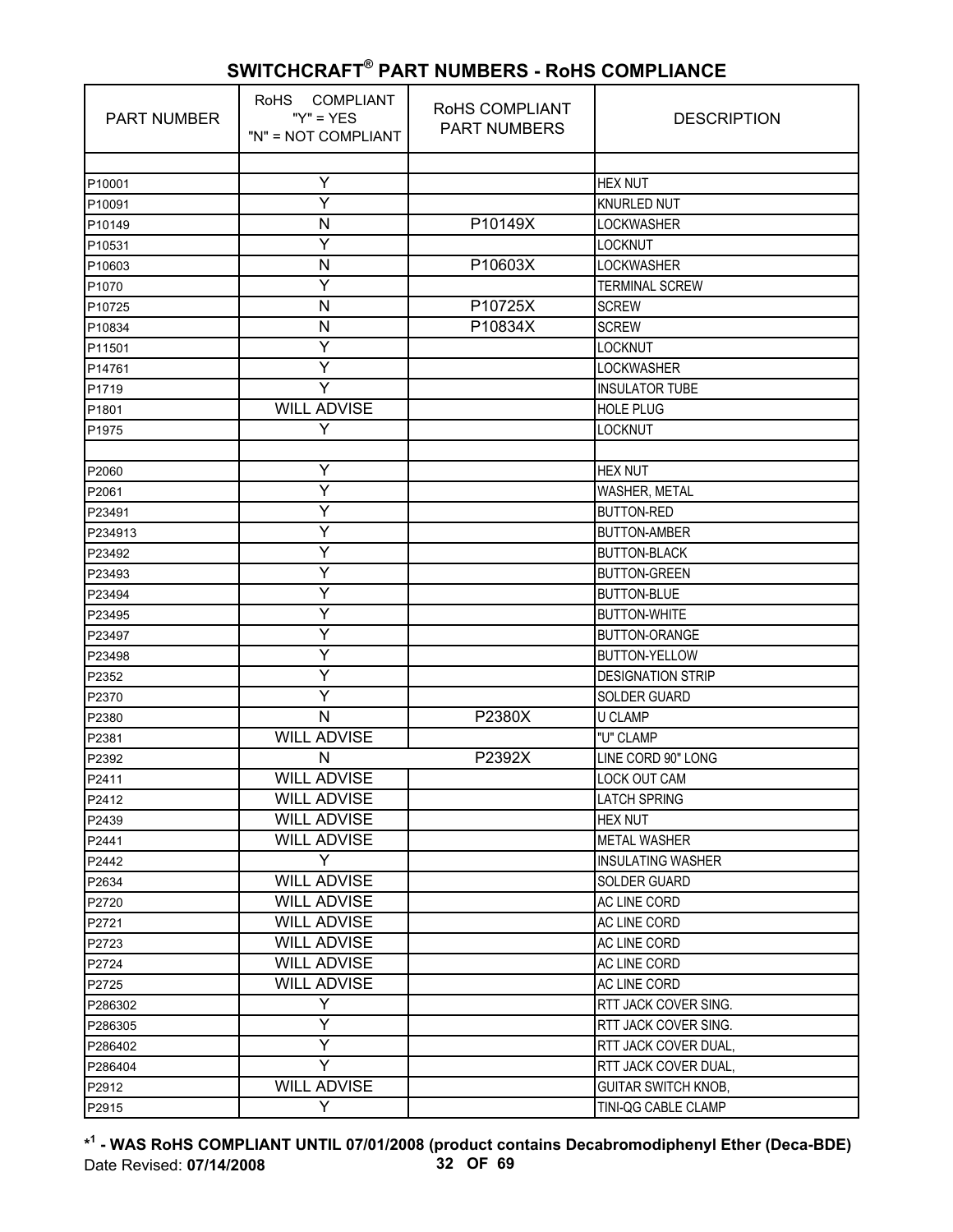| PART NUMBER | RoHS COMPLIANT<br>" $Y$ " = $YES$<br>"N" = NOT COMPLIANT | RoHS COMPLIANT<br><b>PART NUMBERS</b> | <b>DESCRIPTION</b>    |
|-------------|----------------------------------------------------------|---------------------------------------|-----------------------|
| P2936       | <b>WILL ADVISE</b>                                       |                                       | <b>BUTTON-WHITE</b>   |
| P2937       | Y                                                        |                                       | <b>BUTTON-BLACK</b>   |
| P2938       | <b>WILL ADVISE</b>                                       |                                       | <b>BUTTON-RED</b>     |
| P2941       | <b>WILL ADVISE</b>                                       |                                       | <b>BUTTON-BLUE</b>    |
| P2942       | Y                                                        |                                       | <b>BUTTON-GRAY</b>    |
| P2951       | <b>WILL ADVISE</b>                                       |                                       | <b>BUTTON-WHITE</b>   |
| P2952       | <b>WILL ADVISE</b>                                       |                                       | <b>BUTTON-BLACK</b>   |
| P2953       | <b>WILL ADVISE</b>                                       |                                       | <b>BUTTON-RED</b>     |
| P2956       | <b>WILL ADVISE</b>                                       |                                       | <b>BUTTON-BLUE</b>    |
| P2957       | <b>WILL ADVISE</b>                                       |                                       | <b>BUTTON-GRAY</b>    |
| P2993       | <b>WILL ADVISE</b>                                       |                                       | <b>COVER</b>          |
| P2994       | <b>WILL ADVISE</b>                                       |                                       | <b>COVER</b>          |
|             |                                                          |                                       |                       |
| P3F         | Y                                                        |                                       | QG CONNECTOR          |
| P3FB        | $\mathsf{N}$                                             | <b>WILL ADVISE</b>                    | P3F W/BLACK HOUSING   |
| P3M         | Υ                                                        |                                       | QG CONNECTOR          |
| P3MB        | Υ                                                        |                                       | PEM W/BLACK HOUSING   |
|             |                                                          |                                       |                       |
| P3218       | <b>WILL ADVISE</b>                                       |                                       | PHONO PLUG/SHORTER C  |
|             |                                                          |                                       |                       |
| QGPK1B      | ${\sf N}$                                                | <b>WILL ADVISE</b>                    | QG PATCHBAY, UNLOADE  |
| QGPK1B440   | N                                                        | <b>WILL ADVISE</b>                    | 1 RU, EH PANEL ONLY,  |
| QGPK116FB   | $\mathsf{N}$                                             | <b>WILL ADVISE</b>                    | QG PATCHBAY, FEMALE,  |
| QGPK116MB   | N                                                        | <b>WILL ADVISE</b>                    | QG PATCHBAY, MALE, 1  |
| QGPK18M8FB  | N                                                        | <b>WILL ADVISE</b>                    | QG PATCHBAY 1.75", 8  |
|             |                                                          |                                       |                       |
| QGPK3B      | N                                                        | <b>WILL ADVISE</b>                    | QG PATCHBAY, UNLOADE  |
| QGPK3B440   | $\mathsf{N}$                                             | <b>WILL ADVISE</b>                    | QG PATCH PANEL 3.5"   |
| QGPK332MFB  | N                                                        | <b>WILL ADVISE</b>                    | QG PATCHBAY, 3.5"     |
|             |                                                          |                                       |                       |
| QGP3F       | Y                                                        |                                       | <b>INSERT, FEMALE</b> |
| QGP3M       | Y                                                        |                                       | <b>INSERT, MALE</b>   |
| QGP322      | Y                                                        |                                       | QG CONN PROFESSIONAL  |
| QGP323      | Υ                                                        |                                       | QG CONN PROFESSIONAL  |
| QGP362      | Y                                                        |                                       | QG CONN PROFESSIONAL  |
| QGP363      | Υ                                                        |                                       | QG CONN PROFESSIONAL  |
|             |                                                          |                                       |                       |
| QG3F        | Υ                                                        |                                       | QG CONNECTOR INSERT   |
| QG3FD       | Y                                                        |                                       | QG CONNECTOR INSERT   |
| QG3M        | Υ                                                        |                                       | QG CONNECTOR INSERT   |
| QG4F        | Υ                                                        |                                       | QG CONNECTOR INSERT   |
| QG4FD       | Υ                                                        |                                       | QG CONNECTOR INSERT   |
| QG4M        | Υ                                                        |                                       | QG CONNECTOR INSERT   |
| QG5F        | Y                                                        |                                       | QG CONNECTOR INSERT   |
| QG5FD       | Y                                                        |                                       | QG CONNECTOR INSERT   |
| QG5M        | Υ                                                        |                                       | QG CONNECTOR INSERT   |
| QG6F        | Ÿ                                                        |                                       | QG CONNECTOR INSERT   |

**\* 1 - WAS RoHS COMPLIANT UNTIL 07/01/2008 (product contains Decabromodiphenyl Ether (Deca-BDE)** Date Revised: **07/14/2008 33 OF 69**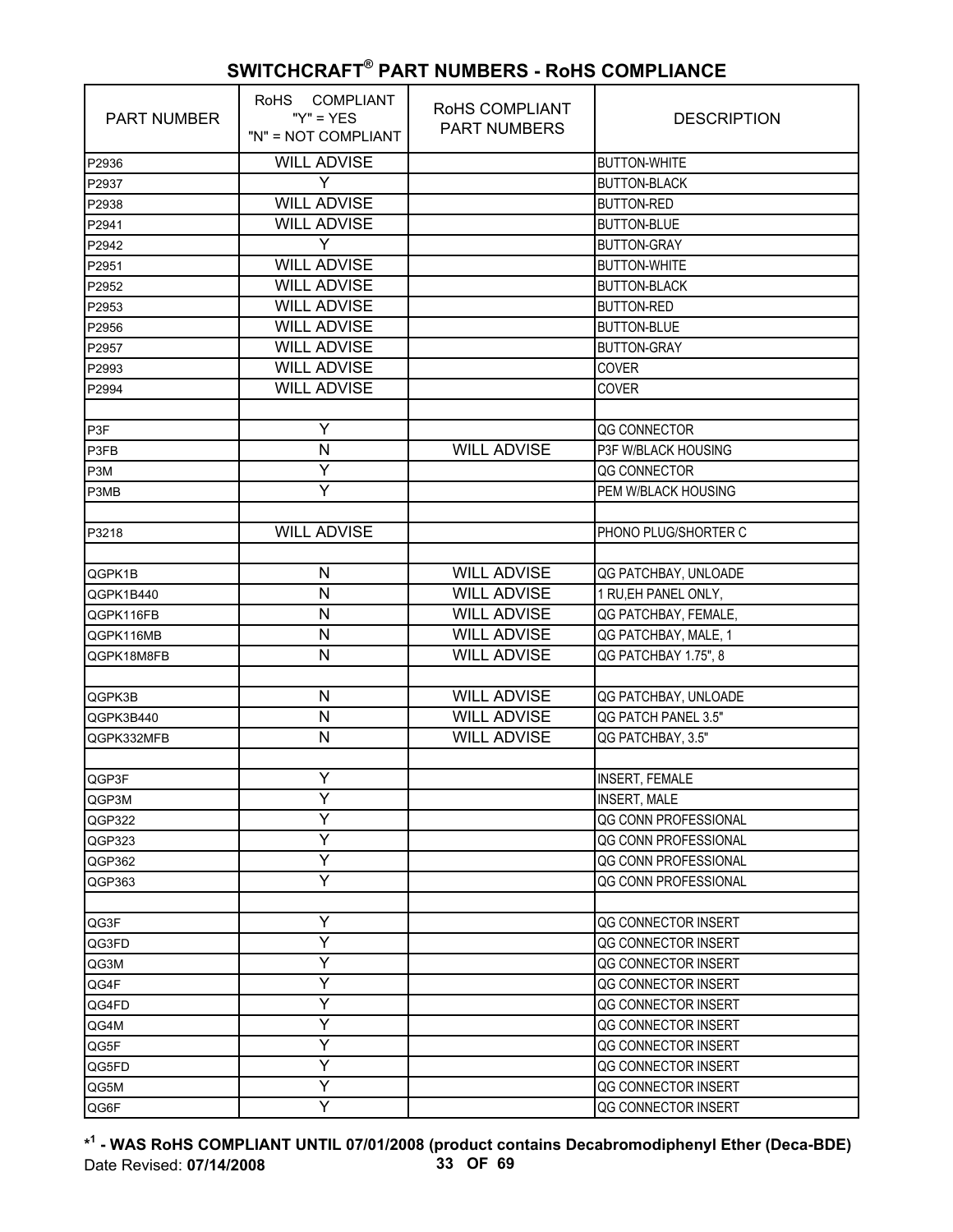| <b>PART NUMBER</b> | RoHS COMPLIANT<br>" $Y$ " = $YES$<br>"N" = NOT COMPLIANT | RoHS COMPLIANT<br><b>PART NUMBERS</b> | <b>DESCRIPTION</b>          |
|--------------------|----------------------------------------------------------|---------------------------------------|-----------------------------|
| QG6FD              | Υ                                                        |                                       | QG CONNECTOR INSERT         |
| QG6M               | Υ                                                        |                                       | QG CONNECTOR INSERT         |
| QG7F               | Ÿ                                                        |                                       | QG CONNECTOR INSERT         |
| QG7FD              | Υ                                                        |                                       | QG CONNECTOR INSERT         |
| QG7M               | Ÿ                                                        |                                       | QG CONNECTOR INSERT         |
|                    |                                                          |                                       |                             |
| QT3FZ              | Υ                                                        |                                       | AAA 3 PIN INSERT "Z'        |
| QT3MZ              | Y                                                        |                                       | 3 PIN INSERT MALE. "        |
|                    |                                                          |                                       |                             |
| RAPC322            | $\mathsf{N}$                                             | RAPC322X                              | 2 PIN MALE RECEPTACL        |
|                    |                                                          |                                       |                             |
| RAPC712            | N                                                        | RAPC712X                              | RIGHT ANGLE JACK            |
| RAPC722            | N                                                        | RAPC722X                              | RIGHT ANGLE POWER JA        |
| RAPC732            | N                                                        | RAPC732X                              | POWER JACK, PC, 050 P       |
| RAPC732OF          | $\mathsf{N}$                                             | RAPC732OFX                            | R/A JACK, 1.3MM OPEN        |
| RAPC742            | N                                                        | RAPC742X                              | R/A PC DC JACK, 1MM         |
| RAPC742OF          | N                                                        | RAPC742OFX                            | R/A DC JACK, 1MM, OP        |
| RAPC752            | N                                                        | RAPC752X                              | R/A DC JACK, .65 CEN        |
| RAPC752S           | N                                                        | RAPC752SX                             | R/A DC JACK, .065MM,        |
|                    |                                                          |                                       |                             |
| RASH712            | N                                                        | RASH712X                              | RT. ANGLE HYBRID POW        |
| RASH712P           | N                                                        | RASH712PX                             | RT.ANGLE, HYBRID, POST      |
| RASH722            | N                                                        | RASH722X                              | RT. ANGLE HYBRID POW        |
| RASH722P           | N                                                        | RASH722PX                             | RT.ANGLE, HYBRID, POST      |
| RASH732            | $\mathsf{N}$                                             | RASH732X                              | RT. ANGLE HYBRID POW        |
| RASH732P           | $\mathsf{N}$                                             | RASH732PX                             | RT.ANGLE, HYBRID, POST      |
|                    |                                                          |                                       |                             |
| <b>RASM712</b>     | N                                                        | RASM712X                              | RT.ANGLE SURFACE MT.        |
| RASM712P           | N                                                        | RASM712PX                             | <b>RASM PWR JACK W/PLAS</b> |
| <b>RASM722</b>     | $\mathsf{N}$                                             | RASM722X                              | SURFACE MT.RT.ANGLE         |
| RASM722P           | $\mathsf{N}$                                             | RASM722PX                             | RT.ANG.SUR.MT.W/PLAS        |
| <b>RASM732</b>     | N                                                        | RASM732X                              | POWER JACK, SURFACE M       |
| RASM732P           | N                                                        | RASM732PX                             | RASM, POWR. JACK, W/PLA     |
| RASM742TR          | N                                                        | RASM742TRX                            | R/A SMT DC JACK, 1MM        |
| RASM752STR         | $\mathsf{N}$                                             | RASM752STRX                           | R/A SMT JACK, 065MM,        |
| RASM752TR          | N                                                        | RASM752TRX                            | R/A SMT DC JACK, .06        |
| RA49B11            | Y                                                        |                                       | <b>JACK ASSY</b>            |
| <b>RA49B12A</b>    | Y                                                        |                                       | <b>JACK ASSY</b>            |
| RA49B12B           | Ÿ                                                        |                                       | <b>JACK ASSY</b>            |
| RA49B14B           | Y                                                        |                                       | <b>JACK ASSY</b>            |
|                    |                                                          |                                       |                             |
| RA49C11            | Y                                                        |                                       | <b>JACK ASSY</b>            |
| RA49C12A           | Y                                                        |                                       | <b>JACK ASSY</b>            |
| RA49C12B           | Ÿ                                                        |                                       | <b>JACK ASSY</b>            |
| <b>RA49C14B</b>    | Y                                                        |                                       | <b>JACK ASSY</b>            |
|                    |                                                          |                                       |                             |

**\* 1 - WAS RoHS COMPLIANT UNTIL 07/01/2008 (product contains Decabromodiphenyl Ether (Deca-BDE)** Date Revised: **07/14/2008 34 OF 69**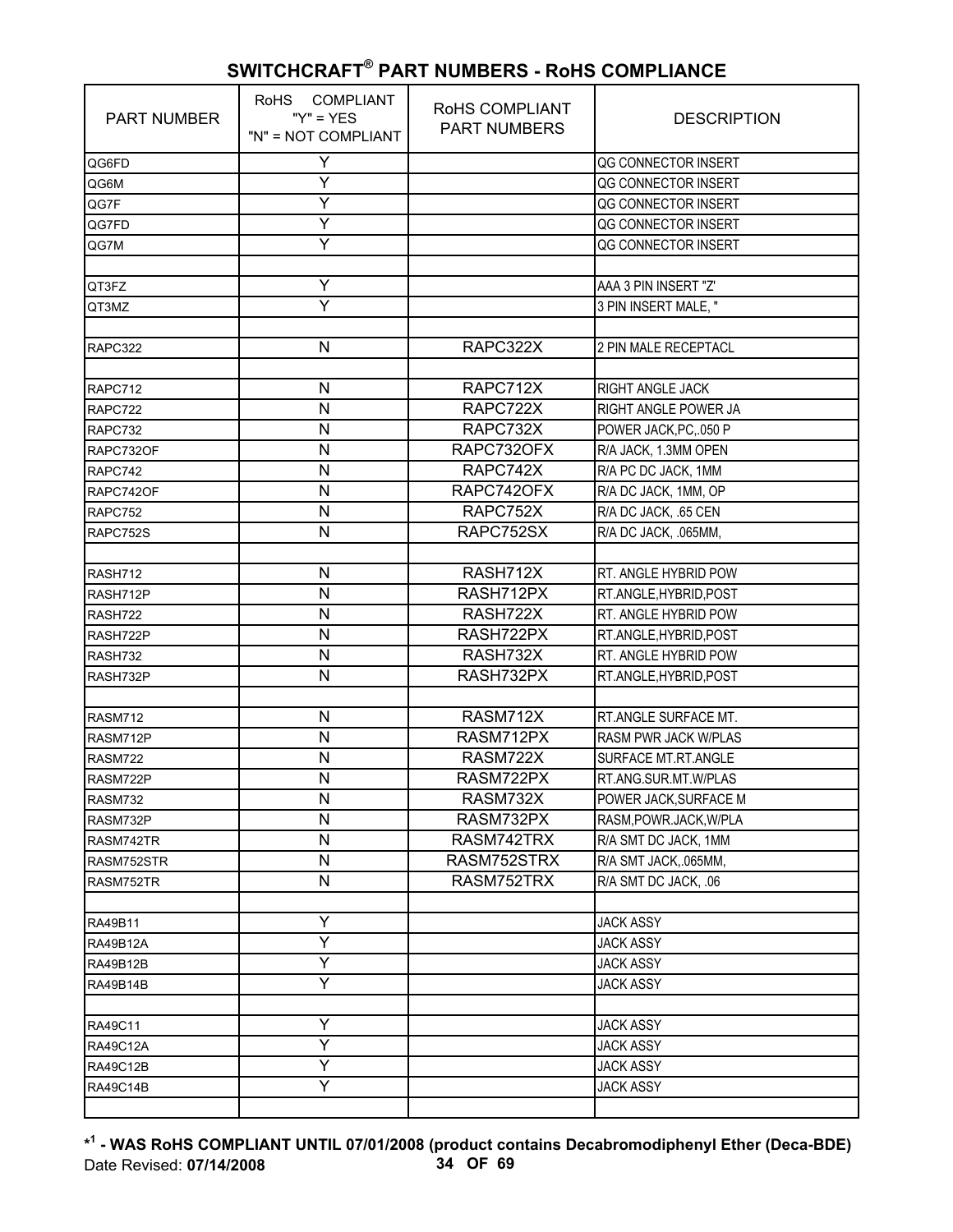| <b>PART NUMBER</b> | RoHS COMPLIANT<br>" $Y$ " = $YES$<br>"N" = NOT COMPLIANT | RoHS COMPLIANT<br><b>PART NUMBERS</b> | <b>DESCRIPTION</b>           |
|--------------------|----------------------------------------------------------|---------------------------------------|------------------------------|
| <b>RA70B11</b>     | Y                                                        |                                       | <b>JACK ASSY</b>             |
| <b>RA70B12A</b>    | Υ                                                        |                                       | <b>JACK ASSY</b>             |
| <b>RA70B12B</b>    | Y                                                        |                                       | <b>JACK ASSY</b>             |
| <b>RA70B14B</b>    | Y                                                        |                                       | <b>JACK ASSY</b>             |
|                    |                                                          |                                       |                              |
| <b>RA70C11</b>     | Υ                                                        |                                       | <b>JACK ASSY</b>             |
| <b>RA70C12A</b>    | Υ                                                        |                                       | <b>JACK ASSY</b>             |
| <b>RA70C12B</b>    | Y                                                        |                                       | <b>JACK ASSY</b>             |
| <b>RA70C14B</b>    | Y                                                        |                                       | <b>JACK ASSY</b>             |
|                    |                                                          |                                       |                              |
| RN111PC            | Υ                                                        |                                       | RIGHT ANGLE HI D JAX         |
| RN112APC           | Y                                                        |                                       | RIGHT ANGLE HI D JAX         |
| RN112BPC           | Y                                                        |                                       | RIGHT ANGLE HI D JAX         |
| RN113BPC           | Y                                                        |                                       | RIGHT ANGLE HI D JAX         |
| RN114BPC           | Y                                                        |                                       | RIGHT ANGLE HI D JAX         |
|                    |                                                          |                                       |                              |
| RS422H4N242        | <b>WILL ADVISE</b>                                       |                                       | RS422 PANEL (HORIZON         |
| RS422V4N242        | <b>WILL ADVISE</b>                                       |                                       | VERT.RS422                   |
| RS422V4N322        | <b>WILL ADVISE</b>                                       |                                       | VERT.RS422                   |
|                    |                                                          |                                       |                              |
| RTTC34B01          | N                                                        | RTTC34B01X                            | RTT JAX ASSEM.               |
| RTTC34B02          | N                                                        | RTTC34B02X                            | <b>RTT JAX ASSEM.</b>        |
| RTTC34B04          | $\mathsf{N}$                                             | RTTC34B04X                            | RTT JAX ASSEM.               |
| RTTC34B05          | N                                                        | RTTC34B05X                            | RTT JAX ASSEM.               |
|                    |                                                          |                                       |                              |
| <b>RTTC8701</b>    | N                                                        | <b>RTTC8701X</b>                      | RTT JAX ASSEM.               |
| <b>RTTC8702</b>    | N                                                        | <b>RTTC8702X</b>                      | RTT JAX ASSEM.               |
| <b>RTTC8704</b>    | $\mathsf{N}$                                             | RTTC8704X                             | RTT JAX ASSEM.               |
| <b>RTTC8705</b>    | N                                                        | <b>RTTC8705X</b>                      | RTT JAX ASSEM.               |
|                    |                                                          |                                       |                              |
| RTT34B01           | N                                                        | RTT34B01X                             | 3 COND RTT JACK              |
| RTT34B02           | N                                                        | RTT34B02X                             | 3 COND RTT JACK              |
| RTT34B04           | N                                                        | RTT34B04X                             | 3 COND RTT JACK              |
| RTT34B05           | $\mathsf{N}$                                             | RTT34B05X                             | 3 COND RTT JACK              |
|                    |                                                          |                                       |                              |
| RTT8701            | N                                                        | RTT8701X                              | TWIN 3 COND RTT JACK         |
| RTT8702            | N                                                        | RTT8702X                              | TWIN 3 COND RTT JACK         |
| RTT8704            | $\mathsf{N}$                                             | RTT8704X                              | TWIN 3 COND RTT JACK         |
| RTT8705            | $\mathsf{N}$                                             | <b>RTT8705X</b>                       | TWIN 3 COND RTT JACK         |
|                    |                                                          |                                       |                              |
| R3FBAUZ            | Y                                                        |                                       | R/ANGLE XLR, 3 FEMAL BLK/GLD |
| R3FBZ              | Ÿ                                                        |                                       | 3 PIN FEM CORD PLUG, BLK     |
| R3FZ               | Y                                                        |                                       | 3 PIN FEM CORD PLUG,         |
|                    |                                                          |                                       |                              |
| R3MBAUZ            | Υ                                                        |                                       | R/ANGLE XLR, 3 MALE, BLK/GLD |
| R3MBZ              | Ÿ                                                        |                                       | 3 PIN MALE CORD PLUG, BLK    |
| R3MZ               | Ÿ                                                        |                                       | 3 PIN MALE CORD PLUG         |

**\* 1 - WAS RoHS COMPLIANT UNTIL 07/01/2008 (product contains Decabromodiphenyl Ether (Deca-BDE)** Date Revised: **07/14/2008 35 OF 69**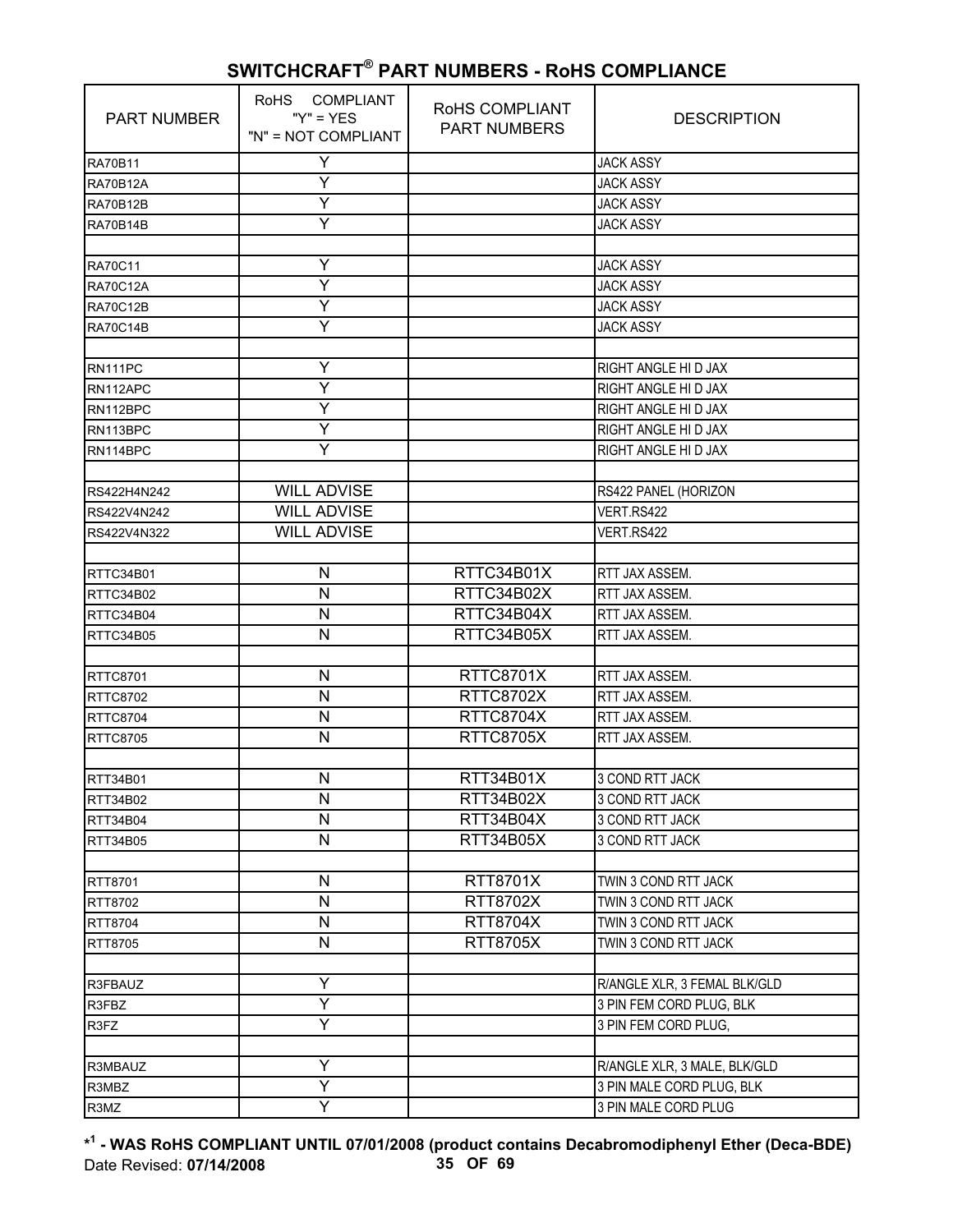| <b>PART NUMBER</b> | <b>RoHS</b><br>COMPLIANT<br>" $Y$ " = $YES$<br>"N" = NOT COMPLIANT | RoHS COMPLIANT<br><b>PART NUMBERS</b> | <b>DESCRIPTION</b>                           |
|--------------------|--------------------------------------------------------------------|---------------------------------------|----------------------------------------------|
|                    |                                                                    |                                       |                                              |
| R4FZ               | Y                                                                  |                                       | R/A FEMALE 4 PIN CAB                         |
| R4MZ               | Ÿ                                                                  |                                       | R/A MALE 4 PIN CABLE                         |
|                    |                                                                    |                                       |                                              |
| SAV3MF132          | N                                                                  | SAV3MF132X                            | A/V TRIPLE RCA CABLE                         |
| SAV3MF132AU        | N                                                                  | SAV3MF132AUX                          | A/V TRIPLE RCA CABLE                         |
| SAV3MF33           | N                                                                  | SAV3MF33X                             | A/V TRIPLE RCA CABLE                         |
| SAV3MF33AU         | N                                                                  | SAV3MF33AUX                           | A/V TRIPLE RCA CABLE                         |
| SAV3MF66           | $\mathsf{N}$                                                       | SAV3MF66X                             | A/V TRIPLE RCA CABLE                         |
| SAV3MF66AU         | $\mathsf{N}$                                                       | SAV3MF66AUX                           | A/V TRIPLE RCA CABLE                         |
|                    |                                                                    |                                       |                                              |
| SAV3MM132          | N                                                                  | SAV3MM132X<br>SAV3MM132AUX            | A/V TRIPLE RCA CABLE<br>A/V TRIPLE RCA CABLE |
| SAV3MM132AU        | N                                                                  |                                       |                                              |
| SAV3MM33           | $\mathsf{N}$                                                       | SAV3MM33X                             | A/V TRIPLE RCA CABLE                         |
| SAV3MM33AU         | $\mathsf{N}$                                                       | SAV3MM33AUX                           | A/V TRIPLE RCA CABLE                         |
| SAV3MM66           | N                                                                  | SAV3MM66X                             | A/V TRIPLE RCA CABLE                         |
| SAV3MM66AU         | N                                                                  | SAV3MM66AUX                           | A/V TRIPLE RCA CABLE                         |
|                    | $\mathsf{N}$                                                       | SA1MF132X                             |                                              |
| <b>SA1MF132</b>    | N                                                                  | SA1MF132AUX                           | SINGLE RCA CABLE<br>SINGLE RCA CABLE         |
| SA1MF132AU         | N                                                                  | SA1MF33X                              | <b>SINGLE RCA CABLE</b>                      |
| SA1MF33            | N                                                                  | SA1MF33AUX                            |                                              |
| SA1MF33AU          | $\mathsf{N}$                                                       | SA1MF66X                              | SINGLE RCA CABLE                             |
| SA1MF66            | $\mathsf{N}$                                                       | SA1MF66AUX                            | SINGLE RCA CABLE<br>SINGLE RCA CABLE         |
| SA1MF66AU          |                                                                    |                                       |                                              |
| <b>SA1MM132</b>    | N                                                                  | SA1MM132X                             | <b>SINGLE RCA CABLE</b>                      |
| SA1MM132AU         | N                                                                  | SA1MM132AUX                           | SINGLE RCA CABLE                             |
| SA1MM33            | N                                                                  | SA1MM33X                              | SINGLE RCA CABLE                             |
| SA1MM33AU          | $\mathsf{N}$                                                       | SA1MM33AUX                            | SINGLE RCA CABLE                             |
| SA1MM66            | N                                                                  | SA1MM66X                              | SINGLE RCA CABLE                             |
| SA1MM66AU          | N                                                                  | SA1MM66AUX                            | SINGLE RCA CABLE                             |
|                    |                                                                    |                                       |                                              |
| <b>SA2MF132</b>    | N                                                                  | SA2MF132X                             | <b>DUAL RCA CABLE</b>                        |
| SA2MF132AU         | $\mathsf{N}$                                                       | SA2MF132AUX                           | <b>DUAL RCA CABLE</b>                        |
| SA2MF33            | $\mathsf{N}$                                                       | SA2MF33X                              | <b>DUAL RCA CABLE</b>                        |
| SA2MF33AU          | N                                                                  | SA2MF33AUX                            | DUAL RCA CABLE                               |
| SA2MF66            | $\mathsf{N}$                                                       | SA2MF66X                              | <b>DUAL RCA CABLE</b>                        |
| SA2MF66AU          | N                                                                  | SA2MF66AUX                            | <b>DUAL RCA CABLE</b>                        |
|                    |                                                                    |                                       |                                              |
| SA2MM132           | $\mathsf{N}$                                                       | SA2MM132X                             | <b>DUAL RCA CABLE</b>                        |
| SA2MM132AU         | N                                                                  | SA2MM132AUX                           | DUAL RCA CABLE                               |
| SA2MM33            | N                                                                  | SA2MM33X                              | <b>DUAL RCA CABLE</b>                        |
| SA2MM33AU          | N                                                                  | SA2MM33AUX                            | <b>DUAL RCA CABLE</b>                        |
| SA2MM66            | $\mathsf{N}$                                                       | SA2MM66X                              | DUAL RCA CABLE                               |
| SA2MM66AU          | N                                                                  | SA2MM66AUX                            | <b>DUAL RCA CABLE</b>                        |
|                    |                                                                    |                                       |                                              |
| <b>SL102F</b>      | Y                                                                  |                                       | SLIM LINE II CONN                            |

**\* 1 - WAS RoHS COMPLIANT UNTIL 07/01/2008 (product contains Decabromodiphenyl Ether (Deca-BDE)** Date Revised: **07/14/2008 36 OF 69**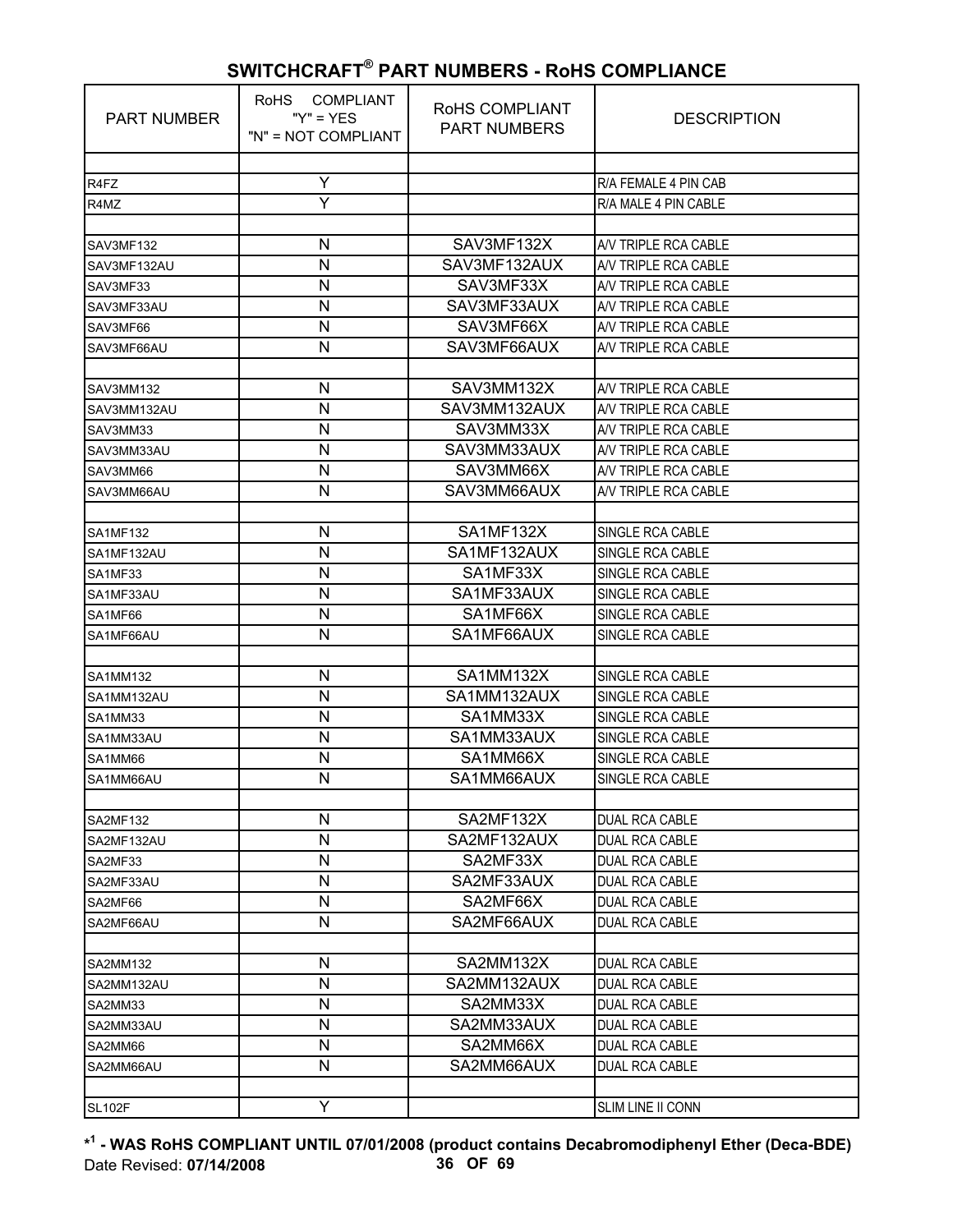| <b>PART NUMBER</b> | RoHS COMPLIANT<br>" $Y$ " = $YES$<br>"N" = NOT COMPLIANT | RoHS COMPLIANT<br><b>PART NUMBERS</b> | <b>DESCRIPTION</b>         |
|--------------------|----------------------------------------------------------|---------------------------------------|----------------------------|
| <b>SL102M</b>      | Y                                                        |                                       | SLIM LINE II CONN          |
| <b>SL103F</b>      | Υ                                                        |                                       | SLIM LINE II CONN          |
| <b>SL103M</b>      | Y                                                        |                                       | SLIM LINE II CONN          |
| <b>SL104F</b>      | Y                                                        |                                       | SLIM LINE II CONN          |
| <b>SL104M</b>      | Υ                                                        |                                       | <b>RECEPTACLE ASSEM</b>    |
| <b>SL105F</b>      | Y                                                        |                                       | <b>SLIM LINE CONNECTOR</b> |
| <b>SL105M</b>      | Υ                                                        |                                       | <b>SLIM LINE CONNECTOR</b> |
|                    |                                                          |                                       |                            |
| <b>SL172F</b>      | N                                                        | SL172FX                               | <b>SLIM LINE CONNECTOR</b> |
| <b>SL172M</b>      | N                                                        | SL172MX                               | <b>RECEPTACLE ASSY</b>     |
| <b>SL173F</b>      | N                                                        | SL173FX                               | RECEPTACLE ASSY            |
| <b>SL173M</b>      | N                                                        | SL173MX                               | RECEPTACLE ASSY            |
| <b>SL174F</b>      | $\mathsf{N}$                                             | <b>SL174FX</b>                        | RECEPTACLE ASSY            |
| <b>SL174M</b>      | N                                                        | <b>SL174MX</b>                        | RECEPTACLE ASSY            |
| <b>SL175F</b>      | N                                                        | <b>SL175FX</b>                        | <b>SLIM LINE CONNECTOR</b> |
| <b>SL175M</b>      | N                                                        | <b>SL175MX</b>                        | <b>SLIM LINE CONNECTOR</b> |
| <b>SL182F</b>      | N                                                        | SL <sub>182FX</sub>                   | <b>RECEPTACLE ASSY</b>     |
| <b>SL182M</b>      | N                                                        | <b>SL182MX</b>                        | <b>RECEPTACLE ASSY</b>     |
| <b>SL183F</b>      | N                                                        | SL183FX                               | RECEPTACLE ASSY            |
| <b>SL183M</b>      | N                                                        | SL183MX                               | <b>RECEPTACLE ASSY</b>     |
| <b>SL184F</b>      | N                                                        | SL184FX                               | RECEPTACLE ASSY            |
| <b>SL184M</b>      | N                                                        | SL184MX                               | RECEPTACLE ASSY            |
| <b>SL185F</b>      | $\mathsf{N}$                                             | <b>SL185FX</b>                        | RECEPTACLE ASSY            |
| <b>SL185M</b>      | N                                                        | <b>SL185MX</b>                        | RECEPTACLE ASSY            |
|                    |                                                          |                                       |                            |
| <b>SL402F</b>      | N                                                        | <b>SL402FX</b>                        | <b>CORD PLUG ASSEM</b>     |
| <b>SL402M</b>      | N                                                        | SL402MX                               | <b>SLIM LINE CONNECTOR</b> |
| <b>SL403F</b>      | N                                                        | <b>SL403FX</b>                        | SLIM LINE CONNECTOR        |
| <b>SL403M</b>      | N                                                        | <b>SL403MX</b>                        | CORD PLUG ASSEM 3 PI       |
| <b>SL404F</b>      | N                                                        | <b>SL404FX</b>                        | CORD PLUG 4 PIN FEMA       |
| <b>SL404M</b>      | N                                                        | <b>SL404MX</b>                        | SLIM LINE CONNECTOR        |
| <b>SL405F</b>      | N                                                        | <b>SL405FX</b>                        | SLIM LINE CONNECTOR        |
| <b>SL405M</b>      | N                                                        | <b>SL405MX</b>                        | SLIM LINE CONNECTOR        |
| <b>SL412F</b>      | N                                                        | SL412FX                               | CORD PLUG 2 PIN FEMA       |
| <b>SL412M</b>      | N                                                        | SL412MX                               | CORD PLUG 2 PIN MALE       |
| <b>SL413F</b>      | N                                                        | SL413FX                               | CORD PLUG 2 PIN FEMA       |
| <b>SL413M</b>      | N                                                        | SL413MX                               | CORD PLUG 3 PIN MALE       |
| <b>SL414F</b>      | $\mathsf{N}$                                             | <b>SL414FX</b>                        | CORD PLUG 4 PIN FEMA       |
| <b>SL414M</b>      | N                                                        | SL414MX                               | CORD PLUG 4 PIN MALE       |
| <b>SL415F</b>      | N                                                        | <b>SL415FX</b>                        | CORD PLUG 5 PIN FEMA       |
| <b>SL415M</b>      | N                                                        | SL415MX                               | CORD PLUG 5 PIN MALE       |
|                    |                                                          |                                       |                            |
| SMD3FRA010         | Υ                                                        |                                       | MINI-DIN, GOLD-PLATE       |
| SMD3FRA011         | Y                                                        |                                       | MINI-DIN, GOLD-PLATE       |
| SMD3FRA020         | Υ                                                        |                                       | MINI-DIN, GOLD-PLATE       |
| SMD3FRA021         | Y                                                        |                                       | MINI-DIN, GOLD-PLATE       |
| SMD3FRA110         | Υ                                                        |                                       | MINI-DIN, SLVR-PLATE       |

**\* 1 - WAS RoHS COMPLIANT UNTIL 07/01/2008 (product contains Decabromodiphenyl Ether (Deca-BDE)** Date Revised: **07/14/2008 37 OF 69**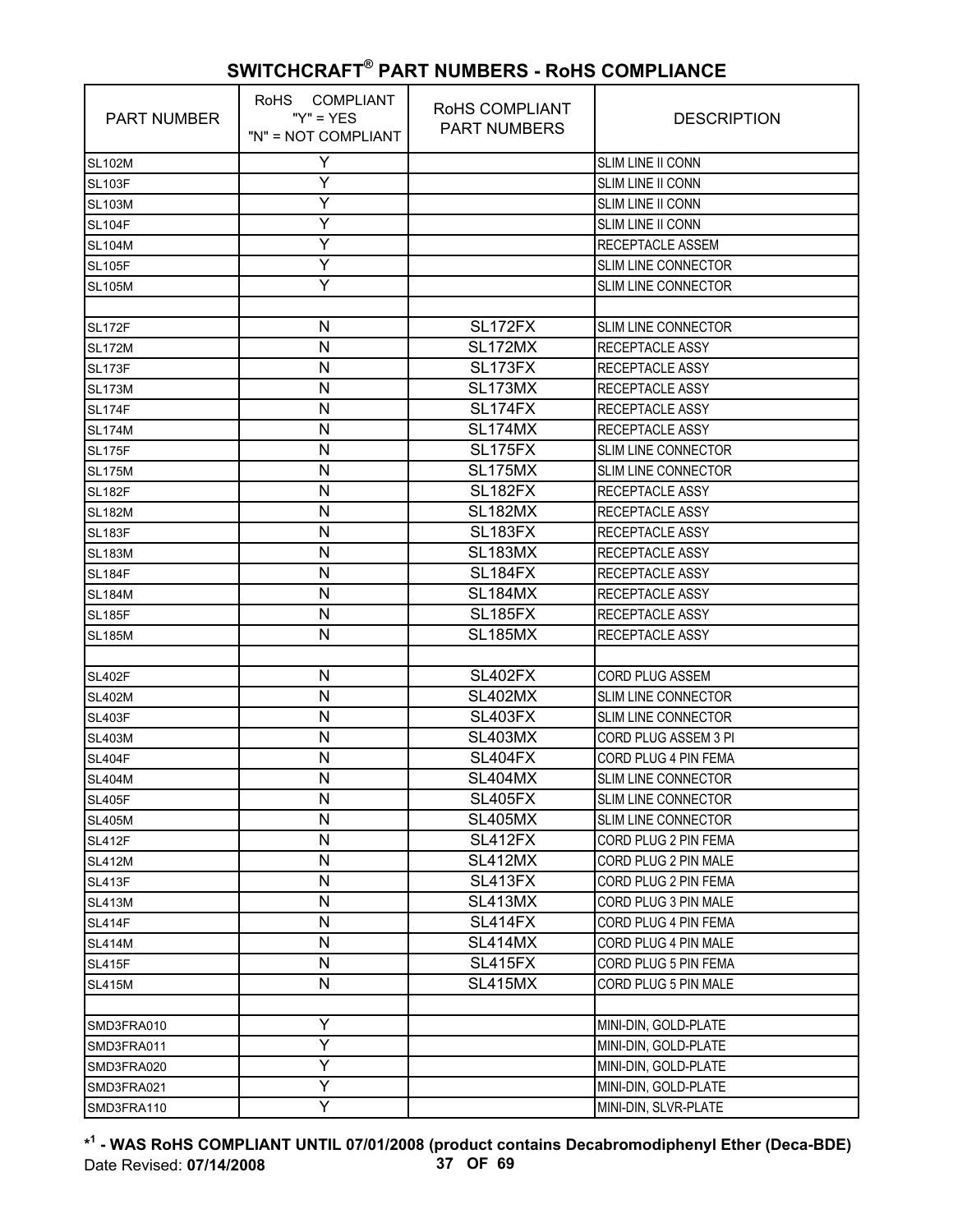| <b>PART NUMBER</b> | RoHS COMPLIANT<br>" $Y$ " = $YES$<br>"N" = NOT COMPLIANT | RoHS COMPLIANT<br><b>PART NUMBERS</b> | <b>DESCRIPTION</b>   |
|--------------------|----------------------------------------------------------|---------------------------------------|----------------------|
| SMD3FRA111         | Υ                                                        |                                       | MINI-DIN, SLVR-PLATE |
| SMD3FRA120         | Y                                                        |                                       | MINI-DIN, SLVR-PLATE |
| SMD3FRA121         | Ÿ                                                        |                                       | MINI-DIN, SLVR-PLATE |
|                    |                                                          |                                       |                      |
| SMD4FRA010         | Υ                                                        |                                       | MINI-DIN, GOLD-PLATE |
| SMD4FRA011         | Ÿ                                                        |                                       | MINI-DIN, GOLD-PLATE |
| SMD4FRA020         | Y                                                        |                                       | MINI-DIN, GOLD-PLATE |
| SMD4FRA021         | Y                                                        |                                       | MINI-DIN, GOLD-PLATE |
| SMD4FRA110         | Y                                                        |                                       | MINI-DIN, SLVR-PLATE |
| SMD4FRA111         | Υ                                                        |                                       | MINI-DIN, SLVR-PLATE |
| SMD4FRA120         | Y                                                        |                                       | MINI-DIN, SLVR-PLATE |
| SMD4FRA121         | Ÿ                                                        |                                       | MINI-DIN, SLVR-PLATE |
|                    |                                                          |                                       |                      |
| SMD5FRA010         | Y                                                        |                                       | MINI-DIN, GOLD-PLATE |
| SMD5FRA011         | Υ                                                        |                                       | MINI-DIN, GOLD-PLATE |
| SMD5FRA020         | Υ                                                        |                                       | MINI-DIN, GOLD-PLATE |
| SMD5FRA021         | Ÿ                                                        |                                       | MINI-DIN, GOLD-PLATE |
| SMD5FRA110         | Y                                                        |                                       | MINI-DIN, SLVR-PLATE |
| SMD5FRA111         | Y                                                        |                                       | MINI-DIN, SLVR-PLATE |
| SMD5FRA120         | Y                                                        |                                       | MINI-DIN, SLVR-PLATE |
| SMD5FRA121         | Υ                                                        |                                       | MINI-DIN, SLVR-PLATE |
|                    |                                                          |                                       |                      |
| SMD6FRA010         | Y                                                        |                                       | MINI-DIN, GOLD-PLATE |
| SMD6FRA011         | Y                                                        |                                       | MINI-DIN, GOLD-PLATE |
| SMD6FRA020         | Υ                                                        |                                       | MINI-DIN, GOLD-PLATE |
| SMD6FRA021         | Υ                                                        |                                       | MINI-DIN, GOLD-PLATE |
| SMD6FRA110         | Y                                                        |                                       | MINI-DIN, SLVR-PLATE |
| SMD6FRA111         | Y                                                        |                                       | MINI-DIN, SLVR-PLATE |
| SMD6FRA120         | Y                                                        |                                       | MINI-DIN, SLVR-PLATE |
| SMD6FRA121         | Y                                                        |                                       | MINI-DIN, SLVR-PLATE |
|                    |                                                          |                                       |                      |
| SMD7FRA010         | Y                                                        |                                       | MINI-DIN, GOLD-PLATE |
| SMD7FRA011         | Y                                                        |                                       | MINI-DIN, GOLD-PLATE |
| SMD7FRA020         | Y                                                        |                                       | MINI-DIN, GOLD-PLATE |
| SMD7FRA021         | Υ                                                        |                                       | MINI-DIN, GOLD-PLATE |
| SMD7FRA110         | Υ                                                        |                                       | MINI-DIN, SLVR-PLATE |
| SMD7FRA111         | Y                                                        |                                       | MINI-DIN, SLVR-PLATE |
| SMD7FRA120         | Y                                                        |                                       | MINI-DIN, SLVR-PLATE |
| SMD7FRA121         | Y                                                        |                                       | MINI-DIN, SLVR-PLATE |
|                    |                                                          |                                       |                      |
| SMD8FRA010         | Υ                                                        |                                       | MINI-DIN, GOLD-PLATE |
| SMD8FRA011         | Υ                                                        |                                       | MINI-DIN, GOLD-PLATE |
| SMD8FRA020         | Υ                                                        |                                       | MINI-DIN, GOLD-PLATE |
| SMD8FRA021         | Y                                                        |                                       | MINI-DIN, GOLD-PLATE |
| SMD8FRA110         | Υ                                                        |                                       | MINI-DIN, SLVR-PLATE |
| SMD8FRA111         | Υ                                                        |                                       | MINI-DIN, SLVR-PLATE |
| SMD8FRA120         | Ÿ                                                        |                                       | MINI-DIN, SLVR-PLATE |

**\* 1 - WAS RoHS COMPLIANT UNTIL 07/01/2008 (product contains Decabromodiphenyl Ether (Deca-BDE)** Date Revised: **07/14/2008 38 OF 69**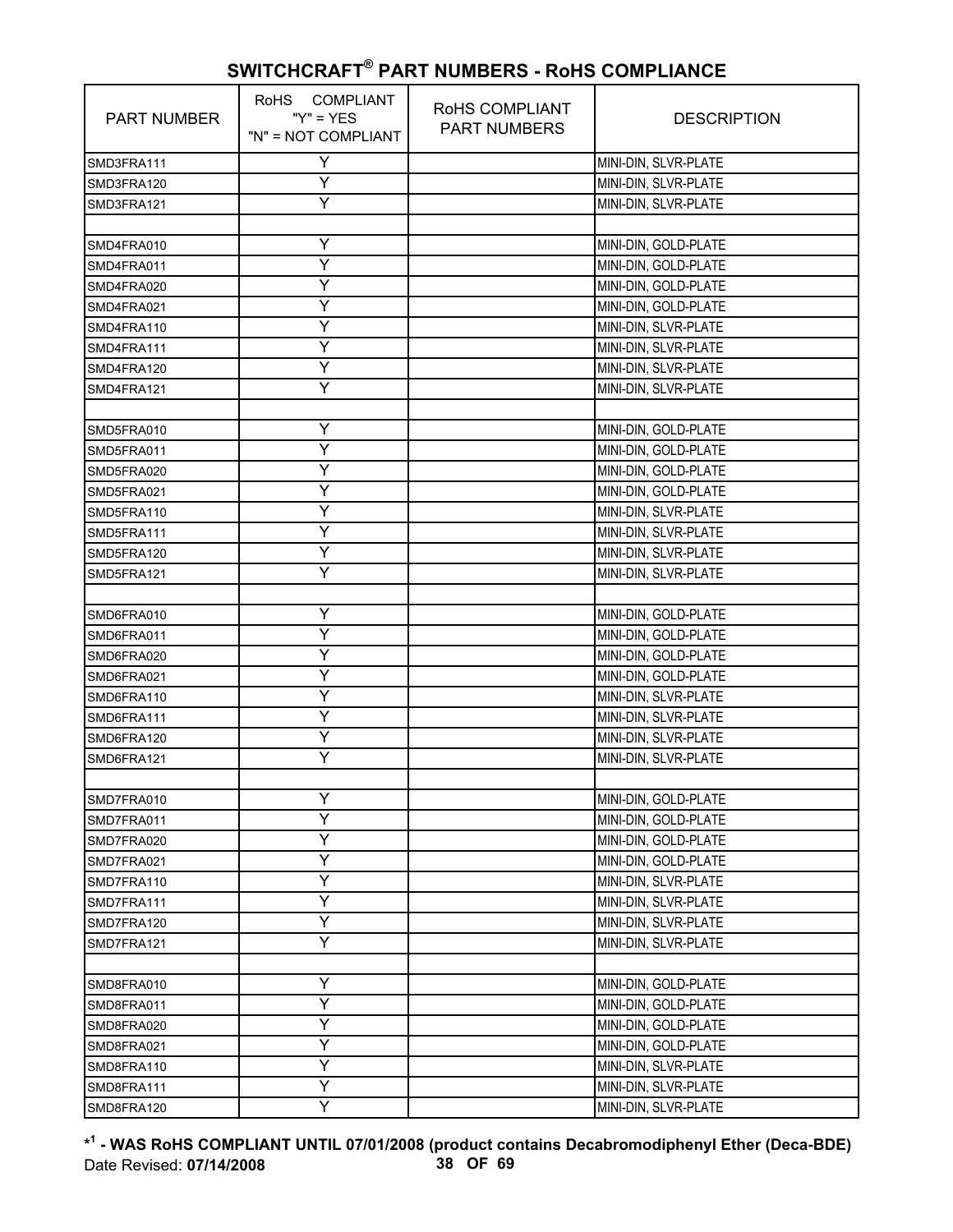| PART NUMBER     | RoHS COMPLIANT<br>" $Y$ " = $YES$<br>"N" = NOT COMPLIANT | RoHS COMPLIANT<br><b>PART NUMBERS</b> | <b>DESCRIPTION</b>         |
|-----------------|----------------------------------------------------------|---------------------------------------|----------------------------|
| SMD8FRA121      | Υ                                                        |                                       | MINI-DIN, SLVR-PLATE       |
|                 |                                                          |                                       |                            |
| SN37A11         | Υ                                                        |                                       | PHONE JACK                 |
| <b>SN37A12A</b> | Y                                                        |                                       | PHONE JACK                 |
| <b>SN37A12B</b> | Ÿ                                                        |                                       | PHONE JACK                 |
| <b>SN37A14B</b> | Y                                                        |                                       | PHONE JACK                 |
|                 |                                                          |                                       |                            |
| SN49A11         | Υ                                                        |                                       | PHONE JACK                 |
| <b>SN49A12A</b> | Y                                                        |                                       | PHONE JACK                 |
| <b>SN49A12B</b> | Ÿ                                                        |                                       | PHONE JACK                 |
| <b>SN49A14B</b> | Y                                                        |                                       | PHONE JACK                 |
|                 |                                                          |                                       |                            |
| SN49B11         | Υ                                                        |                                       | PHONE JACK                 |
| <b>SN49B12A</b> | Y                                                        |                                       | PHONE JACK                 |
| SN49B12B        | Y                                                        |                                       | PHONE JACK                 |
| SN49B14B        | Y                                                        |                                       | PHONE JACK                 |
|                 |                                                          |                                       |                            |
| SN49C11         | Υ                                                        |                                       | PHONE JACK                 |
| <b>SN49C12A</b> | Y                                                        |                                       | PHONE JACK                 |
| SN49C12B        | Ÿ                                                        |                                       | PHONE JACK                 |
| <b>SN49C14B</b> | Y                                                        |                                       | PHONE JACK                 |
|                 |                                                          |                                       |                            |
| <b>SN70B11</b>  | Υ                                                        |                                       | PHONE JACK INSULATED       |
| <b>SN70B12A</b> | Y                                                        |                                       | PHONE JACK                 |
| <b>SN70B12B</b> | Ÿ                                                        |                                       | PHONE JACK INSULATED       |
| <b>SN70B14B</b> | Y                                                        |                                       | PHONE JACK INSULATED       |
|                 |                                                          |                                       |                            |
| <b>SN70C11</b>  | Υ                                                        |                                       | PHONE JACK METAL BUS       |
| <b>SN70C12A</b> | Y                                                        |                                       | PHONE JACK                 |
| <b>SN70C12B</b> | Υ                                                        |                                       | PHONE JACK METAL BUS       |
| <b>SN70C14B</b> | Ÿ                                                        |                                       | PHONE JACK METAL BUS       |
|                 |                                                          |                                       |                            |
| <b>SR00</b>     | Υ                                                        |                                       | BLK STRN RLF-25/BAG        |
| <b>SR01</b>     | Y                                                        |                                       | <b>BRN STRN RLF-25/BAG</b> |
| <b>SR02</b>     | Y                                                        |                                       | <b>RED STRN RLF-25/BAG</b> |
| <b>SR03</b>     | Y                                                        |                                       | ORG STRN RLF-25/BAG        |
| <b>SR04</b>     | Υ                                                        |                                       | YLW STRN RLF-25/BAG        |
| <b>SR05</b>     | Y                                                        |                                       | <b>GRN STRN RLF-25/BAG</b> |
| <b>SR06</b>     | Y                                                        |                                       | BLU STRN RLF-25/BAG        |
| <b>SR07</b>     | Ÿ                                                        |                                       | VLT STRN RLF-25/BAG        |
| <b>SR08</b>     | Ÿ                                                        |                                       | GRY STRN RLF-25/BAG        |
| <b>SR09</b>     | Υ                                                        |                                       | WHT STRN RLF-25/BAG        |
|                 |                                                          |                                       |                            |
| <b>SUSB</b>     | N                                                        | <b>SUSBX</b>                          | SINGLE USB CONNECTOR       |
|                 |                                                          |                                       |                            |
| <b>SVMM165</b>  | $\mathsf{N}$                                             | SVMM165X                              | 4 PIN MINI-DIN S-VID       |
| SVMM165AU       | $\mathsf{N}$                                             | SVMM165AUX                            | 4 PIN GOLD S-VIDEO C       |

**\* 1 - WAS RoHS COMPLIANT UNTIL 07/01/2008 (product contains Decabromodiphenyl Ether (Deca-BDE)** Date Revised: **07/14/2008 39 OF 69**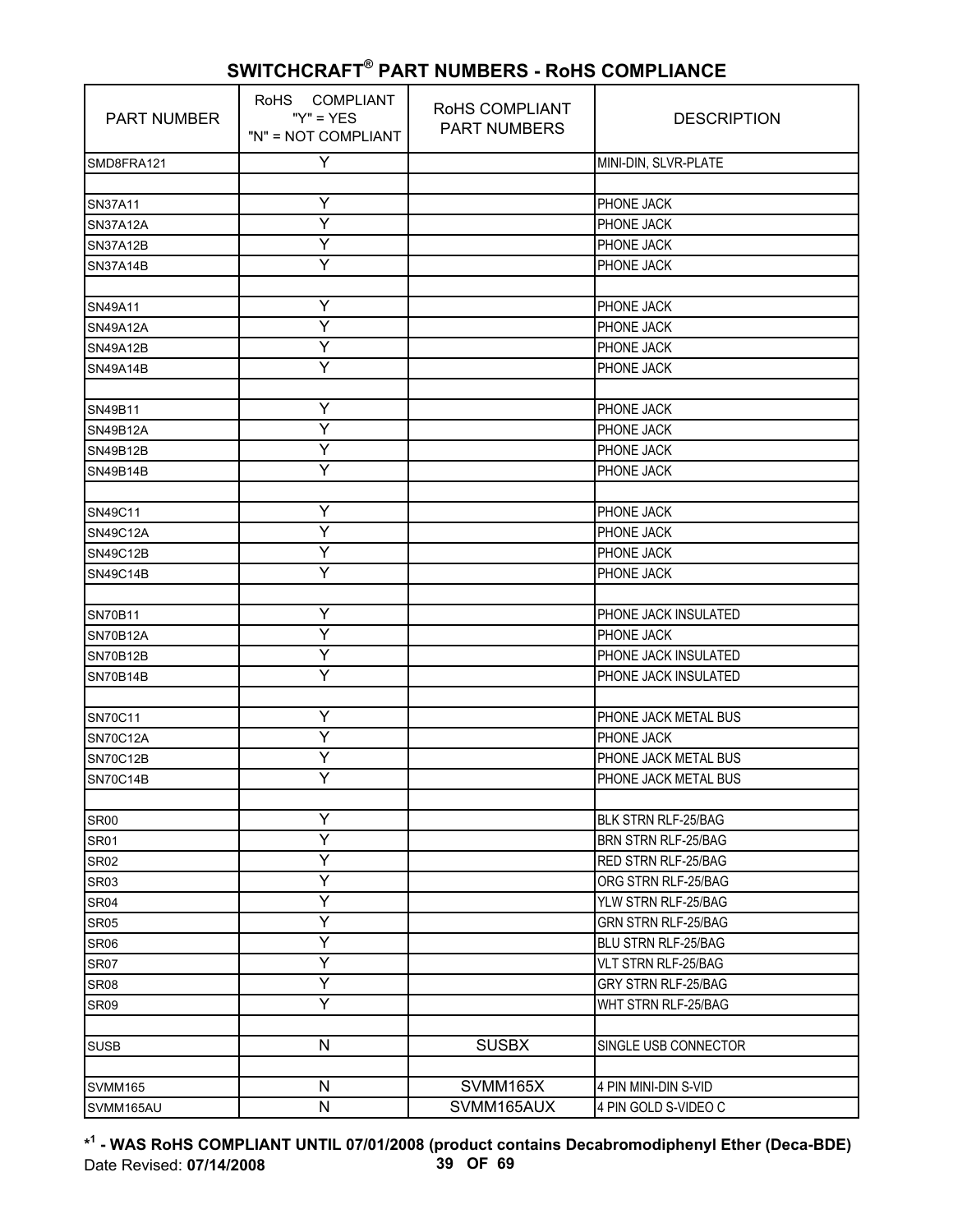| <b>PART NUMBER</b> | COMPLIANT<br><b>RoHS</b><br>" $Y$ " = $YES$<br>"N" = NOT COMPLIANT | RoHS COMPLIANT<br><b>PART NUMBERS</b> | <b>DESCRIPTION</b>    |
|--------------------|--------------------------------------------------------------------|---------------------------------------|-----------------------|
| <b>SVMM250</b>     | N                                                                  | SVMM250X                              | 4 PIN MINI-DIN S-VID  |
| SVMM250AU          | N                                                                  | SVMM250AUX                            | 4 PIN GOLD S-VIDEO C  |
| SVMM500            | N                                                                  | SVMM500X                              | 4 PIN MINI-DIN S-VID  |
| SVMM500AU          | N                                                                  | SVMM500AUX                            | 4 PIN GOLD S-VIDEO C  |
| SVMM66             | N                                                                  | SVMM66X                               | 4 PIN MINI-DIN S-VID  |
| SVMM66AU           | N                                                                  | SVMM66AUX                             | 4 PIN GOLD MINI-DIN   |
| <b>SVMM750</b>     | N                                                                  | SVMM750X                              | 4 PIN MINI-DIN S-VID  |
| SVMM750AU          | N                                                                  | SVMM750AUX                            | 4 PIN GOLD S-VIDEO C  |
| SVMM99             | N                                                                  | SVMM99X                               | 4 PIN MINI-DIN S-VID  |
| SVMM99AU           | N                                                                  | SVMM99AUX                             | 4 PIN GOLD MINI-DIN   |
|                    |                                                                    |                                       |                       |
| S10221             | Y                                                                  |                                       | <b>WASHER</b>         |
| S1028              | Ÿ                                                                  |                                       | <b>WASHER</b>         |
| S1029              | Υ                                                                  |                                       | <b>WASHER</b>         |
| S10451             | Y                                                                  |                                       | <b>WASHER</b>         |
| S1078              | <b>WILL ADVISE</b>                                                 |                                       | <b>WASHER</b>         |
|                    |                                                                    |                                       |                       |
| S <sub>11</sub>    | Ÿ                                                                  |                                       | <b>LITTEL JAX</b>     |
| S112BPC            | N                                                                  | S112BPCX                              | HI D JAX              |
| <b>S12B</b>        | Y                                                                  |                                       | LITTEL JAX            |
| S13B               | Y                                                                  |                                       | <b>LITTEL JAX</b>     |
|                    |                                                                    |                                       |                       |
| S1564              | Ÿ                                                                  |                                       | <b>WASHER</b>         |
| S17901             | Y                                                                  |                                       | <b>WASHER</b>         |
| S2207              | <b>WILL ADVISE</b>                                                 |                                       | WASHER                |
|                    |                                                                    |                                       |                       |
| S230               | Y                                                                  |                                       | <b>FLAT PLUG</b>      |
| S250               | Ÿ                                                                  |                                       | <b>LITTEL PLUG</b>    |
| S260               | Υ                                                                  |                                       | <b>LITTEL PLUG</b>    |
| S267               | Ÿ                                                                  |                                       | <b>LITTEL PLUG</b>    |
|                    |                                                                    |                                       |                       |
| S2674              | <b>WILL ADVISE</b>                                                 |                                       | <b>CLAMP</b>          |
|                    |                                                                    |                                       |                       |
| S280               | Υ                                                                  |                                       | <b>LITTEL PLUG</b>    |
|                    |                                                                    |                                       |                       |
| S2957              | <b>WILL ADVISE</b>                                                 |                                       | <b>WASHER</b>         |
|                    |                                                                    |                                       |                       |
| S3FM               | Y                                                                  |                                       | M/F 3 PIN ADAPT.      |
| S3F5M              | $\mathsf{N}$                                                       | S3F5MX                                | QG3F TO QG5M, DMX A   |
|                    |                                                                    |                                       |                       |
| S3067              | <b>WILL ADVISE</b>                                                 |                                       | <b>HANDLE</b>         |
| S3997              | <b>WILL ADVISE</b>                                                 |                                       | <b>WASHER</b>         |
| S4263              | Y                                                                  |                                       | SHOULDER WASHER       |
|                    |                                                                    |                                       |                       |
| S5F3M              | ${\sf N}$                                                          | S5F3MS                                | QG5FTO QG3M, DMX ADAP |
|                    |                                                                    |                                       |                       |
| S580               | Y                                                                  |                                       | LITTEL PLUG/LOGO HAN  |

**\* 1 - WAS RoHS COMPLIANT UNTIL 07/01/2008 (product contains Decabromodiphenyl Ether (Deca-BDE)** Date Revised: **07/14/2008 40 OF 69**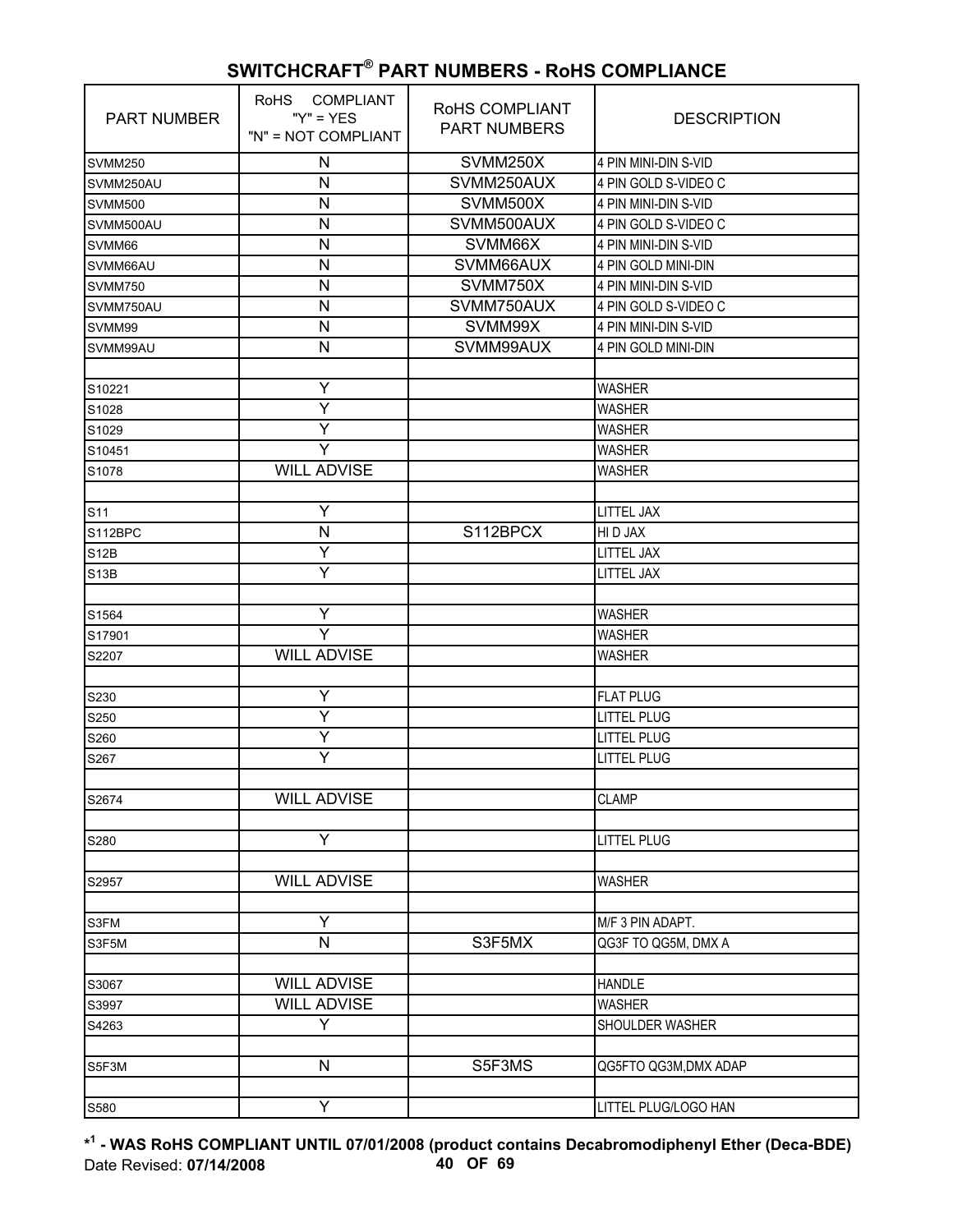| <b>PART NUMBER</b> | RoHS COMPLIANT<br>" $Y$ " = $YES$<br>"N" = NOT COMPLIANT | RoHS COMPLIANT<br><b>PART NUMBERS</b> | <b>DESCRIPTION</b>        |
|--------------------|----------------------------------------------------------|---------------------------------------|---------------------------|
| S760               | Υ                                                        |                                       | POWER PLUG                |
| <b>S760K</b>       | Υ                                                        |                                       | LOCKING POWER PLUG        |
| S761K              | Y                                                        |                                       | LOCKING PWR. PLUG,LI      |
| S765               | Y                                                        |                                       | POWER PLUG                |
| <b>S765K</b>       | Ÿ                                                        |                                       | <b>LOCKING POWER PLUG</b> |
| <b>S766K</b>       | Y                                                        |                                       | LOCKING PWR.PLUG-LIK      |
| S830               | Υ                                                        |                                       | <b>EXTENSION JAX</b>      |
|                    |                                                          |                                       |                           |
| TAD3               | N                                                        | TAD3X                                 | <b>ADAPTER</b>            |
|                    |                                                          |                                       |                           |
| TA3F               | N                                                        | TA3FX                                 | TINI QG CONNECTOR         |
| TA3FB              | N                                                        | TA3FBX                                | TINI QG PLUG, FEMALE      |
| TA3FL              | N                                                        | TA3FLX                                | TINI QG CONNECTOR         |
| TA3FLB             | N                                                        | TA3FLBX                               | TINI QG PLUG, FEM, BLK    |
| TA3M               | N                                                        | TA3MX                                 | TINI QG CONNECTOR         |
| TA3MB              | N                                                        | TA3MBX                                | TINI QG PLUG, MALE, BL    |
| TA3ML              | N                                                        | TA3MLX                                | TINI QG CONNECTOR         |
| TA3MLB             | N                                                        | TA3MLBX                               | TINI QG, LARGE STRAIN     |
|                    |                                                          |                                       |                           |
| TA4F               | $\mathsf{N}$                                             | TA4FX                                 | TINI QG CONNECTOR         |
| TA4FB              | $\mathsf{N}$                                             | TA4FBX                                | TINI QG, FEMALE PLUG,     |
| TA4FL              | N                                                        | TA4FLX                                | TINI QG CONNECTOR         |
| TA4FLB             | N                                                        | TA4FLBX                               | TINI QG PLUG, FEM, BLK    |
| TA4M               | N                                                        | TA4MX                                 | TINI QG CONNECTOR         |
| TA4MB              | N                                                        | TA4MBX                                | TINI QG PLUG, MALE, BL    |
| TA4ML              | N                                                        | TA4MLX                                | TINI QG CONNECTOR         |
| TA4MLB             | N                                                        | <b>TA4MLBX</b>                        | TINI QG, LARGE STRAIN     |
|                    |                                                          |                                       |                           |
| TA5F               | N                                                        | TA5FX                                 | TINI QG CONNECTOR         |
| TA5FL              | N                                                        | TA5FLX                                | TINI QG CONNECTOR         |
| TA5FLB             | N                                                        | TA5FLBX                               | TINI QG PLUG, FEM, BLK    |
| TA5M               | N                                                        | TA5MX                                 | TINI QG CONNECTOR         |
| TA5MB              | N                                                        | TA5MBX                                | TINI QG, MALE, BLACK      |
| TA5ML              | N                                                        | TA5MLX                                | TINI QG CONNECTOR         |
| TA5MLB             | $\mathsf{N}$                                             | TA5MLBX                               | TINI QG PLUG, MALE, B     |
|                    |                                                          |                                       |                           |
| TA6FL              | N                                                        | TA6FLX                                | TINI QG CONNECTOR         |
| TA6ML              | N                                                        | TA6MLX                                | TINI QG                   |
|                    |                                                          |                                       |                           |
| <b>TA7FL</b>       | $\mathsf{N}$                                             | <b>TA7FLX</b>                         | TINI QG 7 PIN FEMALE      |
| TA7ML              | N                                                        | <b>TA7MLX</b>                         | TINI QG 7 PIN MALE P      |
| TA8FL              | N                                                        | TA8FLX                                | TINI QG CONNECTOR         |
| TA8ML              | N                                                        | TA8MLX                                | PLASTIC 8 PIN MALE Q      |
|                    |                                                          |                                       |                           |
| TB3M               | Y                                                        |                                       | TINI QG CONNECTOR         |
| TB3MB              | Ÿ                                                        |                                       | TINI QG RECEPT. MALE      |
| TB4M               | Υ                                                        |                                       | TINI QG CONNECTOR         |

**\* 1 - WAS RoHS COMPLIANT UNTIL 07/01/2008 (product contains Decabromodiphenyl Ether (Deca-BDE)** Date Revised: **07/14/2008 41 OF 69**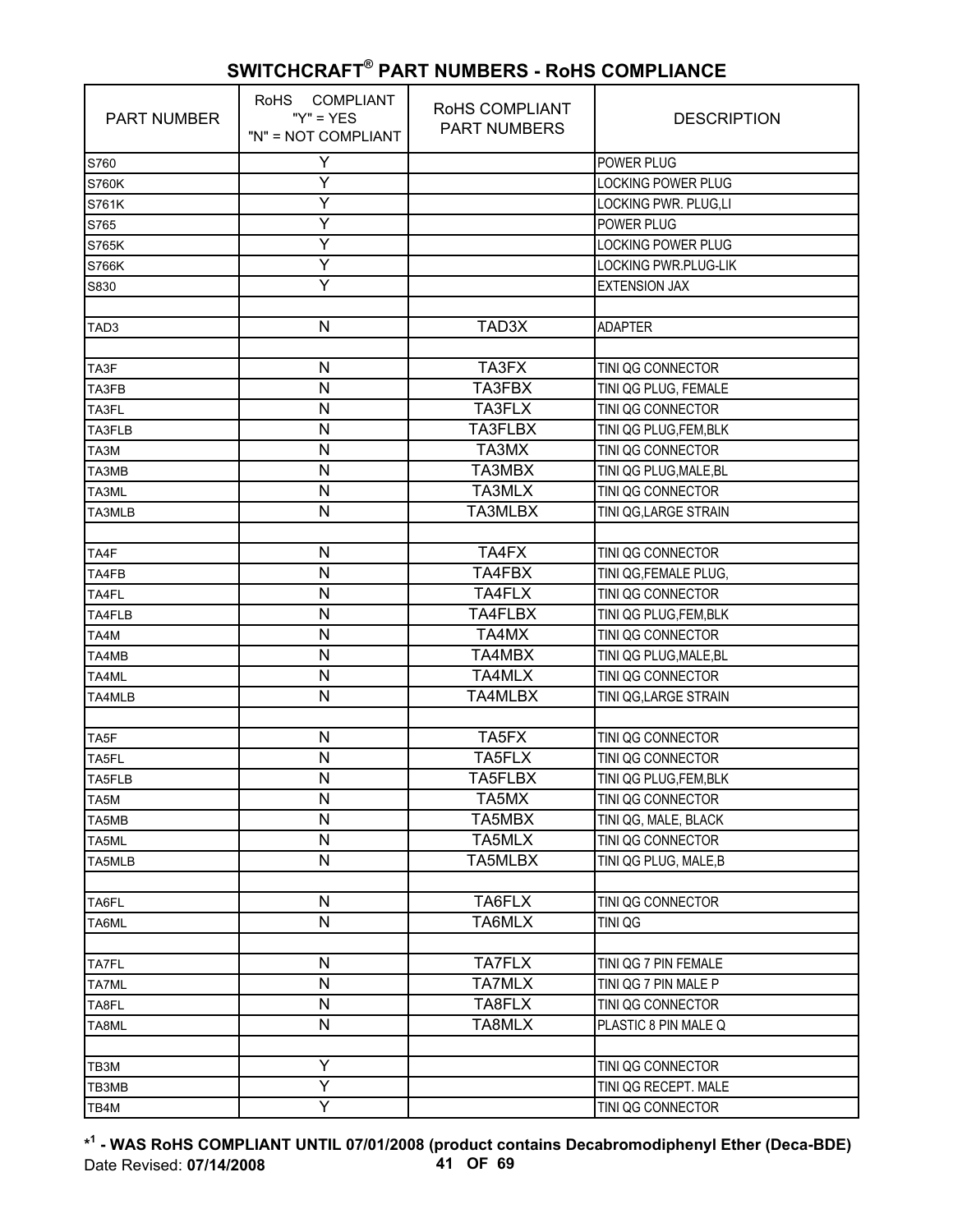| <b>PART NUMBER</b> | RoHS COMPLIANT<br>" $Y$ " = $YES$<br>"N" = NOT COMPLIANT | RoHS COMPLIANT<br><b>PART NUMBERS</b> | <b>DESCRIPTION</b>    |
|--------------------|----------------------------------------------------------|---------------------------------------|-----------------------|
| TB4MB              | Y                                                        |                                       | TINI QG RECEPT. MALE  |
| TB5M               | Υ                                                        |                                       | TINI QG CONNECTOR     |
| TB5MB              | Y                                                        |                                       | TINI QG RECEPT. MALE  |
| TB6M               | Y                                                        |                                       | TINI QG 6 PIN RECEP   |
| TB7M               | Y                                                        |                                       | TINI QG, 7 PIN MALE   |
| TB8M               | Y                                                        |                                       | TINI QG CONNECTOR     |
|                    |                                                          |                                       |                       |
| TQG3F              | Y                                                        |                                       | <b>TQG INSERT</b>     |
| TQG3M              | Y                                                        |                                       | <b>TQG INSERT</b>     |
| TQG4F              | Y                                                        |                                       | <b>TQG INSERT</b>     |
| TQG4M              | Y                                                        |                                       | <b>TQG INSERT</b>     |
| TQG5F              | Y                                                        |                                       | <b>TQG INSERT</b>     |
| TQG5M              | Y                                                        |                                       | <b>TQG INSERT</b>     |
|                    |                                                          |                                       |                       |
| <b>TRAPC3M</b>     | N                                                        | TRAPC3MX                              | TINI QG CNN., RGHT A  |
| <b>TRAPC3MS</b>    | N                                                        | TRAPC3MSX                             | TINI QG RECEP(SML)RA  |
| TRAPC3MS1          | N                                                        | TRAPC3MS1X                            | TINI QG RECEP(SML), R |
| TRAPC3M1           | N                                                        | TRAPC3M1X                             | TINI QG RECEPT, RAPC  |
| TRAPC4M            | N                                                        | TRAPC4MX                              | TINI QG RECEPTACLE,   |
| <b>TRAPC4MS</b>    | N                                                        | TRAPC4MSX                             | TINI QG RECEP(SML),R  |
| TRAPC4MS1          | N                                                        | TRAPC4MS1X                            | TINI QG RECEP(SML0,R  |
| TRAPC4M1           | N                                                        | TRAPC4M1X                             | TINI QG RECEPTACLE,   |
| TRAPC5M            | N                                                        | TRAPC5MX                              | TINI QG RECEPTACLE,   |
| TRAPC5M1           | N                                                        | TRAPC5M1X                             | TINI QG RECEPTABLE, R |
| TRAPC6M            | N                                                        | TRAPC6MX                              | TINI QG RECEPTACLE, R |
| TRAPC6M1           | N                                                        | TRAPC6M1X                             | TINI QG RECEPTACLE, R |
| <b>TRAPC7M</b>     | N                                                        | <b>TRAPC7MX</b>                       | TINI QG RECEPTACLE, R |
| TRAPC7M1           | N                                                        | TRAPC7M1X                             | TINI QG RECEPTACLE, R |
| TRAPC8M            | N                                                        | TRAPC8MX                              | TINI QG RECEPTACLE, R |
| TRAPC8M1           | N                                                        | TRAPC8M1X                             | TINI QG RECEPTACLE.R  |
|                    |                                                          |                                       |                       |
| TRASM3M            | N                                                        | TRASM3MX                              | TINI QG CONN., RGHT   |
| <b>TRASM3MS</b>    | N                                                        | TRASM3MSX                             | TINI QG RECEP(SML), S |
| TRASM3MS1          | N                                                        | TRASM3MS1X                            | TINI QG RECEP(SML),S  |
| TRASM3M1           | N                                                        | TRASM3M1X                             | TINI QG RECEPTACLE, S |
| TRASM4M            | N                                                        | TRASM4MX                              | TINI QG RECEPTACLE, S |
| TRASM4MS           | N                                                        | TRASM4MSX                             | TINI QG RECEP(SML), S |
| TRASM4MS1          | N                                                        | TRASM4MS1X                            | TINI QG RECEP(SML), S |
| TRASM4M1           | N                                                        | TRASM4M1X                             | TINI QG RECEPTACLE, S |
| TRASM5M            | N                                                        | TRASM5MX                              | TINI QG RECEPTACLE, S |
| TRASM5M1           | N                                                        | TRASM5M1X                             | TINI QG RECEPTACLE, S |
| TRASM6M            | N                                                        | TRASM6MX                              | TINI QG RECEPTACLE, S |
| TRASM6M1           | N                                                        | TRASM6M1X                             | TINI QG RECEPTACLE, S |
| <b>TRASM7M</b>     | N                                                        | <b>TRASM7MX</b>                       | TINI QG RECEPTACLE, S |
| TRASM7M1           | N                                                        | TRASM7M1X                             | TINI QG RECEPTACLE, S |
| TRASM8M            | N                                                        | TRASM8MX                              | TINI QG RECEPTACLE, S |
| TRASM8M1           | N                                                        | TRASM8M1X                             | TINI QG RECEPTACLE, S |

**\* 1 - WAS RoHS COMPLIANT UNTIL 07/01/2008 (product contains Decabromodiphenyl Ether (Deca-BDE)** Date Revised: **07/14/2008 42 OF 69**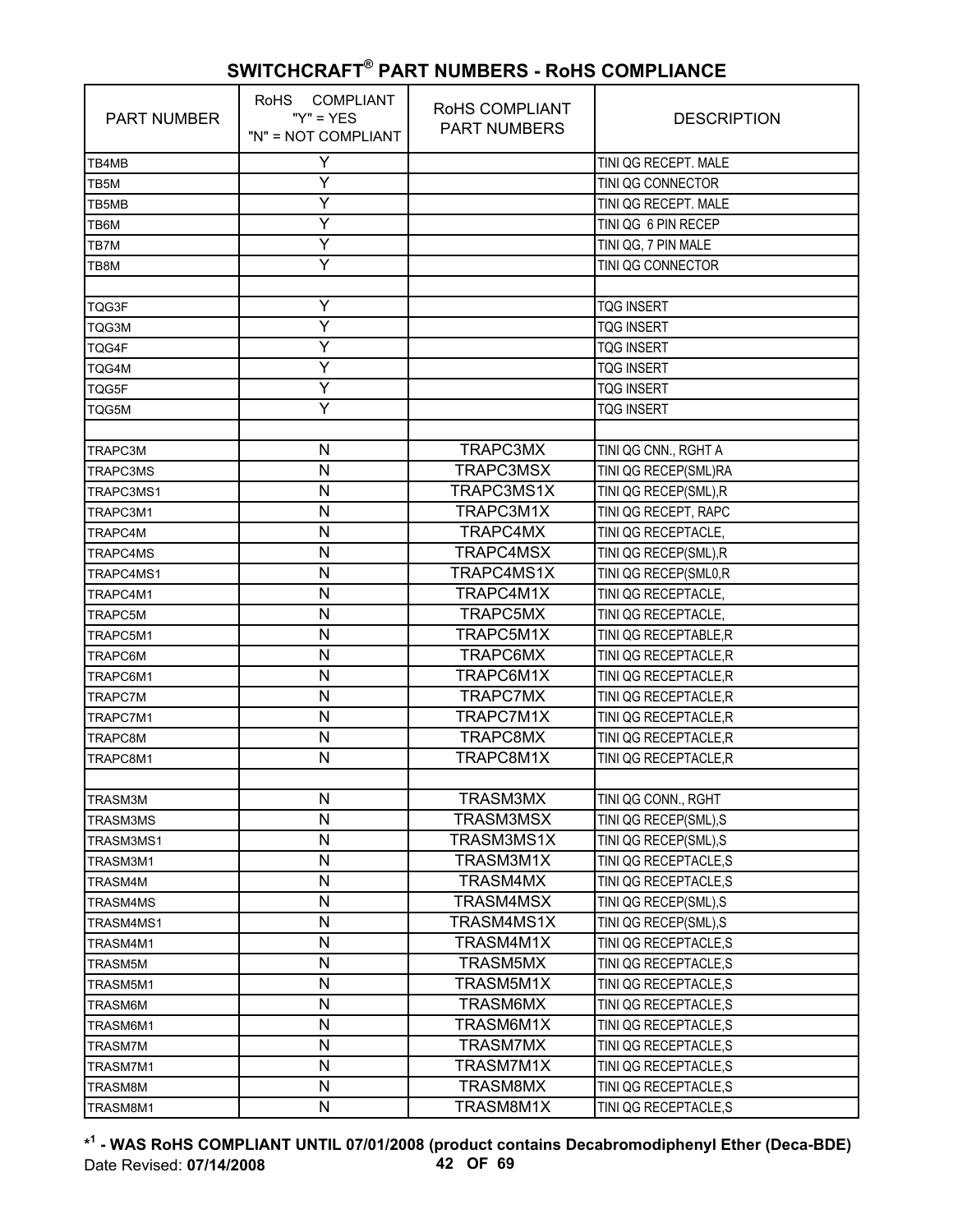| <b>PART NUMBER</b> | <b>COMPLIANT</b><br><b>RoHS</b><br>" $Y$ " = $YES$<br>"N" = NOT COMPLIANT | RoHS COMPLIANT<br><b>PART NUMBERS</b> | <b>DESCRIPTION</b>          |
|--------------------|---------------------------------------------------------------------------|---------------------------------------|-----------------------------|
|                    |                                                                           |                                       |                             |
| TRA3M              | Υ                                                                         |                                       | TINI QG CONNECTOR           |
| TRA6M              | Ÿ                                                                         |                                       | TINI QG,6 PIN, MALE         |
| TRA6MF             | Y                                                                         |                                       | TINI QG ADAPT               |
| TRG4M              | N                                                                         | TRG4MX                                | TINI QG REVERSE GENDER      |
|                    |                                                                           |                                       |                             |
| TR <sub>1PC</sub>  | Y                                                                         |                                       | MICRO JAX ASSEMBLY-P        |
| TR <sub>2</sub> A  | $\overline{Y}$                                                            |                                       | <b>MICRO JAX</b>            |
|                    |                                                                           |                                       |                             |
| TTEZNH10PIDC       | N                                                                         | TTEZNH10PIDCX                         | <b>EZ NORM IDC HARRNESS</b> |
| TTEZNH20PIDC       | N                                                                         | TTEZNH20PIDCX                         | EZ NORM, 2 RU, PPT W        |
| TTEZN10PCDL        | N                                                                         | TTEZN10PCDLX                          | EZ NORM, WIRED, CANN        |
| TTEZN10PDB25       | N                                                                         | TTEZN10PDB25X                         | EZ NORM JCKFLD, 1RU, D      |
| TTEZN10PDB25BG     | N                                                                         | TTEZN10PDB25BGX                       | EZ NORM, 1 RU, 25 D-SU      |
| TTEZN10PE38        | N                                                                         | TTEZN10PE38X                          | EZ NORM, 1 RU, 38 PI        |
| TTEZN10PE38BG      | N                                                                         | TTEZN10PE38BGX                        | EZ NORM, 1 RU, EDAC 38      |
| TTEZN10PE56        | N                                                                         | TTEZN10PE56X                          | EZ NORM, 1 RU, 56 PI        |
| TTEZN10PE56BG      | N                                                                         | TTEZN10PE56BGX                        | EZ NORM, 1 RU, EDAC 56      |
| TTEZN10PE90        | N                                                                         | TTEZN10PE90X                          | EZ NORM JCKFLD, 1RU E       |
| TTEZN10PE90BG      | N                                                                         | TTEZN10PE90BGX                        | EZ NORM JCKFLD, 1RU E       |
| TTEZN10PFA         | N                                                                         | TTEZN10PFAX                           | 1 3/4"WIRED FRT ACCE        |
| TTEZN10P3PIN       | N                                                                         | TTEZN10P3PINX                         | EZ NORM JACKFIELD, 1R       |
| TTEZN10P3PINBG     | N                                                                         | TTEZN10P3PINBGX                       | EZ NORM, 1 RU, 3 PINS       |
| TTEZN10SLB         | N                                                                         | TTEZN10SLBX                           | EZ NORM JACKFIELD 1R        |
| TTEZN10SLT         | N                                                                         | TTEZN10SLTX                           | EZ NORM JACKFIELD 1R        |
| TTEZN10WWB         | N                                                                         | TTEZN10WWBX                           | EZ NORM JACKFIELD 1,        |
| TTEZN10WWT         | N                                                                         | TTEZN10WWTX                           | EZ NORM JACKFIELD 1R        |
|                    |                                                                           |                                       |                             |
| TTEZN15PCDL        | $\mathsf{N}$                                                              | TTEZN15PCDLX                          | EZ NORM, 1.5 RU, CAN        |
| TTEZN15PDB25       | N                                                                         | TTEZN15PDB25X                         | EZ NORM, 1.5 RU, W/25       |
| TTEZN15PDB25BG     | N                                                                         | TTEZN15PDB25BGX                       | EZ NORM, 1.5 RU, 25 D-      |
| TTEZN15PE38        | Ν                                                                         | TTEZN15PE38X                          | EZ NORM, 1.5RU, W/38 P      |
| TTEZN15PE38BG      | N                                                                         | TTEZN15PE38BGX                        | EZ NORM, 1.5RU, 38 EDA      |
| TTEZN15PE56BG      | N                                                                         | TTEZN15PE56BGX                        | EZ NORM, 1.5 RU, 56 ED      |
| TTEZN15PE90        | N                                                                         | TTEZN15PE90X                          | EZ NORM, 1.5 RU, WIRED      |
| TTEZN15PIDC        | N                                                                         | TTEZN15PIDCX                          | EZ NORM JACKFIELD 1.        |
| TTEZN15P3PIN       | Ν                                                                         | TTEZN15P3PINX                         | EZ NORM, 1.5 RU, 3 P        |
| TTEZN15P3PINBG     | N                                                                         | TTEZN15P3PINBGX                       | EZ NORM, 1 RU, 3 PIN, B     |
| TTEZN15SLB         | N                                                                         | TTEZN15SLBX                           | EZ NORM, UNWIRED, 1.5R      |
| TTEZN15SLT         | N                                                                         | TTEZN15SLTX                           | EZ NORM, UNWIRED, 1.5R      |
| TTEZN15WWB         | N                                                                         | TTEZN15WWBX                           | EZ NORM, UNWIRED, 1.5R      |
| TTEZN15WWT         | Ν                                                                         | TTEZN15WWTX                           | EZ NORM, UNWIRED, 1.5       |
|                    |                                                                           |                                       |                             |
| TTEZN20PCDL        | N                                                                         | TTEZN20PCDLX                          | EZ NORM, 2RU, WIRED,        |
| TTEZN20PDB25       | N                                                                         | TTEZN20PDB25X                         | EZ NORM, 2 RU, W/25 PI      |
| TTEZN20PDB25BG     | N                                                                         | TTEZN20PDB25BGX                       | EZ NORM, 2 RU, 25 D-SU      |

**\* 1 - WAS RoHS COMPLIANT UNTIL 07/01/2008 (product contains Decabromodiphenyl Ether (Deca-BDE)** Date Revised: **07/14/2008 43 OF 69**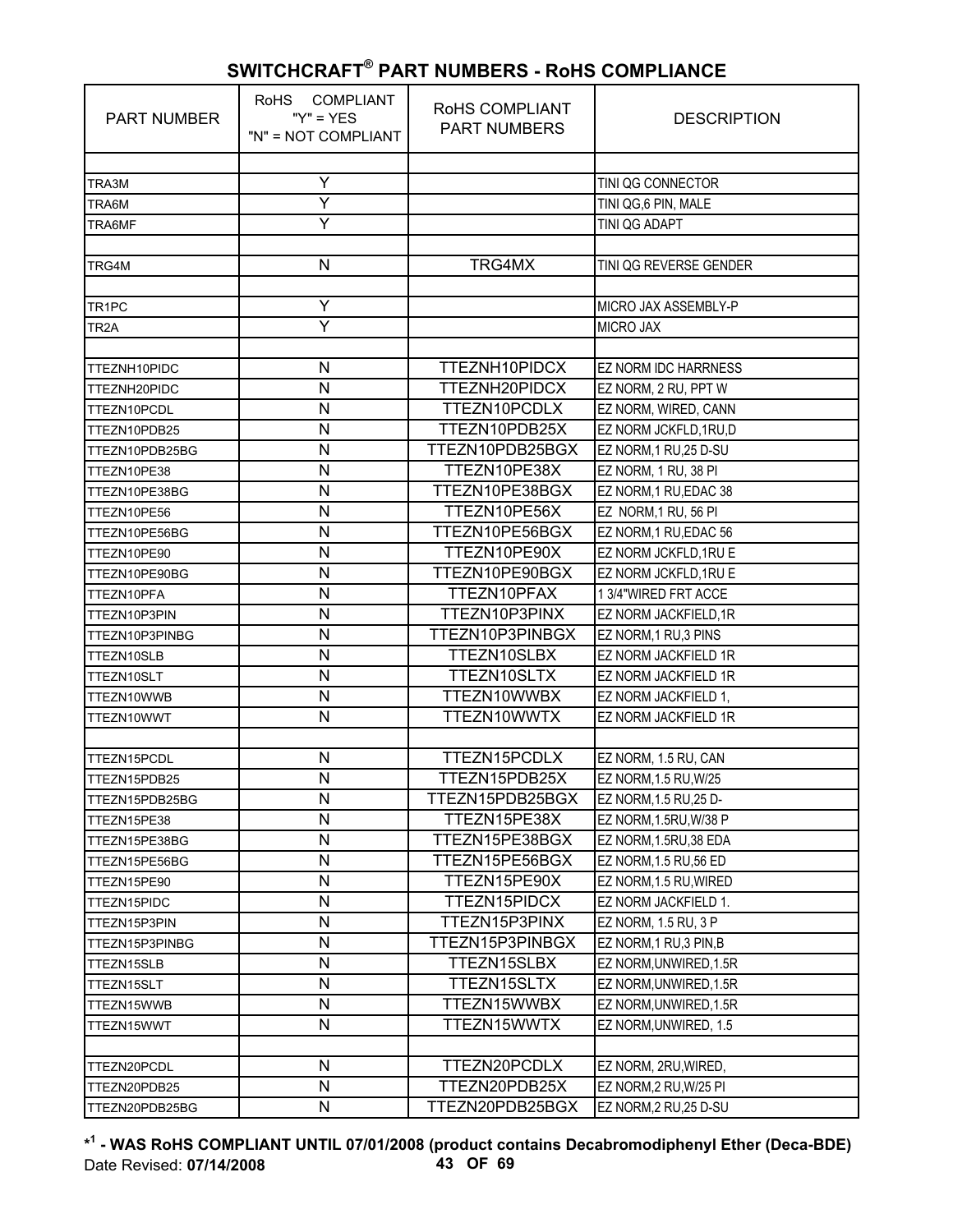| <b>PART NUMBER</b> | COMPLIANT<br><b>RoHS</b><br>" $Y$ " = $YES$<br>"N" = NOT COMPLIANT | ROHS COMPLIANT<br><b>PART NUMBERS</b> | <b>DESCRIPTION</b>          |
|--------------------|--------------------------------------------------------------------|---------------------------------------|-----------------------------|
| TTEZN20PE38        | Ν                                                                  | TTEZN20PE38X                          | EZ NORM, 2 RU, W/38 PI      |
| TTEZN20PE38BG      | N                                                                  | TTEZN20PE38BGX                        | EZ NORM, 2 RU, 38 EDAC      |
| TTEZN20PE56        | N                                                                  | TTEZN20PE56X                          | EZ NORM, 2 RU, 56 PIN       |
| TTEZN20PE56BG      | N                                                                  | TTEZN20PE56BGX                        | EZ NORM, 2 RU, EDAC 56      |
| TTEZN20PE90        | N                                                                  | TTEZN20PE90X                          | EZ NORM, 2 RU, WIRED,       |
| TTEZN20PIDC        | N                                                                  | TTEZN20PIDCX                          | EZ NORM JACKFIELD 2R        |
| TTEZN20P3PIN       | N                                                                  | TTEZN20P3PINX                         | EZ NORM, 2 RU, WIRED,       |
| TTEZN20P3PINBG     | N                                                                  | TTEZN20P3PINBGX                       | <b>EZ NORM JACKFIELD 2R</b> |
| TTEZN20SLB         | N                                                                  | TTEZN20SLBX                           | EZ NORM, 2RU, UNWIRED       |
| TTEZN20SLT         | N                                                                  | TTEZN20SLTX                           | <b>EZ NORM JACKFIELD 2R</b> |
| TTEZN20WWB         | N                                                                  | TTEZN20WWBX                           | EZ NORM, 2 RU, UNWIRED      |
| TTEZN20WWT         | N                                                                  | TTEZN20WWTX                           | EZ NORM, 2 RU, UNWIRE       |
|                    |                                                                    |                                       |                             |
| TTPFA96K1NO        | N                                                                  | TTPFA96K1NOX                          | 1 3/4" WIRED FRT ACC        |
| TTPFA96K1NS        | N                                                                  | TTPFA96K1NSX                          | 1 3/4" WIRED FRT ACC        |
|                    |                                                                    |                                       |                             |
| TTPH96K1NS         | N                                                                  | TTPH96K1NSX                           | UNBILICAL JKFLD             |
| TTPH96K3NO         | N                                                                  | TTPH96K3NOX                           | 3 1/2" WIRED UMBILIC        |
| TTPH96K3NS         | N                                                                  | TTPH96K3NSX                           | 3 1/2" WIRED UMBILIC        |
|                    |                                                                    |                                       |                             |
| TTP96ASFN          | N                                                                  | TTP96ASFNX                            | 1 3/4" UNWIRED TIE B        |
| TTP96ASHN          | N                                                                  | TTP96ASHNX                            | 1 3/4" UNWIRED TIE B        |
| TTP96ASNN          | N                                                                  | TTP96ASNNX                            | 1 3/4" UNWIRED TIE B        |
|                    |                                                                    |                                       |                             |
| TTP96EDACNO        | N                                                                  | TTP96EDACNOX                          | 1 3/4" WIRED JCKFLD         |
| TTP96EDACNS        | N                                                                  | TTP96EDACNSX                          | TTP96 WITH EDAC TERM        |
|                    |                                                                    |                                       |                             |
| TTP96K1FN          | N                                                                  | TTP96K1FNX                            | 1 3/4" UNWIRED P-KIT        |
| TTP96K1HN          | N                                                                  | TTP96K1HNX                            | 1 3/4" UNWIRED P-KIT        |
| TTP96K1NN          | N                                                                  | TTP96K1NNX                            | 13/4" UNWIRED P-KIT         |
|                    |                                                                    |                                       |                             |
| TTP96K3BPNS        | N                                                                  | TTP96K3BPNSX                          | 3 1/2" UNWIRED IDC B        |
| TTP96K3FN          | N                                                                  | TTP96K3FNX                            | 3 1/2" UNWIRED P-KIT        |
| TTP96K3HN          | N                                                                  | TTP96K3HNX                            | 3 1/2" UNWIRED P-KIT        |
| TTP96K3NN          | N                                                                  | TTP96K3NNX                            | 3 1/2" UNWIRED P-KIT        |
| TTP96K3NS          | N                                                                  | TTP96K3NSX                            | 3 1/2" WIRED JACKFIE        |
|                    |                                                                    |                                       |                             |
| TTP96K5BPNO        | $\mathsf{N}$                                                       | TTP96K5BPNOX                          | 5 1/4" UNWIRED IDC B        |
|                    |                                                                    |                                       |                             |
| TT1BK              | N                                                                  | TT1BKX                                | SNGLE 3COND, PATCH CO       |
| TT <sub>1</sub> BL | N                                                                  | TT1BLX                                | TT PATCH CORD, 1FT,         |
| TT1GN              | N                                                                  | TT1GNX                                | SNGLE 3COND.PTCH COR        |
| TT1GY              | N                                                                  | TT1GYX                                | TT PATCH CORD, 1FT,         |
| TT <sub>10</sub>   | $\mathsf{N}$                                                       | TT <sub>1</sub> OX                    | SNGLE 3COND.PTCH COR        |
| TT <sub>1</sub> P  | N                                                                  | TT <sub>1</sub> PX                    | TT PATCH CORD, 1FT,         |
| TT <sub>1R</sub>   | N                                                                  | TT1RX                                 | SNGLE 3COND, PTCH COR       |
| TT1Y               | $\mathsf{N}$                                                       | TT1YX                                 | SNGLE 3COND, PTCH COR       |

**\* 1 - WAS RoHS COMPLIANT UNTIL 07/01/2008 (product contains Decabromodiphenyl Ether (Deca-BDE)** Date Revised: **07/14/2008 44 OF 69**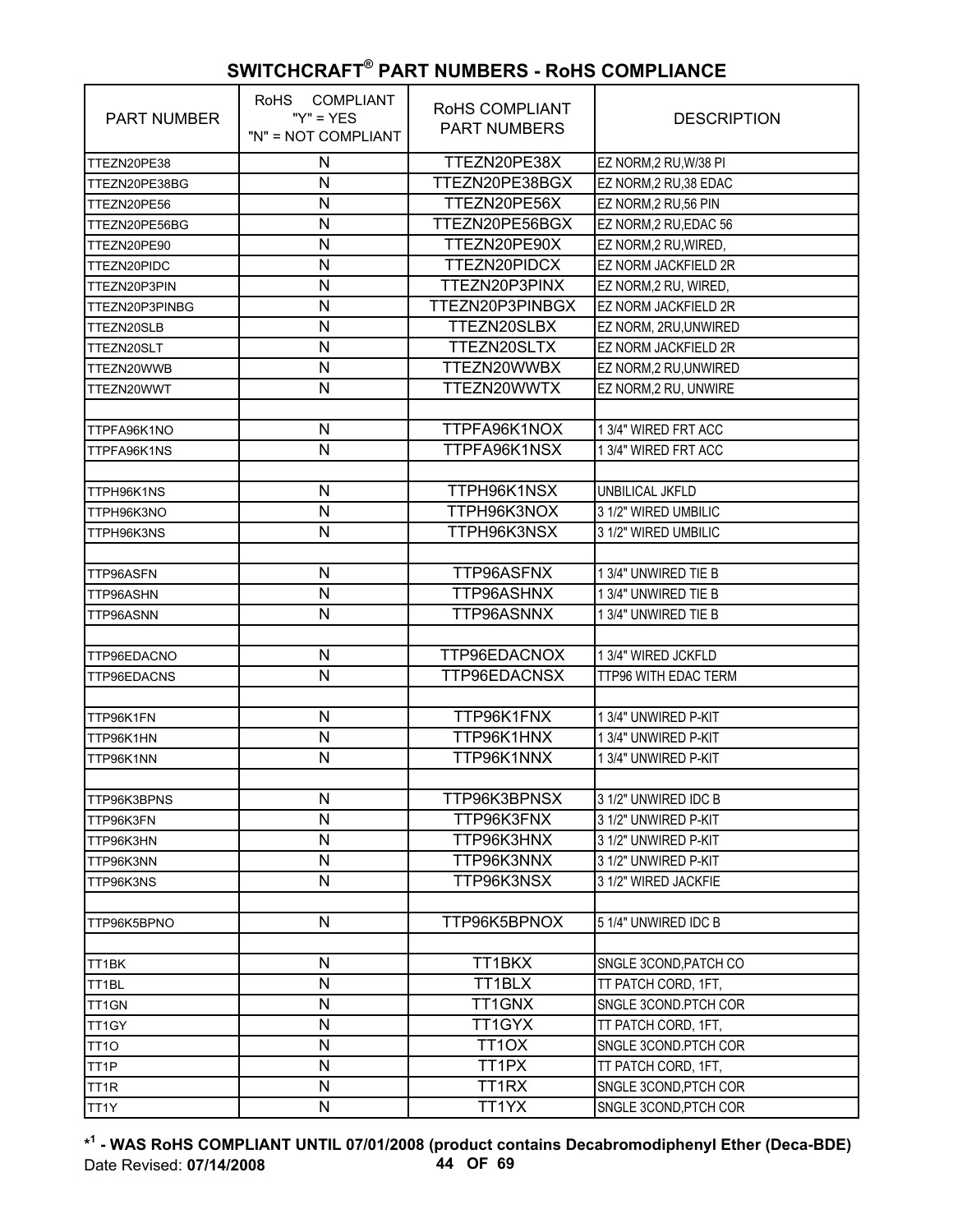| <b>PART NUMBER</b> | <b>COMPLIANT</b><br><b>RoHS</b><br>" $Y$ " = $YES$<br>"N" = NOT COMPLIANT | <b>ROHS COMPLIANT</b><br><b>PART NUMBERS</b> | <b>DESCRIPTION</b>      |
|--------------------|---------------------------------------------------------------------------|----------------------------------------------|-------------------------|
|                    |                                                                           |                                              |                         |
| TT10BK             | N                                                                         | TT10BKX                                      | SNGLE 3COND, PTCH COR   |
| TT10BL             | N                                                                         | TT10BLX                                      | SNGLE 3COND, PTCH COR   |
| TT10GN             | N                                                                         | TT10GNX                                      | SNGLE 3COND, PTCH COR   |
| TT10GY             | N                                                                         | TT10GYX                                      | SNGLE 3COND, PTCH COR   |
| <b>TT10O</b>       | N                                                                         | <b>TT10OX</b>                                | SNGLE 3COND, PTCH COR   |
| TT10P              | N                                                                         | TT10PX                                       | SNGLE 3COND, PTCH COR   |
| TT10R              | N                                                                         | TT10RX                                       | SNGLE 3COND, PTCH COR   |
| <b>TT10Y</b>       | N                                                                         | TT10YX                                       | SNGLE 3COND, PTCH COR   |
|                    |                                                                           |                                              |                         |
| <b>TT104</b>       | N                                                                         | <b>TT104X</b>                                | <b>TT PATCH CORD</b>    |
| <b>TT107</b>       | N                                                                         | <b>TT107X</b>                                | TT PATCH CORD           |
| <b>TT108</b>       | N                                                                         | <b>TT108X</b>                                | <b>TT PATCH CORD</b>    |
| <b>TT121</b>       | N                                                                         | <b>TT121X</b>                                | TT PATCH CORD           |
| <b>TT122</b>       | N                                                                         | <b>TT122X</b>                                | TT PATCH CORD           |
| <b>TT123</b>       | N                                                                         | <b>TT123X</b>                                | <b>TT PATCH CORD</b>    |
| <b>TT124</b>       | N                                                                         | <b>TT124X</b>                                | TT PATCH CORD           |
| <b>TT126</b>       | N                                                                         | <b>TT126X</b>                                | <b>TT PATCH CORD</b>    |
| <b>TT127</b>       | N                                                                         | <b>TT127X</b>                                | TT PATCH CORD           |
| TT128              | N                                                                         | <b>TT128X</b>                                | TT PATCH CORD           |
| <b>TT129</b>       | N                                                                         | <b>TT129X</b>                                | <b>TT PATCH CORD</b>    |
| <b>TT161</b>       | N                                                                         | $\overline{T1161}$ X                         | TT PATCH CORD           |
| <b>TT162</b>       | N                                                                         | <b>TT162X</b>                                | <b>TT PATCH CORD</b>    |
| TT163              | N                                                                         | <b>TT163X</b>                                | TT PATCH CORD           |
| <b>TT164</b>       | N                                                                         | <b>TT164X</b>                                | TT PATCH CORD           |
| <b>TT165</b>       | N                                                                         | <b>TT165X</b>                                | <b>TT PATCH CORD</b>    |
| <b>TT166</b>       | N                                                                         | <b>TT166X</b>                                | TT PATCH CORD           |
| <b>TT167</b>       | N                                                                         | <b>TT167X</b>                                | <b>TT PATCH CORD</b>    |
| <b>TT168</b>       | N                                                                         | <b>TT168X</b>                                | TT PATCH CORD           |
| TT169              | N                                                                         | <b>TT169X</b>                                | TT PATCH CORD           |
|                    |                                                                           |                                              |                         |
| TT2BK              | N                                                                         | TT2BKX                                       | SNGLE 3COND, PTCH COR   |
| TT2BL              | N                                                                         | TT2BLX                                       | SNGLE 3COND, PTCH COR   |
| TT <sub>2GN</sub>  | N                                                                         | TT2GNX                                       | SNGLE 3COND PTCH COR    |
| TT2GY              | N                                                                         | TT2GYX                                       | SNGLE 3COND, PTCH COR   |
| TT <sub>20</sub>   | N                                                                         | TT <sub>2</sub> OX                           | SNGLE 3 COND PTCH CO    |
| TT <sub>2</sub> P  | N                                                                         | TT2PX                                        | SNGLE 3COND, PTCH COR   |
| TT <sub>2R</sub>   | $\mathsf{N}$                                                              | TT2RX                                        | SNGLE 3 COND PTCH CO    |
| TT <sub>2</sub> Y  | N                                                                         | TT2YX                                        | SNGLE 3COND, PATCH CO   |
|                    |                                                                           |                                              |                         |
| TT203              | N                                                                         | <b>WILL ADVISE</b>                           | <b>TERMINATING PLUG</b> |
| <b>TT204</b>       | $\mathsf{N}$                                                              | <b>WILL ADVISE</b>                           | <b>TERMINATING PLUG</b> |
| <b>TT206</b>       | Y                                                                         |                                              | 3 CONDUCTOR DUMMY       |
| <b>TT208</b>       | N                                                                         | <b>WILL ADVISE</b>                           | LOOPING PLUG            |
| TT210              | Y                                                                         |                                              | TWIN DUMMY PLUG 3 CO    |
| <b>TT251</b>       | Υ                                                                         |                                              | TT PHONE PLUG           |
| TT253              | Υ                                                                         |                                              | TT PHONE PLUG           |

**\* 1 - WAS RoHS COMPLIANT UNTIL 07/01/2008 (product contains Decabromodiphenyl Ether (Deca-BDE)** Date Revised: **07/14/2008 45 OF 69**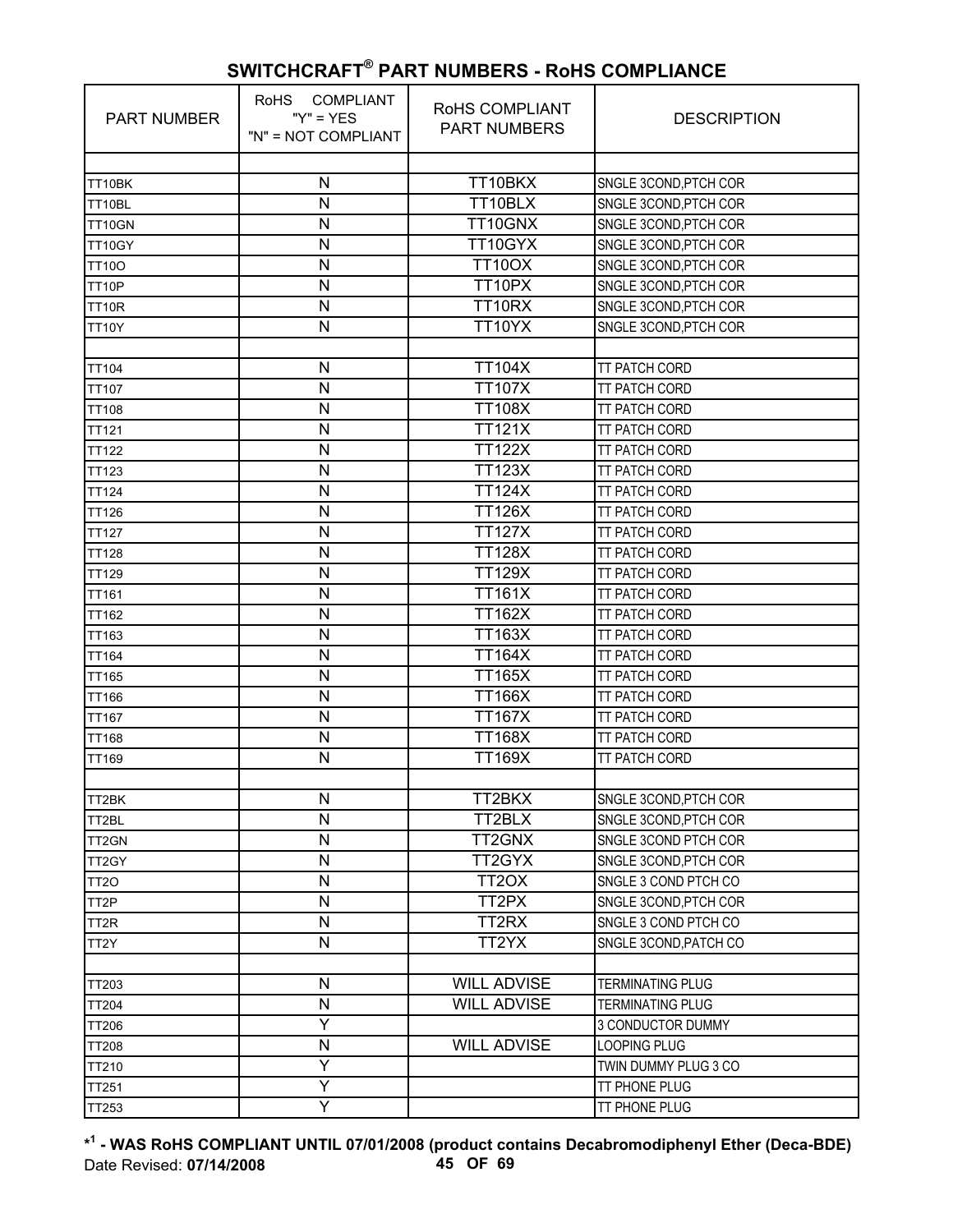| <b>PART NUMBER</b> | RoHS COMPLIANT<br>" $Y$ " = $YES$<br>"N" = NOT COMPLIANT | ROHS COMPLIANT<br><b>PART NUMBERS</b> | <b>DESCRIPTION</b>            |
|--------------------|----------------------------------------------------------|---------------------------------------|-------------------------------|
| <b>TT253N</b>      | Υ                                                        |                                       | NICKEL PLATED TT PHO          |
| <b>TT253NC</b>     | Υ                                                        |                                       | TT PLUG, LARGE CLAMP,         |
| <b>TT254</b>       | Y                                                        |                                       | PLUG ASY 3 COND-RED           |
| <b>TT254N</b>      | Y                                                        |                                       | NICKEL PLATED TT PHO          |
| <b>TT254NC</b>     | Ÿ                                                        |                                       | TT PLUG, LARGE CLAMP          |
| TT263              | Y                                                        |                                       | TWIN PLUG ASSY 3 CON          |
| TT273              | Υ                                                        |                                       | TT EXTENSION JAX              |
|                    |                                                          |                                       |                               |
| TT3BK              | N                                                        | TT3BKX                                | SNGLE 3COND, PTCH COR         |
| TT3BL              | $\mathsf{N}$                                             | TT3BLX                                | SNGLE 3COND, PTCH COR         |
| TT3GN              | N                                                        | TT3GNX                                | TT PATCH CORD, 3FT,           |
| TT3GY              | N                                                        | TT3GYX                                | TT PATCH CORD, 3FT,           |
| TT <sub>30</sub>   | N                                                        | TT3OX                                 | TT PATCH CORD, 3FT, O         |
| TT3P               | N                                                        | TT3PX                                 | TT PATCH CORD, 3FT,           |
| TT3R               | N                                                        | TT3RX                                 | SNGLE 3COND, PATCH CO         |
| TT3Y               | $\mathsf{N}$                                             | TT3YX                                 | SNGLE 3COND.PTCH COR          |
|                    |                                                          |                                       |                               |
| TT32B              | N                                                        | TT32BX (Not Military)                 | TELEPHONE JACK ASSY M641/19-2 |
| TT32BNY            | N                                                        | TT32BNYX                              | TT32B WITH FLARED TE          |
| TT34B              | N                                                        | TT34BX (Not Military)                 | TELEPHONE JACK ASSY M641/19-4 |
| TT34BDC            | $\mathsf{N}$                                             | TT34BDCX                              | TT JAX                        |
| TT34BNY            | N                                                        | TT34BNYX                              | TT34B WITH FLARED TE          |
|                    |                                                          |                                       |                               |
| TT4BK              | N                                                        | TT4BKX                                | SNGLE 3COND.PTCH COR          |
| TT4BL              | N                                                        | TT4BLX                                | TT PATCH CORD, 4FT,           |
| TT4GN              | $\mathsf{N}$                                             | TT4GNX                                | TT PATCH CORD, 4FT,           |
| TT4GY              | N                                                        | TT4GYX                                | TT PATCH CORD, 4FT,           |
| TT <sub>40</sub>   | N                                                        | TT4OX                                 | SNGLE 3COND, PTCH COR         |
| TT4P               | N                                                        | TT4PX                                 | TT PATCH CORD, 4FT,           |
| TT4R               | N                                                        | TT4RX                                 | SNGLE 3 COND PTCH CO          |
| TT4Y               | N                                                        | TT4YX                                 | SNGLE 3COND, PTCH COR         |
|                    |                                                          |                                       |                               |
| TT5BK              | N                                                        | TT5BKX                                | TT PATCH CORD, 5FT,           |
| TT5BL              | N                                                        | TT5BLX                                | TT PATCH CORD, 5FT,           |
| TT5GN              | $\mathsf{N}$                                             | TT5GNX                                | SNGLE 3COND, PTCH COR         |
| TT5GY              | N                                                        | TT5GYX                                | TT PATCH CORD, 5FT,           |
| TT <sub>50</sub>   | N                                                        | TT <sub>5</sub> OX                    | TT PATCH CORD, 5FT,           |
| TT <sub>5</sub> P  | N                                                        | TT5PX                                 | TT PATCH CORD, 5FT,           |
| TT5R               | N                                                        | TT5RX                                 | SNGLE 3COND, PTCH COR         |
| TT5Y               | $\mathsf{N}$                                             | TT5YX                                 | TT PATCH CORD, 5FT,           |
|                    |                                                          |                                       |                               |
| <b>TT501</b>       | Υ                                                        |                                       | <b>DESIGNATION STRIP KI</b>   |
| <b>TT504</b>       | Y                                                        |                                       | <b>DESIGN STRIP KIT</b>       |
| <b>TT505</b>       | Y                                                        |                                       | <b>PANEL INSERT</b>           |
| <b>TT510</b>       | Ÿ                                                        |                                       | <b>HOLE PLUG</b>              |
| TT5121             | Y                                                        |                                       | SIGNAL PLUGS                  |
| TT5122             | Y                                                        |                                       | SIGNAL PLUG                   |

**\* 1 - WAS RoHS COMPLIANT UNTIL 07/01/2008 (product contains Decabromodiphenyl Ether (Deca-BDE)** Date Revised: **07/14/2008 46 OF 69**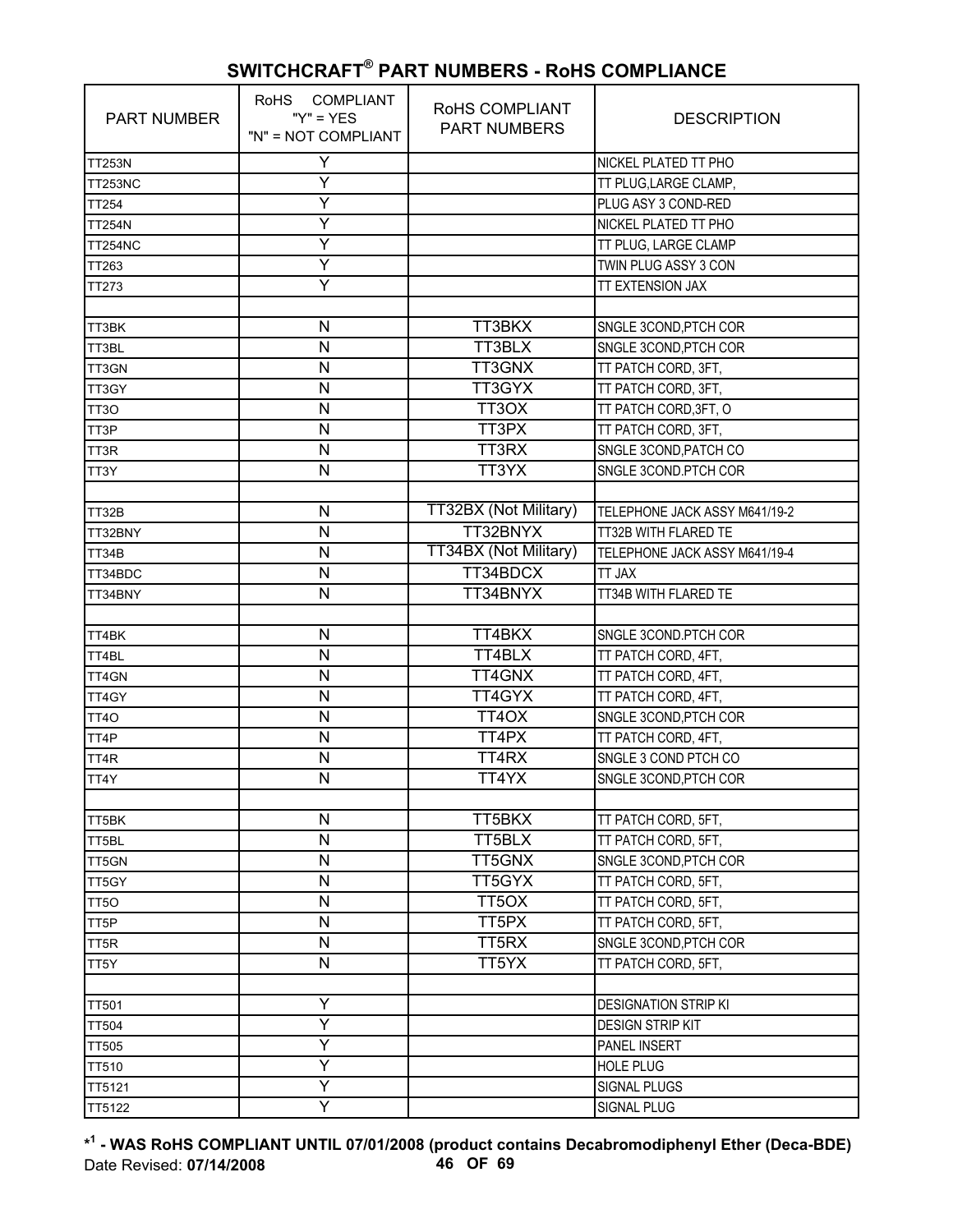| <b>PART NUMBER</b> | RoHS COMPLIANT<br>" $Y$ " = $YES$<br>"N" = NOT COMPLIANT | RoHS COMPLIANT<br><b>PART NUMBERS</b> | <b>DESCRIPTION</b>      |
|--------------------|----------------------------------------------------------|---------------------------------------|-------------------------|
| TT5131             | Υ                                                        |                                       | <b>SIGNAL PLUGS</b>     |
| TT5132             | Υ                                                        |                                       | <b>SIGNAL PLUGS</b>     |
| TT5133             | Ÿ                                                        |                                       | <b>SIGNAL PLUGS</b>     |
| TT5134             | Υ                                                        |                                       | <b>SIGNAL PLUGS</b>     |
| TT5135             | Ÿ                                                        |                                       | <b>SIGNAL PLUG</b>      |
| TT5138             | Y                                                        |                                       | <b>SIGNAL PLUGS</b>     |
| TT5151             | Υ                                                        |                                       | <b>DUMMY PLUG</b>       |
| TT5152             | Y                                                        |                                       | <b>DUMMY TT PLUG</b>    |
| TT5155             | Y                                                        |                                       | <b>DUMMY PLUG</b>       |
|                    |                                                          |                                       |                         |
| <b>TT516</b>       | Υ                                                        |                                       | <b>DESIGN STRIP KIT</b> |
|                    |                                                          |                                       |                         |
| TT6BK              | $\mathsf{N}$                                             | TT6BKX                                | TT PATCH CORD, 6FT B    |
| TT6BL              | $\mathsf{N}$                                             | TT6BLX                                | TT PATCH CORD, 6FT,     |
| TT6GN              | $\mathsf{N}$                                             | TT6GNX                                | TT PATCH CORD, 6FT,     |
| TT6GY              | ${\sf N}$                                                | TT6GYX                                | SNGLE 3COND, PTCH COR   |
| TT6O               | $\mathsf{N}$                                             | TT6OX                                 | TT PATCH CORD, ORANG    |
| TT6P               | $\mathsf{N}$                                             | TT6PX                                 | SNGLE 3COND, PTCH COR   |
| TT6R               | $\mathsf{N}$                                             | TT6RX                                 | TT PATCH CORD, 6FT,     |
| TT6Y               | $\mathsf{N}$                                             | TT6YX                                 | TT PATCH CORD, 6FT,     |
|                    |                                                          |                                       |                         |
| TT7BK              | ${\sf N}$                                                | TT7BKX                                | TT PATCH CORD, 7FT,     |
| TT7BL              | $\mathsf{N}$                                             | <b>TT7BLX</b>                         | TT PATCH CORD 7FT, B    |
| TT7GN              | N                                                        | <b>TT7GNX</b>                         | TT PATCH CORD, 7FT,     |
| TT7GY              | $\mathsf{N}$                                             | TT7GYX                                | TT PATCH CORD, 7FT,     |
| TT7O               | $\mathsf{N}$                                             | TT70X                                 | TT PATCH CORD, 7FT,     |
| TT7P               | N                                                        | TT7PX                                 | TT PATCH CORD, 7FT,     |
| TT7R               | $\mathsf{N}$                                             | <b>TT7RX</b>                          | TT PATCH CORD, 7FT,     |
| TT7Y               | $\mathsf{N}$                                             | TT7YX                                 | TT PATCH CORD, 7FT,     |
|                    |                                                          |                                       |                         |
| <b>TT741</b>       | $\mathsf{N}$                                             | <b>TT741X</b>                         | <b>TT PATCH CORD</b>    |
| <b>TT742</b>       | N                                                        | <b>TT742X</b>                         | TT PATCH CORD           |
| <b>TT744</b>       | $\mathsf{N}$                                             | <b>TT744X</b>                         | TT PATCH CORD           |
| TT746              | $\mathsf{N}$                                             | <b>TT746X</b>                         | <b>TT PATCH CORD</b>    |
| <b>TT747</b>       | $\mathsf{N}$                                             | <b>TT747X</b>                         | TT PATCH CORD           |
| <b>TT748</b>       | ${\sf N}$                                                | <b>TT748X</b>                         | TT PATCH CORD           |
| <b>TT749</b>       | ${\sf N}$                                                | <b>TT749X</b>                         | TT PATCH CORD           |
|                    |                                                          |                                       |                         |
| TT8BK              | $\mathsf{N}$                                             | TT8BKX                                | SNGLE 3COND, PTCH COR   |
| TT8BL              | $\mathsf{N}$                                             | TT8BLX                                | SNGLE 3COND, PTCH COR   |
| TT8GN              | ${\sf N}$                                                | TT8GNX                                | SNGLE 3CON, PTCH CORD   |
| TT8GY              | ${\sf N}$                                                | TT8GYX                                | SNGLE 3COND, PTCH COR   |
| TT8O               | $\mathsf{N}$                                             | TT8OX                                 | SNGLE 3COND, PTCH COR   |
| TT8P               | $\mathsf{N}$                                             | TT8PX                                 | SNGLE 3COND, PTCH COR   |
| TT8R               | $\mathsf{N}$                                             | TT8RX                                 | SNGLE 3COND, PTCH COR   |
| TT8Y               | ${\sf N}$                                                | TT8YX                                 | SNGLE 3COND, PTCH COR   |
|                    |                                                          |                                       |                         |

**\* 1 - WAS RoHS COMPLIANT UNTIL 07/01/2008 (product contains Decabromodiphenyl Ether (Deca-BDE)** Date Revised: **07/14/2008 47 OF 69**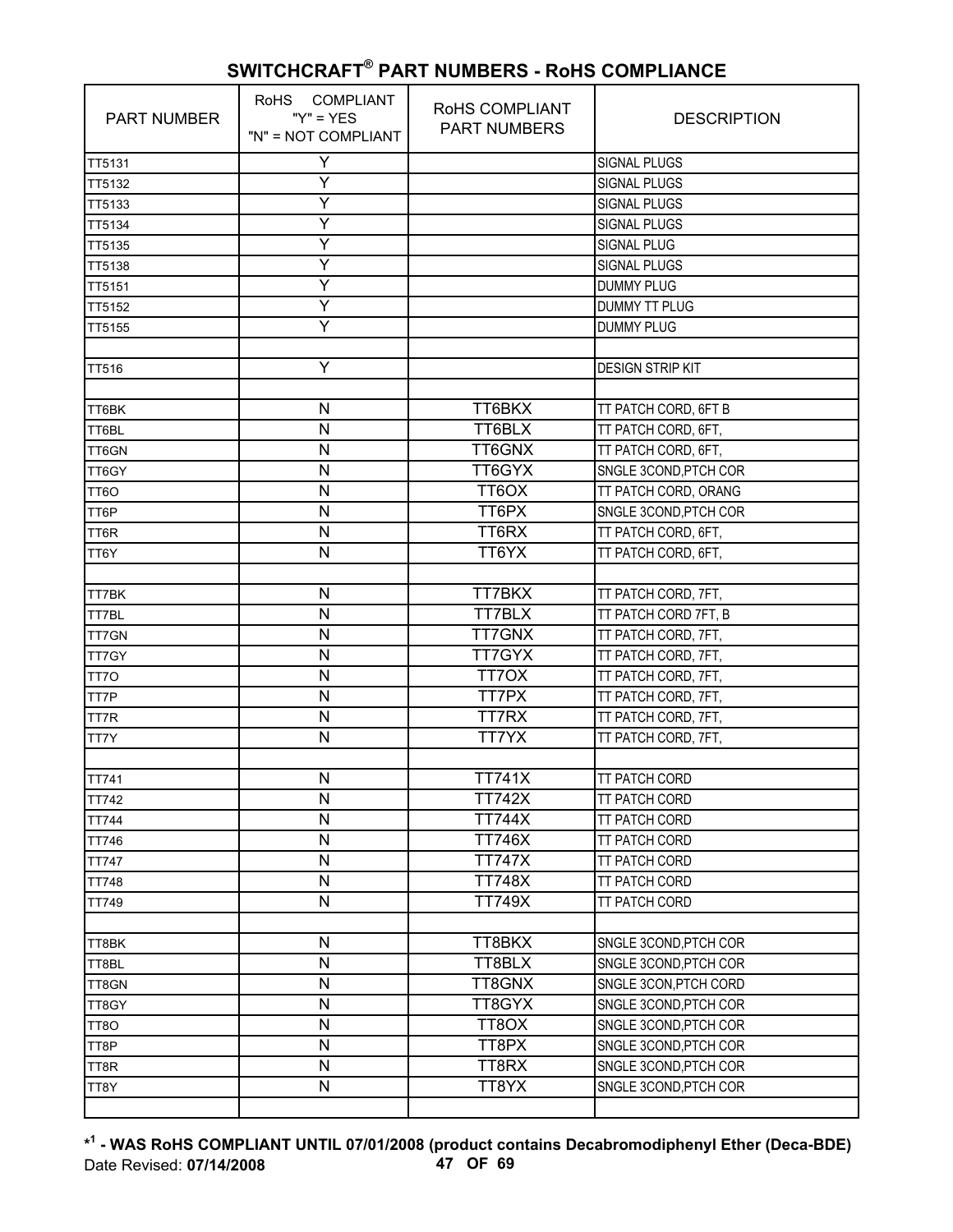| <b>PART NUMBER</b> | RoHS COMPLIANT<br>" $Y$ " = $YES$<br>"N" = NOT COMPLIANT | RoHS COMPLIANT<br><b>PART NUMBERS</b> | <b>DESCRIPTION</b>         |
|--------------------|----------------------------------------------------------|---------------------------------------|----------------------------|
| TT9BK              | ${\sf N}$                                                | TT9BKX                                | SNGLE 3 COND, PTCH CO      |
| TT9BL              | $\mathsf{N}$                                             | TT9BLX                                | SNGLE 3COND, PTCH COR      |
| TT9GN              | N                                                        | TT9GNX                                | SNGLE 3COND, PTCH COR      |
| TT9GY              | N                                                        | TT9GYX                                | TT PATCH CORD, GRAY        |
| TT9O               | $\mathsf{N}$                                             | TT9OX                                 | SNGLE 3 COND, PTCH CO      |
| TT9P               | $\mathsf{N}$                                             | TT9PX                                 | SNGLE 3 COND, PTC COR      |
| TT9R               | $\mathsf{N}$                                             | TT9RX                                 | SNGLE 3 COND, PTCH CO      |
| TT9Y               | N                                                        | TT9YX                                 | SNGLE 3COND, PTCH COR      |
|                    |                                                          |                                       |                            |
| TT93002            | ${\sf N}$                                                | <b>WILL ADVISE</b>                    | TT MOD JACK PANEL          |
| TT93302            | $\mathsf{N}$                                             | <b>WILL ADVISE</b>                    | TT MOD JACK PANEL          |
| TT93602            | $\mathsf{N}$                                             | <b>WILL ADVISE</b>                    | TT MOD JACK PANEL          |
|                    |                                                          |                                       |                            |
| TT96EDACNO         | $\mathsf{N}$                                             | TT96EDACNOX                           | 1 3/4" WIRED STEREO        |
| TT96EDACNS         | $\overline{\mathsf{N}}$                                  | TT96EDACNSX                           | 1 3/4" WIRED STEREO        |
|                    |                                                          |                                       |                            |
| TYEF02             | Υ                                                        |                                       | ESCUTCHEON, PLASTIC        |
|                    |                                                          |                                       |                            |
| TY3F               | Υ                                                        |                                       | TINI QG CONNECTOR          |
| TY3FPC             | Ÿ                                                        |                                       | TINI QG CONNECTOR          |
| TY4F               | Ÿ                                                        |                                       | TINI QG CONNECTOR          |
| TY4FPC             | Y                                                        |                                       | TINI QG CONNECTOR          |
| TY5F               | Ÿ                                                        |                                       | TINI QG CONNECTOR          |
| TY5FPC             | Ý                                                        |                                       | TINI QG CONNECTOR          |
|                    |                                                          |                                       |                            |
| T10581             | Υ                                                        |                                       | <b>HANDLE</b>              |
| T10711             | Υ                                                        |                                       | <b>KNURL NUT</b>           |
| T127410            | Y                                                        |                                       | <b>GUITAR SWITCH KNOB,</b> |
| T12742             | Y                                                        |                                       | <b>GUITAR SWITCH KNOB,</b> |
| T12745             | <b>WILL ADVISE</b>                                       |                                       | <b>GUITAR SWITCH KNOB,</b> |
| T16591             | <b>WILL ADVISE</b>                                       |                                       | <b>HANDLE</b>              |
| T1987              | <b>WILL ADVISE</b>                                       |                                       | PLUG ASSEM                 |
| T2160              | <b>WILL ADVISE</b>                                       |                                       | KNURLED NUT                |
|                    |                                                          |                                       |                            |
| T3F                | N                                                        | T3FX                                  | Q.G. CONN.W/SWITCH 3       |
|                    |                                                          |                                       |                            |
| UJ1                | Y                                                        |                                       | UNI JAX                    |
| UJ2A               | Υ                                                        |                                       | UNI JAX                    |
| UJ2B               | Υ                                                        |                                       | UNI JAX                    |
| UJ4B               | Y                                                        |                                       | UNI JAX                    |
|                    |                                                          |                                       |                            |
| USBAB165           | N                                                        | USBAB165X                             | USB CABLE A TO B, 5        |
| USBAB33            | N                                                        | USBAB33X                              | USB CABLE A TO B, 1        |
| USBAB66            | N                                                        | USBAB66X                              | USB CABLE A TO B, 2        |
| USBAB99            | $\mathsf{N}$                                             | USBAB99X                              | USB CABLE A TO B, 3        |
| USBAS165           | N                                                        | USBAS165X                             | USB A TO STOB CABLE,       |
| USBAS33            | ${\sf N}$                                                | USBAS33X                              | USB A TO STOB CABLE,       |

**\* 1 - WAS RoHS COMPLIANT UNTIL 07/01/2008 (product contains Decabromodiphenyl Ether (Deca-BDE)** Date Revised: **07/14/2008 48 OF 69**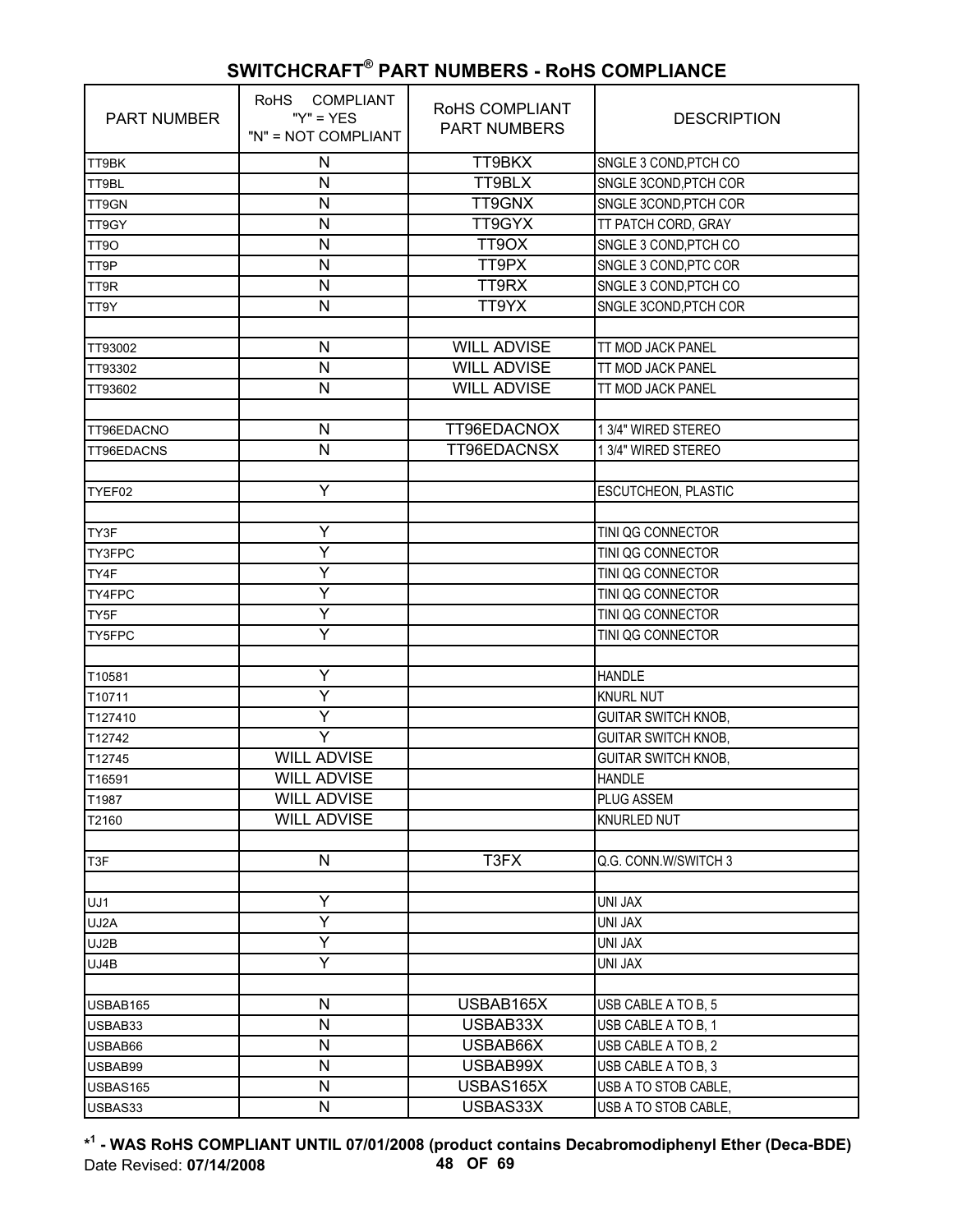| <b>PART NUMBER</b> | RoHS COMPLIANT<br>" $Y$ " = $YES$<br>"N" = NOT COMPLIANT | RoHS COMPLIANT<br><b>PART NUMBERS</b> | <b>DESCRIPTION</b>      |
|--------------------|----------------------------------------------------------|---------------------------------------|-------------------------|
| USBAS66            | ${\sf N}$                                                | USBAS66X                              | USB A TO STOB CABLE,    |
| USBAS99            | N                                                        | USBAS99X                              | USB A TO STOB CABLE,    |
|                    |                                                          |                                       |                         |
| <b>US001</b>       | Υ                                                        |                                       | <b>UNI SWITCH</b>       |
| US001PC            | Ÿ                                                        |                                       | <b>UNI SWITCH</b>       |
| <b>US001ST</b>     | Ÿ                                                        |                                       | UNI SWITCH              |
|                    |                                                          |                                       |                         |
| VAPK1HDNNT         | N                                                        | VAPK1HDNNTX                           | VID/AUD PATCHBAY, 1 R   |
| VAPK1HDNT          | N                                                        | VAPK1HDNTX                            | VID/AUD PATCHBAY, 1 R   |
| VAPK1HDN75T        | ${\sf N}$                                                | VAPK1HDN75TX                          | VID/AUD PATCHBAY, 1RU   |
| VAPK1HD75T         | $\mathsf{N}$                                             | VAPK1HD75TX                           | VID/AUD PATCHBAY, 1RU   |
| VAPK1SDNNT         | $\mathsf{N}$                                             | <b>VAPK1SDNNTX</b>                    | VID/AUD PATCHBAY, 1 R   |
| <b>VAPK1SDNT</b>   | N                                                        | VAPK1SDNTX                            | VID/AUD PATCHBAY, 1 R   |
| VAPK1SDN75T        | $\mathsf{N}$                                             | VAPK1SDN75TX                          | VID/AUD PATCHBAY, 1RU   |
| VAPK1SD75T         | $\mathsf{N}$                                             | VAPK1SD75TX                           | VID/AUD PATCHBAY, 1 R   |
|                    |                                                          |                                       |                         |
| VAPK3HDNNT         | N                                                        | VAPK3HDNNTX                           | VID/AUD PATCHBAY, 2 R   |
| VAPK3HDNT          | N                                                        | VAPK3HDNTX                            | VID/AUD PATCHBAY, 2 R   |
| VAPK3HD75T         | N                                                        | VAPK3HD75TX                           | VID/AUD PATCHBAY,2RU    |
| VAPK3SDNNT         | $\mathsf{N}$                                             | <b>VAPK3SDNNTX</b>                    | VID/AUD PATCHBAY, 2 R   |
| VAPK3SDNT          | ${\sf N}$                                                | VAPK3SDNTX                            | VID/AUD PATCHBAY, 2 R   |
| VAPK3SDN75T        | $\mathsf{N}$                                             | VAPK3SDN75TX                          | VID/AUD PATCHBAY, 2RU   |
| VAPK3SD75T         | N                                                        | VAPK3SD75TX                           | VID/AUD PATCHBAY, 2 R   |
|                    |                                                          |                                       |                         |
| <b>VJHDNTX</b>     | $\mathsf{N}$                                             | <b>VJHDNTXX</b>                       | VJHDNT, NEW DESIGN      |
| VJHDN75TX          | $\mathsf{N}$                                             | VJHDN75TXX                            | VIDEO JACK, 75 OHM T    |
| VJHD75TX           | N<br>N                                                   | VJHD75TXX<br><b>VJSDNNTXX</b>         | VIDEO JACK, 2.4 GHZ,    |
| <b>VJSDNNTX</b>    |                                                          |                                       | SERIAL DIGITAL VIDEO    |
| <b>VJSDNTX</b>     | N<br>$\mathsf{N}$                                        | <b>VJSDNTXX</b><br>VJSDN75TXX         | VJSDNT NEW DESIGN       |
| VJSDN75TX          | N                                                        |                                       | VIDEO JACK, SERIAL D    |
| VJSD75TX           |                                                          | VJSD75TXX                             | VJSD75T NEW DESIGN      |
| <b>VMAFN</b>       | N                                                        | <b>VMAFNX</b>                         | MODULE W/4 YMT334BN     |
|                    |                                                          |                                       |                         |
| <b>VMLP</b>        | $\mathsf{N}$                                             | <b>VMLPX</b>                          | VIDEO LOOPING PLUG M    |
| VMLP75T            | $\overline{\mathsf{N}}$                                  | <b>VMTP</b>                           | VIDEO TERMINATING PLUG, |
|                    |                                                          |                                       |                         |
| <b>VMPBNCF</b>     | $\mathsf{N}$                                             | <b>VMPBNCFX</b>                       | ADAPTER BNC TO MINI     |
|                    |                                                          |                                       |                         |
| VMP1BK             | $\mathsf{N}$                                             | VMP1BKX                               | MV PATCH CORD, BLACK,   |
| VMP1BL             | $\mathsf{N}$                                             | VMP1BLX                               | MV PATCH CORD, BLUE C   |
| VMP1GN             | $\mathsf{N}$                                             | VMP1GNX                               | MV PATCH CORD, GREEN    |
| VMP1GY             | N                                                        | VMP1GYX                               | MV PATCH CORD, GRAY C   |
| VMP1O              | $\mathsf{N}$                                             | VMP1OX                                | MV PATCH CORD, ORANGE   |
| VMP1P              | $\mathsf{N}$                                             | VMP1PX                                | MV PATCH CORD, PURPLE   |
| VMP1R              | $\mathsf{N}$                                             | VMP1RX                                | MV PATCH CORD, RED CA   |
| VMP1Y              | $\mathsf{N}$                                             | VMP1YX                                | MV PATCH CORD, YELLOW   |

**\* 1 - WAS RoHS COMPLIANT UNTIL 07/01/2008 (product contains Decabromodiphenyl Ether (Deca-BDE)** Date Revised: **07/14/2008 49 OF 69**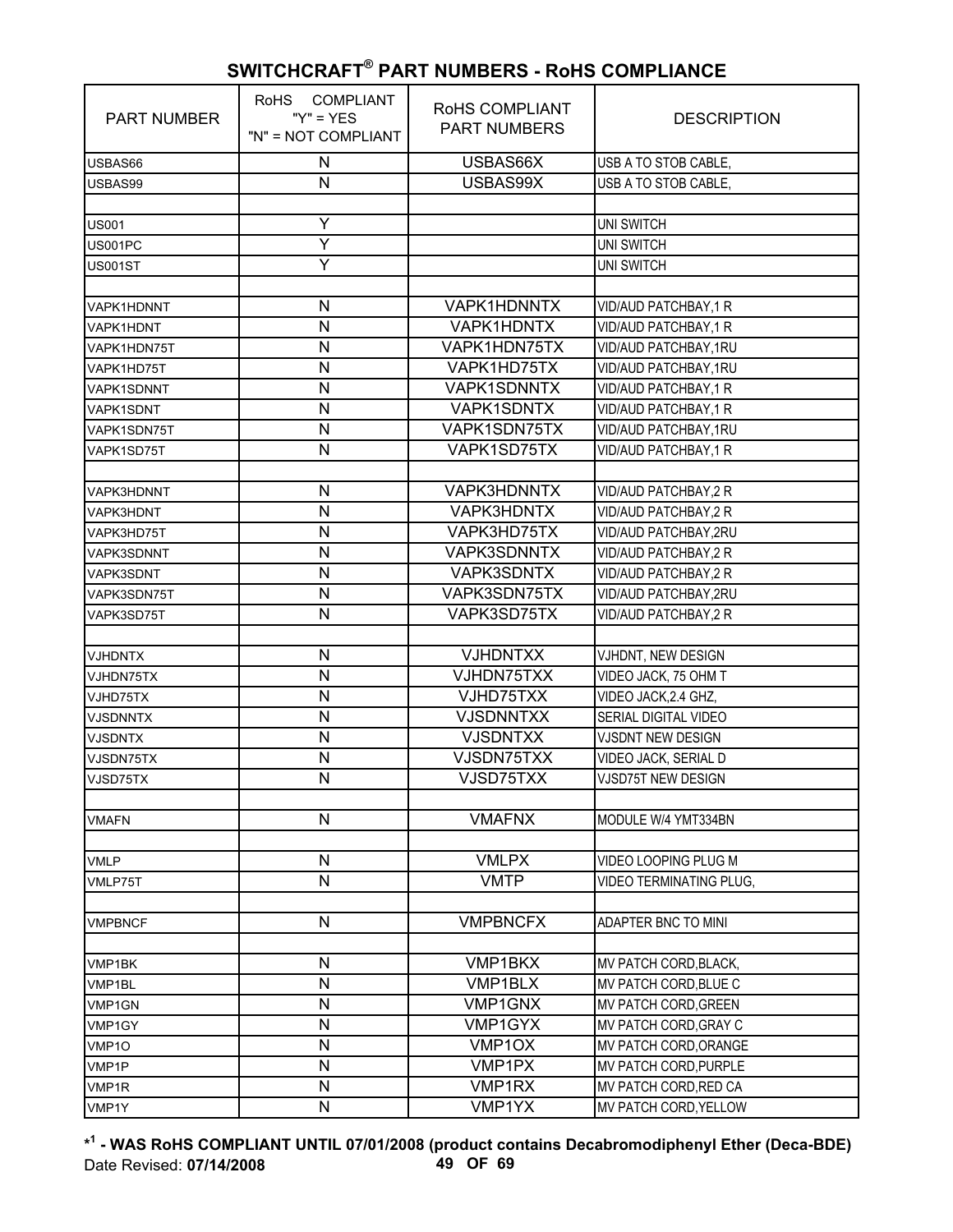| <b>PART NUMBER</b> | RoHS COMPLIANT<br>" $Y$ " = $YES$<br>"N" = NOT COMPLIANT | RoHS COMPLIANT<br><b>PART NUMBERS</b> | <b>DESCRIPTION</b>           |
|--------------------|----------------------------------------------------------|---------------------------------------|------------------------------|
| VMP10BK            | N                                                        | VMP10BKX                              | MV PATCH CORD, BLACK         |
| VMP10BL            | N                                                        | VMP10BLX                              | MV PATCH CORD, BLUE C        |
| VMP10GN            | N                                                        | VMP10GNX                              | <b>MV PATCH CORD, GREEN</b>  |
| VMP10GY            | N                                                        | VMP10GYX                              | MV PATCH CORD, GRAY C        |
| <b>VMP10O</b>      | N                                                        | VMP10OX                               | MV PATCH CORD, ORG CA        |
| VMP10P             | N                                                        | VMP10PX                               | MV PATCH CORD, PURPL         |
| VMP10R             | N                                                        | VMP10RX                               | MV PATCH CORD, RED C         |
| VMP10Y             | N                                                        | VMP10YX                               | MV PATCH CORD, YEL CA        |
|                    |                                                          |                                       |                              |
| VMP2BK             | N                                                        | VMP2BKX                               | MV PATCH CORD BLACK,         |
| VMP2BL             | N                                                        | VMP2BLX                               | MV PATCH CORD BLUE C         |
| VMP2GN             | N                                                        | VMP2GNX                               | <b>MV PATCH CORD GREEN</b>   |
| VMP2GY             | N                                                        | VMP2GYX                               | <b>MV PATCH CORD GRAY C</b>  |
| VMP <sub>20</sub>  | N                                                        | VMP2OX                                | MV PATCH CORD ORANGE         |
| VMP2P              | N                                                        | VMP2PX                                | MV PATCH CORD PURPLE         |
| VMP2R              | N                                                        | VMP2RX                                | MV PATCH CORD RED CA         |
| VMP2Y              | N                                                        | VMP2YX                                | MV PATCH CORD YELLOW         |
|                    |                                                          |                                       |                              |
| VMP3BK             | N                                                        | VMP3BKX                               | MV PATCH CORD, BLACK,        |
| VMP3BL             | N                                                        | <b>VMP3BLX</b>                        | MV PATCH CORD, BLUE C        |
| VMP3GN             | N                                                        | VMP3GNX                               | MV PATCH CORD, GREEN         |
| VMP3GY             | N                                                        | VMP3GYX                               | MV PATCH CORD, GRAY          |
| VMP3O              | N                                                        | VMP3OX                                | MV PATCH CORD, ORANGE        |
| VMP3P              | N                                                        | VMP3PX                                | MV PATCH CORD, PURPLE        |
| VMP3R              | N                                                        | VMP3RX                                | MV PATCH CORD, RED CA        |
| VMP3Y              | $\mathsf{N}$                                             | VMP3YX                                | MV PATCH CORD, YELLOW        |
|                    |                                                          |                                       |                              |
| VMP4BK             | N                                                        | VMP4BKX                               | MID-SIZE PATCH CORD,         |
| VMP4BL             | N                                                        | VMP4BLX                               | MV PATCH CORD, BLUE C        |
| VMP4GN             | N                                                        | VMP4GNX                               | <b>MV PATCH CORD, GREEN</b>  |
| VMP4GY             | N                                                        | VMP4GYX                               | MV PATCH CORD, GRAY C        |
| VMP4O              | N                                                        | VMP4OX                                | MV PATCH CORD, ORNGE         |
| VMP4P              | N                                                        | VMP4PX                                | MV PATCH CORD, PURPLE        |
| VMP4R              | N                                                        | VMP4RX                                | MV PATCH CORD, RED C         |
| VMP4Y              | N                                                        | VMP4YX                                | <b>MV PATCH CORD, YELLOW</b> |
|                    |                                                          |                                       |                              |
| VMP5BK             | N                                                        | VMP5BKX                               | MV PATCH CORD, BLACK         |
| VMP5BL             | N                                                        | VMP5BLX                               | MV PATCH CORD, BLUE          |
| VMP5GN             | N                                                        | VMP5GNX                               | MV PATCH CORD, GREEN         |
| VMP5GY             | N                                                        | VMP5GYX                               | MV PATCH CORD, GRAY C        |
| VMP5O              | $\mathsf{N}$                                             | VMP5OX                                | MV PATCH CORD, ORANGE        |
| VMP5P              | N                                                        | VMP5PX                                | MV PATCH CORD, PURPLE        |
| VMP5R              | N                                                        | VMP5RX                                | MV PATCH CORD, RED CA        |
| VMP5Y              | N                                                        | VMP5YX                                | MV PATCH CORD, YELLOW        |
|                    |                                                          |                                       |                              |
| VMP6BK             | N                                                        | VMP6BKX                               | MV PATCH CORD, BLACK         |

**\* 1 - WAS RoHS COMPLIANT UNTIL 07/01/2008 (product contains Decabromodiphenyl Ether (Deca-BDE)** Date Revised: **07/14/2008 50 OF 69**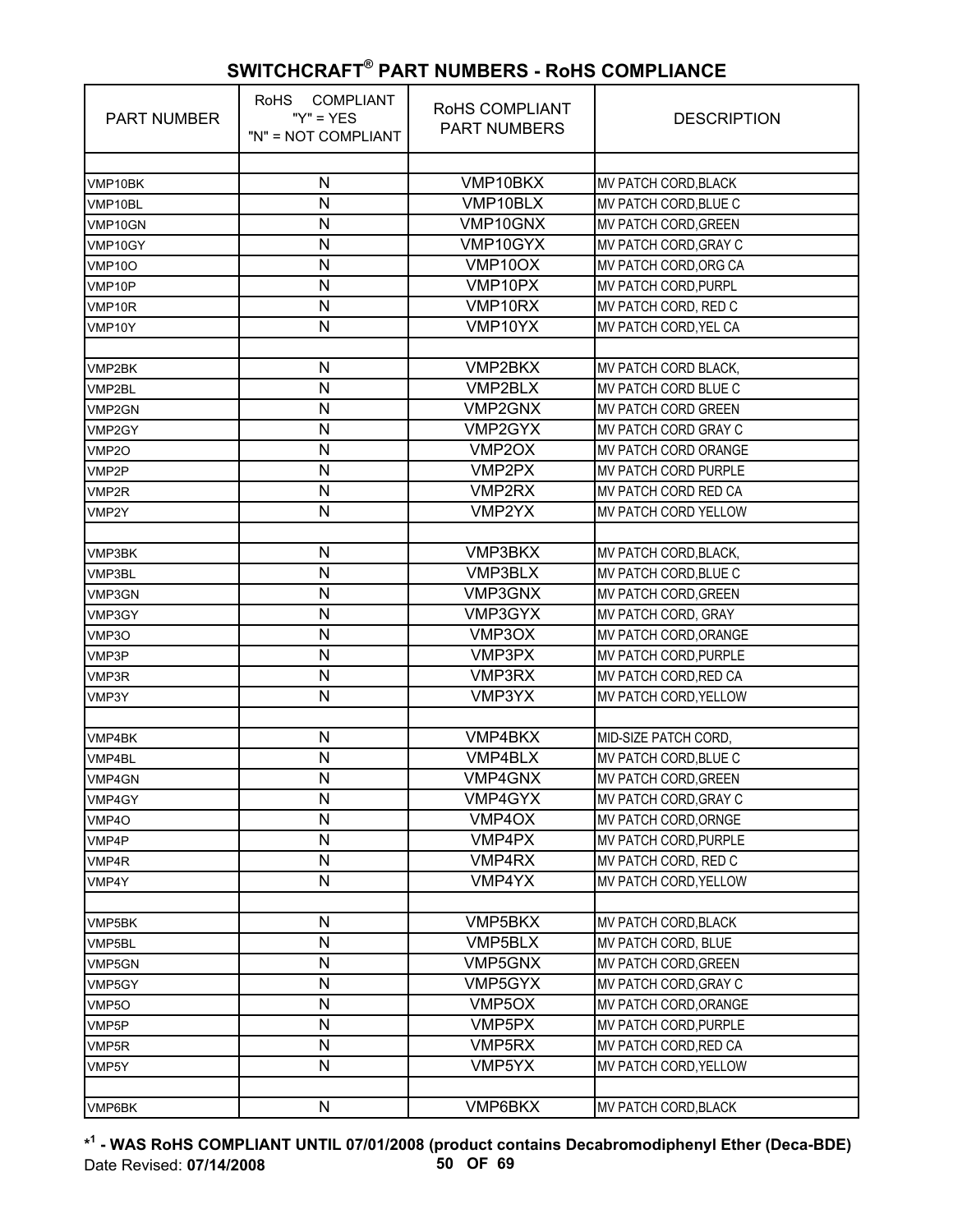| <b>PART NUMBER</b>             | RoHS COMPLIANT<br>" $Y$ " = $YES$<br>"N" = NOT COMPLIANT | RoHS COMPLIANT<br><b>PART NUMBERS</b> | <b>DESCRIPTION</b>                            |
|--------------------------------|----------------------------------------------------------|---------------------------------------|-----------------------------------------------|
| VMP6BL                         | $\mathsf{N}$                                             | VMP6BLX                               | MV PATCH CORD, BLUE C                         |
| VMP6GN                         | $\mathsf{N}$                                             | VMP6GNX                               | MV PATCH CORD, GREEN                          |
| VMP6GY                         | N                                                        | VMP6GYX                               | MV PATCH CORD, GRAY C                         |
| VMP6O                          | N                                                        | VMP6OX                                | MV PATCH CORD, ORANGE                         |
| VMP6P                          | N                                                        | VMP6PX                                | MV PATCH CORD, PURPLE                         |
| VMP6R                          | N                                                        | VMP6RX                                | MID-SIZE PATCH CORD,                          |
| VMP6Y                          | $\mathsf{N}$                                             | VMP6YX                                | MV PATCH CORD, YELLOW                         |
|                                | N                                                        | <b>VMP7BKX</b>                        |                                               |
| <b>VMP7BK</b>                  | N                                                        | <b>VMP7BLX</b>                        | MV PATCH CORD, BLACK<br>MV PATCH CORD, BLUE C |
| <b>VMP7BL</b><br><b>VMP7GN</b> | N                                                        | <b>VMP7GNX</b>                        | MV PATCH CORD, GREEN                          |
| VMP7GY                         | N                                                        | <b>VMP7GYX</b>                        | MV PATCH CORD, GRAY                           |
| VMP7O                          | N                                                        | VMP7OX                                | MV PATCH CORD, ORANGE                         |
|                                | N                                                        | <b>VMP7PX</b>                         | MV PATCH CORD, PURPLE                         |
| VMP7P                          | N                                                        | <b>VMP7RX</b>                         | MV PATCH CORD, RED C                          |
| <b>VMP7R</b>                   | N                                                        | <b>VMP7YX</b>                         | MV PATCH CORD, YELLOW                         |
| VMP7Y                          |                                                          |                                       |                                               |
| VMP8BK                         | N                                                        | VMP8BKX                               | MV PATCH CORD, BLACK,                         |
| VMP8BL                         | N                                                        | VMP8BLX                               | MV PATCH CORD, BLUE C                         |
| VMP8GN                         | N                                                        | VMP8GNX                               | MV PATCH CORD, GREEN                          |
| VMP8GY                         | N                                                        | VMP8GYX                               | MV PATCH CORD, GRAY C                         |
| VMP8O                          | N                                                        | VMP8OX                                | MV PATCH CORD, ORANGE                         |
| VMP8P                          | N                                                        | VMP8PX                                | MV PATCH CORD, PURPLE                         |
| VMP8R                          | N                                                        | VMP8RX                                | MV PATCH CORD, RED CA                         |
| VMP8Y                          | N                                                        | VMP8YX                                | MV PATCH CORD, YELLOW                         |
|                                |                                                          |                                       |                                               |
| VMP9BK                         | N                                                        | VMP9BKX                               | MV PATCH CORD, BLACK                          |
| <b>VMP9BL</b>                  | N                                                        | <b>VMP9BLX</b>                        | MV PATCH CORD, BLUE C                         |
| VMP9GN                         | N                                                        | <b>VMP9GNX</b>                        | MV PATCH CORD, GREEN                          |
| VMP9GY                         | N                                                        | VMP9GYX                               | MV PATCH CORD, GRAY                           |
| VMP9O                          | N                                                        | VMP9OX                                | MV PATCH CORD, ORANGE                         |
| VMP9P                          | N                                                        | VMP9PX                                | MV PATCH CORD, PURPLE                         |
| VMP9R                          | N                                                        | VMP9RX                                | MV PATCH CORD, RED C                          |
| VMP9Y                          | N                                                        | VMP9YX                                | MV PATCH CORD, YELLOW                         |
| VMVHDNNT                       | N                                                        | <b>VMVHDNNTX</b>                      | VAP VIDEO MODULE, 2-                          |
| <b>VMVHDNT</b>                 | N                                                        | <b>VMVHDNTX</b>                       | VAP VIDEO MODULE, 2-                          |
| VMVHD75T                       | N                                                        | VMVHD75TX                             | VAP VIDEO MODULE, 2-                          |
| <b>VMVSDNNT</b>                | N                                                        | <b>VMVSDNNTX</b>                      | VAP VIDEO MODULE, 2-                          |
| <b>VMVSDNT</b>                 | N                                                        | <b>VMVSDNTX</b>                       | VAP VIDEO MODULE, 2-                          |
| VMVSDN75T                      | $\mathsf{N}$                                             | VMVSDN75TX                            | VAP VIDEO MODULE, 2-                          |
| VMVSD75T                       | N                                                        | VMVSD75TX                             | VAP VIDEO MODULE, 2-                          |
|                                |                                                          |                                       |                                               |
| <b>VPBNCF</b>                  | $\mathsf{N}$                                             | <b>VPBNCFX</b>                        | ADAPTER BNC TO WECO                           |
|                                |                                                          |                                       |                                               |
| VPP24K1HDNT                    | N                                                        | VPP24K1HDNTX                          | <b>VIDEO PATCHBAY</b>                         |
| VPP24K1HD75T                   | $\mathsf{N}$                                             | VPP24K1HD75TX                         | <b>VIDEO PATCHBAY</b>                         |

**\* 1 - WAS RoHS COMPLIANT UNTIL 07/01/2008 (product contains Decabromodiphenyl Ether (Deca-BDE)** Date Revised: **07/14/2008 51 OF 69**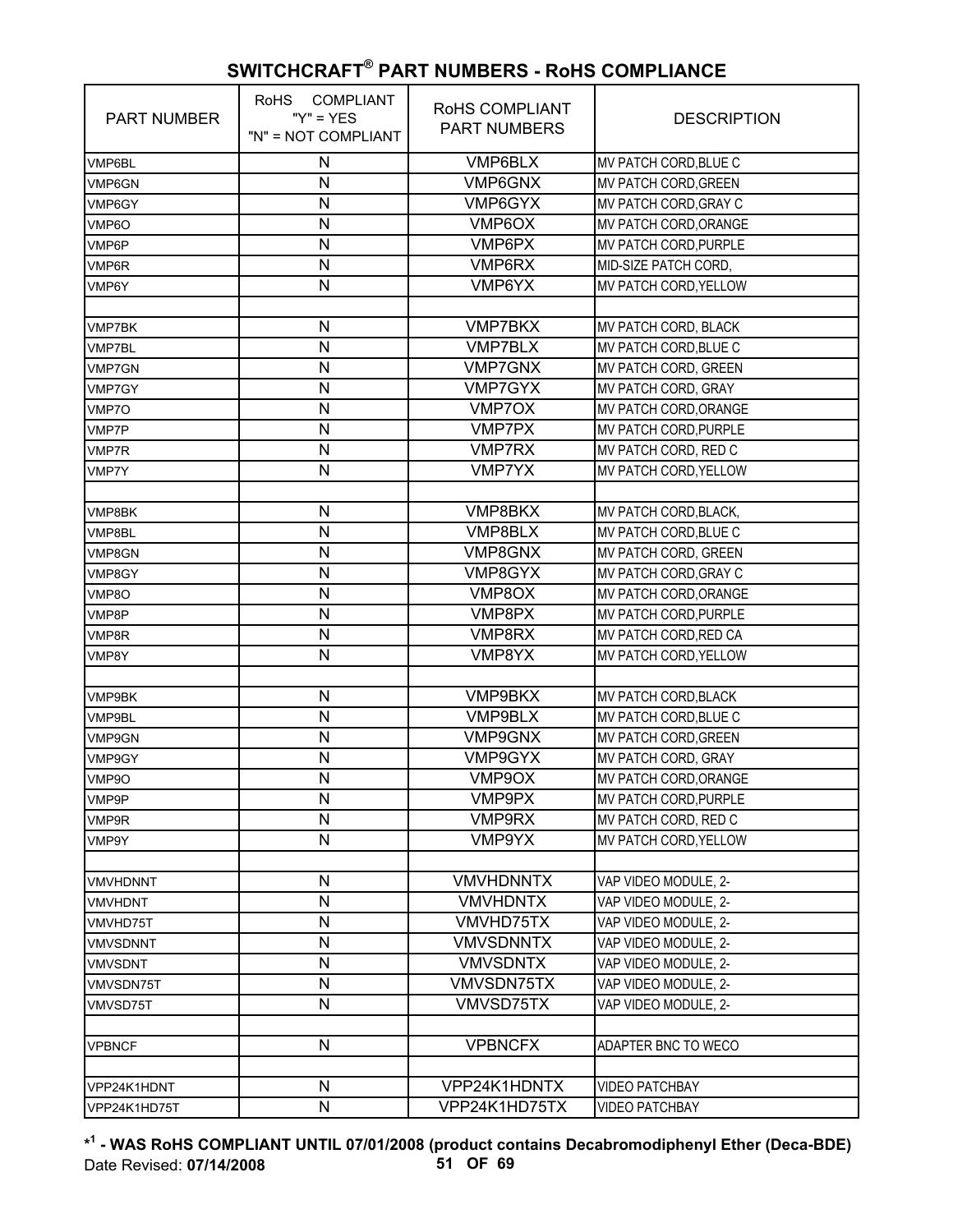| <b>PART NUMBER</b> | <b>COMPLIANT</b><br><b>RoHS</b><br>" $Y$ " = $YES$<br>"N" = NOT COMPLIANT | RoHS COMPLIANT<br><b>PART NUMBERS</b> | <b>DESCRIPTION</b>         |
|--------------------|---------------------------------------------------------------------------|---------------------------------------|----------------------------|
| VPP24K1SDNNT       | N                                                                         | VPP24K1SDNNTX                         | VIDEO PTCHBY, NON-NOR      |
| VPP24K1SDNT        | N                                                                         | VPP24K1SDNTX                          | <b>VIDEO PATCHBAY</b>      |
| VPP24K1SDN75T      | N                                                                         | VPP24K1SDN75TX                        | <b>VIDEO PATCHBAY</b>      |
| VPP24K1SD75T       | $\mathsf{N}$                                                              | VPP24K1SD75TX                         | <b>VIDEO PATCHBAY</b>      |
|                    |                                                                           |                                       |                            |
| VPP24K3HDNNT       | N                                                                         | VPP24K3HDNNTX                         | <b>VIDEO PATCHBAY, NON</b> |
| VPP24K3HDNT        | N                                                                         | VPP24K3HDNTX                          | <b>VIDEO PATCHBAY</b>      |
| VPP24K3HDN75T      | N                                                                         | VPP24K3HDN75TX                        | <b>VIDEO PATCHBAY</b>      |
| VPP24K3HD75T       | N                                                                         | VPP24K3HD75TX                         | <b>VIDEO PATCHBAY</b>      |
| VPP24K3SDNNT       | $\mathsf{N}$                                                              | VPP24K3SDNNTX                         | VIDEO PATCHBAY, NON-T      |
| VPP24K3SDNT        | $\mathsf{N}$                                                              | VPP24K3SDNTX                          | <b>VIDEO PATCHBAY</b>      |
| VPP24K3SD75T       | $\mathsf{N}$                                                              | VPP24K3SD75TX                         | <b>VIDEO PATCHBAY</b>      |
|                    |                                                                           |                                       |                            |
| VPP26K1HDNT        | $\mathsf{N}$                                                              | VPP26K1HDNTX                          | <b>VIDEO PATCHBAY</b>      |
| VPP26K1HD75T       | $\mathsf{N}$                                                              | VPP26K1HD75TX                         | <b>VIDEO PATCHBAY</b>      |
| VPP26K1SDNT        | $\mathsf{N}$                                                              | VPP26K1SDNTX                          | <b>VIDEO PATCHBAY</b>      |
| VPP26K1SD75T       | $\mathsf{N}$                                                              | VPP26K1SD75TX                         | <b>VIDEO PATCHBAY</b>      |
| VPP26K3HDNT        | N                                                                         | VPP26K3HDNTX                          | <b>VIDEO PATCHBAY</b>      |
|                    |                                                                           |                                       |                            |
| VPP26K3HD75T       | ${\sf N}$                                                                 | VPP26K3HD75TX                         | <b>VIDEO PATCHBAY</b>      |
| VPP26K3SDNT        | $\mathsf{N}$                                                              | VPP26K3SDNTX                          | <b>VIDEO PATCHBAY</b>      |
| VPP26K3SDN75T      | $\mathsf{N}$                                                              | VPP26K3SDN75TX                        | VIDEO PTCHBAY, 75 OHM      |
| VPP26K3SD75T       | $\overline{\mathsf{N}}$                                                   | VPP26K3SD75TX                         | <b>VIDEO PATCHBAY</b>      |
|                    |                                                                           |                                       |                            |
| VP1BK              | ${\sf N}$                                                                 | VP1BKX                                | VIDEO PATCH CORD, BLK      |
| VP <sub>1BL</sub>  | $\mathsf{N}$                                                              | VP <sub>1</sub> BLX                   | VIDEO PATCH CORD, BLU      |
| VP1GN              | N                                                                         | VP1GNX                                | VIDEO PTC CORD, GREEN      |
| VP1GY              | N                                                                         | VP1GYX                                | VIDEO PATCH CORD, GRA      |
| VP <sub>10</sub>   | $\mathsf{N}$                                                              | VP <sub>1</sub> OX                    | VIDEO PTC CORD, ORANG      |
| VP <sub>1</sub> P  | N                                                                         | VP <sub>1PX</sub>                     | VIDEO PTC CORD, PURPL      |
| VP1R               | $\mathsf{N}$                                                              | VP1RX                                 | VIDEO PATCH CORD, RED      |
| VP1Y               | N                                                                         | VP1YX                                 | VIDEO PTC CORD, YELLO      |
|                    |                                                                           |                                       |                            |
| VP10BK             | ${\sf N}$                                                                 | VP10BKX                               | VIDEO PATCH CD, BLK C      |
| VP10BL             | ${\sf N}$                                                                 | VP10BLX                               | VIDEO PATCH CORD, BL       |
| VP10GN             | ${\sf N}$                                                                 | VP10GNX                               | VIDEO PATCH CD, GREE       |
| VP10GY             | $\mathsf{N}$                                                              | VP10GYX                               | VIDEO PTCH CORD, GRAY      |
| <b>VP10O</b>       | N                                                                         | VP10OX                                | VIDEO PATCH CD, ORAN       |
| VP10P              | ${\sf N}$                                                                 | VP10PX                                | VIDEO PATCH CD, PURP       |
| VP10R              | ${\sf N}$                                                                 | VP10RX                                | VIDEO PATCH CD, RED C      |
| <b>VP10Y</b>       | $\mathsf{N}$                                                              | VP10YX                                | VIDEO PATCH CD, YELL       |
|                    |                                                                           |                                       |                            |
| VP2BK              | $\mathsf{N}$                                                              | VP2BKX                                | VIDEO PATCH CORD, BLA      |
| VP2BL              | ${\sf N}$                                                                 | VP2BLX                                | VIDEO PATCH CORD, BLU      |
| VP2GN              | ${\sf N}$                                                                 | VP2GNX                                | VIDEO PATCH CORD, GRN      |
| VP2GY              | ${\sf N}$                                                                 | VP2GYX                                | VIDEO PATCH CORD, GRA      |
| VP <sub>20</sub>   | $\mathsf{N}$                                                              | VP <sub>2</sub> OX                    | VIDEO PATCH CORD, ORN      |

**\* 1 - WAS RoHS COMPLIANT UNTIL 07/01/2008 (product contains Decabromodiphenyl Ether (Deca-BDE)** Date Revised: **07/14/2008 52 OF 69**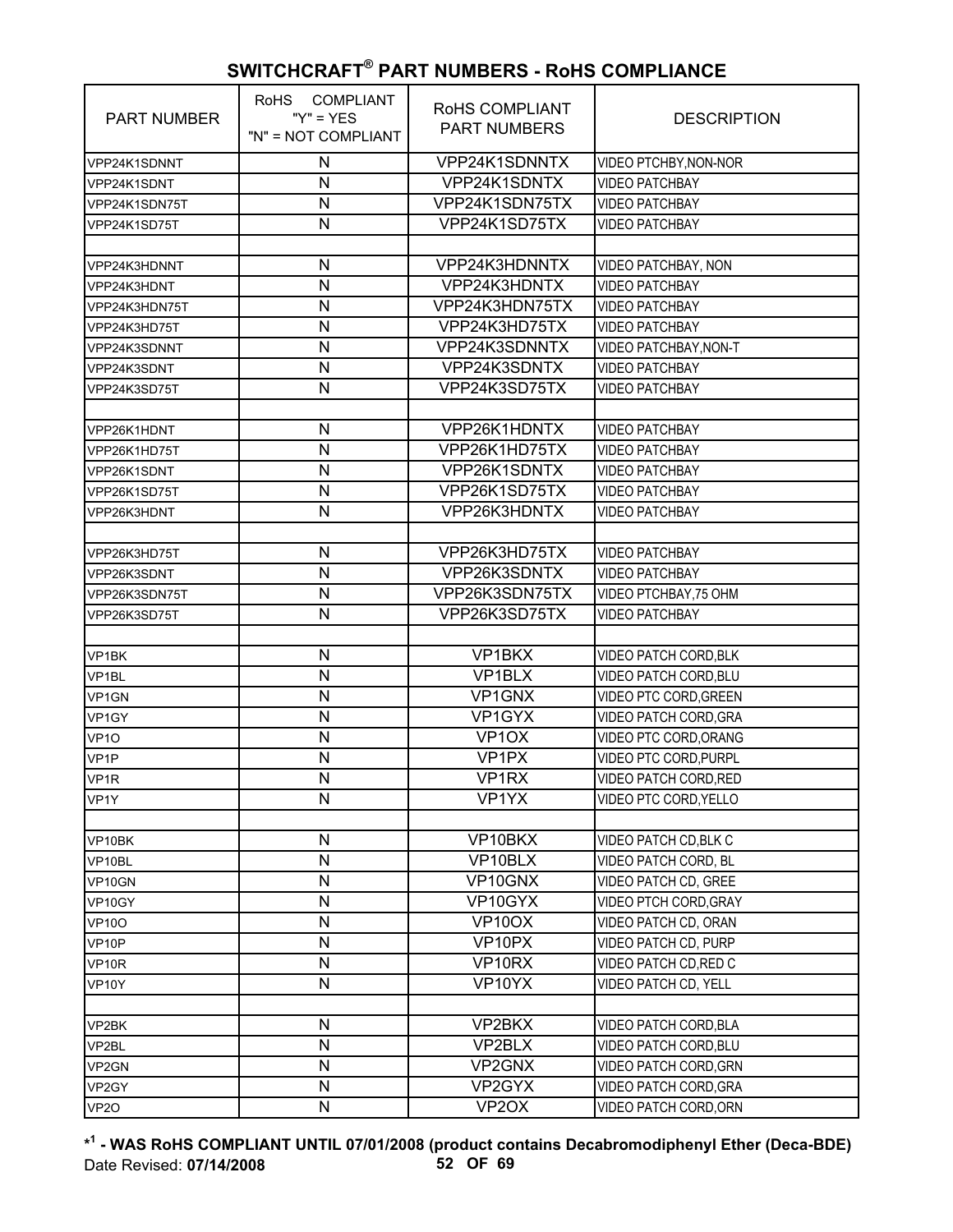| <b>PART NUMBER</b> | COMPLIANT<br><b>RoHS</b><br>" $Y$ " = $YES$<br>"N" = NOT COMPLIANT | ROHS COMPLIANT<br><b>PART NUMBERS</b> | <b>DESCRIPTION</b>           |
|--------------------|--------------------------------------------------------------------|---------------------------------------|------------------------------|
| VP <sub>2</sub> P  | N                                                                  | VP2PX                                 | VIDEO PATCH CORD, PRP        |
| VP <sub>2R</sub>   | $\mathsf{N}$                                                       | VP2RX                                 | VIDEO PATCH CORD, RED        |
| VP2Y               | N                                                                  | VP2YX                                 | VIDEO PATCH CORD, YEL        |
|                    |                                                                    |                                       |                              |
| VP3BK              | $\mathsf{N}$                                                       | VP3BKX                                | VIDEO PATCH CORD, BL         |
| VP3BL              | N                                                                  | VP3BLX                                | VIDEO PTCH CORD, BLUE        |
| VP3GN              | $\mathsf{N}$                                                       | VP3GNX                                | <b>VIDEO PTC CORD, GREEN</b> |
| VP3GY              | $\mathsf{N}$                                                       | VP3GYX                                | VIDEO PATCH CORD, GRA        |
| VP3O               | $\mathsf{N}$                                                       | VP3OX                                 | VIDEO PTC CORD, ORANG        |
| VP3P               | $\mathsf{N}$                                                       | VP3PX                                 | VIDEO PTCH CORD, PURP        |
| VP3R               | $\mathsf{N}$                                                       | VP3RX                                 | VIDEO PATCH CORD, RED        |
| VP3Y               | $\mathsf{N}$                                                       | VP3YX                                 | VIDEO PTC CORD, YELLO        |
|                    |                                                                    |                                       |                              |
| VP4BK              | $\mathsf{N}$                                                       | VP4BKX                                | <b>VIDEO PATCH CORD, BLK</b> |
| VP4BL              | $\mathsf{N}$                                                       | VP4BLX                                | <b>VIDEO PATCH CORD, BLU</b> |
| VP4GN              | $\mathsf{N}$                                                       | VP4GNX                                | VIDEO PTCH CORD, GREE        |
| VP4GY              | $\mathsf{N}$                                                       | VP4GYX                                | <b>VIDEO PATCH CORD, GRA</b> |
| VP4O               | N                                                                  | VP4OX                                 | <b>VIDEO PATCH CORD, ORG</b> |
| VP4P               | N                                                                  | VP4PX                                 | VIDEO PTC CORD, PURPL        |
| VP4R               | $\mathsf{N}$                                                       | VP4RX                                 | VIDEO PATCH CORD, RED        |
| VP4Y               | $\mathsf{N}$                                                       | VP4YX                                 | VIDEO PTCH CORD, YEL         |
|                    |                                                                    |                                       |                              |
| VP5BK              | $\mathsf{N}$                                                       | VP5BKX                                | VIDEO PATCH CORD, BLK        |
| VP5BL              | N                                                                  | VP <sub>5</sub> BLX                   | <b>VIDEO PATCH CD, BLUE</b>  |
| VP5GN              | $\mathsf{N}$                                                       | VP5GNX                                | VIDEO PATCH CD, GREE         |
| VP5GY              | $\mathsf{N}$                                                       | VP5GYX                                | VIDEO PATCH CORD, GR         |
| VP <sub>50</sub>   | $\mathsf{N}$                                                       | VP <sub>5</sub> OX                    | VIDEO PATCH CORD, OR         |
| VP <sub>5</sub> P  | $\mathsf{N}$                                                       | VP <sub>5</sub> PX                    | VIDEO PATCH CD, PURP         |
| VP <sub>5R</sub>   | $\mathsf{N}$                                                       | VP <sub>5RX</sub>                     | VIDEO PATCH CD, RED C        |
| VP5Y               | $\mathsf{N}$                                                       | VP5YX                                 | VIDEO PTCH CORD, YEL         |
|                    |                                                                    |                                       |                              |
| VP6BK              | $\mathsf{N}$                                                       | VP6BKX                                | <b>VIDEO PATCH CORD, BLK</b> |
| VP6BL              | $\mathsf{N}$                                                       | VP6BLX                                | VIDEO PATCH CORD, BLU        |
| VP6GN              | $\mathsf{N}$                                                       | VP6GNX                                | <b>VIDEO PATCH CORD, GRN</b> |
| VP6GY              | ${\sf N}$                                                          | VP6GYX                                | VIDEO PATCH CORD, GRA        |
| VP6O               | ${\sf N}$                                                          | VP6OX                                 | VIDEO PTCH CORD, ORNG        |
| VP6P               | N                                                                  | VP6PX                                 | VIDEO PTC CORD, PURPL        |
| VP6R               | $\mathsf{N}$                                                       | VP6RX                                 | VIDEO PATCH CORD, RED        |
| VP6Y               | $\mathsf{N}$                                                       | VP6YX                                 | VIDEO PATCH CORD, YEL        |
|                    |                                                                    |                                       |                              |
| VP7BK              | N                                                                  | <b>VP7BKX</b>                         | VIDEO PATCH CD, BLK C        |
| VP7BL              | $\mathsf{N}$                                                       | <b>VP7BLX</b>                         | VIDEO PTCH CORD, BLUE        |
| VP7GN              | $\mathsf{N}$                                                       | VP7GNX                                | VIDEO PATCH CD, GREE         |
| VP7GY              | $\mathsf{N}$                                                       | VP7GYX                                | VIDEO PATCH CORD, GR         |
| VP7O               | ${\sf N}$                                                          | VP7OX                                 | VIDEO PATCH CORD, OR         |
| VP7P               | ${\sf N}$                                                          | VP7PX                                 | VIDEO PATCH CORD, PU         |
| VP7R               | $\mathsf{N}$                                                       | VP7RX                                 | VIDEO PATCH CD, RED C        |

**\* 1 - WAS RoHS COMPLIANT UNTIL 07/01/2008 (product contains Decabromodiphenyl Ether (Deca-BDE)** Date Revised: **07/14/2008 53 OF 69**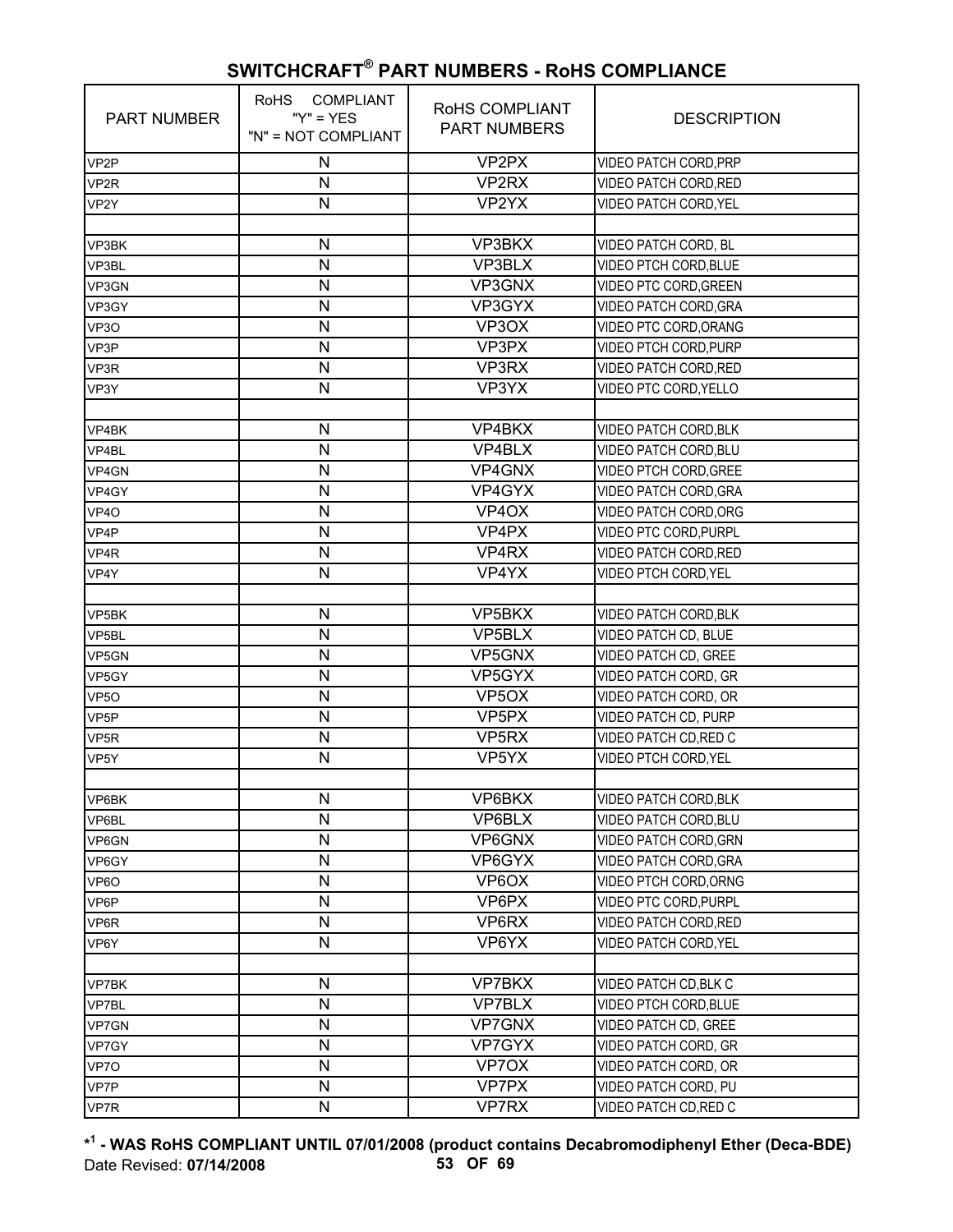| <b>PART NUMBER</b> | RoHS COMPLIANT<br>" $Y$ " = $YES$<br>"N" = NOT COMPLIANT | RoHS COMPLIANT<br><b>PART NUMBERS</b> | <b>DESCRIPTION</b>             |
|--------------------|----------------------------------------------------------|---------------------------------------|--------------------------------|
| VP7Y               | ${\sf N}$                                                | <b>VP7YX</b>                          | VIDEO PATCH CD, YELL           |
|                    |                                                          |                                       |                                |
| VP8BK              | N                                                        | VP8BKX                                | VIDEO PATCH CORD, BLK          |
| VP8BL              | N                                                        | VP8BLX                                | VIDEO PATCH CORD, BL           |
| VP8GN              | N                                                        | VP8GNX                                | VIDEO PATCH CD, GREE           |
| VP8GY              | N                                                        | VP8GYX                                | VIDEO PATCH CORD, GR           |
| VP8O               | $\mathsf{N}$                                             | VP8OX                                 | VIDEO PATCH CORD, OR           |
| VP8P               | N                                                        | VP8PX                                 | VIDEO PTCH CORD, PURP          |
| VP8R               | N                                                        | VP8RX                                 | VIDEO PATCH CD, RED C          |
| VP8Y               | N                                                        | VP8YX                                 | VIDEO PATCH CD, YELL           |
|                    |                                                          |                                       |                                |
| VP9BK              | $\mathsf{N}$                                             | VP9BKX                                | VIDEO PATCH CD, BLK C          |
| VP9BL              | N                                                        | VP9BLX                                | VIDEO PATCH CORD, BL           |
| VP9GN              | N                                                        | VP9GNX                                | <b>VIDEO PATCH CD, GREE</b>    |
| VP9GY              | N                                                        | VP9GYX                                | VIDEO PATCH CORD, GR           |
| VP9O               | N                                                        | VP9OX                                 | VIDEO PATCH CORD, OR           |
| VP9P               | N                                                        | VP9PX                                 | VIDEO PATCH CD, PURP           |
| VP9R               | N                                                        | VP9RX                                 | VIDEO PATCH CD, RED C          |
| VP9Y               | N                                                        | VP9YX                                 | VIDEO PATCH CD, YELL           |
|                    |                                                          |                                       |                                |
| <b>VSLP</b>        | $\mathsf{N}$                                             | <b>VSLPX</b>                          | VIDEO LOOPING PLUG S           |
| VSLP75T            | $\mathsf{N}$                                             | <b>VSTP</b>                           | <b>VIDEO TERMINATING PLUG,</b> |
|                    |                                                          |                                       |                                |
| <b>WMT331</b>      | N                                                        |                                       | <b>WMT JAX</b>                 |
| WMT332B            | $\overline{\mathsf{N}}$                                  |                                       | <b>WMT JAX</b>                 |
| WMT334B            | $\mathsf{N}$                                             |                                       | <b>WMT JAX</b>                 |
| <b>WMT389</b>      | $\mathsf{N}$                                             |                                       | <b>WMT JACK</b>                |
| WTT34BDC           | N                                                        |                                       | <b>WTT JAX</b>                 |
|                    |                                                          |                                       |                                |
| <b>WTT420</b>      | N                                                        |                                       | <b>LAMP JAX</b>                |
|                    |                                                          |                                       |                                |
| W3M                | Υ                                                        |                                       | QG CONNECTOR                   |
|                    |                                                          |                                       |                                |
| XMT332A            | $\mathsf{N}$                                             |                                       | XMT JAX                        |
| XMT332B            | $\overline{\mathsf{N}}$                                  |                                       | XMT JAX                        |
| XMT334B            | ${\sf N}$                                                |                                       | <b>XMT JACK</b>                |
|                    |                                                          |                                       |                                |
| YEF02              | Υ                                                        |                                       | PLASTIC ESCUTCHEON             |
|                    |                                                          |                                       |                                |
| YMT332BN           | N                                                        |                                       | MT JACK                        |
| YMT334BN           | $\mathsf{N}$                                             |                                       | MT JACK                        |
|                    |                                                          |                                       |                                |
| Y3FD               | Υ                                                        |                                       | QG CONNECTOR                   |
| Y3FDPC             | Y                                                        |                                       | QG CONNECTOR                   |
| Y3FPC              | Ÿ                                                        |                                       | QG CONNECTOR                   |
| Y3MPC              | Ÿ                                                        |                                       | QG CONNECTOR                   |
|                    |                                                          |                                       |                                |

**\* 1 - WAS RoHS COMPLIANT UNTIL 07/01/2008 (product contains Decabromodiphenyl Ether (Deca-BDE)** Date Revised: **07/14/2008 54 OF 69**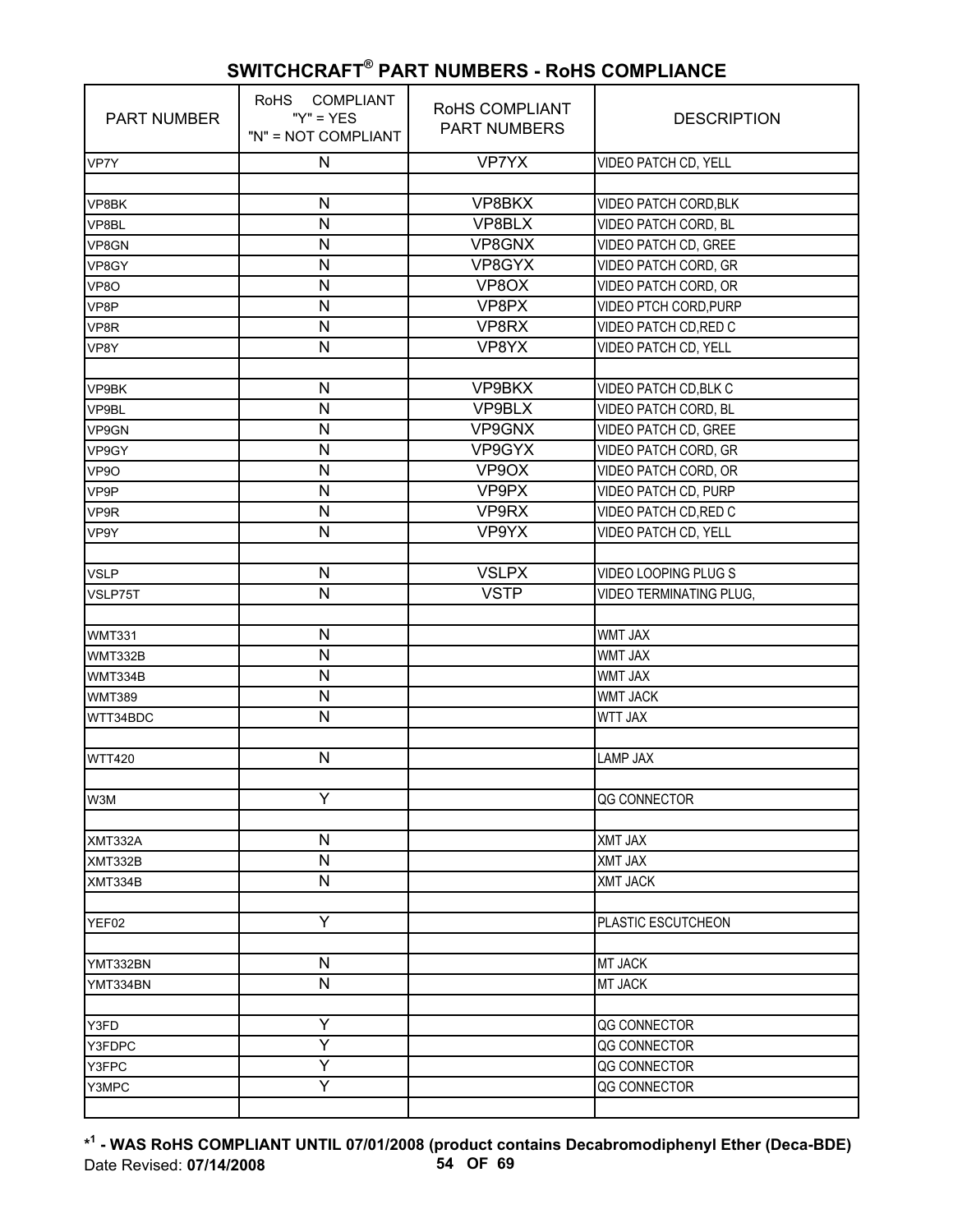| <b>PART NUMBER</b> | RoHS COMPLIANT<br>" $Y$ " = $YES$<br>"N" = NOT COMPLIANT | RoHS COMPLIANT<br><b>PART NUMBERS</b> | <b>DESCRIPTION</b>    |
|--------------------|----------------------------------------------------------|---------------------------------------|-----------------------|
| Z15J               | Υ                                                        |                                       | <b>JACK</b>           |
|                    |                                                          |                                       |                       |
| 05AD05             | $\mathsf{N}$                                             | 05AD05X                               | CABLE ASSEMBLY        |
| 05AK05             | N                                                        | 05AK05X                               | <b>CABLE ASSEMBLY</b> |
| 05AK25             | $\mathsf{N}$                                             | 05AK25X                               | CABLE ASSEMBLY        |
| 05AK84             | $\mathsf{N}$                                             | 05AK84X                               | CABLE ASSEMBLY        |
| 05AN05             | N                                                        | 05AN05X                               | <b>CABLE ASSEMBLY</b> |
| 05AN15             | $\mathsf{N}$                                             | 05AN15X                               | CABLE ASSEMBLY        |
| 05AN25             | N                                                        | 05AN25X                               | CABLE ASSEMBLY        |
| 05AN84             | $\mathsf{N}$                                             | 05AN84X                               | CABLE ASSEMBLY        |
| 05AR84             | $\mathsf{N}$                                             | 05AR84X                               | CABLE ASSEMBLY        |
| 05AU05             | $\mathsf{N}$                                             | 05AU05X                               | CABLE ASSEMBLY        |
|                    |                                                          |                                       |                       |
| 05BL3M             | $\mathsf{N}$                                             | 05BL3MX                               | DIN CONNECTOR         |
| 05BL5M             | N                                                        | 05BL5MX                               | DIN CONNECTOR         |
|                    |                                                          |                                       |                       |
| 05CL3M             | N                                                        | 05CL3MX                               | <b>DIN CONNECTOR</b>  |
| 05CL5M             | N                                                        | 05CL5MX                               | <b>DIN CONNECTOR</b>  |
|                    |                                                          |                                       |                       |
| 05DL5M             | $\mathsf{N}$                                             | 05DL5MX                               | DIN CONNECTOR         |
|                    |                                                          |                                       |                       |
| 05GM3M             | N                                                        | 05GM3MX                               | DIN CONNECTOR         |
| 05GM5M             | N                                                        | 05GM5MX                               | <b>DIN CONNECTOR</b>  |
|                    |                                                          |                                       |                       |
| 06AL5F             | $\mathsf{N}$                                             | 06AL5FX                               | DIN CONNECTOR         |
|                    |                                                          |                                       |                       |
| 09BL4M             | N                                                        | 09BL4MX                               | <b>DIN CONNECTOR</b>  |
| 09CL4M             | $\mathsf{N}$                                             | 09CL4MX                               | <b>DIN CONNECTOR</b>  |
| 09GM4M             | N                                                        | 09GM4MX                               | DIN CONNECTOR         |
|                    |                                                          |                                       |                       |
| 10BK10             | N                                                        | 10BK10X                               | CABLE ASSEMBLY        |
|                    |                                                          |                                       |                       |
| 101                | Y                                                        |                                       | <b>LITTEL SWITCH</b>  |
| 103                | Y                                                        |                                       | <b>LITTEL SWITCH</b>  |
|                    |                                                          |                                       |                       |
| 11                 | Υ                                                        |                                       | LITTEL JAX            |
| 11PKG              | Ÿ                                                        |                                       | 11 IN PLASTIC BAG/1   |
|                    |                                                          |                                       |                       |
| 111                | $\mathsf{N}$                                             | 111X                                  | HI D JAX              |
| 111PC              | $\mathsf{N}$                                             | <b>111PCX</b>                         | HI D JAX              |
| 112A               | $\mathsf{N}$                                             | 112AX                                 | HI D JAX              |
| 112APC             | $\mathsf{N}$                                             | 112APCX                               | HI D JAX              |
| 112B               | N                                                        | 112BX                                 | HI D JAX              |
| 112BPC             | N                                                        | 112BPCX                               | HI D JAX              |
| 113                | $\mathsf{N}$                                             | 113X                                  | HI D JAX              |
| 113B               | $\mathsf{N}$                                             | 113BX                                 | HI D JAX              |
| 113BPC             | $\mathsf{N}$                                             | 113BPCX                               | HI D JAX              |

**\* 1 - WAS RoHS COMPLIANT UNTIL 07/01/2008 (product contains Decabromodiphenyl Ether (Deca-BDE)** Date Revised: **07/14/2008 55 OF 69**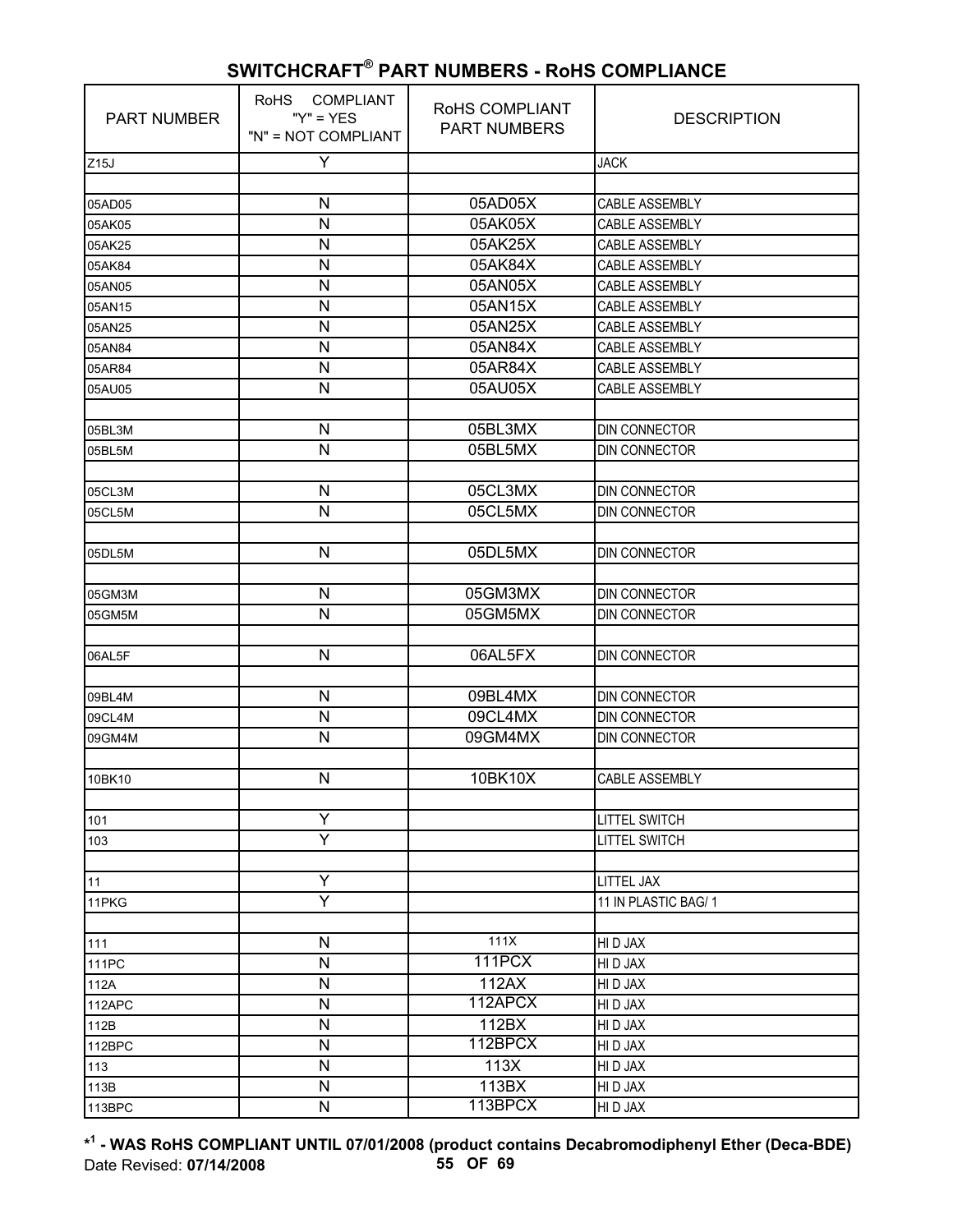| PART NUMBER   | <b>RoHS</b><br><b>COMPLIANT</b><br>" $Y$ " = $YES$<br>"N" = NOT COMPLIANT | RoHS COMPLIANT<br><b>PART NUMBERS</b> | <b>DESCRIPTION</b>      |
|---------------|---------------------------------------------------------------------------|---------------------------------------|-------------------------|
| 113BPC1M      | N                                                                         | 113BPCM1X                             | HI-D JAX                |
| 113D          | N                                                                         | 113DX                                 | HI D JAX                |
| 113E          | N                                                                         | 113EX                                 | HI D JAX                |
| 113EPC        | N                                                                         | 113EPCX                               | HI D JAX                |
| 113F          | N                                                                         | 113FX                                 | HI D JAX                |
| 114B          | N                                                                         | 114BX                                 | HI D JAX                |
| 114BPC        | N                                                                         | 114BPCX                               | HI D JAX                |
| 114BPC1M      | $\mathsf{N}$                                                              | 114BPC1MX                             | HI-D JAX                |
|               |                                                                           |                                       |                         |
| 12A           | Υ                                                                         |                                       | LITTEL JAX              |
| 12B           | Ÿ                                                                         |                                       | LITTEL JAX              |
|               |                                                                           |                                       |                         |
| 12BL5M        | $\mathsf{N}$                                                              | 12BL5MX                               | DIN CONNECTOR           |
| 12BL6M        | N                                                                         | 12BL6MX                               | DIN CONNECTOR           |
| 12BPKG        | Y                                                                         |                                       | 12B IN PLASTIC BAG/     |
| 12CL5M        | N                                                                         | 12CL5MX                               | DIN CONNECTOR           |
| 12GM5M        | N                                                                         | 12GM5MX                               | <b>DIN CONNECTOR</b>    |
| 12GM6M        | N                                                                         | 12GM6MX                               | <b>DIN CONNECTOR</b>    |
|               |                                                                           |                                       |                         |
| 120           | Υ                                                                         |                                       | <b>EXTENSION JAX</b>    |
|               |                                                                           |                                       |                         |
| 1200          | N                                                                         | 1200X                                 | <b>JACK PANEL ASSEM</b> |
|               |                                                                           |                                       |                         |
| 12010         | $\mathsf{N}$                                                              | 12010X                                | <b>LEVER SWITCH</b>     |
| 12011         | N                                                                         | 12011X                                | <b>LEVER SWITCH</b>     |
| 12012         | N                                                                         | 12012X                                | RT.ANGLE LEVER, 1C/1B   |
| 12013         | N                                                                         | 12013X                                | <b>LEVER SWITCH</b>     |
| 12014         | N                                                                         | 12014X                                | RT.ANGLE LEVER, 1B/1B   |
| 12015         | N                                                                         | 12015X                                | RT.ANGLE LEVER,2B/2B    |
| 12016         | N                                                                         | 12016X                                | 12000 LEVER SW/3 POS    |
| 12017         | N                                                                         | 12017X                                | 12000 LEVER SW/3 POS    |
|               |                                                                           |                                       |                         |
| 121           | Ÿ                                                                         |                                       | <b>EXTENSION JAX</b>    |
| <b>121PKG</b> | Υ                                                                         |                                       | 121 IN PLASTIC BAG/     |
|               |                                                                           |                                       |                         |
| 12120         | N                                                                         | 12120X                                | SHORT FRAME LEVER SW    |
|               |                                                                           |                                       |                         |
| 1230          | Y                                                                         |                                       | <b>EXTENSION JAX</b>    |
| 1238          | Y                                                                         |                                       | <b>EXTENSION JAX</b>    |
|               |                                                                           |                                       |                         |
| 125           | Υ                                                                         |                                       | TINI EXTENSION JAX      |
| 128           | Y                                                                         |                                       | <b>EXTENSION JAX</b>    |
|               |                                                                           |                                       |                         |
| 13            | Υ                                                                         |                                       | <b>LITTEL JAX</b>       |
| 13A           | Ÿ                                                                         |                                       | LITTEL JAX              |
| 13B           | Υ                                                                         |                                       | LITTEL JAX              |
| 13E           | Y                                                                         |                                       | <b>LITTEL JAX</b>       |

**\* 1 - WAS RoHS COMPLIANT UNTIL 07/01/2008 (product contains Decabromodiphenyl Ether (Deca-BDE)** Date Revised: **07/14/2008 56 OF 69**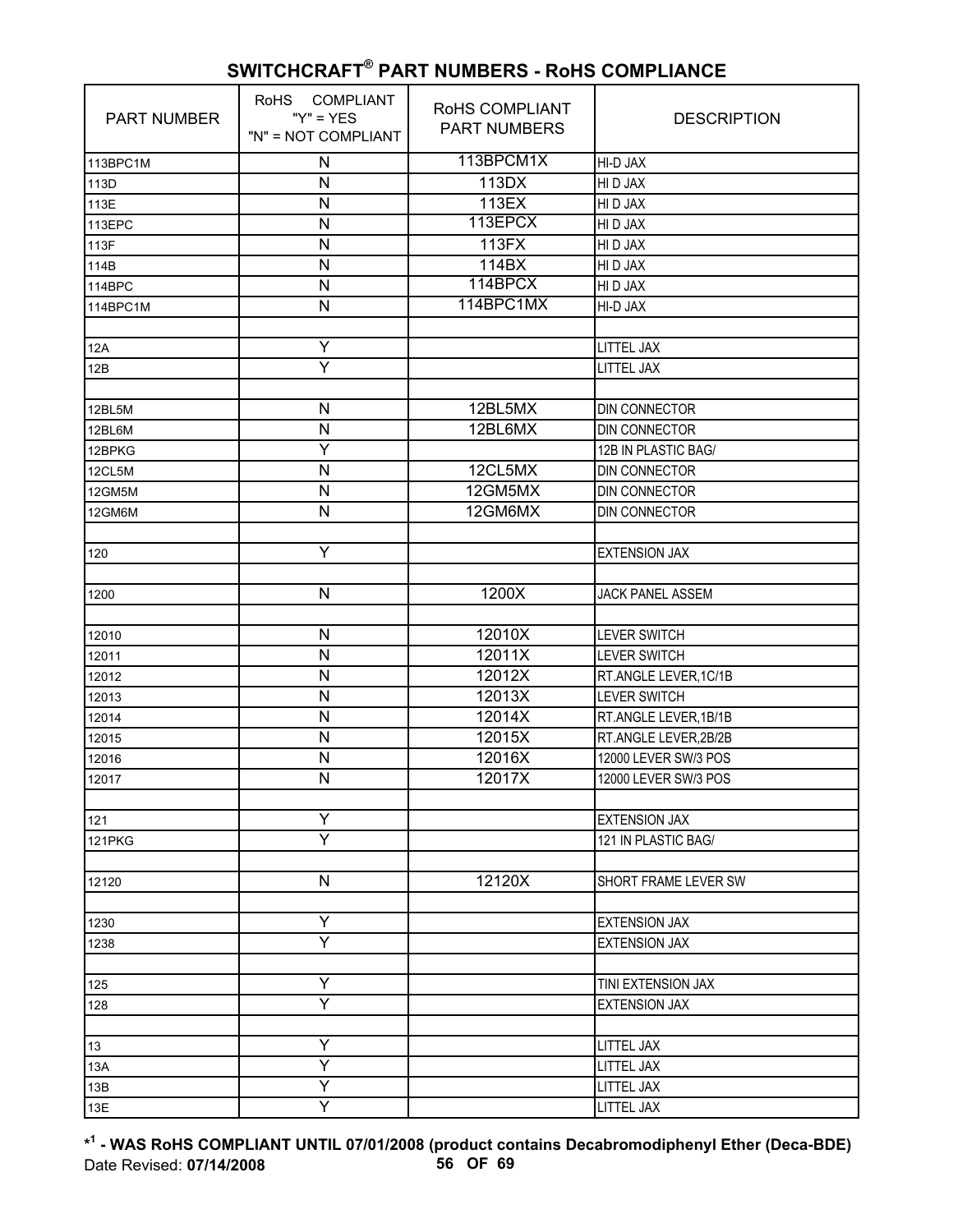| <b>PART NUMBER</b> | <b>COMPLIANT</b><br><b>RoHS</b><br>" $Y$ " = $YES$<br>"N" = NOT COMPLIANT | RoHS COMPLIANT<br><b>PART NUMBERS</b> | <b>DESCRIPTION</b>                             |
|--------------------|---------------------------------------------------------------------------|---------------------------------------|------------------------------------------------|
|                    |                                                                           |                                       |                                                |
| 13EL5F             | $\mathsf{N}$                                                              | 13EL5FX                               | <b>DIN CONNECTOR</b>                           |
|                    |                                                                           |                                       |                                                |
| 130312             | $\mathsf{N}$<br>$\mathsf{N}$                                              | 130312X                               | <b>LEVER SWITCH</b>                            |
| 130312L            |                                                                           | 130312LX                              | <b>LEVER SWITCH</b>                            |
| 13036              | N<br>$\mathsf{N}$                                                         | 13036X                                | <b>LEVER SWITCH</b>                            |
| 13036L             |                                                                           | 13036LX                               | <b>LEVER SWITCH</b>                            |
| 131                | Υ                                                                         |                                       | <b>EXTENSION JAX</b>                           |
| 133                | Ÿ                                                                         |                                       | <b>EXTENSION JAX</b>                           |
|                    |                                                                           |                                       |                                                |
| 1394RAPC           | $\mathsf{N}$                                                              | <b>WILL ADVISE</b>                    | IEEE 1394 CONNECTOR,                           |
| 1394SMT            | N                                                                         | <b>WILL ADVISE</b>                    | IEEE 1394 CONNECTOR,                           |
|                    |                                                                           |                                       |                                                |
| 13944433           | $\mathsf{N}$                                                              | 13944433X                             | IEEE 1394 4P TO 4P C                           |
| 13944466           | N                                                                         | 13944466X                             | IEEE 1394 4P TO 4P C                           |
| 13944499           | $\mathsf{N}$                                                              | 13944499X                             | IEEE 1394 4P TO 4P C                           |
| 13946433           | N                                                                         | 13946433X                             | IEEE 1394 6P TO 4P C                           |
| 13946466           | N                                                                         | 13946466X                             | IEEE 1394 6P TO 4P C                           |
| 13946499           | ${\sf N}$                                                                 | 13946499X                             | IEEE 1394 6P TO 4P C                           |
| 13946633           | N                                                                         | 13946633X                             | IEEE 1394 6P TO 6P C                           |
| 13946666           | $\mathsf{N}$                                                              | 13946666X                             | IEEE 1394 6P TO 6P C                           |
| 13946699           | N                                                                         | 13946699X                             | IEEE 1394 6P TO 6P C                           |
|                    |                                                                           |                                       |                                                |
| 14B                | Υ                                                                         |                                       | <b>LITTEL JAX</b>                              |
|                    |                                                                           |                                       |                                                |
| 1400               | $\mathsf{N}$                                                              | 1400X                                 | <b>JACK PANEL</b>                              |
|                    |                                                                           |                                       |                                                |
| 142A               | $\mathsf{N}$                                                              | 142AX                                 | <b>MOLDED TINI JAX</b>                         |
|                    |                                                                           |                                       |                                                |
| 14412G             | <b>WILL ADVISE</b>                                                        |                                       | <b>CRADLE SWITCH-BLACK</b>                     |
|                    |                                                                           |                                       |                                                |
| 15AL8F             | N                                                                         | 15AL8FX                               | DIN CONNECTOR                                  |
| 15AN84             | $\mathsf{N}$                                                              | <b>WILL ADVISE</b>                    | <b>CABLE ASSEMBLY</b>                          |
| 15BL8M             | $\mathsf{N}$                                                              | 15BL8MX                               | DIN CONNECTOR                                  |
| 15GM7M             | N                                                                         | 15GM7MX                               | <b>DIN CONNECTOR</b>                           |
| 15GM8M             | N                                                                         | 15GM8MX                               | DIN CONNECTOR                                  |
|                    |                                                                           |                                       |                                                |
| 151                | Υ<br>Ÿ                                                                    |                                       | THICK PANEL JAX                                |
| 151PKG             | $\mathsf{N}$                                                              | 152X                                  | 151 IN PLASTIC BAG/                            |
| 152                | Y                                                                         |                                       | <b>GUITAR JACK/ELECTRO-</b><br>THICK PANEL JAX |
| 152B               | Ÿ                                                                         |                                       | 152B IN PLASTIC BAG/                           |
| 152BPKG            |                                                                           | 153X                                  |                                                |
| 153                | ${\sf N}$<br>Y                                                            |                                       | THICK PANEL/GOLD PLA                           |
| 155                |                                                                           |                                       | 152B W/BLK.SATIN CHR                           |
| 1600               | $\mathsf{N}$                                                              | <b>WILL ADVISE</b>                    | <b>JACK PANEL</b>                              |
|                    |                                                                           |                                       |                                                |

**\* 1 - WAS RoHS COMPLIANT UNTIL 07/01/2008 (product contains Decabromodiphenyl Ether (Deca-BDE)** Date Revised: **07/14/2008 57 OF 69**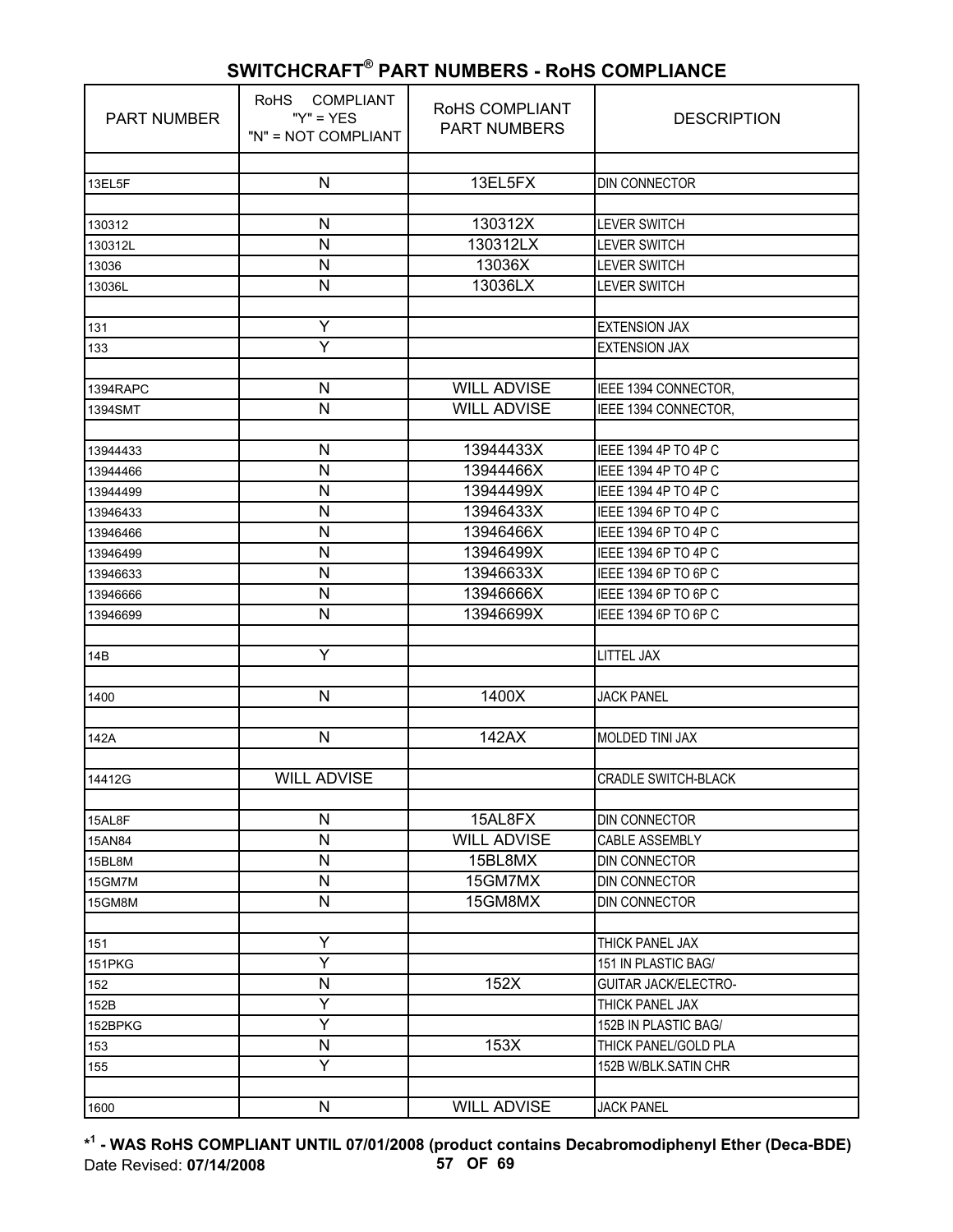| <b>PART NUMBER</b> | <b>COMPLIANT</b><br><b>RoHS</b><br>" $Y$ " = $YES$<br>"N" = NOT COMPLIANT | RoHS COMPLIANT<br><b>PART NUMBERS</b> | <b>DESCRIPTION</b>          |
|--------------------|---------------------------------------------------------------------------|---------------------------------------|-----------------------------|
|                    |                                                                           |                                       |                             |
| 160012             | N                                                                         | 160012X                               | <b>TELEVER SWITCH</b>       |
| 160024             | N                                                                         | 160024X                               | <b>TELEVER SWITCH</b>       |
|                    |                                                                           |                                       |                             |
| 16006              | N                                                                         | 16006X                                | <b>TELEVER SWITCH</b>       |
| 160312             | N<br>N                                                                    | 160312X<br>160324X                    | <b>TELEVER SWITCH</b>       |
| 160324             | $\mathsf{N}$                                                              | 16036X                                | <b>TELEVER SWITCH</b>       |
| 16036              |                                                                           |                                       | <b>TELEVER SWITCH</b>       |
|                    | Υ                                                                         |                                       |                             |
| 170                | Ÿ                                                                         |                                       | PHONE PLUG                  |
| 172                | N                                                                         | 173X                                  | SILENT PLUG ASSY            |
| 173                | N                                                                         | 174SX                                 | MITI-PLUG<br>MITI-PLUG      |
| 174S               | N                                                                         | 175X                                  |                             |
| 175                |                                                                           | 176SX                                 | MITI-PLUG<br>MITI-PLUG      |
| 176S               | N<br>N                                                                    | 177SX                                 | MITI-PLUG                   |
| 177S               | N                                                                         | 178X                                  |                             |
| 178                |                                                                           |                                       | MITI-PLUG                   |
|                    | $\mathsf{N}$                                                              |                                       |                             |
| 18QA18             | N                                                                         | 18QA18X                               | PATCH CORD                  |
| 18QB18             | N                                                                         | 18QB18X                               | PATCH CORD                  |
| 18QD18             | N                                                                         | 18QC18X                               | PATCH CORD                  |
| 18QF18             | N                                                                         | 18QD18X                               | PATCH CORD                  |
| 18QH18             | N                                                                         | 18QF18X                               | PATCH CORD                  |
| 18QK18             | N                                                                         | 18QH18X                               | PATCH CORD<br>PATCH CORD    |
| 18QN18             |                                                                           | 18QK18X                               |                             |
| 181                | Y                                                                         |                                       | <b>SILENT PLUG</b>          |
| <b>181PKG</b>      | Ÿ                                                                         |                                       | 181 IN PLASTIC BAG/         |
| 182                | Υ                                                                         |                                       | <b>SILENT PLUG</b>          |
| 184                | Y                                                                         |                                       | PHONE PLUG                  |
| 184L               | Υ                                                                         |                                       | PHONE PLUG                  |
| 187                | Y                                                                         |                                       | 2 COND.PHONE PLUG/QG        |
| 187B               | Ÿ                                                                         |                                       | PLUG ASSEMBLY/QG HOU        |
| 187BD              | Υ                                                                         |                                       | PLUG ASSEMBLY/QG HOU        |
| 187BL              | Y                                                                         |                                       | PLUG ASSEMBLY/QG HOU        |
| 187D               | Y                                                                         |                                       | PLUG ASSEMBLY/QG HOU        |
| 187L               | Y                                                                         |                                       | PLUG ASSEMBLY/QG HOU        |
| 188                | Y                                                                         |                                       | 2 COND PHONE PLUG,LA        |
| 188PKG             | Υ                                                                         |                                       | 188 IN PLASTIC BAG/         |
| 190                | Y                                                                         |                                       | PHONE PLUG                  |
| 190A               | Υ                                                                         |                                       | PHONE PLUG                  |
|                    |                                                                           |                                       |                             |
| 2C1072             | Y                                                                         |                                       | JACK COVER ASSY - PO        |
|                    |                                                                           |                                       |                             |
| 2J1430             | Υ                                                                         |                                       | 12B LITTEL JAX W/O HARDWARE |
| 2J1841A            | Y                                                                         |                                       | LITTEL JAX                  |
|                    |                                                                           |                                       |                             |

**\* 1 - WAS RoHS COMPLIANT UNTIL 07/01/2008 (product contains Decabromodiphenyl Ether (Deca-BDE)** Date Revised: **07/14/2008 58 OF 69**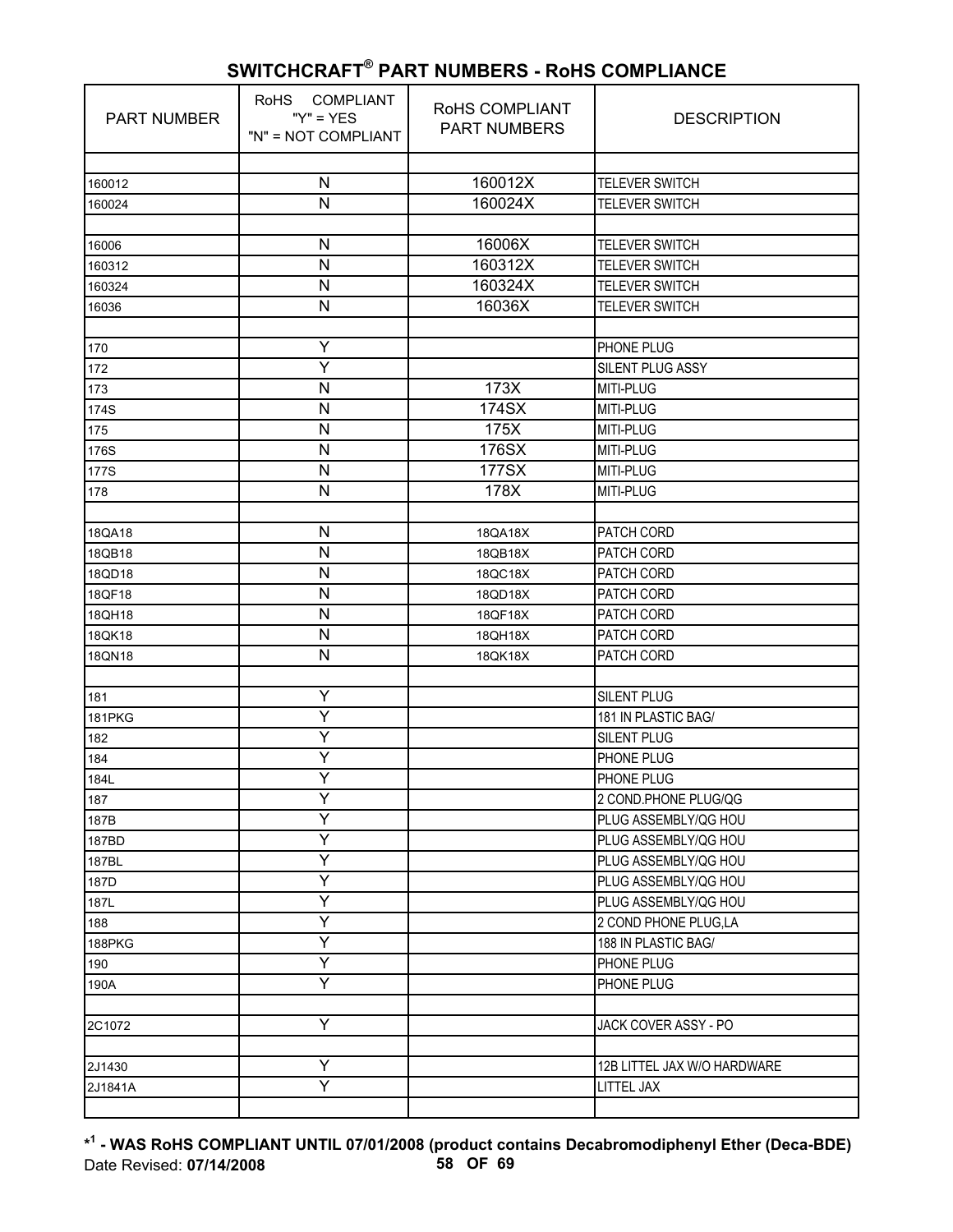| <b>PART NUMBER</b> | COMPLIANT<br><b>RoHS</b><br>" $Y$ " = $YES$<br>"N" = NOT COMPLIANT | RoHS COMPLIANT<br><b>PART NUMBERS</b> | <b>DESCRIPTION</b>           |
|--------------------|--------------------------------------------------------------------|---------------------------------------|------------------------------|
| 2P1216             | Y                                                                  |                                       | <b>PLUG ASSEM</b>            |
| 2P1248             | Y                                                                  |                                       | <b>PLUG ASSEM</b>            |
| 2P1298             | Ÿ                                                                  |                                       | <b>PLUG ASSEM</b>            |
| 2P1384             | Υ                                                                  |                                       | <b>PLUG ASSEM</b>            |
| 2P1419             | Y                                                                  |                                       | PLUG ASSEM                   |
| 2P1502C            | N                                                                  | 2P1502CX                              | 3-COND PLUG REVERSED         |
| 2P1503A            | N                                                                  | 2P1503AX                              | PLUG ASSEM                   |
| 2P2003             | Ÿ                                                                  |                                       | PLUG ASSEMBLY 3 COND         |
|                    |                                                                    |                                       |                              |
| 20GM8M             | N                                                                  | 20GM8MX                               | DIN CONNECTOR                |
|                    |                                                                    |                                       |                              |
| 20QD20N0           | <b>WILL ADVISE</b>                                                 |                                       | <b>BRAIDED PATCH CORD,</b>   |
| 20QD20N2           | <b>WILL ADVISE</b>                                                 |                                       | <b>BRAIDED PATCH CORD,</b>   |
| 20QD20N4           | <b>WILL ADVISE</b>                                                 |                                       | <b>BRAIDED PATCH CORD,</b>   |
| 20QD20N5           | <b>WILL ADVISE</b>                                                 |                                       | <b>BRAIDED PATCH CORD,</b>   |
| 20QD20N6           | <b>WILL ADVISE</b>                                                 |                                       | <b>BRAIDED PATCH CORD, B</b> |
| 20QF20N0           | <b>WILL ADVISE</b>                                                 |                                       | <b>BRAIDED PATCH CORD,</b>   |
| 20QF20N2           | <b>WILL ADVISE</b>                                                 |                                       | <b>BRAIDED PATCH CORD,</b>   |
| 20QF20N4           | <b>WILL ADVISE</b>                                                 |                                       | <b>BRAIDED PATCH CORD,</b>   |
| 20QF20N5           | <b>WILL ADVISE</b>                                                 |                                       | <b>BRAIDED PATCH CORD,</b>   |
| 20QF20N6           | <b>WILL ADVISE</b>                                                 |                                       | <b>BRAIDED PATCH CORD, B</b> |
| 20QH20N0           | <b>WILL ADVISE</b>                                                 |                                       | <b>BRAIDED PATCH CORD,</b>   |
| 20QH20N2           | <b>WILL ADVISE</b>                                                 |                                       | <b>BRAIDED PATCH CORD,</b>   |
| 20QH20N4           | <b>WILL ADVISE</b>                                                 |                                       | <b>BRAIDED PATCH CORD,</b>   |
| 20QH20N5           | <b>WILL ADVISE</b>                                                 |                                       | <b>BRAIDED PATCH CORD,</b>   |
| 20QH20N6           | <b>WILL ADVISE</b>                                                 |                                       | <b>BRAIDED PATCH CORD, B</b> |
|                    |                                                                    |                                       |                              |
| 201                | Ÿ                                                                  |                                       | <b>LITTEL SWITCH</b>         |
| 202                | Υ                                                                  |                                       | <b>LITTEL SWITCH</b>         |
| 203                | Y                                                                  |                                       | <b>LITTEL SWITCH</b>         |
| 220                | N                                                                  | 220X                                  | <b>FLAT PLUG</b>             |
| 226                | Y                                                                  |                                       | RT ANGLE 1/4"PLUG            |
| 226PKG             | Ÿ                                                                  |                                       | 226 IN PLASTIC BAG/          |
| 227                | Υ                                                                  |                                       | <b>FLAT PLUG</b>             |
| 228                | Y                                                                  |                                       | <b>FLAT PLUG</b>             |
| 23B                | N                                                                  | 23BX                                  | S. F. JAX                    |
| 230                | Υ                                                                  |                                       | <b>FLAT PLUG</b>             |
|                    |                                                                    |                                       |                              |
| 2300               | N                                                                  | 2300X                                 | DUAL JACK BLOCK              |
| 2332B              | N                                                                  | 2332BX                                | DUAL JACK BLOCK              |
|                    |                                                                    |                                       |                              |
| 236                | Y                                                                  |                                       | RIGHT ANGLE 3 COND.1         |
| 236PKG             | Ÿ                                                                  |                                       | 236 IN PLASTIC BAG/          |
| 237                | Υ                                                                  |                                       | <b>FLAT PLUG</b>             |
| 238                | N                                                                  | 238X                                  | <b>FLAT PLUG</b>             |
| 239                | Υ                                                                  |                                       | <b>FLAT PLUG</b>             |
|                    |                                                                    |                                       |                              |

**\* 1 - WAS RoHS COMPLIANT UNTIL 07/01/2008 (product contains Decabromodiphenyl Ether (Deca-BDE)** Date Revised: **07/14/2008 59 OF 69**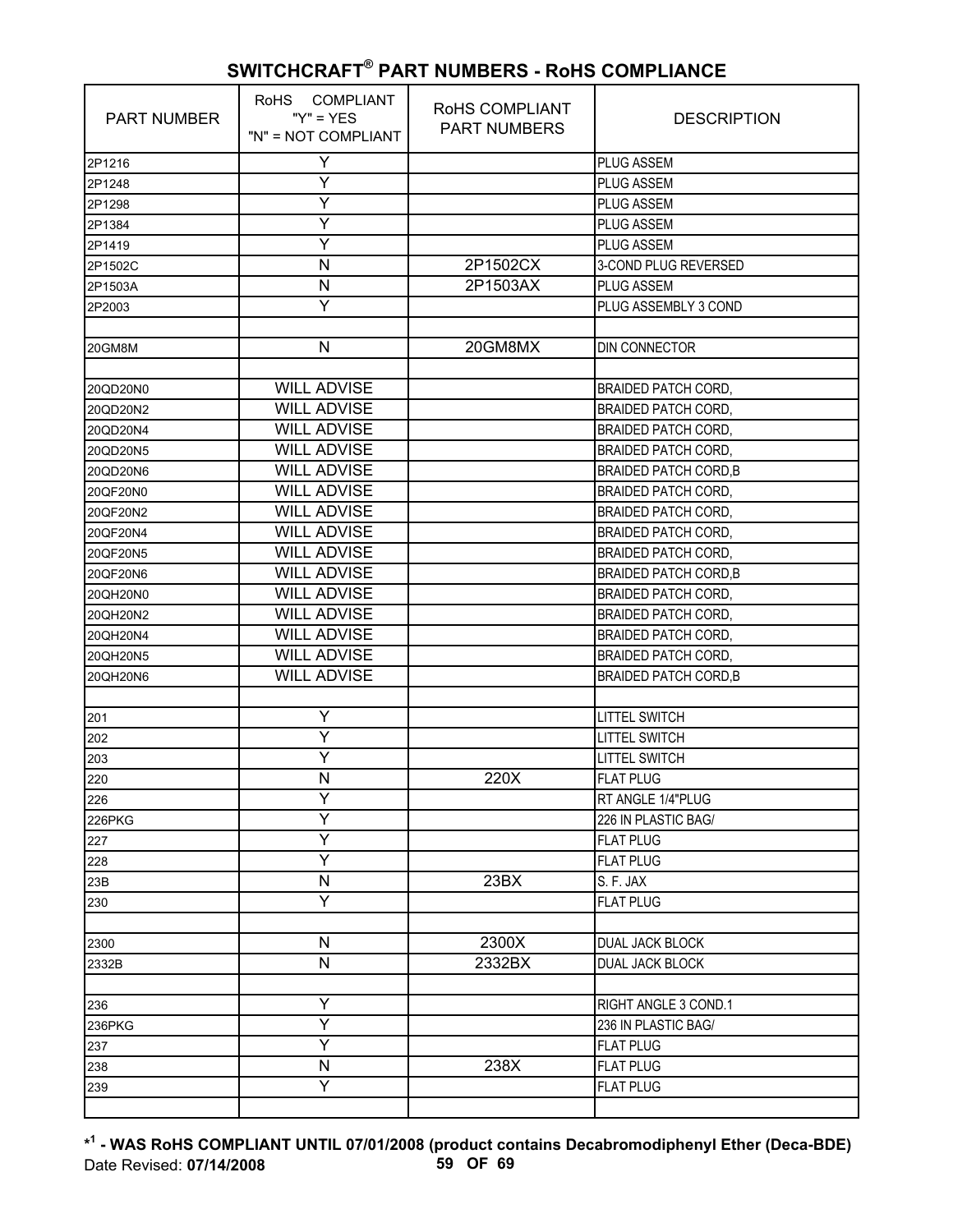| <b>PART NUMBER</b> | RoHS COMPLIANT<br>" $Y$ " = $YES$<br>"N" = NOT COMPLIANT | RoHS COMPLIANT<br><b>PART NUMBERS</b> | <b>DESCRIPTION</b>                              |
|--------------------|----------------------------------------------------------|---------------------------------------|-------------------------------------------------|
| 24B                | ${\sf N}$                                                | 24BX                                  | S. F. JAX                                       |
|                    |                                                          |                                       |                                                 |
| 240                | Y                                                        |                                       | <b>LITTEL PLUG</b>                              |
| 245                | N                                                        | 245X                                  | <b>LITTEL PLUG</b>                              |
|                    | $\mathsf{N}$                                             | 25X                                   | S. F. JAX                                       |
| 25                 |                                                          |                                       |                                                 |
| 25AC25             | $\mathsf{N}$                                             | 25AC25X                               | CABLE ASSEMBLY                                  |
| 25AC30             | N                                                        | 25AC30X                               | CABLE ASSEMBLY                                  |
| 25AC84             | $\mathsf{N}$                                             | 25AC84X                               | <b>CABLE ASSEMBLY</b>                           |
| 25AF25             | $\mathsf{N}$                                             | 25AF25X                               | <b>CABLE ASSEMBLY</b>                           |
| 25AF84             | N                                                        | 25AF84X                               | CABLE ASSEMBLY                                  |
| 25AK25             | $\mathsf{N}$                                             | 25AK25X                               | <b>CABLE ASSEMBLY</b>                           |
| 25AK82             | $\mathsf{N}$                                             | 25AK82X                               | <b>CABLE ASSEMBLY</b>                           |
| 25AK84             | $\mathsf{N}$                                             | 25AK84X                               | <b>CABLE ASSEMBLY</b>                           |
| 25AN25             | $\mathsf{N}$                                             | 25AN25X                               | <b>CABLE ASSEMBLY</b>                           |
| 25AR25             | N                                                        | 25AR25X                               | CABLE ASSEMBLY                                  |
| 25AR84             | $\mathsf{N}$                                             | 25AR84X                               | <b>CABLE ASSEMBLY</b>                           |
| 25AU25             | N                                                        | 25AU25X                               | CABLE ASSEMBLY                                  |
|                    |                                                          |                                       |                                                 |
| 25FF25             | $\mathsf{N}$                                             | 25FF25X                               | <b>CABLE ASSEMBLY</b>                           |
| 25FK25             | N                                                        | 25FK25X                               | CABLE ASSEMBLY                                  |
| 25FN25             | N                                                        | 25FN25X                               | CABLE ASSEMBLY                                  |
| <b>25FN82</b>      | N                                                        | <b>25FN82X</b>                        | CABLE ASSEMBLY                                  |
| 25FN84             | N                                                        | 25FN84X                               | CABLE ASSEMBLY                                  |
|                    |                                                          |                                       |                                                 |
| 250                | Υ                                                        |                                       | <b>LITTEL PLUG</b>                              |
|                    | N                                                        | 250HR079250X                          |                                                 |
| 250HR079250        | $\mathsf{N}$                                             | 250HR07984X                           | 2.5MM CABLE, ST/ST, 2<br>2.5MM CABLE, ST/S&T, 2 |
| 250HR07984         |                                                          |                                       |                                                 |
| 2501F              | Υ                                                        |                                       | MIC CONNECTOR                                   |
| 2501M              | Y                                                        |                                       | MIC CONNECTOR                                   |
| 2501MP             | Ý                                                        |                                       | MIC CONNECTOR                                   |
| 2504FP             | ${\sf N}$                                                | 2504FPX                               | MIC CONNECTOR                                   |
| 2504M              | ${\sf N}$                                                | 2504MX                                | MIC CONNECTOR                                   |
|                    |                                                          |                                       |                                                 |
| 251HR079251        | $\mathsf{N}$                                             | 251HR079251X                          | 2.5MM CABLE, RA/RA, 4                           |
| 251HR07984         | $\mathsf{N}$                                             | 251HR07984X                           | 2.5MM CABLE, RA/S&T, 2                          |
| 251HR158251        | $\mathsf{N}$                                             | 251HR158251X                          | 2.5MM CABLE, RA/RA, 4                           |
|                    |                                                          |                                       |                                                 |
| 255                | $\mathsf{N}$                                             | 255X                                  | <b>LITTEL PLUG</b>                              |
|                    |                                                          |                                       |                                                 |
| 26AF26             | N                                                        | 26AF26X                               | CABLE ASSEMBLY                                  |
|                    |                                                          |                                       |                                                 |
| 260                | Y                                                        |                                       | <b>LITTEL PLUG</b>                              |
|                    |                                                          |                                       |                                                 |

**\* 1 - WAS RoHS COMPLIANT UNTIL 07/01/2008 (product contains Decabromodiphenyl Ether (Deca-BDE)** Date Revised: **07/14/2008 60 OF 69**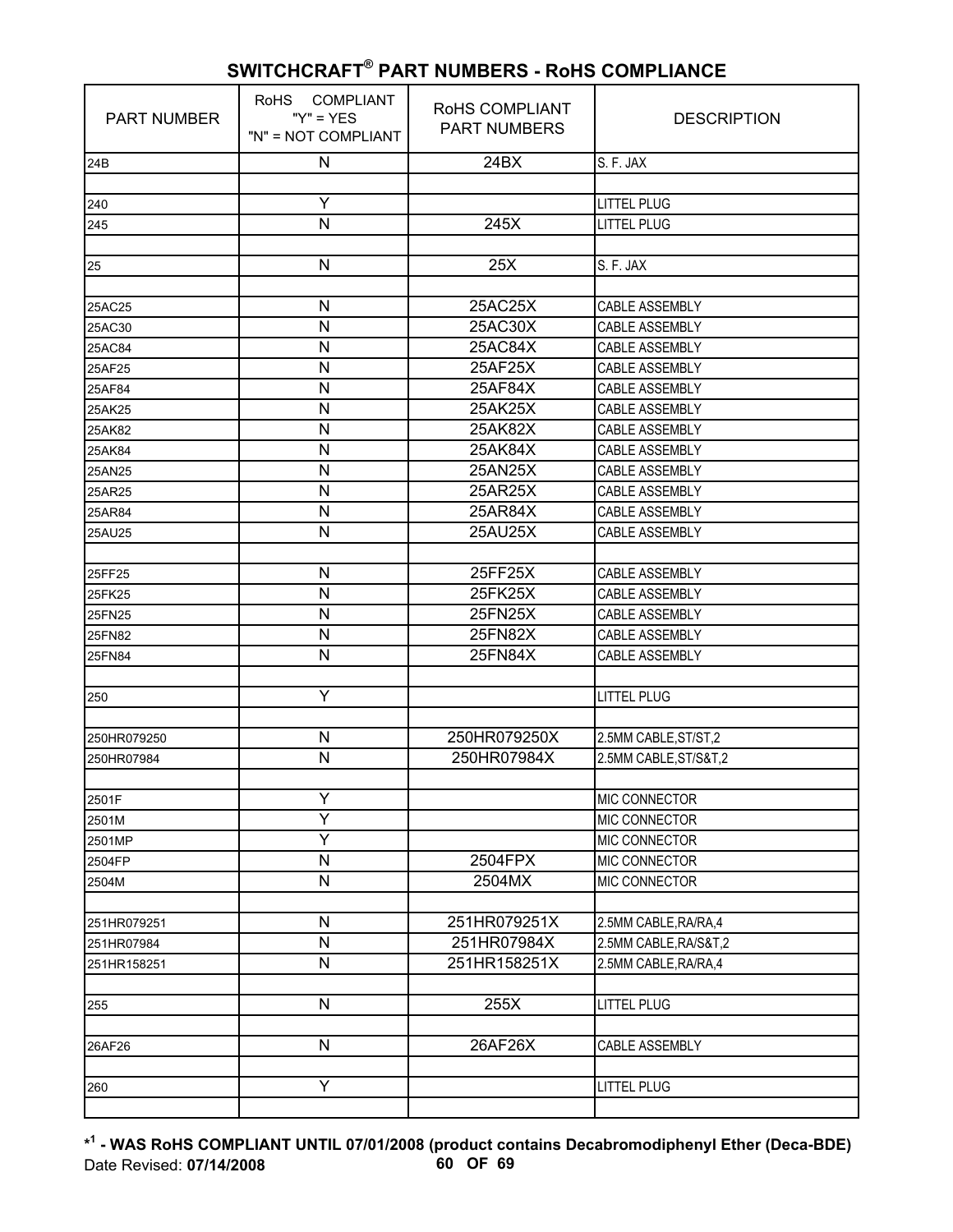| <b>PART NUMBER</b> | RoHS COMPLIANT<br>" $Y$ " = $YES$<br>"N" = NOT COMPLIANT | RoHS COMPLIANT<br><b>PART NUMBERS</b> | <b>DESCRIPTION</b>             |
|--------------------|----------------------------------------------------------|---------------------------------------|--------------------------------|
| 2600               | N                                                        | <b>WILL ADVISE</b>                    | <b>JACK PANEL</b>              |
| 2600301            | N                                                        | <b>WILL ADVISE</b>                    | <b>JACK PANEL</b>              |
|                    |                                                          |                                       |                                |
| 267                | Υ                                                        |                                       | <b>LITTEL PLUG</b>             |
| 269                | N                                                        | 269X                                  | <b>LITTEL PLUG</b>             |
| 270                | Ÿ                                                        |                                       | <b>LITTEL PLUG</b>             |
| 280                | Y                                                        |                                       | <b>LITTEL PLUG</b>             |
| 280PKG             | Y                                                        |                                       | 280 IN PLASTIC BAG/            |
| 281                | Υ                                                        |                                       | <b>LITTEL PLUG</b>             |
| 285                | Y                                                        |                                       | <b>LITTLE PLUG ASSY</b>        |
| 285L               | Y                                                        |                                       | <b>LITTLE PLUG</b>             |
| 288                | Υ                                                        |                                       | <b>LITTEL PLUG</b>             |
| 290                | Ÿ                                                        |                                       | <b>LITTEL PLUG</b>             |
| 297                | Y                                                        |                                       | <b>LITTEL PLUG</b>             |
| 297PKG             | Y                                                        |                                       | 297 IN PLASTIC BAG/            |
| 298                | Ÿ                                                        |                                       | <b>LOCK PLUG</b>               |
| 299                | Ÿ                                                        |                                       | 3 COND PHONE PLUG, SO          |
|                    |                                                          |                                       |                                |
| 30312              | $\mathsf{N}$                                             | 30312X                                | <b>LEVER SWITCH</b>            |
| 30312L             | $\mathsf{N}$                                             | 30312LX                               | <b>LEVER SWITCH</b>            |
|                    |                                                          |                                       |                                |
| 32HR07232          | N                                                        | 32HR07232X                            | ST 3.5MM MONO TO ST 3.5MM MONO |
|                    |                                                          |                                       |                                |
| 32HR07284          | N                                                        | 32HR07284X                            | ST 3.5MM MONO TO S&T           |
| 32HR14484          | N                                                        | 32HR14484X                            | ST 3.5MM MONO TO S&T           |
|                    |                                                          |                                       |                                |
| 321                | N                                                        | 321X                                  | <b>ADAPTER</b>                 |
| 322                | N                                                        | 322X                                  | <b>ADAPTER</b>                 |
| 323                | N                                                        | 323X                                  | <b>ADAPTER</b>                 |
| 324                | N                                                        | 324X                                  | <b>ADAPTER</b>                 |
|                    |                                                          |                                       |                                |
| 33HR07233          | $\mathsf{N}$                                             | 33HR07233X                            | RA-3.5MM TO RA-3.5MM           |
|                    |                                                          |                                       |                                |
| 330F1              | N                                                        | 330F1X                                | ADAPTER CABLE                  |
| 330F2              | N                                                        | 330F2X                                | <b>ADAPTER CABLE</b>           |
| 330P               | N                                                        | 330PX                                 | ADAPTER CABLE                  |
|                    |                                                          |                                       |                                |
| 332A               | N                                                        | 332AX                                 | <b>ADAPTER</b>                 |
| 336A               | N                                                        | 336AX                                 | <b>ADAPTER</b>                 |
| 336B               | N                                                        | 336BX                                 | <b>ADAPTER</b>                 |
| 340                | Y                                                        |                                       | <b>ADAPTER</b>                 |
| 345A               | N                                                        | 345AX                                 | <b>ADAPTER</b>                 |
| 349A               | N                                                        | 349AX                                 | PHONO PLUG COUPLER             |
|                    |                                                          |                                       |                                |
| 35HDBAU            | Υ                                                        |                                       | 3.5MM STEREO PLUG, G           |
| 35HDBAUS           | Ÿ                                                        |                                       | 3.5MM PLUG, SMALL HA           |
| 35HDBAUSPKG        | Y                                                        |                                       | 3.55MM STEREO PLUG             |

**\* 1 - WAS RoHS COMPLIANT UNTIL 07/01/2008 (product contains Decabromodiphenyl Ether (Deca-BDE)** Date Revised: **07/14/2008 61 OF 69**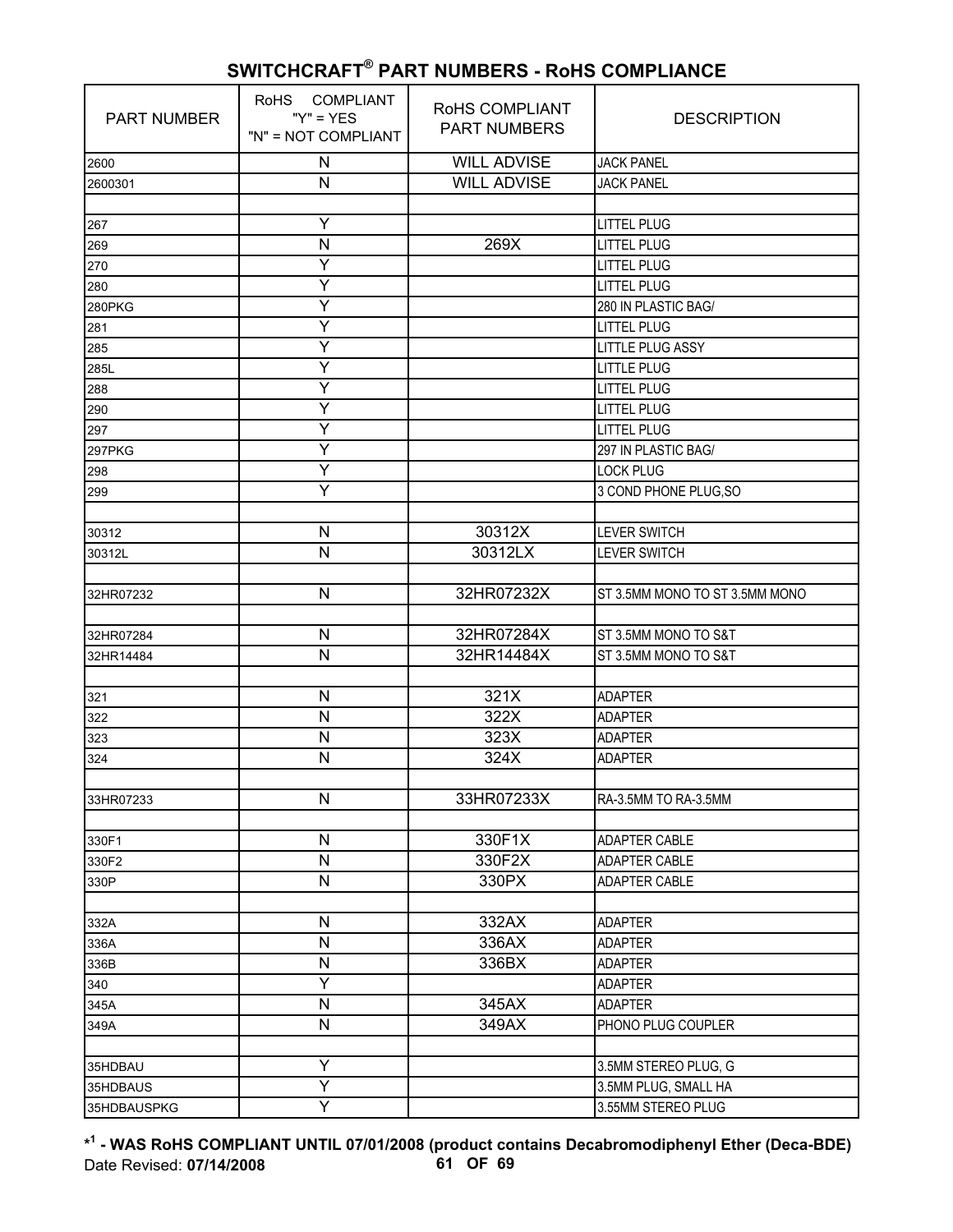| <b>PART NUMBER</b> | RoHS COMPLIANT<br>" $Y$ " = $YES$<br>"N" = NOT COMPLIANT | ROHS COMPLIANT<br><b>PART NUMBERS</b> | <b>DESCRIPTION</b>      |
|--------------------|----------------------------------------------------------|---------------------------------------|-------------------------|
| 35HDBN             | Υ                                                        |                                       | 3.5MM STEREO PLUG, NI   |
| 35HDBNS            | Υ                                                        |                                       | 3.5MM PLUG, SMALL HA    |
| 35HDNAU            | Y                                                        |                                       | 3.5MM STEREO PLUG, GO   |
| 35HDNAUS           | Y                                                        |                                       | 3.5MM PLUG, SMALL HA    |
| 35HDNN             | Ÿ                                                        |                                       | 3.5MM STEREO PLUG, NI   |
| 35HDNNPKG          | Υ                                                        |                                       | 35HDNN IN PLASTIC BA    |
| 35HDNNS            | Y                                                        |                                       | 3.5MM PLUG SMALL HAN    |
| 35HDNNSPKG         | Y                                                        |                                       | 3.5MM STEREO PLUG       |
| 35HDRAAU           | Y                                                        |                                       | 3.5MM RA PLUG NICKEL    |
| 35HDRABAU          | Υ                                                        |                                       | 3.5MM RA PLUG BLACK/    |
| 35HDRABAUS         | Υ                                                        |                                       | 3.5MM R/A PLUG, BLK/G   |
| 35HDRANAU          | Y                                                        |                                       | 3.5MM R/A PLUG, NICK    |
| 35HDRANAUS         | Y                                                        |                                       | 3.5MM R/A PLUG, NKL/G   |
| 35HDRANN           | Y                                                        |                                       | 3.5MM RIGHT ANGLE ST    |
| 35HDRANNPKG        | Y                                                        |                                       | 3.5MM RIGHT ANGLE ST    |
| 35HDRANNS          | Υ                                                        |                                       | 3.5 MM R/A PLUG, NICK   |
|                    |                                                          |                                       |                         |
| 35HR03635          | N                                                        | 35HR03635X                            | 3.5MM CABLE ST STERE    |
| 35HR03684          | N                                                        | 35HR03684X                            | 3.5MM-S&T BLACK 3 FT    |
| 35HR07235          | N                                                        | 35HR07235X                            | 3.5MM TO 3.5MM STERE    |
| 35HR07284          | $\mathsf{N}$                                             | 35HR07284X                            | 3.5 MM STEREO TO S&T    |
| 35HR14435          | N                                                        | 35HR14435X                            | 3.5 MM TO 3.5 MM STE    |
| 35HR14484          | N                                                        | 35HR14484X                            | 3.5MM STEREO TO S&T     |
|                    |                                                          |                                       |                         |
| 35PM1              | Y                                                        |                                       | TRUE 3.5MM MONO TINI    |
| 35PM2A             | Ÿ                                                        |                                       | TRUE 3.5MM MONO TINI    |
|                    |                                                          |                                       |                         |
| 35RAPC2AHN2        | Y                                                        |                                       | 3.5MM, MONO, HORIZ; NON |
| 35RAPC2AHN3        | Y                                                        |                                       | 3.5MM, MONO, HORIZ.NON  |
| 35RAPC2AH3         | Υ                                                        |                                       | 3.5MM.MONO,HORIZONTA    |
| 35RAPC2AV          | Y                                                        |                                       | 3.5MM MONO JACK         |
| 35RAPC2AVN4        | Y                                                        |                                       | 3.5MM, MONO, VERTICAL,  |
| 35RAPC2AV4         | Y                                                        |                                       | 3.5MM, MONO, VERTICAL,  |
| 35RAPC2BHN2        | Υ                                                        |                                       | 3.5MM STEREO JACK-HO    |
| 35RAPC2BHN3        | Υ                                                        |                                       | 3.5MM, STEREO, HORIZ.N  |
| 35RAPC2BH3         | Υ                                                        |                                       | 3.5MM STEREO JAX, HOR   |
| 35RAPC2BVN4        | Y                                                        |                                       | 3.5MM STEREO; VERT. W/  |
| 35RAPC2BV4         | Υ                                                        |                                       | 3.5MM STEREO JACK-VE    |
| 35RAPC3BHN2        | Υ                                                        |                                       | 3.5MM.STEREO, HORIZ.N   |
| 35RAPC3BHN3        | Υ                                                        |                                       | 3.5MM, STEREO, HORIZ.N  |
| 35RAPC3BH3         | Υ                                                        |                                       | 3.5MM, STEREO, HORIZON  |
| 35RAPC3BVN4        | Υ                                                        |                                       | 3.5MM, STEREO, VERT.NO  |
| 35RAPC3BV4         | Y                                                        |                                       | 3.5MM, STEREO, VERTICA  |
| 35RAPC4BHN2        | Υ                                                        |                                       | 3.5MM STEREO JACK-HO    |
| 35RAPC4BHN3        | Υ                                                        |                                       | 3.5MM, STEREO, HORIZ.N  |
| 35RAPC4BH3         | Υ                                                        |                                       | 3.5MM STEREO JACK-HO    |
| 35RAPC4BVN4        | Y                                                        |                                       | 3.5MM STEREO, VERT; W/  |

**\* 1 - WAS RoHS COMPLIANT UNTIL 07/01/2008 (product contains Decabromodiphenyl Ether (Deca-BDE)** Date Revised: **07/14/2008 62 OF 69**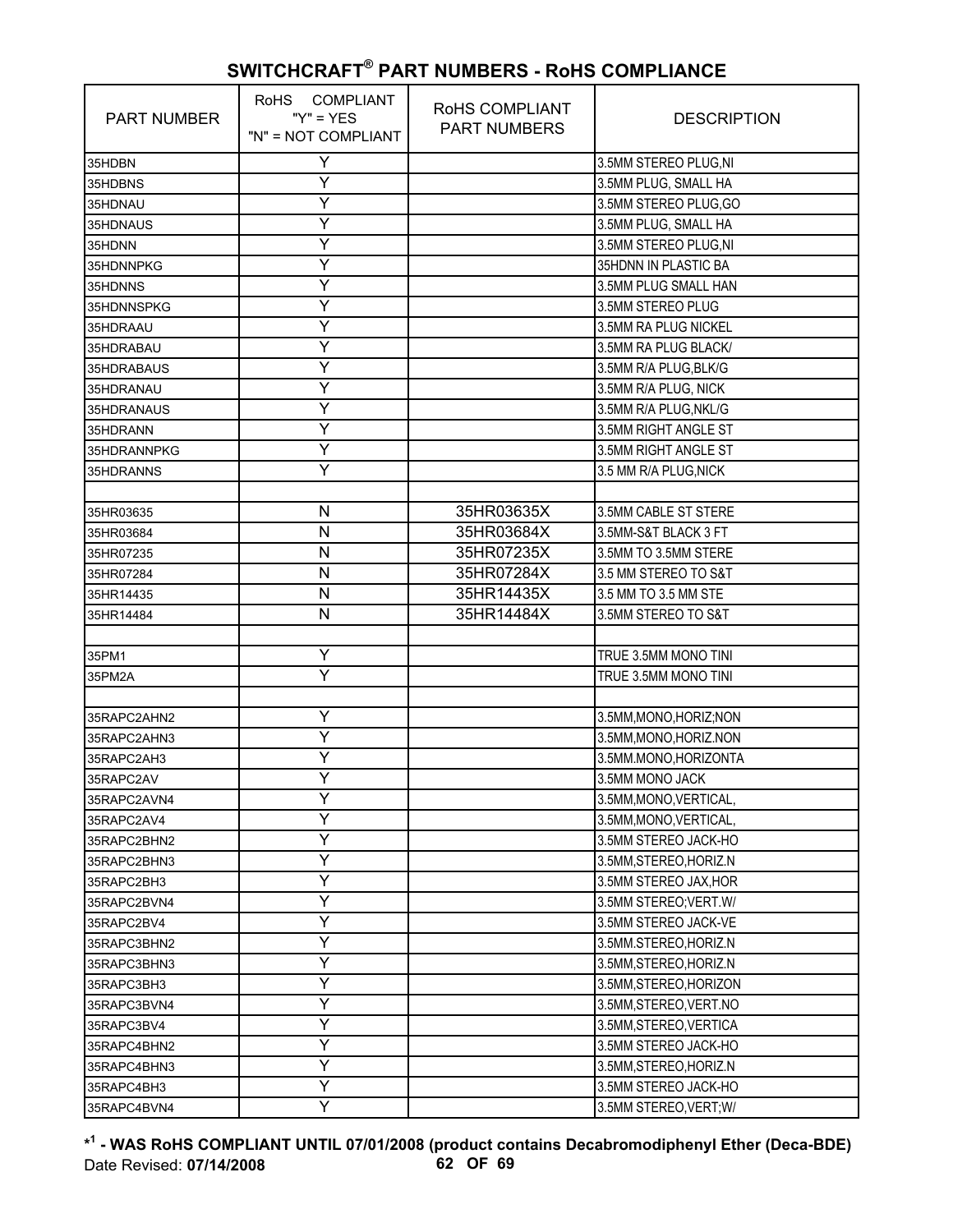| <b>PART NUMBER</b> | RoHS COMPLIANT<br>" $Y$ " = $YES$<br>"N" = NOT COMPLIANT | RoHS COMPLIANT<br><b>PART NUMBERS</b> | <b>DESCRIPTION</b>                                       |
|--------------------|----------------------------------------------------------|---------------------------------------|----------------------------------------------------------|
| 35RAPC4BV4         | Y                                                        |                                       | 3.5MM STEREO JACK-VE                                     |
|                    |                                                          |                                       |                                                          |
| 35RAPC7J           | Ÿ                                                        |                                       | 3.5MM DUAL STEREO JA                                     |
| 35RAPC7JS          | Y                                                        |                                       | 3.5MM DUAL STEREO JA                                     |
|                    |                                                          |                                       |                                                          |
| 35RASMT2AHNTR      | N                                                        | 35RASMT2AHNTRX                        | SMT 3.5MM PHONE JACK                                     |
| 35RASMT2BHNTR      | N                                                        | 35RASMT2BHNTRX                        | SMT 3.5MM PHONE JACK                                     |
| 35RASMT3BHNTR      | $\mathsf{N}$                                             | 35RASMT3BHNTRX                        | SMT 3.5MM PHONE JACK                                     |
| 35RASMT4BHNTR      | $\mathsf{N}$                                             | 35RASMT4BHNTRX                        | SMT 3.5MM PHONE JACK                                     |
|                    |                                                          |                                       |                                                          |
| 350                | N                                                        | 350X                                  | LUG PLUG                                                 |
|                    |                                                          |                                       |                                                          |
| 3501F              | $\mathsf{N}$                                             | 3501FX                                | PHONO PLUG                                               |
| 3501FP             | $\mathsf{N}$                                             | 3501FPX                               | PHONO JAX                                                |
| 3501FR             | $\mathsf{N}$                                             | 3501FRX                               | PHONO JAX                                                |
| 3501M              | N                                                        | 3501MX                                | PHONO PLUG                                               |
| 3501MC             | $\mathsf{N}$                                             | 3501MCX                               | PHONO PLUG                                               |
| 3502               | Ÿ                                                        |                                       | PHONO PLUG                                               |
| 3502A              | Υ                                                        |                                       | PHONO PLUG, IMPROVED                                     |
| 3502AAU            | Y                                                        |                                       | PHONO PLUG, IMPROVED,                                    |
| 3502ABAU           | Y                                                        |                                       | PHONO PLUG, IMPROVED,                                    |
| 3502APKG           | Y                                                        |                                       | 3502A IN PLASTIC BAG                                     |
| 3502L              | Ÿ                                                        |                                       | PHONO PLUG                                               |
| 3502RA             | Υ                                                        |                                       | RIGHT ANGLE RCA PLUG                                     |
| 3502RAAU           | Y                                                        |                                       | RIGHT ANGLE RCA PLUG                                     |
| 3502RABAU          | Y                                                        |                                       | R/ANGLE RCA PLUG BLA                                     |
| 35021K206          | $\mathsf{N}$                                             | 35021K206X                            | LITTEL MULTI SWITCH                                      |
| 3503               | $\mathsf{N}$                                             | 3503X                                 | PHONO EXT JAX                                            |
| 3504M              | $\mathsf{N}$                                             | 3504MX                                | R F PLUG                                                 |
|                    |                                                          |                                       |                                                          |
| 35041K206          | N<br>N                                                   | 35041K206X<br>35041K212X              | <b>LITTEL MULTI SWITCH</b><br><b>LITTEL MULTI SWITCH</b> |
| 35041K212          |                                                          |                                       |                                                          |
|                    | $\mathsf{N}$                                             | 3505FX                                |                                                          |
| 3505F              |                                                          |                                       | PHONO JAX                                                |
| 35061K206          | N                                                        | 35061K206X                            | LITTEL MULTI SWITCH                                      |
|                    |                                                          |                                       |                                                          |
| 3507               | Υ                                                        |                                       | PHONO PLUG                                               |
|                    |                                                          |                                       |                                                          |
| 35081K206          | ${\sf N}$                                                | 35081K206X                            | LITTEL MULTI SWITCH                                      |
| 35101K206          | N                                                        | 35101K206X                            | LITTEL MULTI SWITCH                                      |
|                    |                                                          |                                       |                                                          |
| 3511               | N                                                        | 3511X                                 | PHONO JAX                                                |
| 3511A              | $\mathsf{N}$                                             | 3511AX                                | PHONO JACK                                               |
| 3512               | N                                                        | 3512X                                 | SHUNTED PHONO JAX                                        |
|                    |                                                          |                                       |                                                          |
| 35121K206          | N                                                        | 35121K206X                            | LITTEL MULTI SWITCH                                      |

**\* 1 - WAS RoHS COMPLIANT UNTIL 07/01/2008 (product contains Decabromodiphenyl Ether (Deca-BDE)** Date Revised: **07/14/2008 63 OF 69**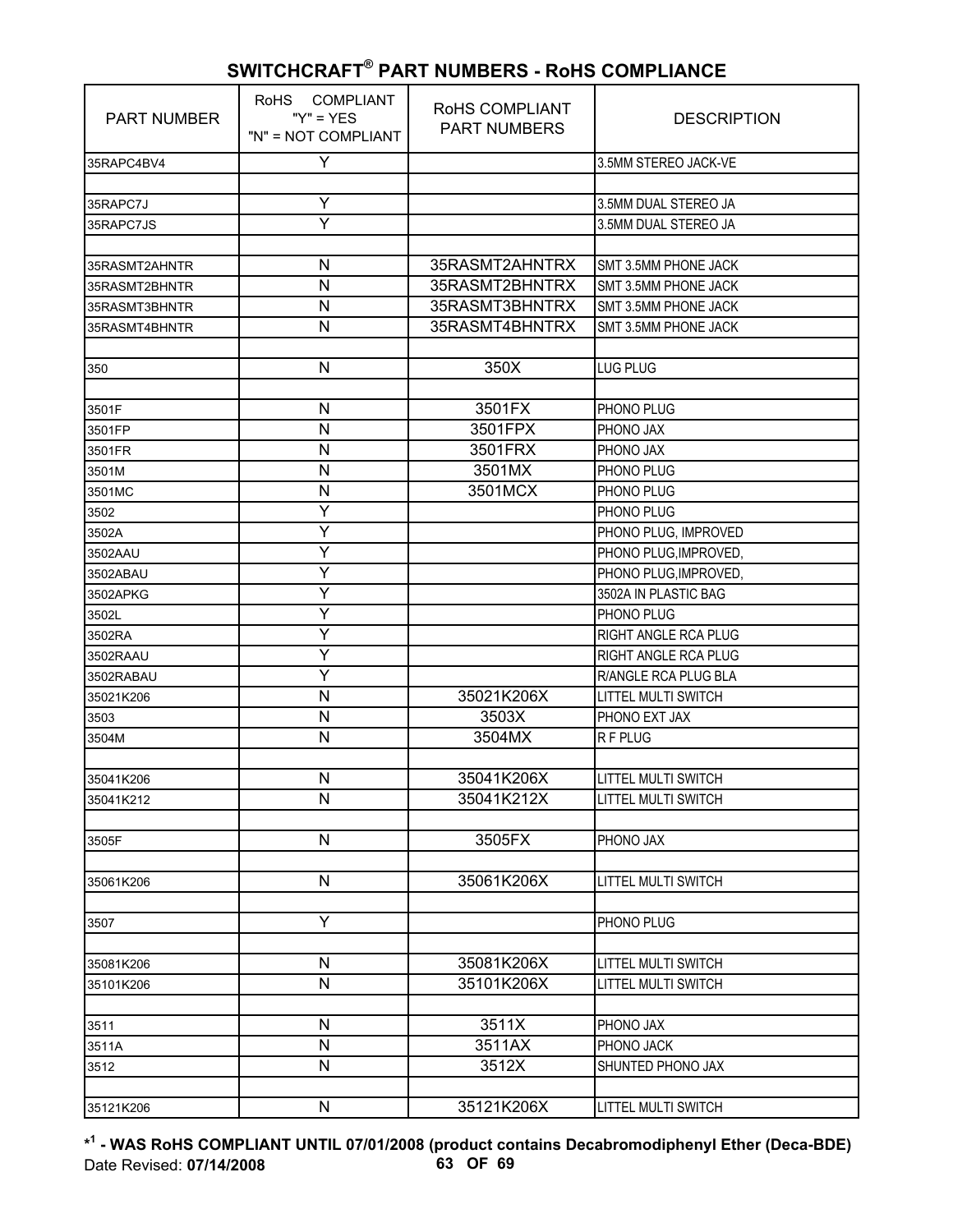| <b>PART NUMBER</b> | <b>COMPLIANT</b><br><b>RoHS</b><br>" $Y$ " = $YES$<br>"N" = NOT COMPLIANT | <b>ROHS COMPLIANT</b><br><b>PART NUMBERS</b> | <b>DESCRIPTION</b>         |
|--------------------|---------------------------------------------------------------------------|----------------------------------------------|----------------------------|
|                    |                                                                           |                                              |                            |
| 3514PC             | $\mathsf{N}$                                                              | 3514PCX                                      | PRINTED CIRCUIT JACK       |
| 3515PC             | $\mathsf{N}$                                                              | 3515PCX                                      | PHONO JAX P.C. MTG         |
| 3517PC             | $\mathsf{N}$                                                              | 3517PCX                                      | PHONO JAX W/PC MTG.        |
| 35581              | N                                                                         | 35581X                                       | PHONO PLUG                 |
| 35582              | $\mathsf{N}$                                                              | 35582X                                       | PHONO PLUG                 |
| 35585              | $\mathsf{N}$                                                              | 35585X                                       | PHONO PLUG                 |
|                    |                                                                           |                                              |                            |
| 36HR03636          | ${\sf N}$                                                                 | 36HR03636X                                   | 3.5 RA STEREO ENDS C       |
| 36HR03684          | N                                                                         | 36HR03684X                                   | RT.ANGLE-S&T,STEREO,       |
| 36HR07236          | $\mathsf{N}$                                                              | 36HR07236X                                   | 3.5 RA-3.5 RA, BLK, 6'     |
| 36HR07284          | N                                                                         | 36HR07284X                                   | 3.5MM STEREO PLUG-S&       |
| 36HR14436          | N                                                                         | 36HR14436X                                   | 3.5MM TO 3.5MM, 12FT;      |
| 36HR14484          | $\mathsf{N}$                                                              | 36HR14484X                                   | RA 3.5MM STEREO TO S       |
| 36HR60036          | $\mathsf{N}$                                                              | 36HR60036X                                   | 3.5MM TO 3.5MM,50FT;       |
|                    |                                                                           |                                              |                            |
| 361A               | Ÿ                                                                         |                                              | COUPLER, 2 COND            |
| 362A               | Υ                                                                         |                                              | COUPLER, 3 COND            |
| 363                | ${\sf N}$                                                                 | 363X                                         | <b>COUPLER</b>             |
| 364A               | Υ                                                                         |                                              | <b>ADAPTER</b>             |
| 365                | N                                                                         | 365X                                         | <b>ADAPTER</b>             |
| 370A               | Ÿ                                                                         |                                              | TINI PLUG TO PHONO J       |
| 374                | ${\sf N}$                                                                 | 374X                                         | <b>QG ADAPTER</b>          |
| 376                | Υ                                                                         |                                              | <b>ADAPTER</b>             |
| 377                | Υ                                                                         |                                              | <b>ADAPTER</b>             |
| 380                | Y                                                                         |                                              | <b>LUG PLUG</b>            |
| 383A               | N                                                                         | 383AX                                        | MIC CONN INPUT TO EX       |
| 384A               | $\mathsf{N}$                                                              | 384AX                                        | A3M TO EXTENSION           |
| 384APKG            | N                                                                         | 384AXPKG                                     | 384A IN PLASTIC BAG/       |
| 386A               | $\mathsf{N}$                                                              | 386AX                                        | <b>ADAPTER</b>             |
| 386APKG            | N                                                                         | 386AXPKG                                     | 386A IN PLASTIC BAG/       |
| 387A               | $\mathsf{N}$                                                              | 387AX                                        | <b>ADAPTER</b>             |
| 389                | N                                                                         | 389X                                         | <b>ADAPTER</b>             |
| 389PKG             | N                                                                         | 389XPKG                                      | 389 IN PLASTIC BAG/        |
| 390                | N                                                                         | 390X                                         | <b>ADAPTER</b>             |
|                    |                                                                           |                                              |                            |
| 391Q13             | <b>WILL ADVISE</b>                                                        |                                              | Y ADAPTER                  |
| 391Q43             | <b>WILL ADVISE</b>                                                        |                                              | Y ADAPTER                  |
|                    | Y                                                                         |                                              | PHONE PLUG                 |
| 40                 |                                                                           |                                              |                            |
| 40DF84             | $\mathsf{N}$                                                              | 40DF84X                                      | CABLE ASSEMBLY             |
| 40DK40             | ${\sf N}$                                                                 | 40DK40X                                      | CABLE ASSEMBLY             |
| 40DK84             | N                                                                         | 40DK84X                                      | CABLE ASSEMBLY             |
|                    |                                                                           |                                              |                            |
| 40005              | <b>WILL ADVISE</b>                                                        |                                              | <b>BUTTON-WHITE SCREEN</b> |

**\* 1 - WAS RoHS COMPLIANT UNTIL 07/01/2008 (product contains Decabromodiphenyl Ether (Deca-BDE)** Date Revised: **07/14/2008 64 OF 69**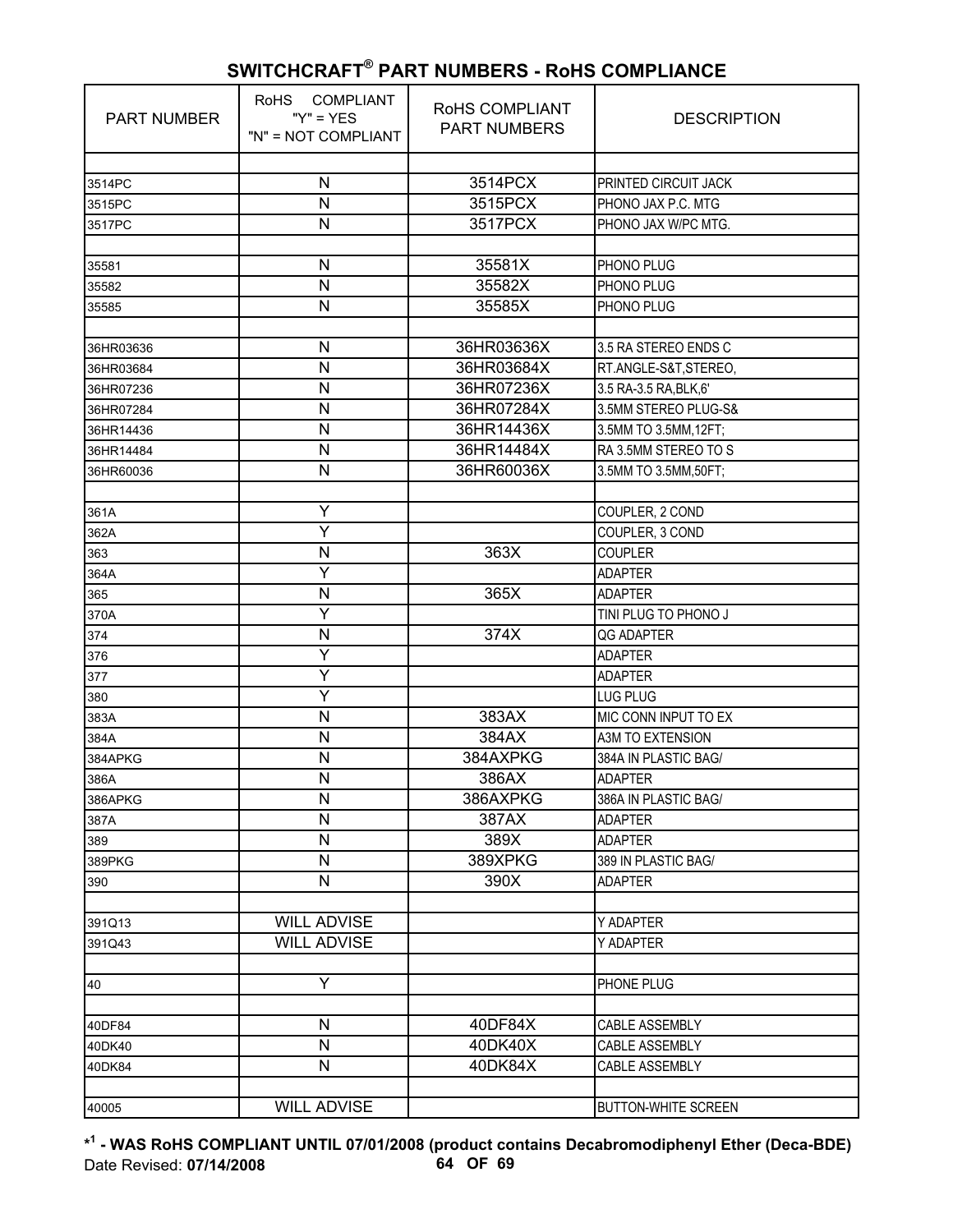| <b>PART NUMBER</b> | RoHS COMPLIANT<br>" $Y$ " = $YES$<br>"N" = NOT COMPLIANT | RoHS COMPLIANT<br><b>PART NUMBERS</b> | <b>DESCRIPTION</b>          |
|--------------------|----------------------------------------------------------|---------------------------------------|-----------------------------|
| 40012              | <b>WILL ADVISE</b>                                       |                                       | <b>BUTTON-CLEAR SCREEN</b>  |
| 40112              | <b>WILL ADVISE</b>                                       |                                       | <b>DISPLAY SCREEN-CLEAR</b> |
| 40205              | <b>WILL ADVISE</b>                                       |                                       | <b>INSERT-WHITE</b>         |
| 40208              | <b>WILL ADVISE</b>                                       |                                       | <b>INSERT-YELLOW</b>        |
| 40212              | <b>WILL ADVISE</b>                                       |                                       | <b>INSERT-CLEAR</b>         |
| 40502              | <b>WILL ADVISE</b>                                       |                                       | <b>BUTTON HOUSING-BLACK</b> |
|                    |                                                          |                                       |                             |
| 41                 | Y                                                        |                                       | <b>TINI JAX</b>             |
| 411                | N                                                        |                                       | TWIN PLUG M642/9-1          |
| 412                | N                                                        | 412X                                  | TWIN LITTEL PLUG            |
|                    |                                                          |                                       |                             |
| 41206              | N                                                        | 41206X                                | <b>LT SWITCH</b>            |
| 41206L             | N                                                        | 41206LX                               | <b>LT SWITCH</b>            |
| 41212              | N                                                        | 41212X                                | <b>LT SWITCH</b>            |
| 41212L             | N                                                        | 41212LX                               | <b>LT SWITCH</b>            |
| 41312              | N                                                        | 41312X                                | <b>LT SWITCH</b>            |
| 41312L             | N                                                        | 41312LX                               | <b>LT SWITCH</b>            |
| 41324              | N                                                        | 41324X                                | <b>LT SWITCH</b>            |
| 41324L             | N                                                        | 41324LX                               | <b>LT SWITCH</b>            |
| 414                | Y                                                        |                                       | <b>TWIN PLUG</b>            |
| 415                | Y                                                        |                                       | <b>TWIN PLUG</b>            |
|                    |                                                          |                                       |                             |
| 42A                | Y                                                        |                                       | <b>TINI JAX</b>             |
| 420                | N                                                        | 420X                                  | LITTEL PLUG M642/1-1        |
| 425                | N                                                        | 425X                                  | LITTEL PLUG 7LJI/1-2        |
| 43A                | Ÿ                                                        |                                       | <b>TINI JAX</b>             |
| 430                | N                                                        | 430X                                  | LITTEL PLUG M642/3-1        |
| 435                | N                                                        | 435X                                  | LITTEL PLUG M642/3-2        |
| 44                 | N                                                        | 44X                                   | PHONE PLUG                  |
| 440                | N                                                        | 440X                                  | LITTEL PLUG M642/4-1        |
| 445                | N                                                        | 445X                                  | LITTEL PLUG M642/4-2        |
| 455                | N                                                        | 455X                                  | LITTEL PLUG M642/10-        |
|                    |                                                          |                                       |                             |
| 46201MR            | N                                                        | 46201MRX                              | <b>SLIDE SWITCH</b>         |
| 46202LR            | $\mathsf{N}$                                             | 46202LRX                              | <b>SLIDE SWITCH</b>         |
| 46203LE            | N                                                        | 46203LEX                              | <b>SLIDE SWITCH</b>         |
| 46203LR            | N                                                        | 46203LRX                              | <b>SLIDE SWITCH</b>         |
| 46203MR            | N                                                        | 46203MRX                              | <b>SLIDE SWITCH</b>         |
| 46204LE            | N                                                        | 46204LEX                              | <b>SLIDE SWITCH</b>         |
| 46206LE            | N                                                        | 46206LEX                              | <b>SLIDE SWITCH</b>         |
| 46206LFE           | N                                                        | 46206LFEX                             | <b>SLIDE SWITCH</b>         |
| 46206LFR           | N                                                        | 46206LFRX                             | <b>SLIDE SWITCH</b>         |
| 46206LR            | N                                                        | 46206LRX                              | <b>SLIDE SWITCH</b>         |
| 46206MR            | N                                                        | 46206MRX                              | <b>SLIDE SWITCH</b>         |
| 46256LFE           | N                                                        | 46256LFEX                             | <b>SLIDE SWITCH</b>         |
| 46256LFR           | N                                                        | 46256LFRX                             | <b>SLIDE SWITCH</b>         |
|                    |                                                          |                                       |                             |

**\* 1 - WAS RoHS COMPLIANT UNTIL 07/01/2008 (product contains Decabromodiphenyl Ether (Deca-BDE)** Date Revised: **07/14/2008 65 OF 69**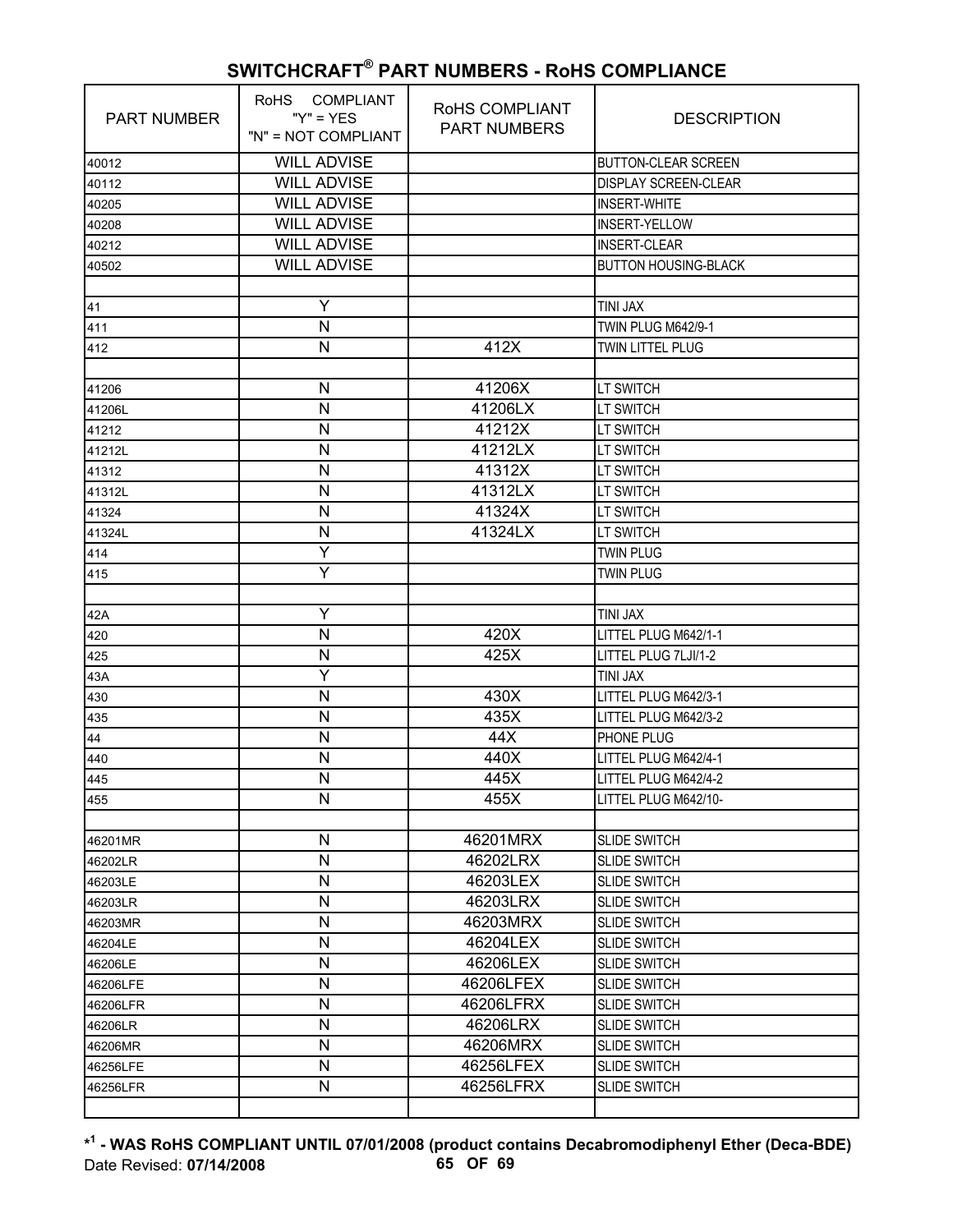| <b>PART NUMBER</b> | RoHS COMPLIANT<br>" $Y$ " = $YES$<br>"N" = NOT COMPLIANT | RoHS COMPLIANT<br><b>PART NUMBERS</b> | <b>DESCRIPTION</b>     |
|--------------------|----------------------------------------------------------|---------------------------------------|------------------------|
| 46311LDR           | N                                                        | 46311LDRX                             | <b>SLIDE SWITCH</b>    |
| 46313LDR           | N                                                        | 46313LDRX                             | <b>SLIDE SWITCH</b>    |
| 46313MDR           | N                                                        | 46313MDRX                             | <b>SLIDE SWITCH</b>    |
| 46313TDR           | N                                                        | 46313TDRX                             | <b>SLIDE SWITCH</b>    |
|                    |                                                          |                                       |                        |
| 470                | N                                                        | 470X                                  | LITTEL PLUG M642/4-3   |
| 475                | N                                                        | 475X                                  | LITTEL PLUG M642/11-   |
| 480                | N                                                        | 480X                                  | LITTEL PLUG M642/5-1   |
| 482                | N                                                        | 482X                                  | LITTEL PLUG M642/2-2   |
| 482N               | N                                                        | 482NX                                 | NICKEL PLATED AUDIO    |
| 482NC              | Y                                                        |                                       | 1/4"PLUG, RED, BIG HAN |
| 482NCP             | N                                                        | 482NCPX                               | LITTEL PLUG PHONE PL   |
| 483                | Y                                                        |                                       | LITTEL PLUG M642/2-1   |
| 483N               | Y                                                        |                                       | NICKEL PLATED AUDIO    |
| 483NC              | Ÿ                                                        |                                       | 1/4"PLUG, BLK; BIG HAN |
| 483NCP             | Y                                                        |                                       | LITTEL PLUG PHONE PL   |
| 484                | N                                                        | 484X                                  | LITTEL PLUG M642/8-1   |
| 485NC              | Ÿ                                                        |                                       | 1/4"PLUG, NICKL, BIG H |
|                    |                                                          |                                       |                        |
| 49201              | Υ                                                        |                                       | <b>DUMMY PLUG</b>      |
| 49202              | Ÿ                                                        |                                       | <b>DUMMY PLUG</b>      |
| 49205              | Υ                                                        |                                       | <b>DUMMY PLUG</b>      |
| 49301              | Y                                                        |                                       | <b>DUMMY PLUG</b>      |
| 49302              | Y                                                        |                                       | <b>DUMMY PLUG</b>      |
| 49305              | Ÿ                                                        |                                       | <b>DUMMY PLUG</b>      |
|                    |                                                          |                                       |                        |
| 50209L             | Ν                                                        |                                       | <b>SLIDE SWITCH</b>    |
| 50212L             | N                                                        |                                       | SLIDE SWITCH           |
|                    |                                                          |                                       |                        |
| 510                | $\mathsf{N}$                                             | 510X                                  | <b>JACK COVER</b>      |
| 512                | Y                                                        |                                       | <b>JACK COVER</b>      |
| 515                | N                                                        | 515X                                  | <b>JACK COVER</b>      |
| 520                | N                                                        | 520X                                  | <b>JACK COVER</b>      |
|                    |                                                          |                                       |                        |
| 5501F              | $\mathsf{N}$                                             | 5501FX                                | MIC CONNECTOR          |
| 5501MP             | $\mathsf{N}$                                             | 5501MPX                               | MIC CONNECTOR          |
|                    |                                                          |                                       |                        |
| 56206L1            | N                                                        | 56206L1X                              | TINI SLIDE SWITCH      |
| 56206L2            | N                                                        | 56206L2X                              | TINI SLIDE SWITCH      |
| 56313L1            | $\mathsf{N}$                                             | 56313L1X                              | TINI SLIDE SWITCH      |
| 56313L2            | $\mathsf{N}$                                             | 56313L2X                              | TINI SLIDE SWITCH      |
|                    |                                                          |                                       |                        |
| 57GA3F             | N                                                        | 57GA3FX                               | DIN CONNECTOR          |
| 57GB3F             | N                                                        | 57GB3FX                               | DIN CONNECTOR          |
| 57GB5F             | $\mathsf{N}$                                             | 57GB5FX                               | DIN CONNECTOR          |
| 57HB3F             | N                                                        | 57HB3FX                               | DIN RECEPTACLE         |
| 57HB5F             | N                                                        | 57HB5FX                               | DIN CONNECTOR          |

**\* 1 - WAS RoHS COMPLIANT UNTIL 07/01/2008 (product contains Decabromodiphenyl Ether (Deca-BDE)** Date Revised: **07/14/2008 66 OF 69**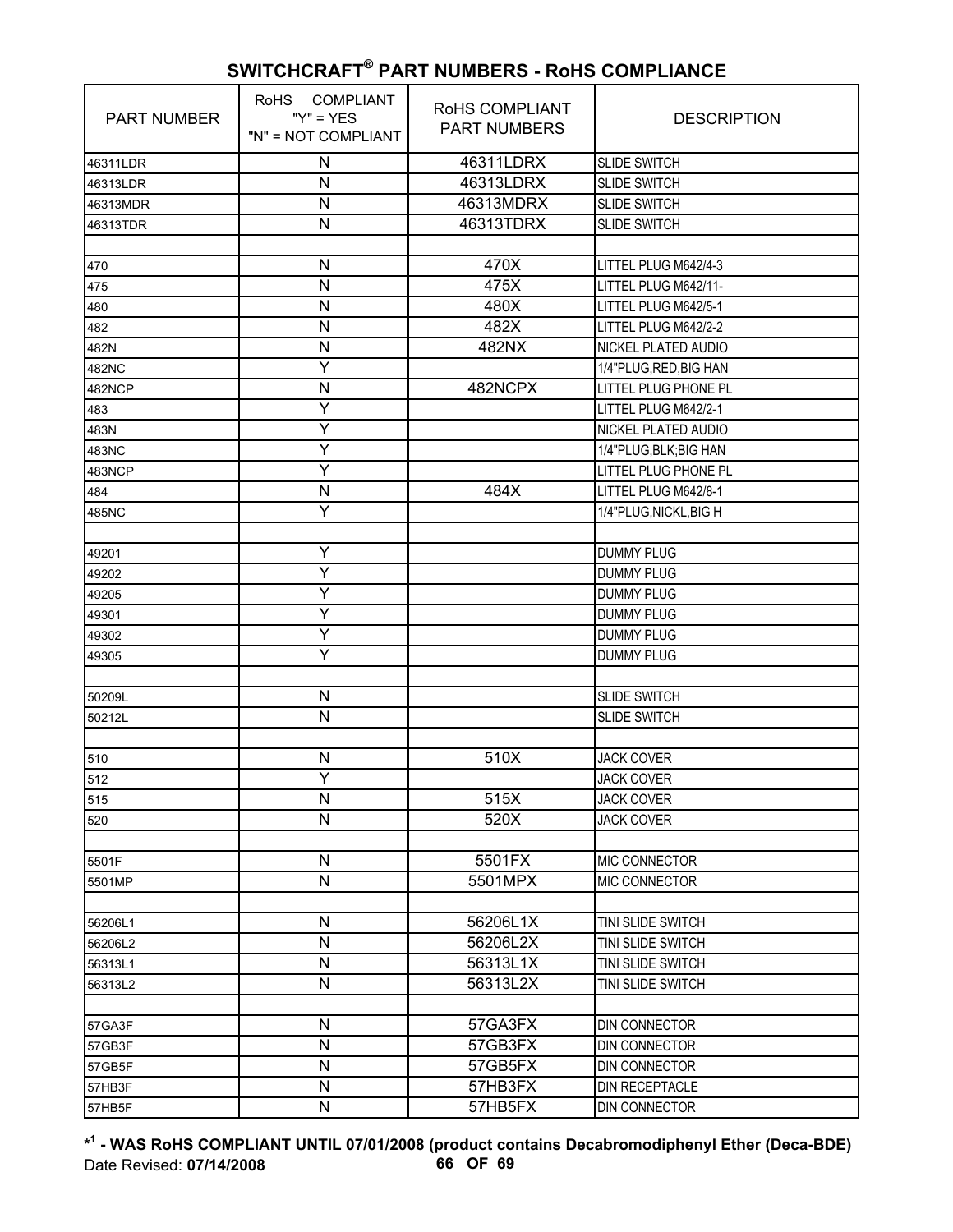| <b>PART NUMBER</b> | RoHS COMPLIANT<br>" $Y$ " = $YES$<br>"N" = NOT COMPLIANT | RoHS COMPLIANT<br><b>PART NUMBERS</b> | <b>DESCRIPTION</b>    |
|--------------------|----------------------------------------------------------|---------------------------------------|-----------------------|
| 57KD3M             | N                                                        | 57KD3MX                               | DIN CONNECTOR         |
| 57NC5F             | N                                                        | 57NC5FX                               | DIN CONNECTOR         |
| 57PC3F             | Y                                                        |                                       | <b>DIN CONNECTOR</b>  |
| 57PC3FS            | Y                                                        |                                       | DIN CONNECTOR         |
| 57PC5F             | Υ                                                        |                                       | DIN CONNECTOR         |
| 57PC5FS            | Y                                                        |                                       | DIN CONNECTOR         |
|                    |                                                          |                                       |                       |
| 570                | Y                                                        |                                       | LITTEL PLUG/LOGO HAN  |
| 580                | Y                                                        |                                       | LITTEL PLUG/LOGO HAN  |
| 581                | Υ                                                        |                                       | LITTEL PLUG/LOGO HAN  |
| 585                | Y                                                        |                                       | LITTEL PLUG/LOGO HAN  |
| 588                | Y                                                        |                                       | LITTEL PLUG/LOGO HAN  |
| 590                | Y                                                        |                                       | LITTEL PLUG/LOGO HAN  |
| 597                | Y                                                        |                                       | LITTEL PLUG/LOGO HAN  |
| 598                | Y                                                        |                                       | LITTEL PLUG/LOGO HAN  |
|                    |                                                          |                                       |                       |
| 6J1041A            | Υ                                                        |                                       | <b>EXTENSION JACK</b> |
| 6J1043C            | Y                                                        |                                       | <b>EXTENSION JACK</b> |
|                    |                                                          |                                       |                       |
| 60                 | Υ                                                        |                                       | PHONE PLUG            |
|                    |                                                          |                                       |                       |
| 60GA4F             | N                                                        | 60GA4FX                               | <b>DIN CONNECTOR</b>  |
| 60GB4F             | $\mathsf{N}$                                             | 60GB4FX                               | <b>DIN CONNECTOR</b>  |
| 60HA4F             | N                                                        | 60HA4FX                               | DIN CONNECTOR         |
| 60PC4F             | N                                                        | 60PC4FX                               | DIN CONNECTOR         |
| 60PC4FS            | N                                                        | 60PC4FSX                              | DIN CONNECTOR         |
| 61GB5F             | N                                                        | 61GB5FX                               | DIN CONNECTOR         |
| 61GB6F             | $\mathsf{N}$                                             | 61GB6FX                               | <b>DIN CONNECTOR</b>  |
| 61HA5F             | N                                                        | 61HA5FX                               | <b>DIN CONNECTOR</b>  |
| 61KD6M             | N                                                        | 61KD6MX                               | DIN CONNECTOR         |
| 61PC5F             | Y                                                        |                                       | <b>DIN CONNECTOR</b>  |
| 61PC5FS            | Υ                                                        |                                       | <b>DIN CONNECTOR</b>  |
| 61PC6F             | Ÿ                                                        |                                       | DIN CONNECTOR         |
| 61PC6FS            | Y                                                        |                                       | DIN CONNECTOR         |
|                    |                                                          |                                       |                       |
| 612                | Υ                                                        |                                       | <b>JACK COVER</b>     |
| 615                | Y                                                        |                                       | <b>JAX COVER</b>      |
|                    |                                                          |                                       |                       |
| 62GB7F             | $\mathsf{N}$                                             | 62GB7FX                               | DIN CONNECTOR         |
| 62GB8F             | $\mathsf{N}$                                             | 62GB8FX                               | DIN CONNECTOR         |
| 62HB7F             | ${\sf N}$                                                | 62HB7FX                               | DIN CONNECTOR         |
| 62HB8F             | $\mathsf{N}$                                             | 62HB8FX                               | DIN CONNECTOR         |
| 62NC8F             | $\mathsf{N}$                                             | 62NC8FX                               | <b>DIN CONNECTOR</b>  |
| 62PC7F             | Y                                                        |                                       | DIN CONNECTOR         |
| 62PC7FS            | Υ                                                        |                                       | DIN CONNECTOR         |
| 62PC8F             | Y                                                        |                                       | DIN CONNECTOR         |
| 62PC8FS            | Ÿ                                                        |                                       | DIN CONNECTOR         |

**\* 1 - WAS RoHS COMPLIANT UNTIL 07/01/2008 (product contains Decabromodiphenyl Ether (Deca-BDE)** Date Revised: **07/14/2008 67 OF 69**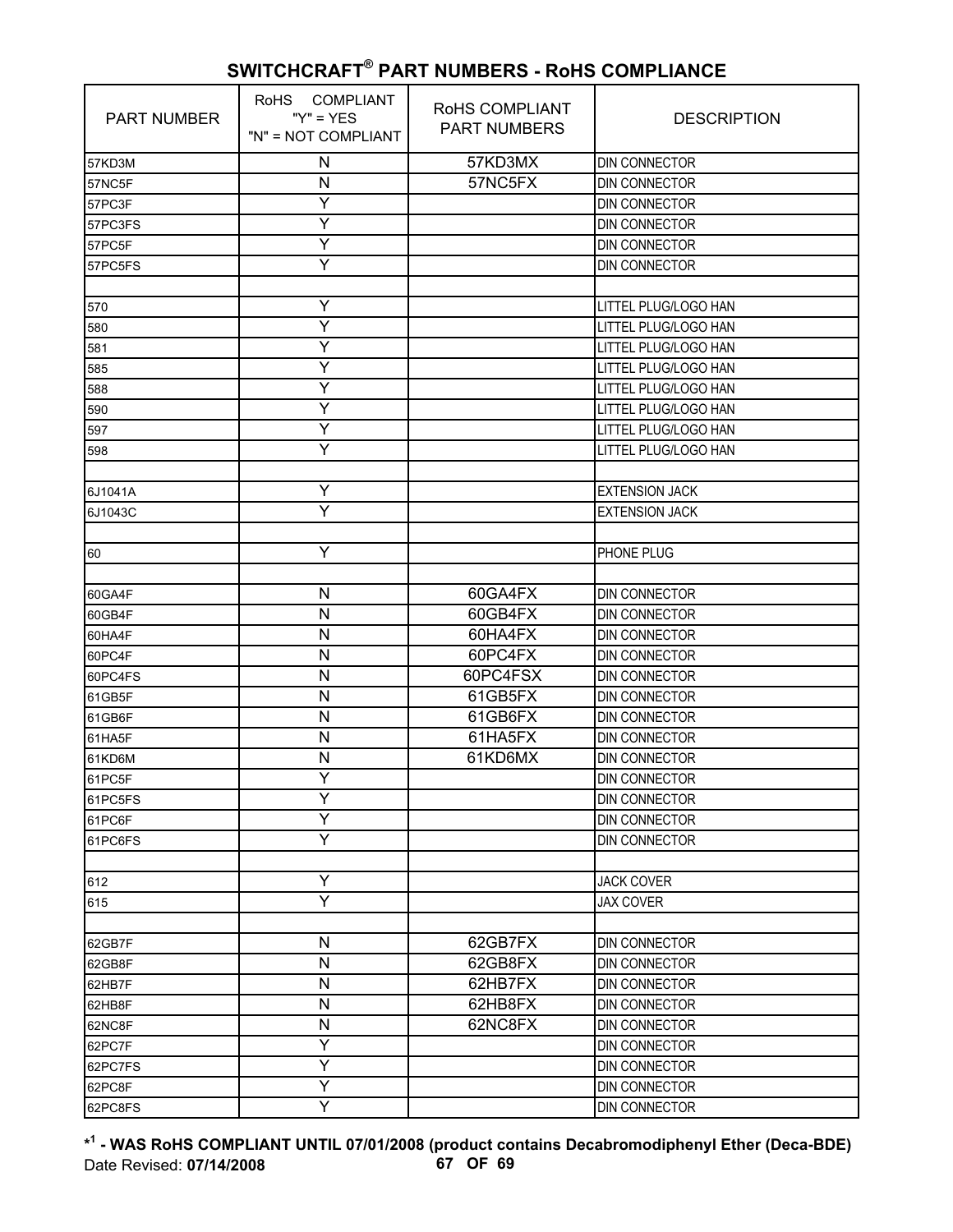| <b>PART NUMBER</b> | <b>COMPLIANT</b><br><b>RoHS</b><br>" $Y$ " = $YES$<br>"N" = NOT COMPLIANT | RoHS COMPLIANT<br><b>PART NUMBERS</b> | <b>DESCRIPTION</b>                  |
|--------------------|---------------------------------------------------------------------------|---------------------------------------|-------------------------------------|
|                    |                                                                           |                                       |                                     |
| 620                | Y                                                                         |                                       | <b>JAX COVER</b>                    |
| 65021K206          | $\mathsf{N}$                                                              | 65021K206X                            | DW MULTI SW ASSY                    |
| 65041K206          | N                                                                         | 65041K206X                            | DW MULTI SW ASSY                    |
| 65061K206          | N                                                                         | 65061K206X                            | DW MULTI SW ASSY                    |
| 65081K206          | $\mathsf{N}$                                                              | 65081K206X                            | DW MULTI SW ASSY                    |
| 65101K206          | N                                                                         | 65101K206X                            | DW MULTI SW ASSY                    |
| 65121K206          | ${\sf N}$                                                                 | 65121K206X                            | DW MULTI SW ASSY                    |
|                    |                                                                           |                                       |                                     |
| 67021K506          | N                                                                         | 67021K506X                            | DW MULTI SW ASSY                    |
| 67041K506          | N                                                                         | 67041K506X                            | DW MULTI SW ASSY                    |
| 67061K506          | N                                                                         | 67061K506X                            | DW MULTI SW ASSY                    |
| 67067506           | N                                                                         | 67067506X                             | DW MULTI SW ASSY                    |
| 67081K506          | $\mathsf{N}$                                                              | 67081K506X                            | DW MULTI SW ASSY                    |
| 67101K506          | N                                                                         | 67101K506X                            | DW MULTI SW ASSY                    |
| 67121K506          | $\mathsf{N}$                                                              | 67121K506X                            | DW MULTI SW ASSY                    |
|                    |                                                                           |                                       |                                     |
| 70                 | Υ                                                                         |                                       | PHONE PLUG                          |
|                    |                                                                           |                                       |                                     |
| 712A               | Υ                                                                         |                                       | POWER JAX                           |
| 712RA              | Y                                                                         |                                       | RIGHT ANGLE LOCKING                 |
| 722A               | Ÿ                                                                         |                                       | POWER JAX                           |
| <b>722RA</b>       | Y                                                                         |                                       | RIGHT ANGLE LOCKING                 |
| 732A               | Υ                                                                         |                                       | POWER JAX                           |
| 732RA              | Υ                                                                         |                                       | RIGHT ANGLE LOCKING                 |
|                    |                                                                           |                                       |                                     |
| 740                | Ÿ                                                                         |                                       | <b>TINI PLUG</b>                    |
| 745                | Υ                                                                         |                                       | <b>TINI PLUG</b>                    |
| 750                | Y<br>Y                                                                    |                                       | <b>TINI PLUG</b>                    |
| 755                | Y                                                                         |                                       | <b>TINI PLUG</b>                    |
| 760                | Ÿ                                                                         |                                       | POWER PLUG                          |
| 760K               | Υ                                                                         |                                       | <b>LOCKING POWER PLUG</b>           |
| 761K               | Y                                                                         |                                       | LOCKING PWR.PLUG, BLA<br>POWER PLUG |
| 765                | Υ                                                                         |                                       | LOCKING POWER PLUG                  |
| 765K<br>766K       | Ÿ                                                                         |                                       | LOCKING PWR. PLUG, RE               |
| 770                | Y                                                                         |                                       | <b>TINI PLUG</b>                    |
| 780                | Υ                                                                         |                                       | <b>TINI PLUG</b>                    |
|                    |                                                                           |                                       |                                     |
| 80                 | Y                                                                         |                                       | <b>EXT JAX</b>                      |
| 820                | $\mathsf{N}$                                                              |                                       | EXTENSION JAX M641/4                |
| 830                | Ÿ                                                                         |                                       | <b>EXTENSION JAX</b>                |
| 838                | Υ                                                                         |                                       | <b>EXTENSION JAX</b>                |
|                    |                                                                           |                                       |                                     |
| 84206L             | ${\sf N}$                                                                 | 84206LX                               | LEVER LITE III SW                   |
| 84306L             | $\mathsf{N}$                                                              | 84306LX                               | LEVER LITE III SW                   |

**\* 1 - WAS RoHS COMPLIANT UNTIL 07/01/2008 (product contains Decabromodiphenyl Ether (Deca-BDE)** Date Revised: **07/14/2008 68 OF 69**